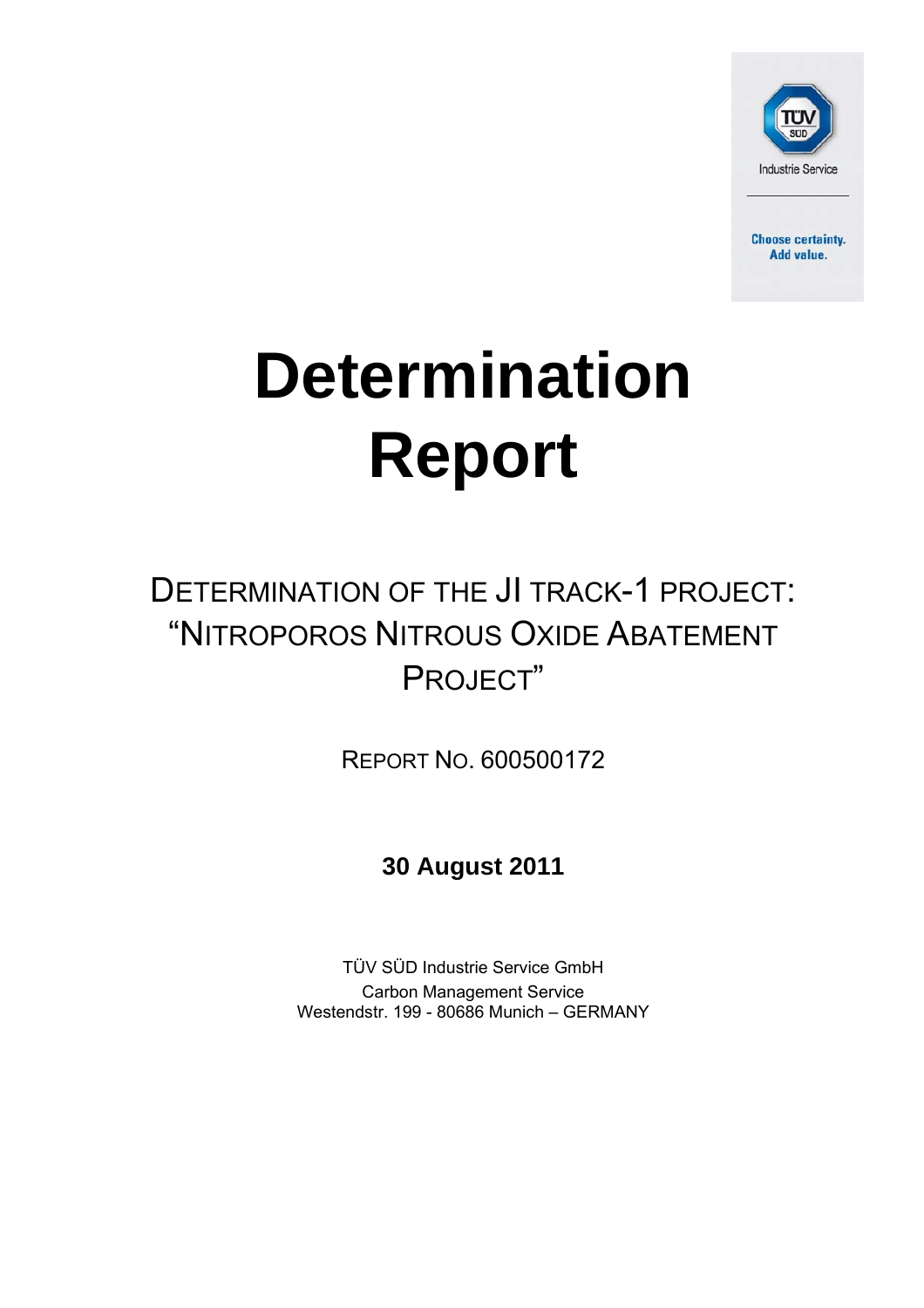

| <b>Report No.</b>                                                                                                                                                                                                                                                                                                                                                                                                         | Date of first issue                                                                                                                                                                               | <b>Revision No.</b> |                    | Date of this revision                                      |           | <b>Certificate No.</b>                                                                      |
|---------------------------------------------------------------------------------------------------------------------------------------------------------------------------------------------------------------------------------------------------------------------------------------------------------------------------------------------------------------------------------------------------------------------------|---------------------------------------------------------------------------------------------------------------------------------------------------------------------------------------------------|---------------------|--------------------|------------------------------------------------------------|-----------|---------------------------------------------------------------------------------------------|
| 600500172                                                                                                                                                                                                                                                                                                                                                                                                                 | 27/06/2011                                                                                                                                                                                        | 4.0                 |                    | 30/08/2011                                                 |           |                                                                                             |
|                                                                                                                                                                                                                                                                                                                                                                                                                           |                                                                                                                                                                                                   |                     |                    |                                                            |           |                                                                                             |
|                                                                                                                                                                                                                                                                                                                                                                                                                           | Subject: Determination of a JI track-1 project                                                                                                                                                    |                     |                    |                                                            |           |                                                                                             |
| <b>Accredited TÜV SÜD Unit:</b>                                                                                                                                                                                                                                                                                                                                                                                           |                                                                                                                                                                                                   |                     |                    | TÜV SÜD Contract Partner:                                  |           |                                                                                             |
| TÜV SÜD Industrie Service GmbH<br>Certification Body "climate and energy"                                                                                                                                                                                                                                                                                                                                                 |                                                                                                                                                                                                   |                     |                    | TÜV SÜD Industrie Service GmbH                             |           |                                                                                             |
| Westendstr, 199                                                                                                                                                                                                                                                                                                                                                                                                           |                                                                                                                                                                                                   |                     |                    | Certification Body "climate and energy"<br>Westendstr. 199 |           |                                                                                             |
| 80686 Munich                                                                                                                                                                                                                                                                                                                                                                                                              |                                                                                                                                                                                                   |                     |                    | 80686 Munich                                               |           |                                                                                             |
| Germany                                                                                                                                                                                                                                                                                                                                                                                                                   |                                                                                                                                                                                                   |                     |                    | Germany                                                    |           |                                                                                             |
| Project Participants:                                                                                                                                                                                                                                                                                                                                                                                                     |                                                                                                                                                                                                   |                     |                    | Project Site(s):                                           |           |                                                                                             |
| InterAgro - S.C. Nitroporos S.R.L.                                                                                                                                                                                                                                                                                                                                                                                        |                                                                                                                                                                                                   |                     |                    | City of Fagaras, County of Brasov,<br>Romania              |           |                                                                                             |
|                                                                                                                                                                                                                                                                                                                                                                                                                           | Project title: Nitroporos Nitrous Oxide Abatement Project                                                                                                                                         |                     |                    |                                                            |           |                                                                                             |
| <b>Applied methodol-</b>                                                                                                                                                                                                                                                                                                                                                                                                  | JI specific approach based on AM0034 / version                                                                                                                                                    |                     |                    |                                                            | Scope(s): | 5                                                                                           |
| ogy / Version:                                                                                                                                                                                                                                                                                                                                                                                                            | 05.1.0                                                                                                                                                                                            |                     |                    |                                                            |           | TA(s): 5.1 and 5.2                                                                          |
| <b>First PDD Version:</b>                                                                                                                                                                                                                                                                                                                                                                                                 |                                                                                                                                                                                                   |                     |                    | <b>Final PDD version:</b>                                  |           |                                                                                             |
| Date of issuance:                                                                                                                                                                                                                                                                                                                                                                                                         | 01/12/2010                                                                                                                                                                                        |                     |                    | Date of issuance:                                          |           | 29/08/2011                                                                                  |
| Version No.:<br>Publishing date:                                                                                                                                                                                                                                                                                                                                                                                          | 01<br>25/03/2011                                                                                                                                                                                  |                     |                    | Version No.:                                               |           | 2.2                                                                                         |
|                                                                                                                                                                                                                                                                                                                                                                                                                           |                                                                                                                                                                                                   |                     |                    |                                                            |           |                                                                                             |
|                                                                                                                                                                                                                                                                                                                                                                                                                           | <b>Estimated Annual Emission Reduction:</b>                                                                                                                                                       |                     |                    | first commitment period)                                   |           | 172,732 tCO <sub>2</sub> e (average over 1,5 years within the                               |
| <b>Assessment Team Leader:</b>                                                                                                                                                                                                                                                                                                                                                                                            |                                                                                                                                                                                                   |                     |                    | <b>Further Assessment Team Members:</b>                    |           |                                                                                             |
| Olena Maslova                                                                                                                                                                                                                                                                                                                                                                                                             |                                                                                                                                                                                                   |                     | Constantin Zaharia |                                                            |           |                                                                                             |
|                                                                                                                                                                                                                                                                                                                                                                                                                           |                                                                                                                                                                                                   |                     |                    |                                                            |           |                                                                                             |
|                                                                                                                                                                                                                                                                                                                                                                                                                           | <b>Summary of the Determination Opinion:</b>                                                                                                                                                      |                     |                    |                                                            |           |                                                                                             |
| ⊠                                                                                                                                                                                                                                                                                                                                                                                                                         |                                                                                                                                                                                                   |                     |                    |                                                            |           | The review of the project design documentation and the subsequent follow-up interviews have |
|                                                                                                                                                                                                                                                                                                                                                                                                                           | provided TÜV SÜD with sufficient evidence to determine the fulfilment of all stated criteria. In<br>our opinion, the project meets all relevant UNFCCC requirements for the JI as well as all the |                     |                    |                                                            |           |                                                                                             |
|                                                                                                                                                                                                                                                                                                                                                                                                                           | requirements set by host country (Romania) for approving projects under JI track 1. Hence, TÜV                                                                                                    |                     |                    |                                                            |           |                                                                                             |
|                                                                                                                                                                                                                                                                                                                                                                                                                           |                                                                                                                                                                                                   |                     |                    |                                                            |           | SÜD will recommend the project for further approval and registration by the DFP of Romania. |
| The review of the project design documentation and the subsequent follow-up interviews have<br>$\Box$<br>not provided TÜV SÜD with sufficient evidence to determine the fulfilment of all stated criteria.<br>Hence, TÜV SÜD will not recommend the project for registration by the DFP of the host country<br>as a JI track-1 project and will inform the project participants and the Romanian DFP on this<br>decision. |                                                                                                                                                                                                   |                     |                    |                                                            |           |                                                                                             |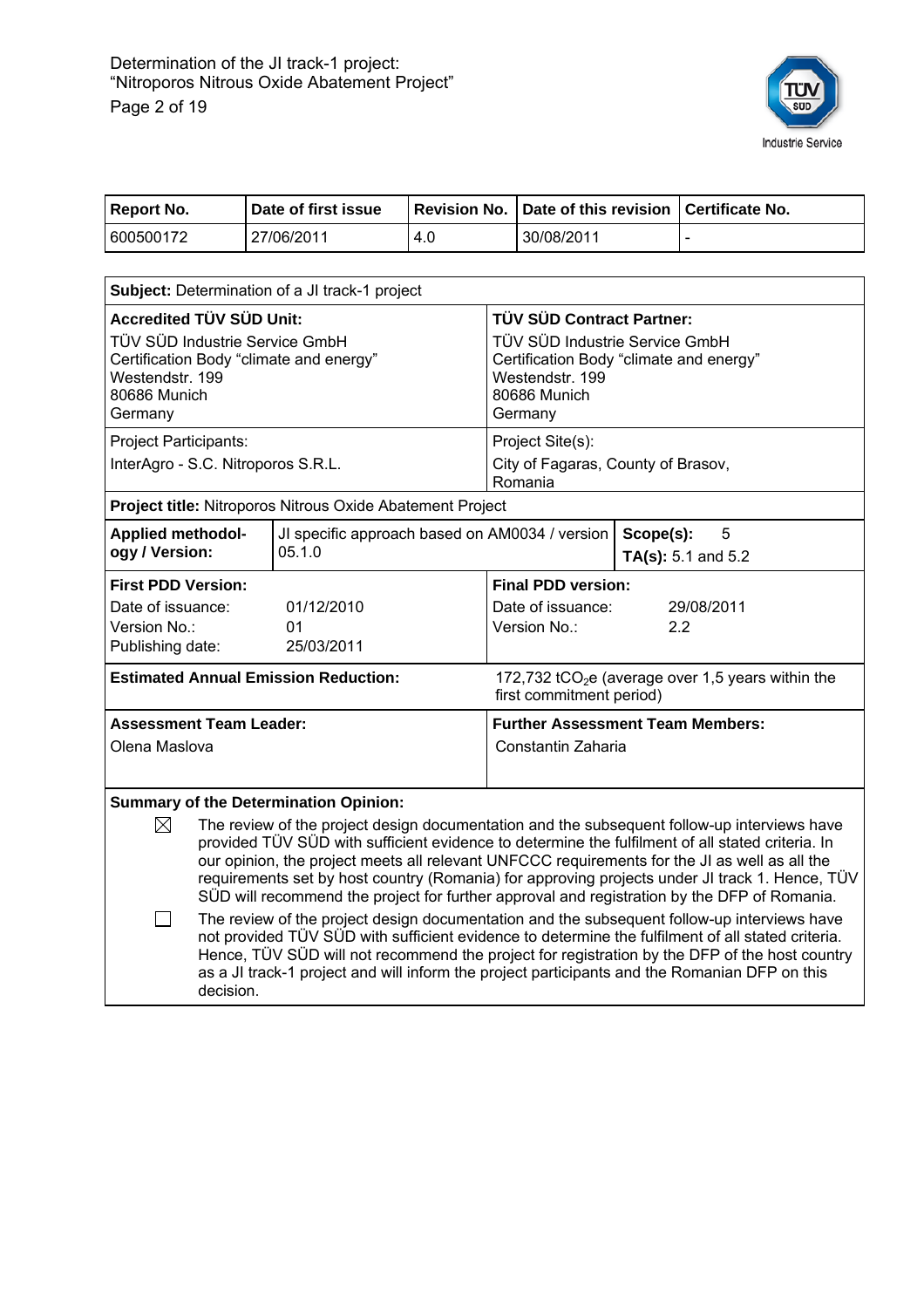Determination of the JI track-1 project: "Nitroporos Nitrous Oxide Abatement Project" Page 3 of 19



## **Abbreviations**

| <b>AM</b>      | <b>Approved Methodology</b>                                |
|----------------|------------------------------------------------------------|
| <b>AOR</b>     | Ammonia Oxidation Reactor                                  |
| <b>CAR</b>     | <b>Corrective Action Request</b>                           |
| <b>CL</b>      | <b>Clarification Request</b>                               |
| <b>DFP</b>     | <b>Designated Focal Point</b>                              |
| <b>DVM</b>     | Determination and Verification Manual                      |
| EF             | <b>Emission Factor</b>                                     |
| EIA / EA       | Environmental Impact Assessment / Environmental Assessment |
| ER             | <b>Emission Reduction</b>                                  |
| <b>ERUs</b>    | Emission Reduction Unit(s)                                 |
| <b>FAR</b>     | <b>Forward Action Request</b>                              |
| <b>GHG</b>     | Greenhouse gas(s)                                          |
| <b>GWP</b>     | <b>Global Warming Potential</b>                            |
| <b>Heraeus</b> | W.C. Heraeus GmbH                                          |
| <b>IPCC</b>    | Intergovernmental Panel on Climate Change                  |
| <b>IRL</b>     | <b>Information Reference List</b>                          |
| JI             | Joint Implementation                                       |
| <b>JISC</b>    | Joint Implementation Supervisory Committee                 |
| <b>KP</b>      | Kyoto Protocol                                             |
| <b>MMP</b>     | Ministry of Environment and Forestry of Romania            |
| <b>MP</b>      | <b>Monitoring Plan</b>                                     |
| <b>NDIR</b>    | Non-Dispersive Infrared Spectroscopy                       |
| <b>NGO</b>     | Non Governmental Organisation                              |
| <b>PDD</b>     | <b>Project Design Document</b>                             |
| <b>PP</b>      | <b>Project Participant</b>                                 |
| <b>TÜV SÜD</b> | TÜV SÜD Industrie Service GmbH                             |
| <b>UNFCCC</b>  | United Nations Framework Convention on Climate Change      |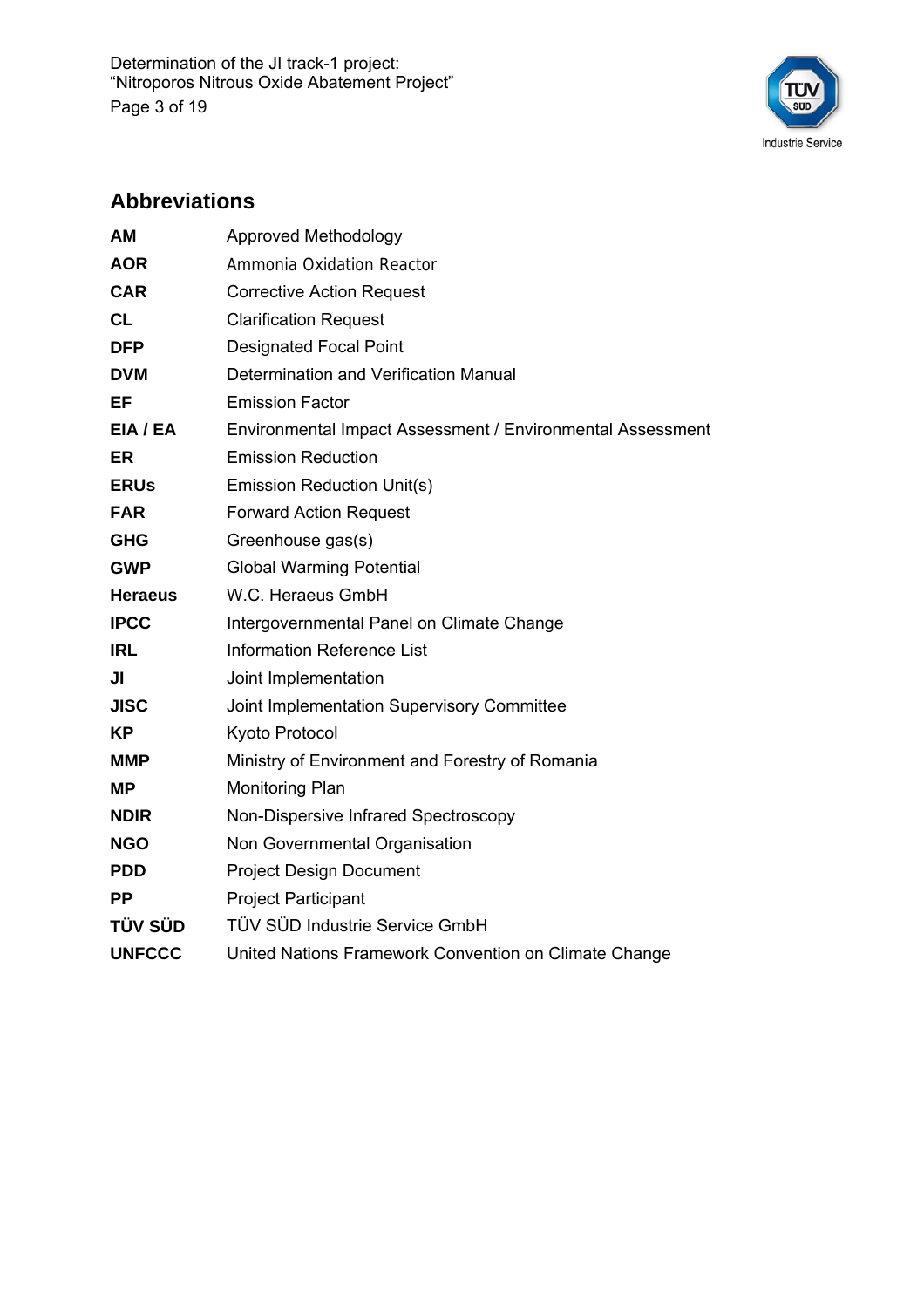

## **Table of Contents**

## Page

| 1              |                                               |  |
|----------------|-----------------------------------------------|--|
| 1.1            |                                               |  |
| 1.2            |                                               |  |
| $\overline{2}$ |                                               |  |
| 2.1            |                                               |  |
| 2.2            |                                               |  |
| 2.3            |                                               |  |
| 2.4            |                                               |  |
| 2.5            |                                               |  |
| 2.6            |                                               |  |
| 3              |                                               |  |
| 3.1            |                                               |  |
| 3.2            |                                               |  |
| 3.3            |                                               |  |
| 3.4            |                                               |  |
| 3.5            |                                               |  |
| 3.5.1          |                                               |  |
| 3.5.2          |                                               |  |
| 3.5.3          |                                               |  |
| 3.5.4          |                                               |  |
| 3.6            |                                               |  |
| 3.7            |                                               |  |
| 3.8            |                                               |  |
| 3.9            |                                               |  |
| 4              | COMMENTS BY PARTIES, STAKEHOLDERS AND NGOS 18 |  |
| 5              |                                               |  |

Annex 1: Determination Protocol Annex 2: Information Reference List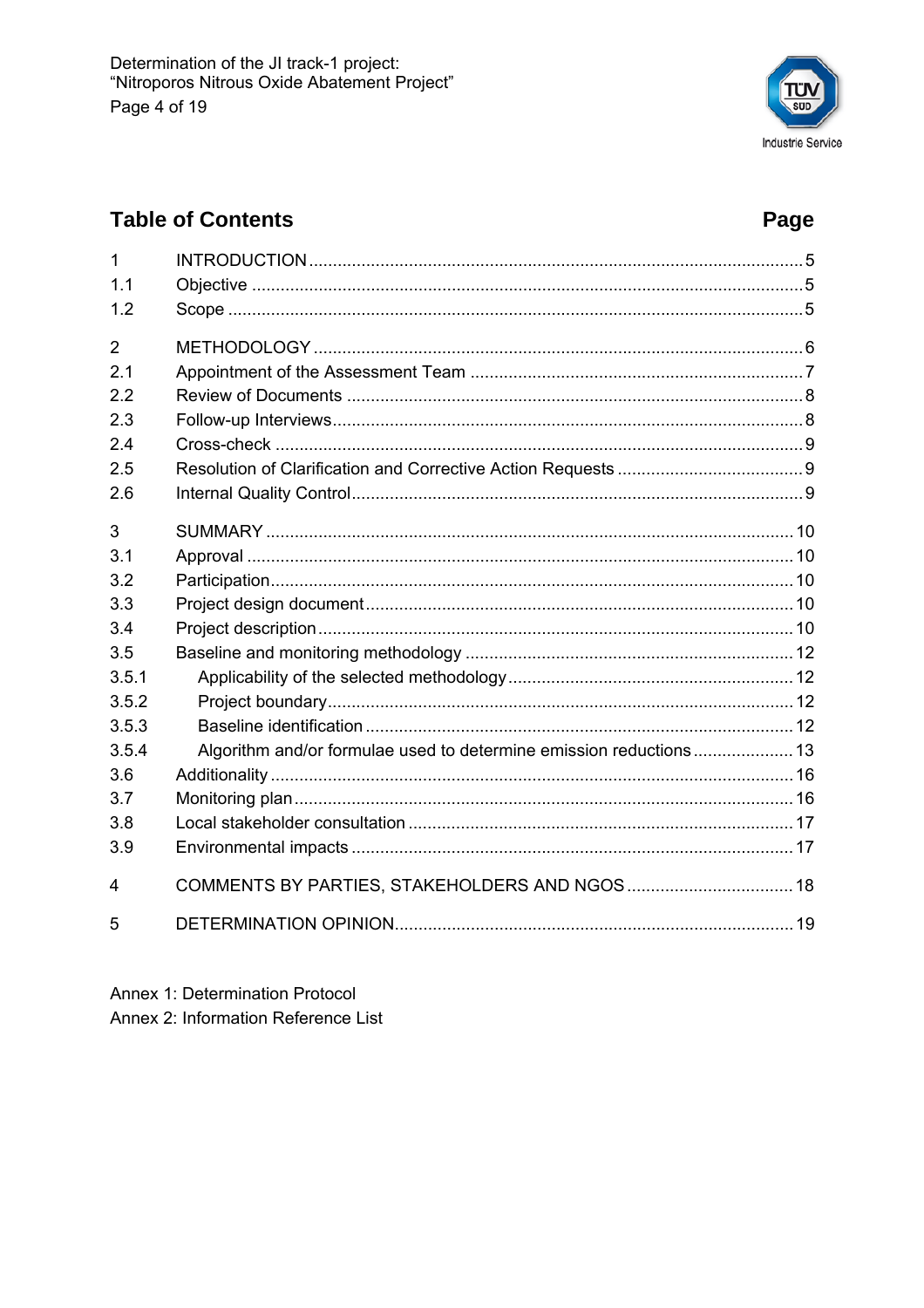

## **1 INTRODUCTION**

## **1.1 Objective**

The determination objective is an independent assessment by a Third Party (Accredited Independent Entity, AIE) of a proposed project activity against all defined criteria set for the registration under the Joint Implementation scheme (JI).

The assessment involves the evaluation of the project basis and design identified in the Project Design Document (PDD) using the defined criteria outlined by the registration under the Joint Implementation scheme (JI). Determination is part of the JI project cycle and results in a conclusion by the executing AIE on whether or not a project activity is valid to be submitted for approval to the Designated Focal Point DFP of the host country. The ultimate decision on the registration of a proposed project activity rests with the Parties involved.

The project activity discussed by this determination report has been submitted under the project title: *Nitroporos Nitrous Oxide Abatement Project.* 

## **1.2 Scope**

The scope of any assessment is defined by the underlying legislation, regulation and guidance given by relevant entities or authorities. In the case of JI project activities the scope is set by:

- $\triangleright$  The Kyoto Protocol, in particular § 6
- ¾ Decision 2/CMP1 and Decision 3/CMP.1 (Marrakech Accords)
- $\triangleright$  Further COP/MOP decisions with reference to the JI (e.g. decisions 9/CMP.1)
- $\triangleright$  Decisions by the JISC published under http://ji.unfccc.int
- $\triangleright$  Specific guidance by the JISC published under http://ji.unfccc.int
- ¾ Guidelines for Completing the Project Design Document (JI-PDD)
- $\triangleright$  The applied approved CDM methodology(s)
- $\triangleright$  The technical environment of the project (technical scope)
- $\triangleright$  Internal and national standards on monitoring and QA/QC
- $\triangleright$  Technical guideline and information on best practice

The Determination is not meant to provide any consultancy towards the client. However, stated requests for clarifications and/or corrective actions may provide input for improvement of the project design.

Once TÜV SÜD receives an initial PDD version, it is made publicly available on TÜV SÜD's website, which initiates a 30 day global stakeholder consultation process. In case of any request a PDD might be revised and the final PDD will form the basis for the final evaluation as presented in this report. Information on the initial and on the final PDD version is presented on page 1.

The only purpose of a Determination is its use during the registration process as part of the JI project cycle. Hence, TÜV SÜD cannot be held liable by any party for decisions made or not made based on the Determination opinion, which will go beyond that purpose.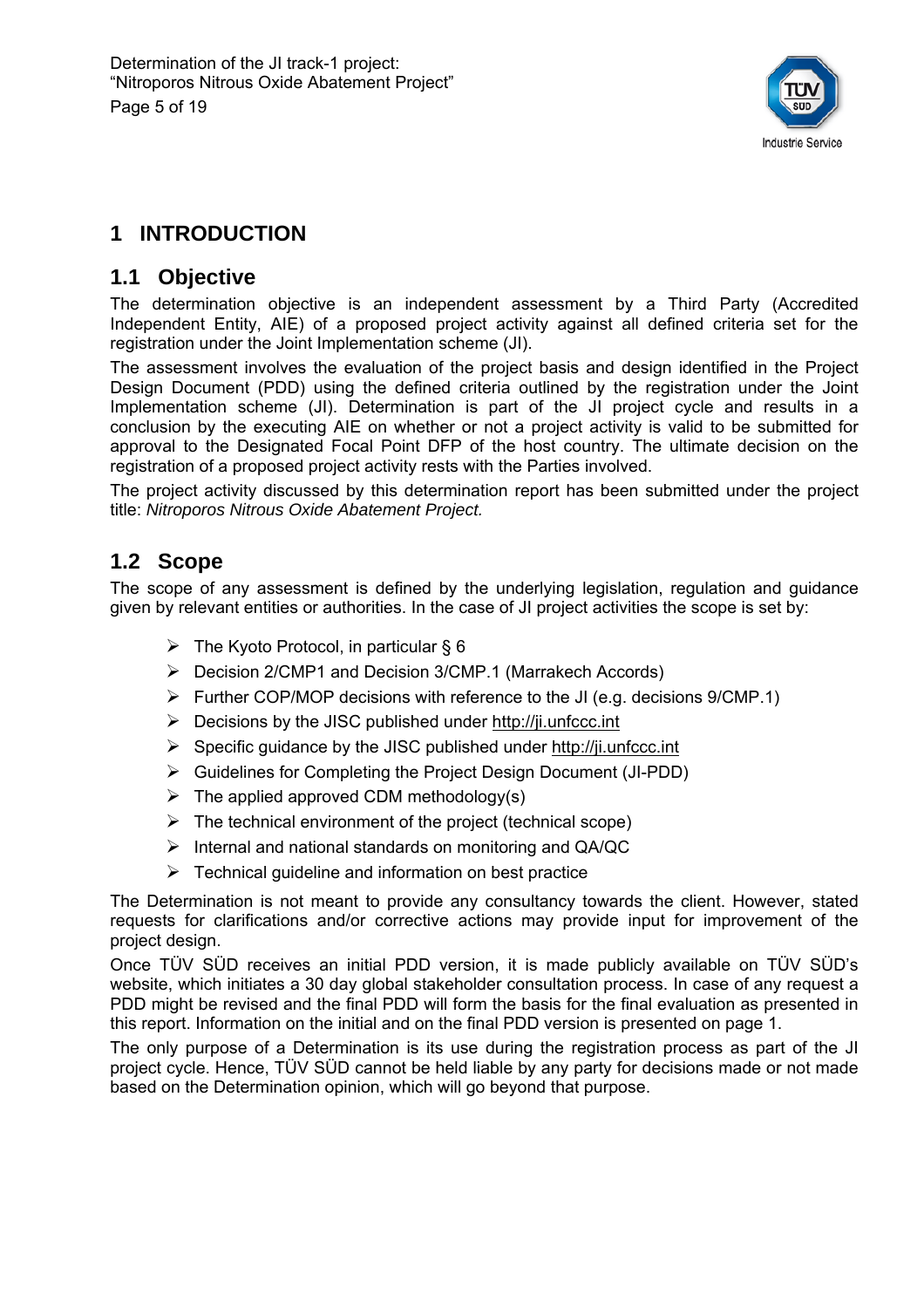

## **2 METHODOLOGY**

The project assessment applies standard auditing techniques to assess the correctness of the information provided by the PPs. The assessment is based on the latest version of Joint Implementation Determination and Verification Manual. The work starts with appointment of team covering the technical scope(s), sectoral scope(s) and relevant host country experience for evaluating the JI project activity. Once the project is made public available, members of the team carry out the desk review, follow-up actions, resolution of issues identified and finally preparation of the determination report. The prepared determination report and other supporting documents then undergo an internal quality control by the CB "climate and energy" before submission to the DFP of the host country.

In order to ensure transparency, assumptions must be clear and stated explicitly and background material must also be referenced. TÜV SÜD has developed a methodology-specific protocol customized for the project. The protocol demonstrates, in a transparent manner, the project criteria (requirements), discussion on each criterion by the assessment team, and the results from determining the identified criteria.

The determination protocol serves the following purposes:

- To organize the details and provision of clarifications on the requirements of which a JI project is expected to meet
- To elucidate how a particular requirement has been determined as well as to document the results of the determination and any adjustments made to the project design document.

The determination protocol consists of three tables. The different columns in these tables are described in the figure below. The completed determination protocol is enclosed in Annex 1 to this report.

| Determination Protocol Table 1: Conformity of Project activity and PDD                                                                                                                                                                           |                                                                                                                                                                                                          |                                                                                                                                                                                                                                                                                                                                                                                              |                                                                                                                                                                                                                                                                                                                                                                                                                                                                                                                                                                        |                                                                                                                                                                                                               |  |  |
|--------------------------------------------------------------------------------------------------------------------------------------------------------------------------------------------------------------------------------------------------|----------------------------------------------------------------------------------------------------------------------------------------------------------------------------------------------------------|----------------------------------------------------------------------------------------------------------------------------------------------------------------------------------------------------------------------------------------------------------------------------------------------------------------------------------------------------------------------------------------------|------------------------------------------------------------------------------------------------------------------------------------------------------------------------------------------------------------------------------------------------------------------------------------------------------------------------------------------------------------------------------------------------------------------------------------------------------------------------------------------------------------------------------------------------------------------------|---------------------------------------------------------------------------------------------------------------------------------------------------------------------------------------------------------------|--|--|
| <b>Checklist</b><br><b>Topic</b><br>Question                                                                                                                                                                                                     | <b>Reference</b>                                                                                                                                                                                         | <b>Comments</b>                                                                                                                                                                                                                                                                                                                                                                              | <b>Initial PDD (published</b><br>version)                                                                                                                                                                                                                                                                                                                                                                                                                                                                                                                              | <b>Final PDD</b>                                                                                                                                                                                              |  |  |
| The checklist is<br>organised in<br>sections<br>following the<br>arrangement of<br>the applied PDD<br>version. Each<br>section is then<br>further sub-<br>divided. The<br>lowest level<br>constitutes a<br>checklist<br>question /<br>criterion. | Gives<br>reference to<br>documents<br>where the<br>answer to<br>the<br>checklist<br>question or<br><i>item is</i><br>found in<br>case the<br>comment<br>refers to<br>documents<br>other than<br>the PDD. | The section is used to<br>elaborate and discuss<br>the checklist question<br>and/or the<br>conformance to the<br>question. It is further<br>used to explain the<br>conclusions reached.<br>In some cases sub-<br>checklist are applied<br>indicating yes/no<br>decisions on the<br>compliance with the<br>stated criterion. Any<br>Request has to be<br>substantiated within<br>this column. | Conclusions are presented<br>based on the assessment of<br>the first PDD version. This is<br>either acceptable based on<br>evidence provided $(\varnothing)$ , or a<br><b>Corrective Action Request</b><br>(CAR) due to non-compliance<br>with the checklist question (see<br>below). Clarification Request<br>(CL) is used when the<br>determination team has<br>identified a need for further<br>clarification. Forward action<br>request (FAR) to highlight<br>issues related to project<br>implementation that require<br>review during the first<br>verification. | Conclusions are<br>presented in the<br>same manner<br>based on the<br>assessment of<br>the final PDD<br>version and<br>further<br>documents<br>including<br>assumptions<br>presented in the<br>documentation. |  |  |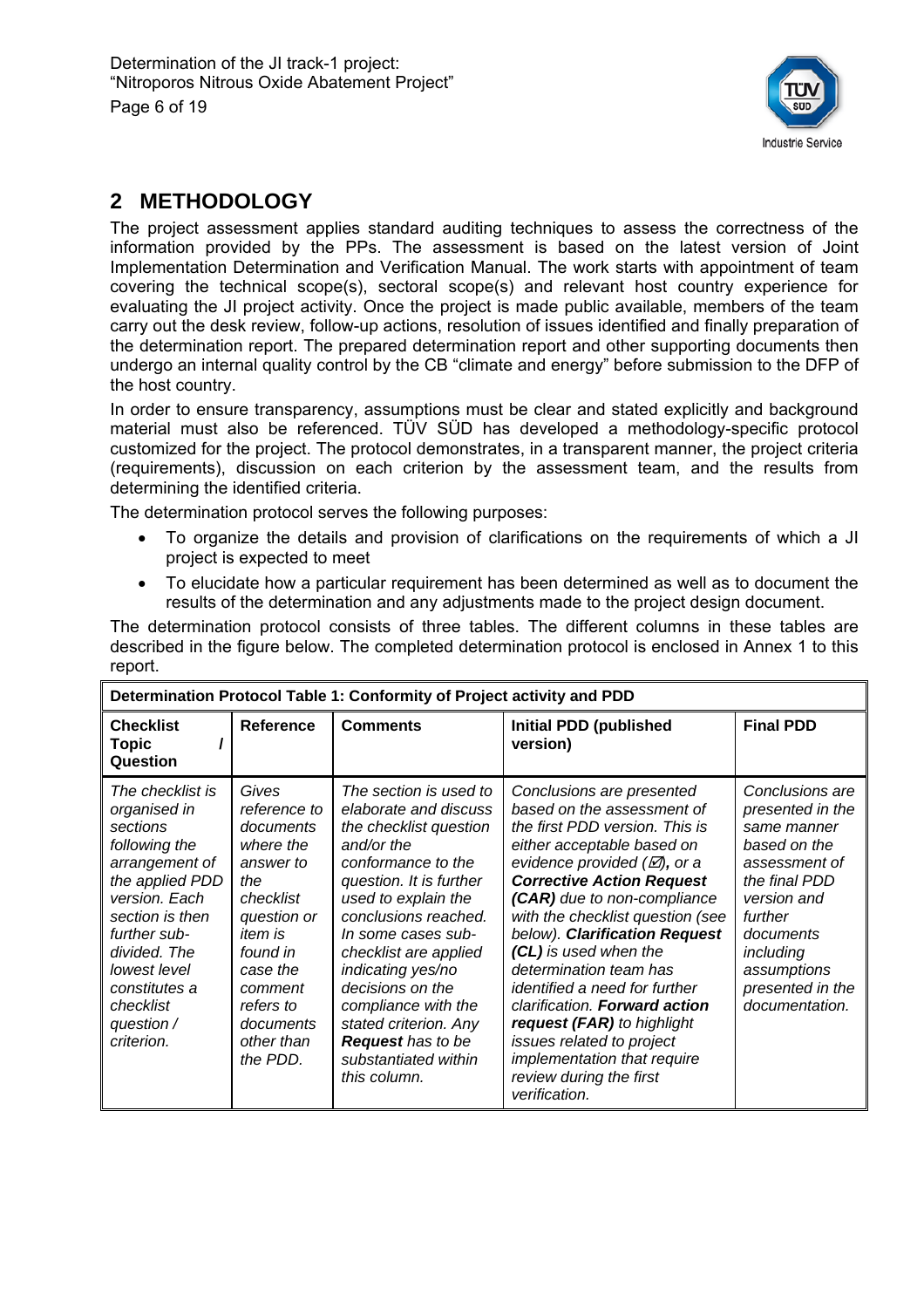

| Determination Protocol Table 2: Resolution of Corrective Action and Clarification Requests                                                                                                                                                                                                                                                        |                                                                                                       |                                                                                                                                                                               |                                                                                                                                                                                                                                                       |  |  |
|---------------------------------------------------------------------------------------------------------------------------------------------------------------------------------------------------------------------------------------------------------------------------------------------------------------------------------------------------|-------------------------------------------------------------------------------------------------------|-------------------------------------------------------------------------------------------------------------------------------------------------------------------------------|-------------------------------------------------------------------------------------------------------------------------------------------------------------------------------------------------------------------------------------------------------|--|--|
| <b>Clarifications and</b><br>corrective action<br>requests                                                                                                                                                                                                                                                                                        | Ref. to table                                                                                         | <b>Summary of project</b><br>owner response                                                                                                                                   | Determination team conclusion                                                                                                                                                                                                                         |  |  |
| If the conclusions from<br>table 1 are either a<br>Corrective Action, a<br>Clarification or a<br>Forward action<br>Request*, these should<br>be listed in this section.<br>* In the latest revision of<br>this Report Table 2<br>serves for summurising<br>of Forward Action<br>Requests that require<br>review during the first<br>verification. | Reference to<br>the checklist<br>question<br>number in<br>Table 1 where<br>the issue is<br>explained. | The responses given by<br>the client or other project<br>participants during the<br>communications with the<br>determination team<br>should be summarised in<br>this section. | This section should summarise the<br>discussion on and revision to<br>project documentation together<br>with the determination team's<br>responses and final conclusions.<br>The conclusions should be<br>reflected in Table 1, under "Final<br>PDD". |  |  |

If any forward action request (FAR) rose they are stated in table 2. FARs highlight issues related to project implementation that require review during the first verification

| Determination Protocol Table 2: Forward action request   |                                                                                              |                                                                  |  |  |
|----------------------------------------------------------|----------------------------------------------------------------------------------------------|------------------------------------------------------------------|--|--|
| <b>Forward action request</b><br>Id. of FAR 1            | Ref. to table 1                                                                              | <b>Explanation</b>                                               |  |  |
| Request has to be<br>substantiated within this<br>column | Reference to the checklist<br>question number in Table 1<br>where the issue is<br>explained. | If necessary this section should present a<br>detail explanation |  |  |

In case of a denial of the project activity more detailed information on this decision will be presented in table 3.

| Determination Protocol Table 3: Unresolved Corrective Action and Clarification Requests                                     |                               |                                                                                                                                                                                                                 |  |  |
|-----------------------------------------------------------------------------------------------------------------------------|-------------------------------|-----------------------------------------------------------------------------------------------------------------------------------------------------------------------------------------------------------------|--|--|
| <b>Clarifications and corrective</b><br>action requests                                                                     | Id. of<br><b>CAR/CL1</b>      | <b>Explanation of the Conclusion for Denial</b>                                                                                                                                                                 |  |  |
| If the final conclusions from<br>table 2 results in a denial the<br>referenced request should be<br>listed in this section. | Identifier of<br>the Request. | This section should present a detail explanation, why the<br>project is finally considered not to be in compliance with a<br>criterion with a clear reference to the requirement which is<br>not complied with. |  |  |

## **2.1 Appointment of the Assessment Team**

According to the technical scopes and experiences in the sectorial or national business environment TÜV SÜD has composed a project team in accordance with the appointment rules of the TÜV SÜD certification body "climate and energy". The composition of an assessment team has to be approved by the Certification Body (CB) ensuring that the required skills are covered by the team. The CB TÜV SÜD operates four qualification levels for team members that are assigned by formal appointment rules: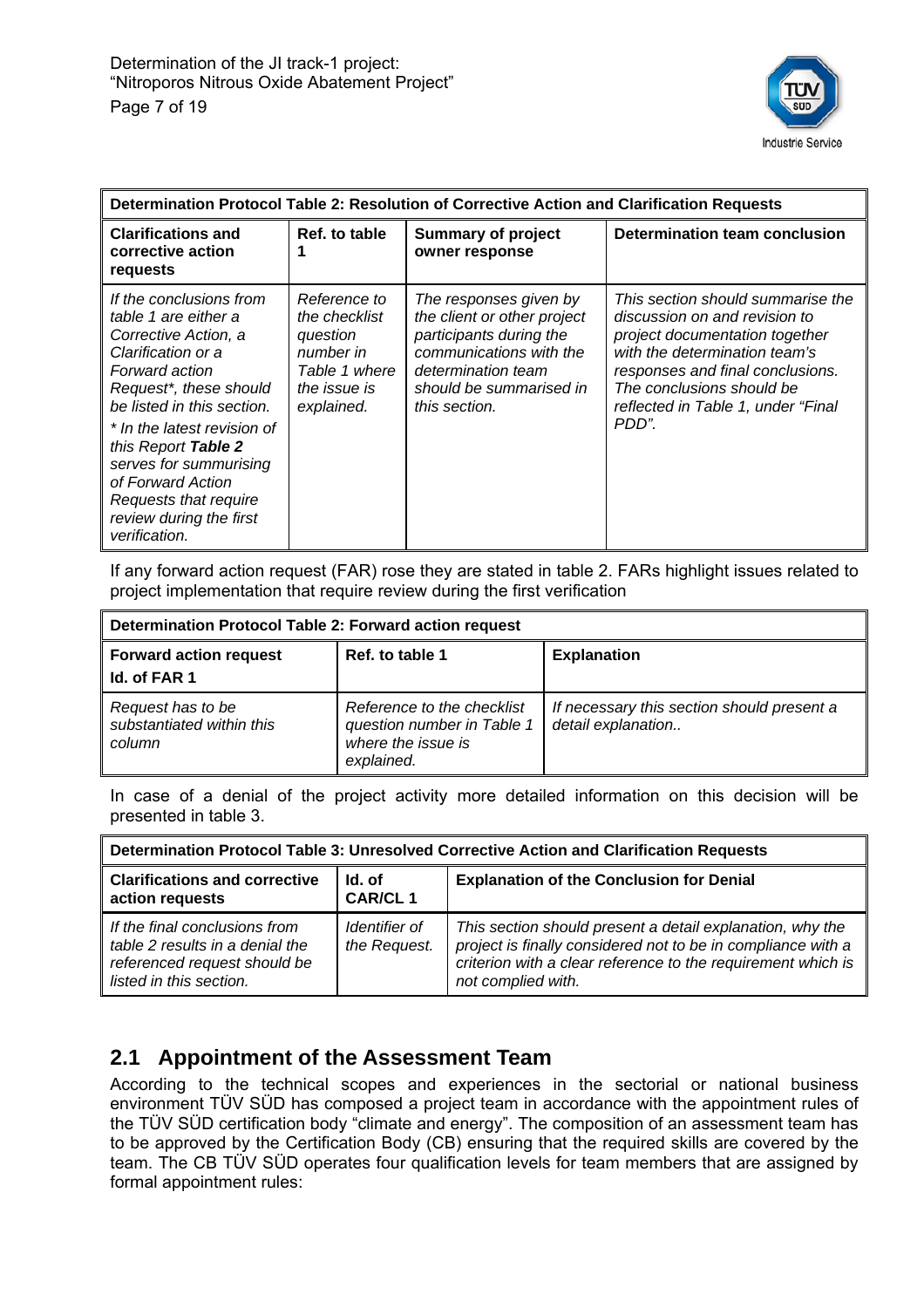Determination of the JI track-1 project: "Nitroporos Nitrous Oxide Abatement Project" Page 8 of 19



- $\triangleright$  Assessment Team Leader (ATL)
- ¾ Greenhouse Gas Determiner / Verifier (GHG-DET / GHG-V)
- $\triangleright$  Greenhouse Gas Determiner, Trainee (T)
- $\triangleright$  Technical Experts (E)

It is required that the sectorial scope and technical area linked to the methodology as well as host country expertise are covered by the assessment team.

The Determination team was consisting of the following experts (the responsible Assessment Team Leader in written in bold letters):

| <b>Name</b>          | <b>Qualification</b> | <b>Coverage of</b><br>technical<br>scope | <b>Coverage of</b><br>technical area | <b>Host country</b><br>experience |
|----------------------|----------------------|------------------------------------------|--------------------------------------|-----------------------------------|
| <b>Olena Maslova</b> | <b>ATL</b>           |                                          | $\triangledown$                      | ∨                                 |
| Constantin Zaharia   | GHG-V                |                                          | $\overline{\mathbf{v}}$              | Ⅳ                                 |

**Olena Maslova** is assessment team leader and GHG auditor (Determiner/Validator/Verifier) in the "Carbon Management Service" department of TÜV SÜD Industrie Service GmbH in Munich, Germany. She is chemical engineer and focal point for projects in Eastern Europe. Due to her further master degree at the university of applied science in the Federal Republic of Germany she is also familiar with Germany's current environmental legislation. Olena Maslova is specializing in the assessment of CDM / JI projects in the sector of chemical industries and waste handling and disposal. In this project she functioned as project manager and lead auditor.

**Constantin Zaharia** is environmental engineer and is working as GHG Verifier in the supra regional unit of the scope management for industrial gases in the Carbon Management Service Department of TÜD SÜD Industry Service GmbH, Germany. He has several years of experience in JI/CDM projects with special focus on industrial gases

## **2.2 Review of Documents**

A first version of the PDD was submitted to the AIE in late December 2010. The PDD and additional background documents related to the project design and baseline were reviewed to verify the correctness, credibility and interpretation of the presented information, furthermore a cross-check between information provided and information from other sources have been done as initial step of the determination process. A complete list of all documents and proofs reviewed is attached as Annex 2 to this report.

## **2.3 Follow-up Interviews**

On March 15-16, 2011 TÜV SÜD performed interviews and physical site inspection with project stakeholders to confirm relevant information and to resolve issues identified in the first document review. The table below provides a list of all persons interviewed in this context:

| <b>Name</b>         | <b>Organisation</b>                                          |  |  |
|---------------------|--------------------------------------------------------------|--|--|
| Mr. Gheorghe Ion    | Nitroporos, General Manager                                  |  |  |
| Mr. Costache Marius | Nitroporos, Chief of Technical Department                    |  |  |
| Mr. Pop-Coman Mihai | Nitroporos, Chief of Technical Department, Nitric Acid Plant |  |  |
| Ms. Rotariu Lucica  | Nitroporos, Chief of Environment and Quality Department      |  |  |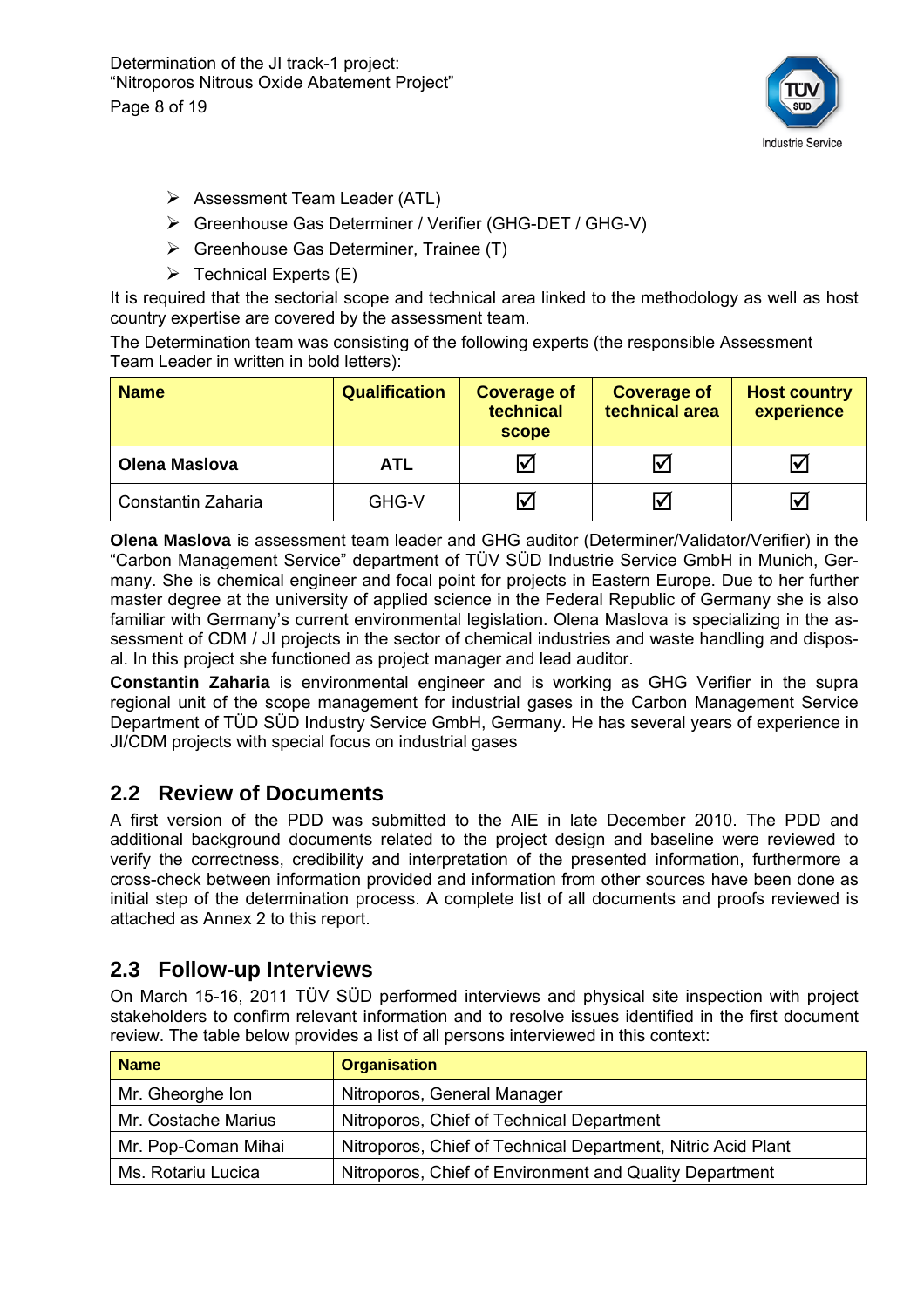

| Mr. Constantin Neagoe | Nitroporos, Deputy General Manager  |  |
|-----------------------|-------------------------------------|--|
| Mr. Baciu Dan         | Nitroporos, Technical Manager       |  |
| Ms. Olivia Ticleanu   | <b>INTERAGRO, Counsellor</b>        |  |
| Mr. Ioana Iulian      | Nitroporos, Engineer                |  |
| Ms Sergey Klibus      | <b>MGM, Senior Technical Expert</b> |  |
| Mr Floare Alexandru   | Nitroporos, Engineer                |  |

## **2.4 Cross-check**

During the determination process, the team has made reference to the available information related to similar projects or technologies as the proposed JI track-1 project activity. Project documentation has also been reviewed against the approved methodology applied to confirm the appropriateness of formulae and correctness of calculations.

## **2.5 Resolution of Clarification and Corrective Action Requests**

The objective of this phase of the determination is to resolve the requests for corrective actions, clarifications, and any other outstanding issues which need to be clarified for TÜV SÜD`s conclusion on the project design. The CARs and CLs raised by TÜV SÜD are resolved during communication between the client and TÜV SÜD. To guarantee the transparency of the determination process, the concerns raised and responses that have been given are documented in more detail in the determination protocol in Annex 1.

The final PDD version 2.2 dated 29/08/2011 serves as the basis for the final assessment presented.

## **2.6 Internal Quality Control**

Internal quality control is the final step of the determination process and is conducted by the CB "climate and energy" who checks the final documentation, which includes the determination report and annexes. The completion of the quality control indicates that each report submitted has been approved either by the head of the CB or the deputy (a veto person is used if necessary). In projects where either the Head of the CB or his/her deputy is part of the assessment team, the approval is given by the one not serving on the project team.

After confirmation by the PP, the determination opinion and relevant documents are to be submitted to the DFP of host country by the client for approval according to the JI track 1 procedure.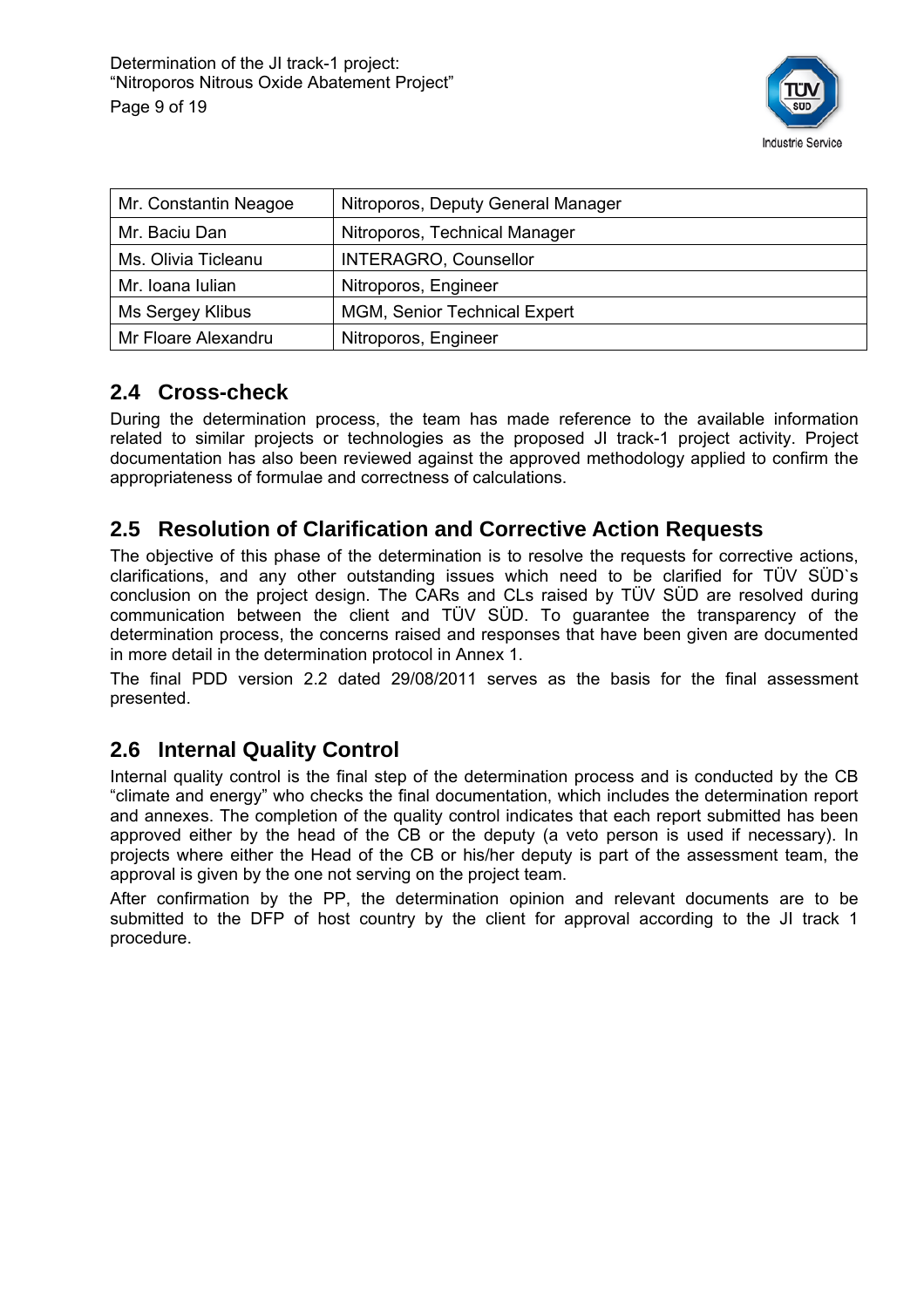

## **3 SUMMARY**

The assessment work and the main results are described below in accordance with the DVM reporting requirements. The reference documents indicated in this section and Annex 1 are stated in Annex 2.

## **3.1 Approval**

The dedicated project participants are S.C. Nitroporos S.R.L. from Romania, and MGM Worldwide, S.a.r.l from Sweden. The host Party Romania and Investor Party Sweden meet the requirements to participate in the JI.

The Romanian DFP - issued a LoE (IRL8) on 29/09/2009 authorizing S.C. Nitroporos S.R.L as a project participant. TÜV SÜD received this letter directly from the PP and considers the provided letter as authentic. TÜV SÜD confirms that the letter refers precisely to the proposed JI project activity, i.e. the title is in line with the title in the PDD.

Romania and Sweden have its officially published national guidelines and procedures for the approval of JI projects.

The PPs are going to apply for LoAs from the Host and Investor parties on the basis of the TÜV SÜD's determination opinion in accordance with the Host and Investor parties' procedures for approving of JI projects (refer to FAR1).

## **3.2 Participation**

The dedicated project participants are S.C. Nitroporos S.R.L. from Romania, and MGM Worldwide, S.a.r.l from Sweden. The participation of both project proponents as well as their roles in this JI project is confirmed with JI project Master Agreement (IRL 9).

## **3.3 Project design document**

The PDD is compliant with relevant form and guidance as provided by the UNFCCC JISC.

TÜV SÜD concludes that the guidelines for the completion of the PDD in their most recent version have been followed. Relevant information has been provided by the PP in the applying PDD sections. Completeness was assessed through the checklist included to Annex 1.

## **3.4 Project description**

The following description of the project as per PDD could be verified during the on-site mission:

S.C. Nitroporos S.R.L. operates a single line dual pressure plant (medium pressure in AOR - 2.5- 3.2 bars, high pressure in Absorption tower – 7.0-8.0 bars) plant for the industrial manufacture of nitric acid at City of Fagaras, County of Brasov. The nitric acid plant consists of a weak acid plant  $(HNO<sub>3</sub> < 70%)$ . The following processes based on the Ostwald process take place:

Ammonia is passed through a pipeline from the ammonia plant to the operating unit and transferred to an evaporation system. The evaporated ammonia is heated and conveyed to the ammonia-air-mixer. The mixture formed, which has an ammonia content of about 10% by volume, is oxidized on the platinum rhodium catalyst to nitrogen oxide in the combustion elements, consisting of three AORs, at a temperature of around 850°C. The NO formed is further oxidized to NO2 with the addition of atmospheric oxygen. The nitrous gases formed are absorbed in water with the formation of weak acid.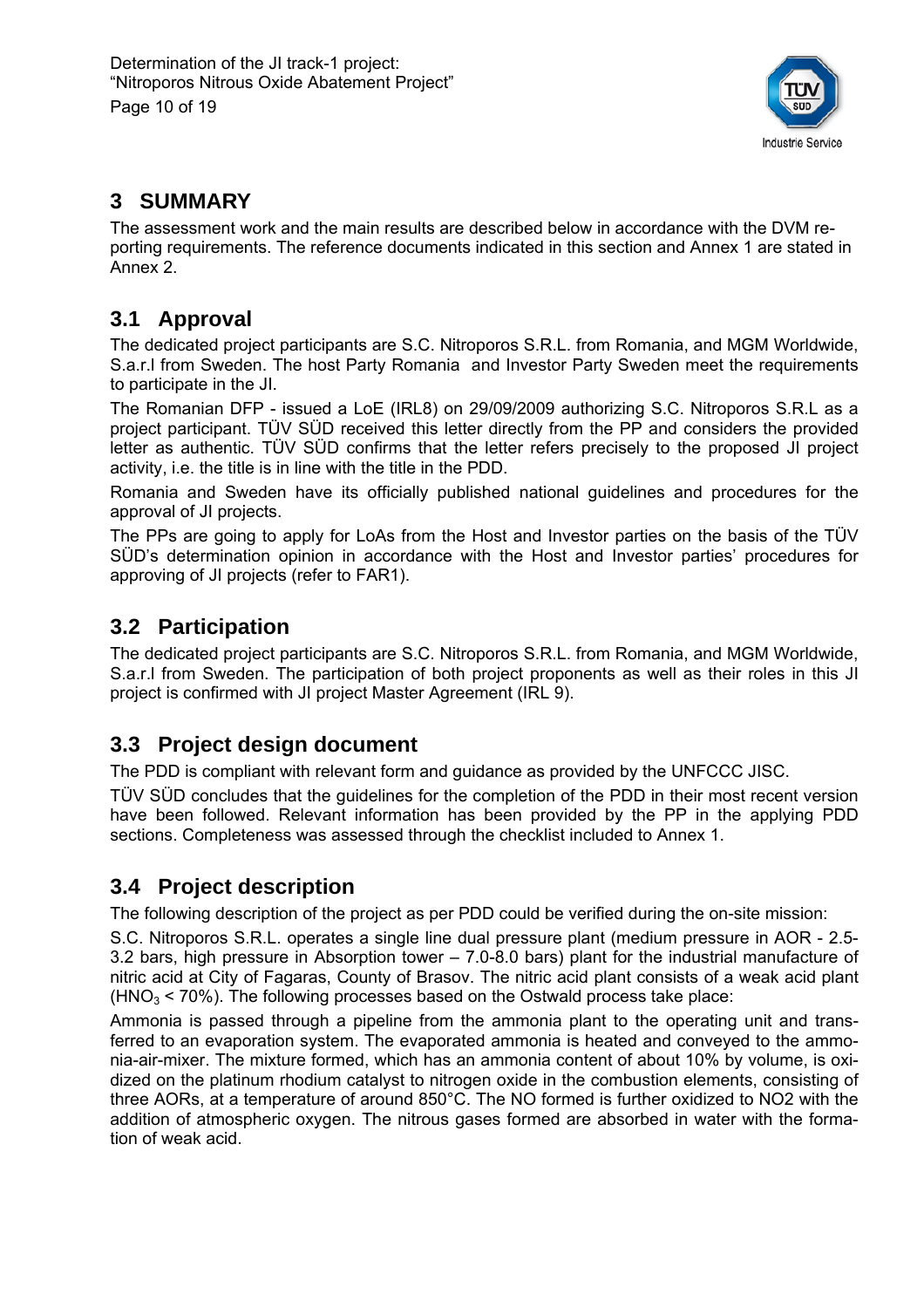

The project activity aims at GHG emissions reduction of nitrous oxide, N2O, which is an unwanted by-product by the industrial production of nitric acid and at the same time is a green house gas with GWP of 310.

In particular, the installation of the secondary  $N_2O$  abatement catalyst system directly in the ammonia oxidation reactors (AORs) underneath the ammonia oxidation catalyst (Pt-Rh catalyst gauze) is envisaged. A secondary catalyst is employed which has an expected abatement efficiency of about 83% (IRL 29).

In order to implement the project, Nitroporos will be equipped with a state of the art AMS according to DIN EN 14181 for continuous monitoring of the project key parameters.

The information presented in the PDD on the technical design is consistent with the actual planning and implementation of the project activity as confirmed by:

- Review of data and information (see annex 2) using sectoral knowledge and expertise of the assessment team, cross check the same with other sources available in the respective technical literature, official publications, etc.
- The on-site visit has been performed and relevant stakeholders and personnel with knowledge of the project were interviewed, in case of doubt further cross checks through additional interviews have been done.
- Finally information related to similar technologies or projects as the JI project activity have been used if available to confirm the accuracy and completeness of the project description.

In light of the above, TÜV SÜD confirms that the project description as included to the PDD is sufficiently accurate and complete in order to comply with the requirements of the JI Track-1.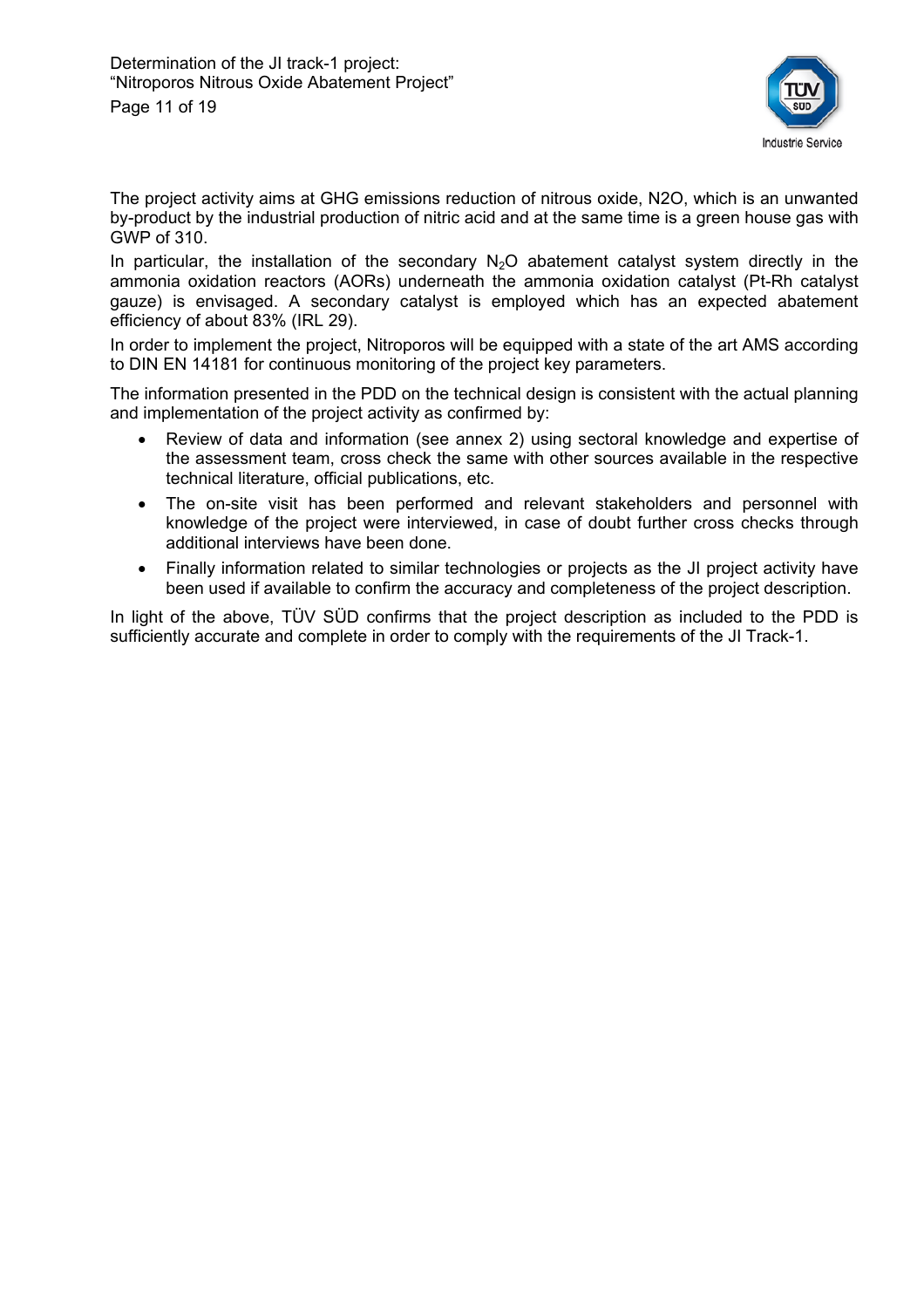

## **3.5 Baseline and monitoring methodology**

## **3.5.1 Applicability of the selected methodology**

It should be highlighted here that PPs have defined a project specific methodological approach (JIapproach) in accordance with Appendix B of the JI guidelines using selected elements of approved CDM methodology AM0034 version 05.1.0.

The applicability assessment was carried out for each applicability criterion according to AM0034 version 05.1.0 and included, among other checks, a compliance check of the local project setting with the applicability conditions in regard to baseline setting and eligible project measures. This assessment also included the review of secondary sources to demonstrate the compliance with applicability conditions.

The methodology-specific protocol, included in Annex 1, documents the assessment process. The results of the compliance check as well as relevant evidence are detailed in the protocol and the information reference list.

TÜV SÜD confirms that the chosen baseline and monitoring methodology is applicable to the project activity.

Emission sources, not addressed by the applied methodology and expected to contribute more than 1% of the overall expected average annual emission reductions, have not been identified.

#### **3.5.2 Project boundary**

The project boundary was assessed considering information gathered from the physical site inspection, interviews, and secondary evidence received on the design of the project.

Project boundary set in PDD is in accordance with CDM methodology AM0034, version 05.1.0.

Conforming to AM0034, Nitroporos plant industrial process covered by the project activity is nitric acid production serving by the existing AORs. The project boundary comprises the complete production process from the inlet to the AORs to the stack, including all compressors and SCR DeNOx unit and covers the shop of non-concentrated nitric acid production with 1 production line.

Description of emission sources including justification of gases included/excluded in/from the project boundaries is provided in appropriate manner, and can be considered as complete and correct.

The most relevant documentation assessed in order to confirm the project boundary is the following: Elementary diagram of non-concentrated nitric acid production in the plant (IRL 10).

The same have been validated during the determination process using standard audit techniques. For further details on TÜV SÜD observations on-site refer to the Annexes 1 and 2.

Hence, TÜV SÜD confirms that the identified boundary and the selected sources and gases as documented in the PDD are justified for the project activity.

## **3.5.3 Baseline identification**

The AM0034 refers to the procedure for identification of the baseline scenario described the version 05.1.0 of the approved methodology AM0028"Catalytic N2O destruction in the tail gas of nitric acid plants". This procedure is applied in the PDD and provides for a step-wise approach to identify the baseline scenario.

The list of plausible alternative scenarios to the project activity is complete and no reasonable alternative scenarios have been excluded.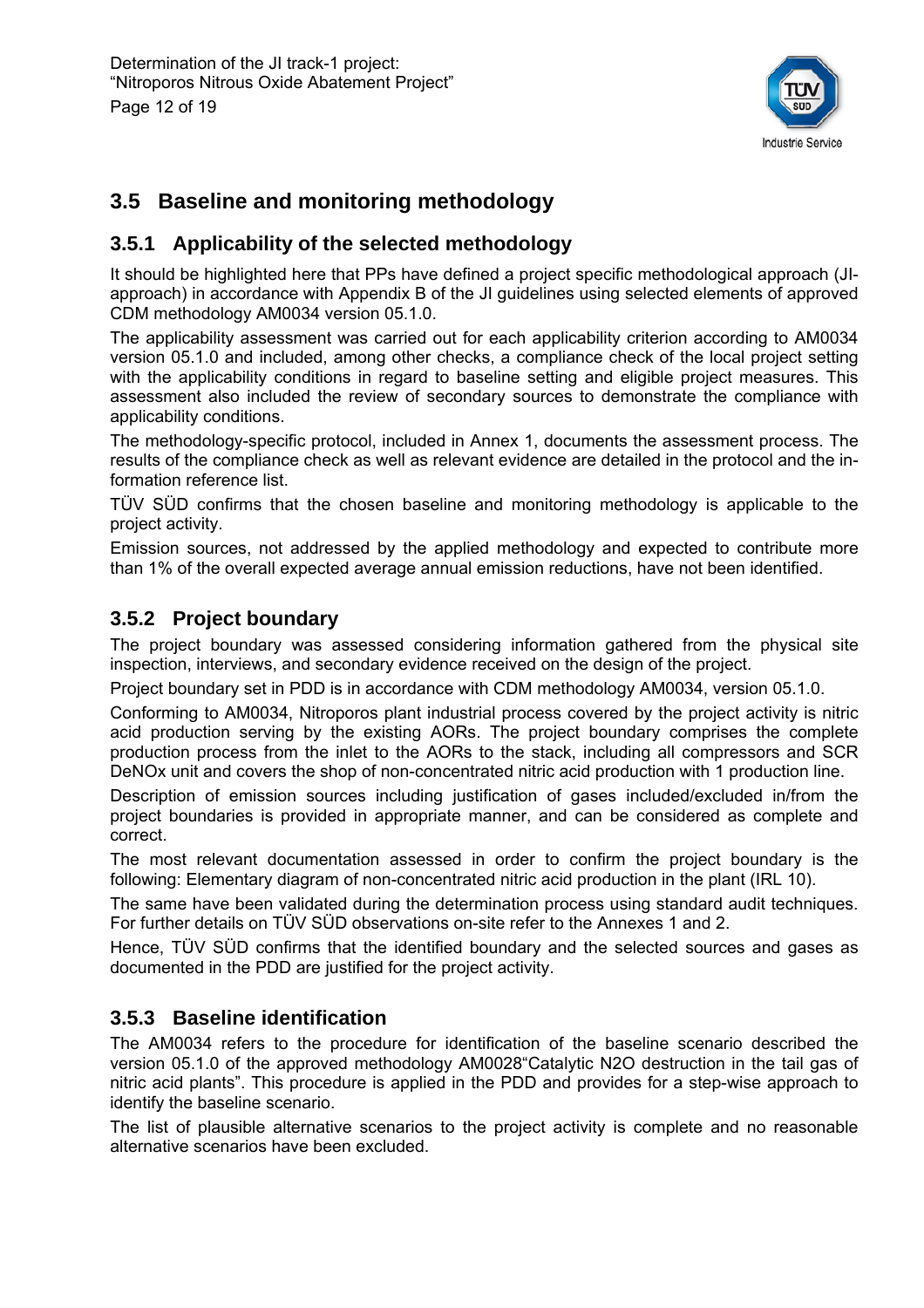

As a result of the baseline identification procedure provided in the final PDD the baseline scenario has been defined as "status quo"- the continuation of the current situation, where there will be no installation of technology for the destruction or abatement of  $N_2O$ .

The information presented in the PDD has been determined by a first document review of all the data, further confirmation based on the on-site visit and a final step by cross checking the information with similar relevant projects and/or technologies. The sources referenced in the PDD have been quoted correctly.

Transparent and documented evidences were provided to assessment team within on-site visit. Based on conservative interpretation of collected audit evidences, TÜV SÜD considers that the identified baseline scenario is reasonable.

TÜV SÜD confirms that all relevant JI requirements, including relevant national and/or sectoral policies and circumstances, have been identified correctly taken into account in the definition of the baseline scenario.

A verifiable description of the baseline scenario has been included to the PDD.

In conclusion TÜV SÜD confirms that:

- 1. All the assumptions and data used by the project participants are listed in the PDD, including their references and sources;
- 2. All documentation used is relevant for establishing the baseline scenario and correctly quoted and interpreted in the PDD;
- 3. Assumptions and data used in the identification of the baseline scenario are justified appropriately, supported by evidence and can be deemed reasonable;
- 4. Relevant national and/or sectoral policies and circumstances are considered and listed in the PDD;
- 5. The approved baseline methodology has been correctly applied to identify the most reasonable baseline scenario and the identified baseline scenario reasonably represents what would occur in the absence of the proposed JI project activity.

#### **3.5.4 Algorithm and/or formulae used to determine emission reductions**

TÜV SÜD has assessed the calculations of project emissions, baseline emissions and emission reductions. There are no leakage emissions. Corresponding calculations were carried out based on calculation spreadsheets as presented via Emissions reductions calculation sheet (IRL 31).

The parameters and equations presented in the PDD and further documentation have been compared with the information and requirements presented in the methodology and respective tools. The equation comparison has been made explicitly following all the formulae presented in the calculation files.

The values presented in the PDD are considered reasonable based on the documentation and references reviewed, as well as, the result of the interviews. Detailed information on the verification of the parameters used in the equations can be found in Annex 1. The algorithms for the determination of the baseline, project, and leakage are discussed in the following sections.

#### **3.5.4.1 Baseline Emissions**

As correctly justified and described in the PDD the project is deviating from methodology in determining the baseline emission factor. Baseline campaign approach is not applicable for the purposes of this JI project. Instead, a system of emission factor benchmarks proposed by IPCC is applied: default emission factor for N2O emissions from medium pressure nitric acid plants, i.e.,  $7 \pm 20\%$  kg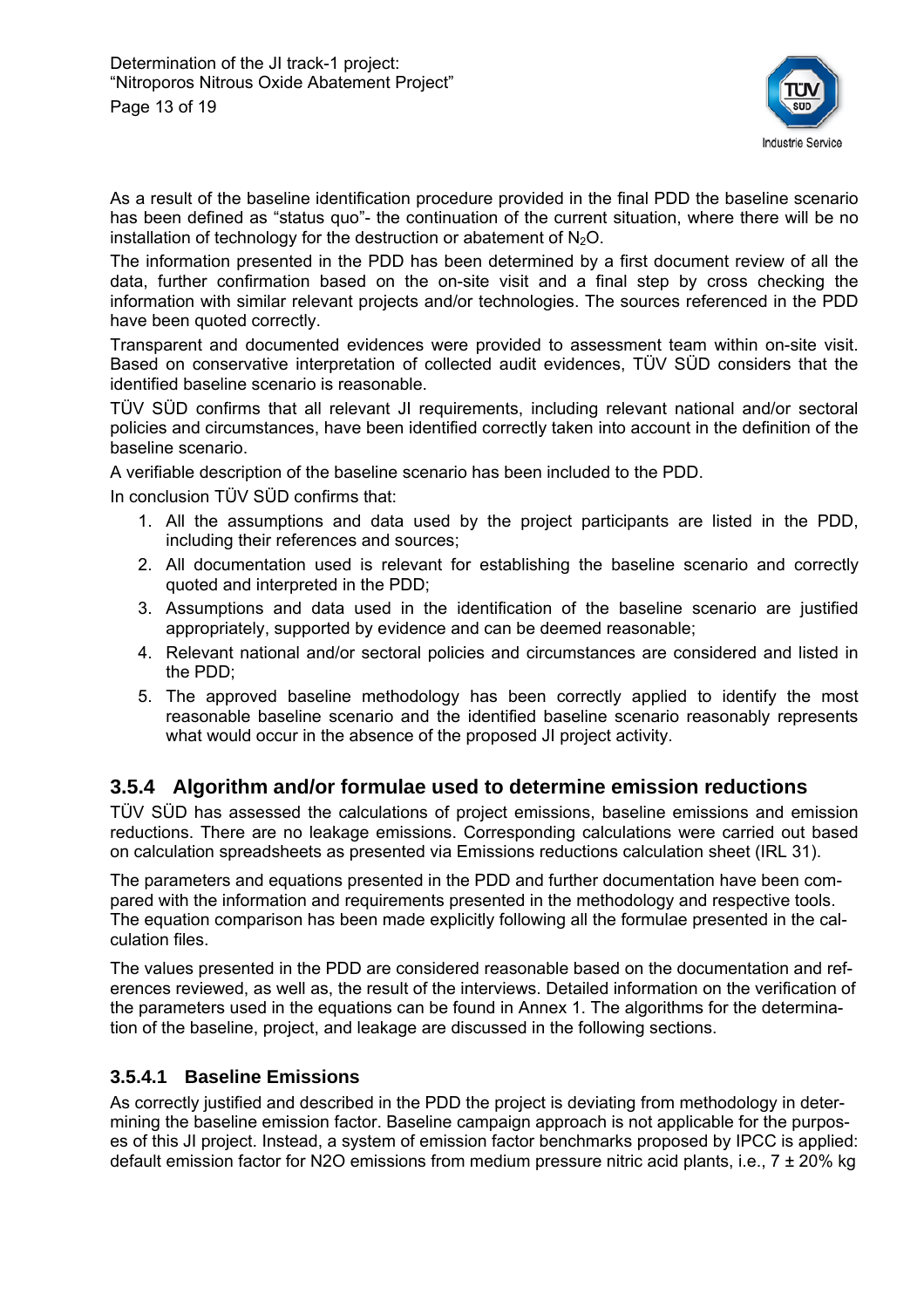

#### N2O/tHNO3 ("V3\_3\_Ch3\_Chemical\_Industry - IPCC", page 3.23, table 3.3), http://www.ipccnggip.iges.or.jp/public/2006gl/pdf/3\_Volume3/V3\_3\_Ch3\_Chemical\_Industry.pdf.

To ensure the conservativeness and to confirm the applicability of a benchmark, actual  $N_2O$ emissions will be measured and actual emissions factor will be calculated during the production of minimum 5000 tons of 100% nitric acid before the installation of the secondary catalyst (so called baseline monitoring period). The Romanian DFP- Environmental Ministry- in its letter (IRL 22) officially confirmed the  $EF_{BL}$ , calculated with IPPC benchmark as mentioned above. The amount of minimum 5000 tons nitric acid to be produced at the baseline period has been chosen due to low production level during the last years, e.g. 2009 and 2010 (IRL 14) and thus is acceptable.

According to the DFP's official letter, the calculated baseline emission factor, based on the results of the baseline monitoring period (at least 5000 t of nitric acid production) and on IPCC benchmark, will be:

- If *EFBP* >7.7 kg N2O/tHNO3 *EFBL* = 7 kg N2O/tHNO3
- If 6.3<EF*BP*<7.7 kg N2O/tHNO3 *EFBL* = 5.6 kg N2O/tHNO3
- If EF*BP*<6,3 kg N2O/tHNO3 *EFBL* = 4.5 kg N2O/tHNO3

Where  $E_{BP}$  is the baseline emission factor obtained from the baseline monitoring period.

Permitted ranges of operational parameters are established for the period of measuring the actual N<sub>2</sub>O emissions before secondary catalyst installation.

For avoidance of the possibility to modify the operating conditions of the nitric acid plant in such way that increases N2O generation during the baseline campaign, the normal ranges for operating conditions shall be determined as follow:

- For oxidation temperature: historical data are used using OT values of 3 reactors separately and similar during the baseline period, control of OT will be performed for each of 3 reactors separately.
- For oxidation pressure: values from plant design diagram and internal production manual are applied, since no historic data is available.
- For AFR and AIFR: historical data will be applied

The baseline emissions were estimated ex-ante in accordance with formulae set defined in the approved CDM methodology AM0034. For this estimation following conservative assumptions have been made:

- the IPCC lower limit default emission factor for N2O emissions from medium pressure nitric acid plants, i.e., 7 kg N2O/tHNO3 is applied;
- Nitroporos plant road map figures for nitric acid production are applied: 2011 70,000 t/year, 2012 – 115,000 t/year, 2013 – 154,000 t/year, 2014 – 168,000 t/year, 2015 – 175,000 t/year, 2016-2020 – 218,000 t/year

The estimated baseline emissions can be confirmed, as the same have been replicated by the audit team using the information provided (IRL 19, IRL 22, IRL 27, IRL 31).

Regarding the cap on baseline campaign length, since the baseline measurement is done over the fixed period that is not linked to gauze replacement schedule, this rule is not applicable for this JI project.

The defined normal operating conditions will be available at the first periodic verification and have to be verified by the verifying AIE.

The TÜV SÜD assessment team considered the approach proposed by PPs is correct, reasonable and applicable to the specific project case on the basis of the reviewed documentation, further references and the result of the interviews.

Detailed information on the verification of the project specific methodology can be found in the Annex 1 to this report.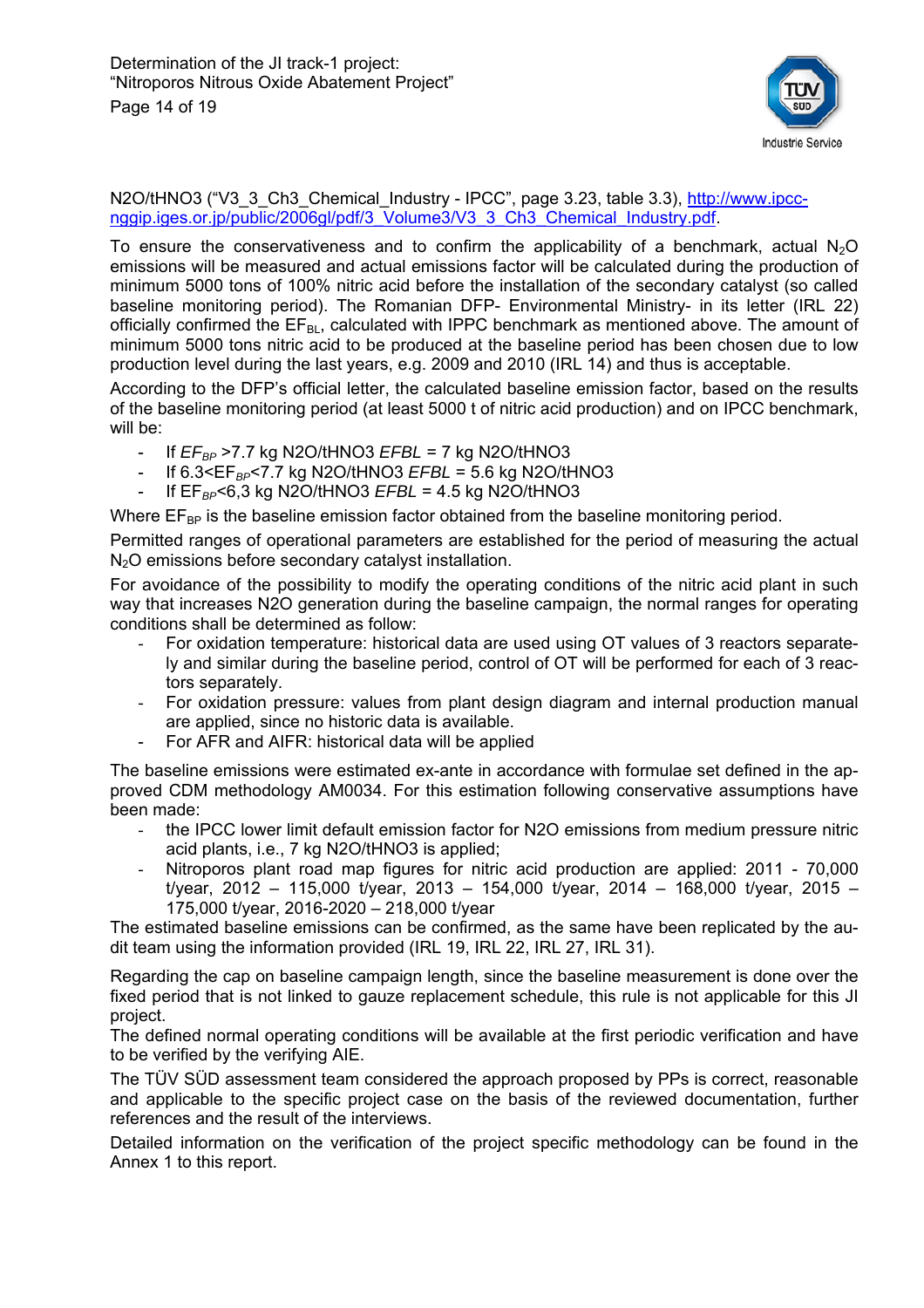

#### **3.5.4.2 Project emissions**

Due to the partial primary gauzes replacement in the ammonia oxidation reactors during the historical nitric acid production, it is not possible to define the production campaign. Thus the campaign approach is not applicable to the project at hand and the project emissions will be obtained based on the verification periods instead of the project campaigns. This is acceptable as the project specific approach.

The project emissions were estimated ex-ante in accordance with formulae set defined in the approved CDM methodology AM0034. For this estimation following conservative assumptions have been made:

- the IPCC upper limit default emission factor for N2O emissions from medium pressure nitric acid plants, i.e., 8,4 kg N2O/tHNO3 is applied for the estimation of the project emissions;
- the guaranteed BASF's secondary catalyst abatement efficiency of 83% is used (IRL 26);
- Nitroporos plant road map figures for nitric acid production are applied: 2011 70,000 t/year, 2012 – 115,000 t/year, 2013 – 154,000 t/year, 2014 – 168,000 t/year, 2015 – 175,000 t/year, 2016-2020 – 218,000 t/year

The estimated project emissions can be confirmed, as the same have been replicated by the audit team using the information provided (IRL 19, IRL 22, IRL 27, IRL 31). Detailed information on the verification of the parameters used in the equations can be found in the Annex 1.

#### **3.5.4.3 Leakage**

The project specific approach does not deviate in respect of leakage emissions from approved CDM methodology AM0034 version 05.1.0. Hence, no leakages are identified.

#### **3.5.4.4 Emission Reductions**

The calculation of the baseline emissions, project emissions, and the emission reductions, respectively, can be considered as correct. The baseline and project emissions are calculated in the PDD in transparent manner and using conservative assumptions.

Therefore based on the calculations in the project documentation it is expected that the project activity will lead to a reduction of GHG emissions of 259,098 tCO<sub>2</sub>e in the period from 2011 until 2012.

In order to set a cap on the annual emissions reductions which can be claimed for by the project, the methodology applied requires an indication of a design (or nameplate) production capacity of the nitric acid plant. By nameplate implies the total yearly capacity (considering 365 days of operation per year) as per the documentation of the plant technology provider.

Since the annual capacity is not specified in the plant design documents, it is established based on the daily design capacity of the plant, which is multiplied by the number of operating days per year. In the PDD the production values after modernization in accordance with design IITPICCh (National Institute for Chemical Engineering) 425.5.0/A developed in 1982 are applied (IRL 11). The plant design documents show the daily design capacity of 750 metric tons of HNO3 after the modernization in 1982 providing the possibility of using 3 or 4 ammonia oxidation reactors (AORs). In order to maintain the same capacity with only 3 AORs, the plant increased the speed of the gases to/out of the reactors: from 30/15 m/s (with 4 AOR) to 20/40 m/s (3 AOR) – IRL (32). And some auxiliary measures for heat recovery boiler: recirculate water from 162.5 m<sup>3</sup>/h (4 AOR) to 216.66 m<sup>3</sup>/h (3 AOR) – IRL 32).

To ensure the conservativeness, it is assumed that the plant operates 330 days per year. This gives the annual capacity of 247,500 t.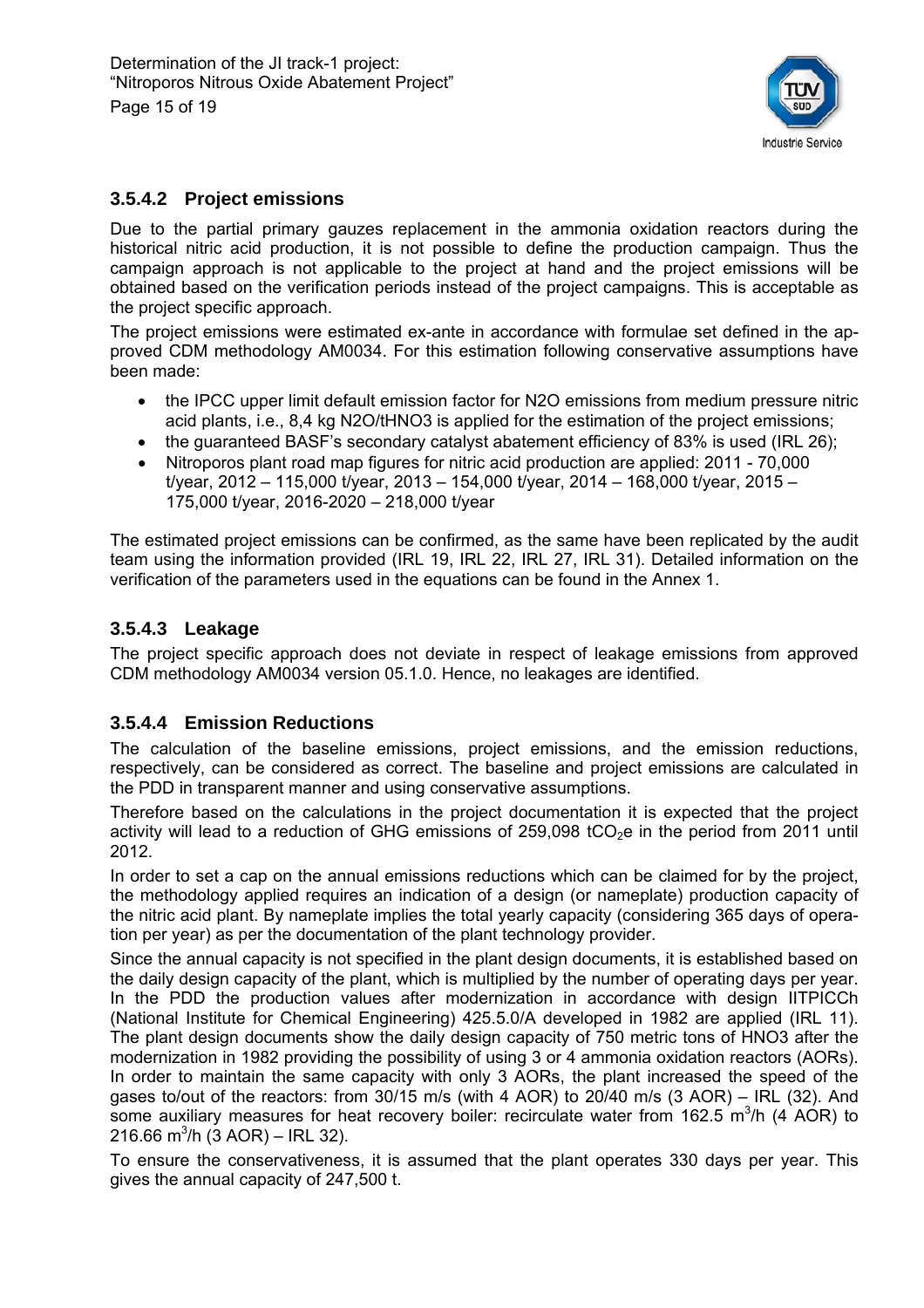

## **3.6 Additionality**

Simple cost analysis has been used for demonstrating additionality according to the "Tool for the demonstration and assessment of additionality" (Version 05.2) as it is clearly shown that that there is no economical benefit by the reduction of the nitrous oxide concentration other than the JI revenues. The costs associated with the project activity are summerized in Annex 4 of the final PDD.

The approach used in the PDD has been assessed based on a document review and interviews on-site with plant representatives (for details see Annex 2). All audit evidences have been checked using sectorial knowledge and expertise as well as public available information published in the internet.

Based on this determination steps, the AIE can confirm that the documentation assessed is appropriate for this project.

## **3.7 Monitoring plan**

The assessment team has checked all the parameters presented in the MP against the requirements of the methodology. The monitoring plan (MP) presented in the PDD complies with the requirements of the methodology updated to the project case (JI approach). There are following project specific modification:

- The project is not based on measurement of a baseline campaign and determination of a baseline emission factor as it is required by the CDM methodology AM0034. Rather a default value will be used for calculation of the ERUs. The emission factor for the baseline as accepted by DFP in the recommendation letter is 7 kg  $\pm$  20% N<sub>2</sub>O/tHNO<sub>3</sub> The applicability of the benchmark will be ensured by conducting continuous real time measurements of the N2O emissions during the production of at least 5000 tons of 100% nitric acid. The production figure is considered acceptable taking into account the current production amounts at the plant (27343 t for 2009 and 2010, IRL 14). The permitted ranges of the operating parameters will be monitored and cross checked against the normal ranges in order to ensure the validity of the baseline emissions data during this period.
- To ensure the conservativeness following specific provisions are described in the PDD:
	- o If calculated emission factor is equal or higher than 7.7 kg (medium pressure IPCC factor +10%)  $N_2$ O/tHNO<sub>3</sub>, default medium pressure IPCC emission factor 7kg  $N<sub>2</sub>O/tHNO<sub>3</sub>$  is used.
	- $\circ$  If calculated emission factor is equal or higher than 6.3 kg N<sub>2</sub>O/tHNO<sub>3</sub> (lower limit of medium pressure IPCC factor +10%), then the lower end of the uncertainty range will be used, which is 5.6 kg  $N_2O/tHNO_3$ .
	- $\circ$  Otherwise, the lowest default emission factor for nitric acid plants that do not have  $N<sub>2</sub>O$  abatement system or NSCR of 4.5 kg  $N<sub>2</sub>O$ /tHNO<sub>3</sub> shall be applied.
- Ammonia oxidation reactors at Nitroporos use 3 layers of platinum gauzes that are replaced consecutively (one or two gauzes per stop). At the end of operational life the oldest gauze(s) layer is replaced by a new one. The other two (or one) gauze layers remain in the reactor and are moved down to lower positions, whereas the new gauze layer is installed at the top. The same procedure is performed at all 3 reactors simultaneously, so 3 or 6 gauze layers are replaced during one maintenance stop (1-2 gauze layers in each reactor). The composition of old and new gauzes in all reactors is the same. The baseline period measurements shall be performed when at least 3 of 9 gauzes are in the first part their life. The project period could start immediately after the end of the baseline period.

Due to this partial primary gauzes replacement in the ammonia oxidation reactors during the historical nitric acid production, it is not possible to define the production campaign.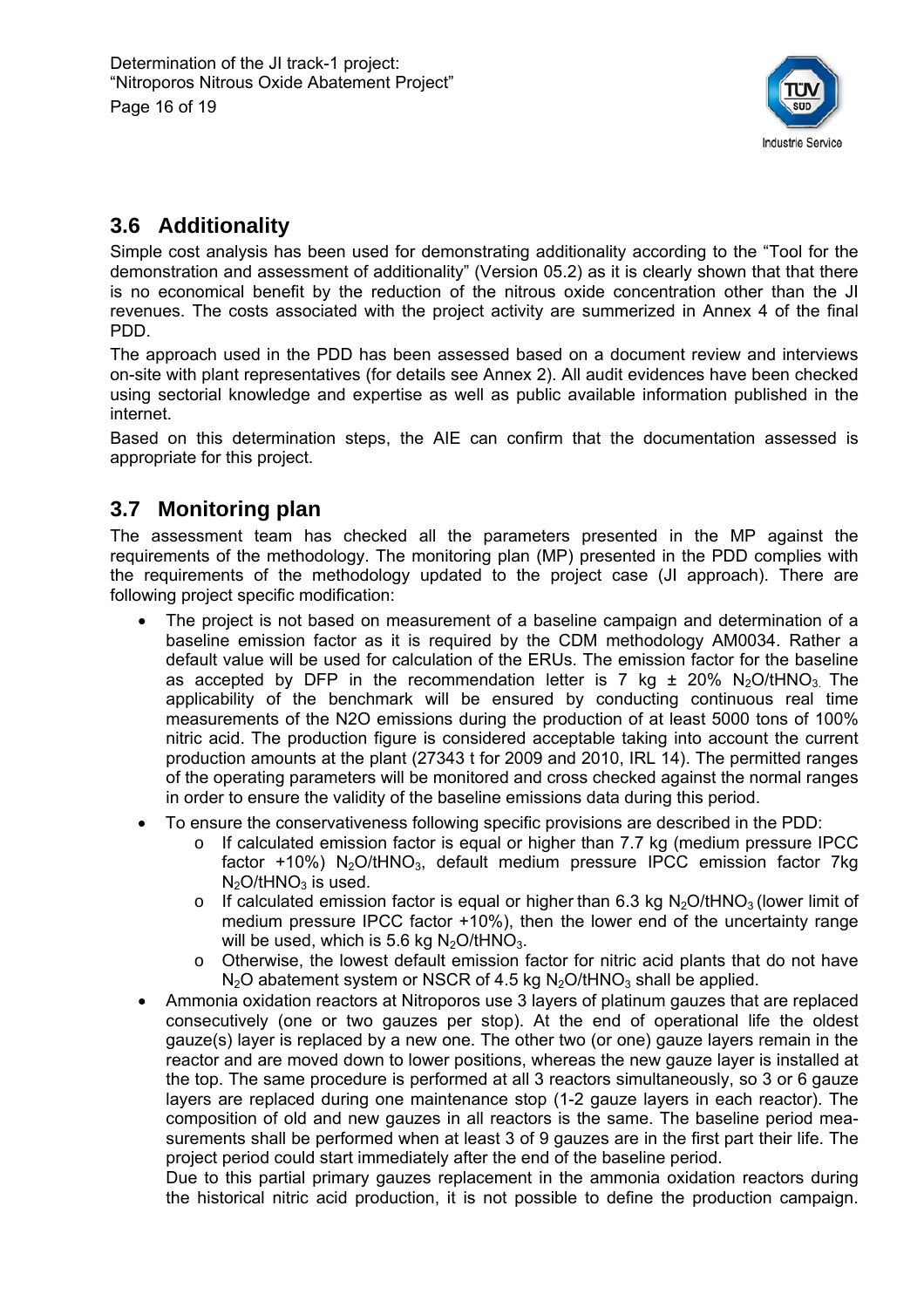

Thus the campaign approach is not applicable to the project at hand and the following parameters can be omitted: Baseline campaign length ( $CL_{BI}$ ), normal campaign length ( $CL_{nor}$  $_{\text{mal}}$ ), project campaign length (CL<sub>n</sub>). This is acceptable as the project specific approach.

The quality assurance procedures have been audited by the assessment team through document review and interviews with the relevant personnel; this information together with a physical inspection allows the assessment team to confirm that the proposed MP is feasible within the project design. The major parameters to be monitored have been discussed with the PPs especially regarding the location of the meters, the data management, and in general the quality assurance and quality control procedures to be implemented in the context of the project.

Due to importance of the quality assurance and quality control procedure for the future data quality, the project proponents agreed to implement a so called "JI Manual" which will comprise description of the work scope as well as tasks of responsible personnel, qualification requirements and continuous training for responsible staff, procedures on the data treatment acc. to AM0034 rules and requirements (e.g. downtime of AMS), QAL 3 procedures, JI project related documentation procedures, troubleshooting procedures, etc. (refer to FAR 2). During the first periodic verification the PPs will provide the JI Manual to a verifying AIE.

All the audit evidences proving the appropriateness of monitoring provisions undertaken by the PPs were provided to the AIE and have been considered as sufficient. For details please refer to Annex 2 of this report.

Hence, it is expected that the PPs will be able to implement the monitoring plan and the emission reductions achieved can be reported ex-post and verified.

## **3.8 Local stakeholder consultation**

The statement has been provided in the final PDD, chapter G. The DFP (host) and the local authority confirmed a simplified approval procedure for this project due to its obviously positive environmental effects. According to this, the project can be approved without invitation of further local stakeholders.

This fact has also been verified with information obtained during interviews.

## **3.9 Environmental impacts**

In accordance with Government Decision no. 445/2009 on the environmental impact assessment of certain public and private projects, it is not necessary to perform an EIA for this JI project. It is confirmed by Sibiu Regional environmental agency decision N5242/15.12.201. No contaminants are released during the operation of the project activity so no negative environmental impacts occur. The BREF (IRL 31) also confirms this view by stating that catalytic  $N_2O$  decomposition does not induce cross-media effects.

Nevertheless, for Nitroporos an environmental impact study was voluntarily carried out by SC IPROCHIM SA Bucharest in November 2010 (Nr of project MD 1002.04). As a general conclusion, following the analysis of the evaluation report on the impact on the environment based on the data provided by the company, the impact is placed at an insignificant level.

TÜV SÜD assessment team remarks that the project has a strong positive environmental impact, since the primary object of the project is reduction of  $N<sub>2</sub>O$  emissions.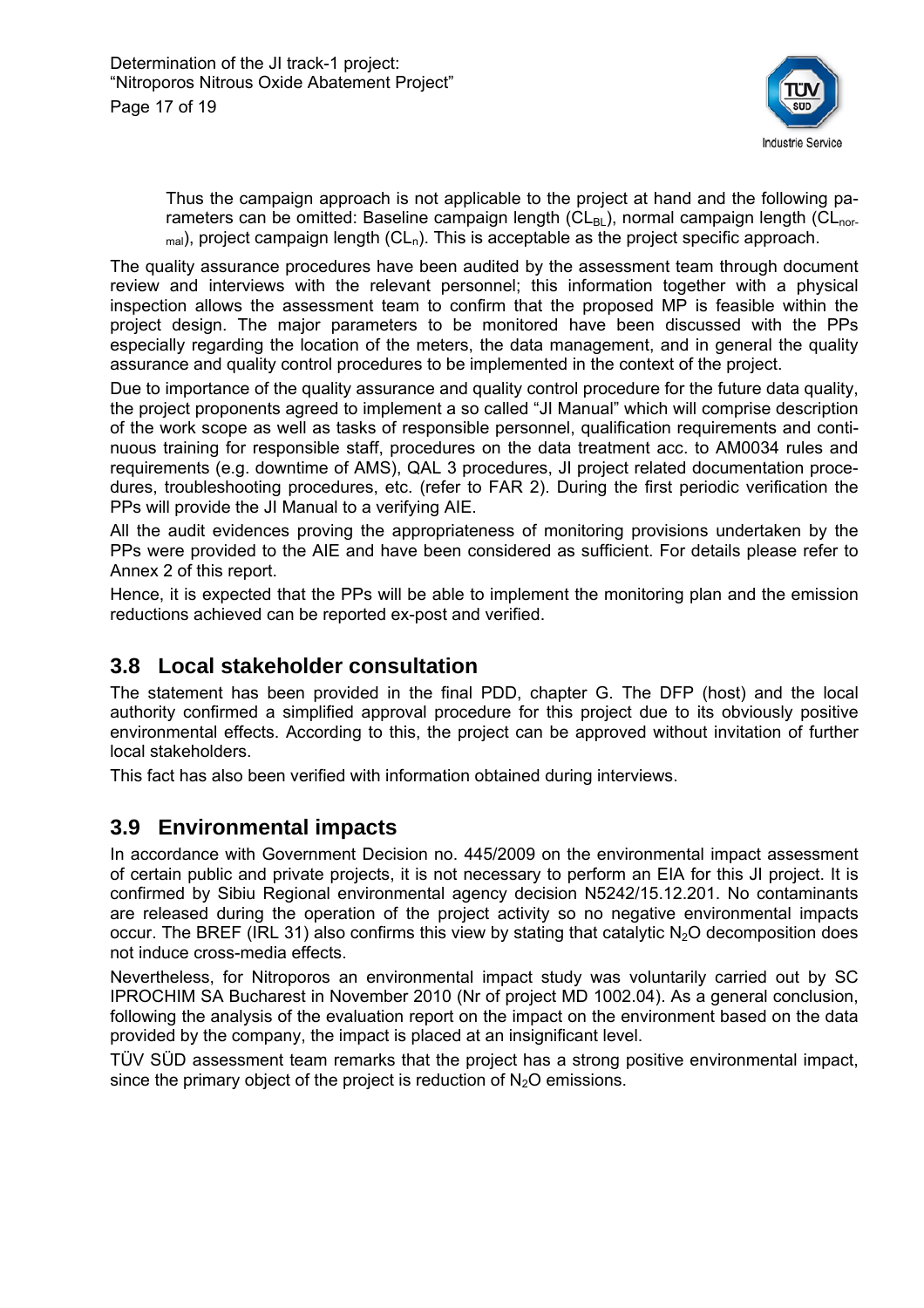

## **4 COMMENTS BY PARTIES, STAKEHOLDERS AND NGOS**

TÜV SÜD published the project documents on TÜV SÜD's own website and invited comments by the Parties, stakeholders and non-governmental organisations during a period of 30 days. The following table presents all key information on this process:

#### **Webpage:**

| http://www.netinform.net/KE/Wegweiser/Guide22.aspx?ID=7148&Ebene1_ID=50&Ebene2_ID=2390&mo<br>$de=5$ |                       |  |  |  |  |
|-----------------------------------------------------------------------------------------------------|-----------------------|--|--|--|--|
| Starting date of the stakeholder consultation process:                                              |                       |  |  |  |  |
| 2011-03-25                                                                                          |                       |  |  |  |  |
| <b>Comment submitted by:</b>                                                                        | <b>Issues raised:</b> |  |  |  |  |
| (no comments received)                                                                              |                       |  |  |  |  |
| Response by TÜV SÜD:                                                                                |                       |  |  |  |  |
|                                                                                                     |                       |  |  |  |  |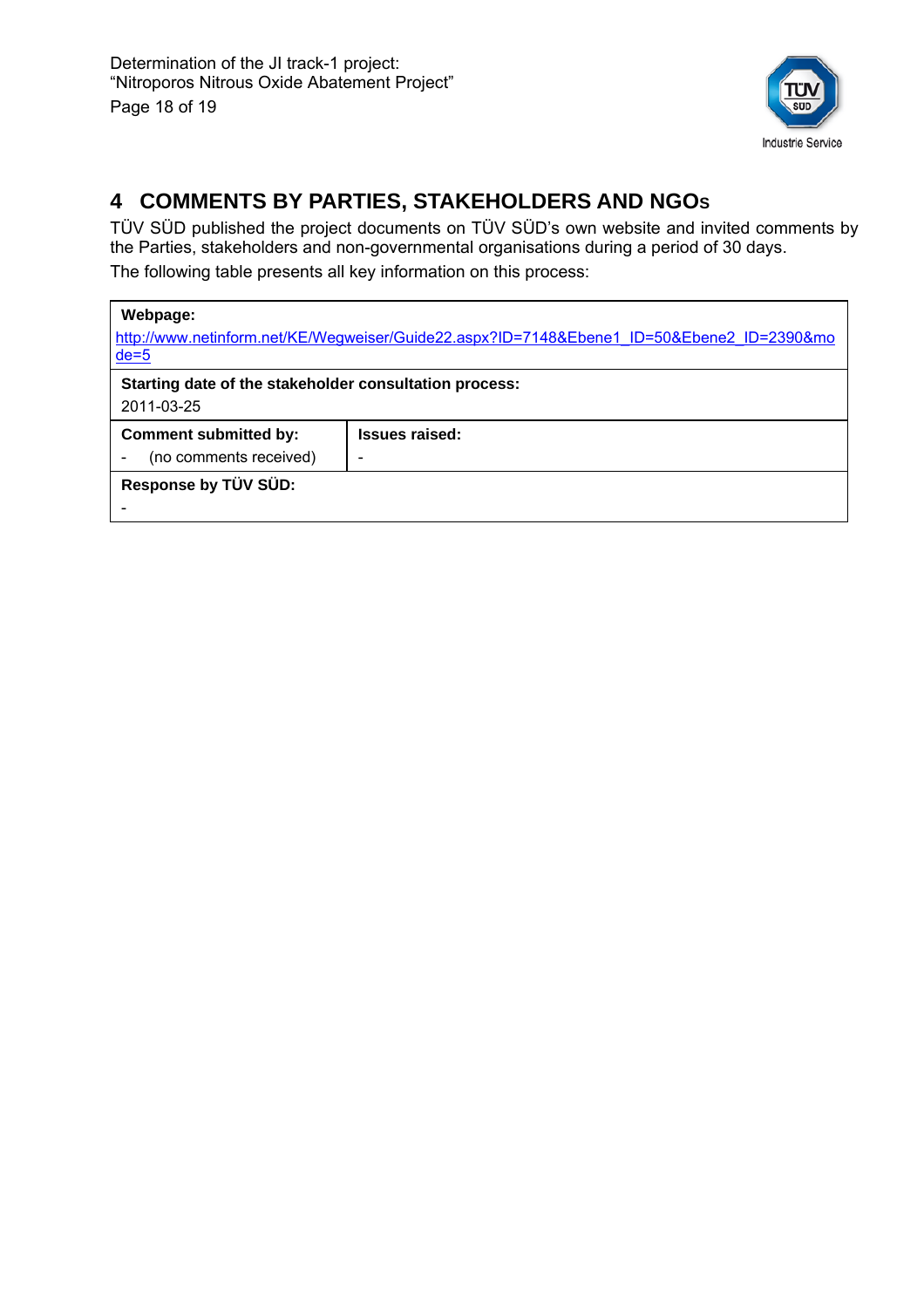

#### **DETERMINATION OPINION** 5

TÜV SÜD has performed a determination of the following proposed JI project activity:

"Nitroporos Nitrous Oxide Abatement Project"

Standard auditing techniques have been used for the determination of the project. Methodologyspecific checklists and protocol customised for the project have been prepared to carry out the audit and present the outcome in a transparent and comprehensive manner.

The review of the project design documentation, and further audit evidences and references, as well as subsequent follow-up interviews have provided TÜV SÜD with sufficient evidence to determine the fulfilment of stated criteria in the protocol. In our opinion, the project meets all relevant UNFCCC requirements for the JI as well as all the requirements set by host country (Romania) for approving projects under JI Track 1. Hence, TÜV SÜD will recommend the project for further approval and registration by the DFP of the host country.

An analysis, as provided by the applied methodology, demonstrates that the proposed project activity is not a likely baseline scenario. Emission reductions attributable to the project are additional to any that would occur in the absence of the project activity. Given that the project is implemented as designed, the project is likely to achieve the estimated amount of emission reductions as specified within the final PDD version.

The determination is based on the information made available to TÜV SÜD, as well as the engagement conditions detailed in this report. The determination has been performed following the JI requirements. The only purpose of this report is its use during the registration process as part of the JI Track 1 project cycle. TÜV SÜD cannot be held liable by any party for decisions made, or not made, based on the determination opinion beyond this purpose.

Munich, 30/08/2011

**Thomas Kleiser** Certification Body "climate and energy" TÜV SÜD Industrie Service GmbH

Munich, 30/08/2011

Olena Maslova Assessment Team Leader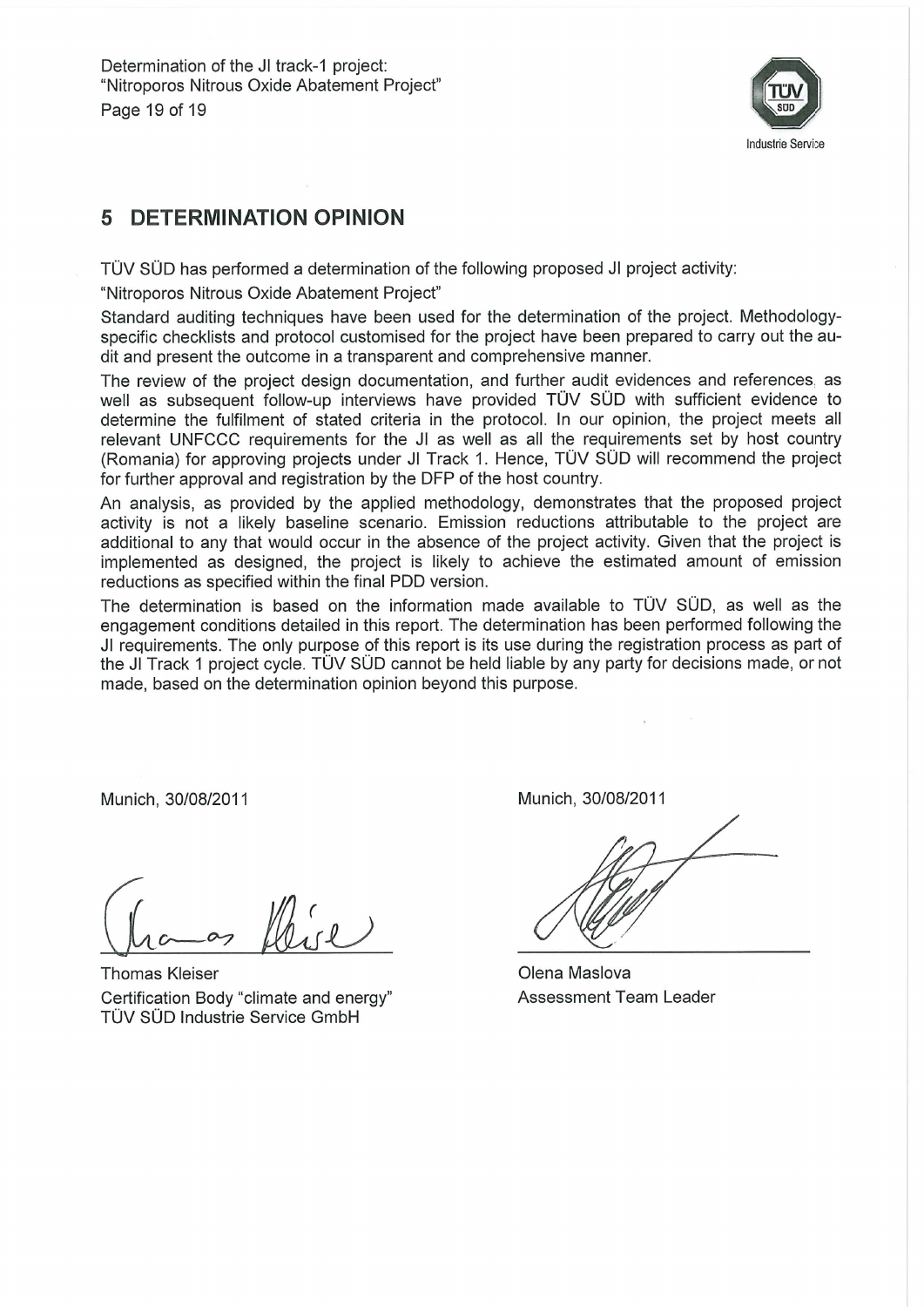Determination of the JI Track 1 project: "Nitroporos Nitrous Oxide Abatement Project"



## **Annex 1: Determination Protocol**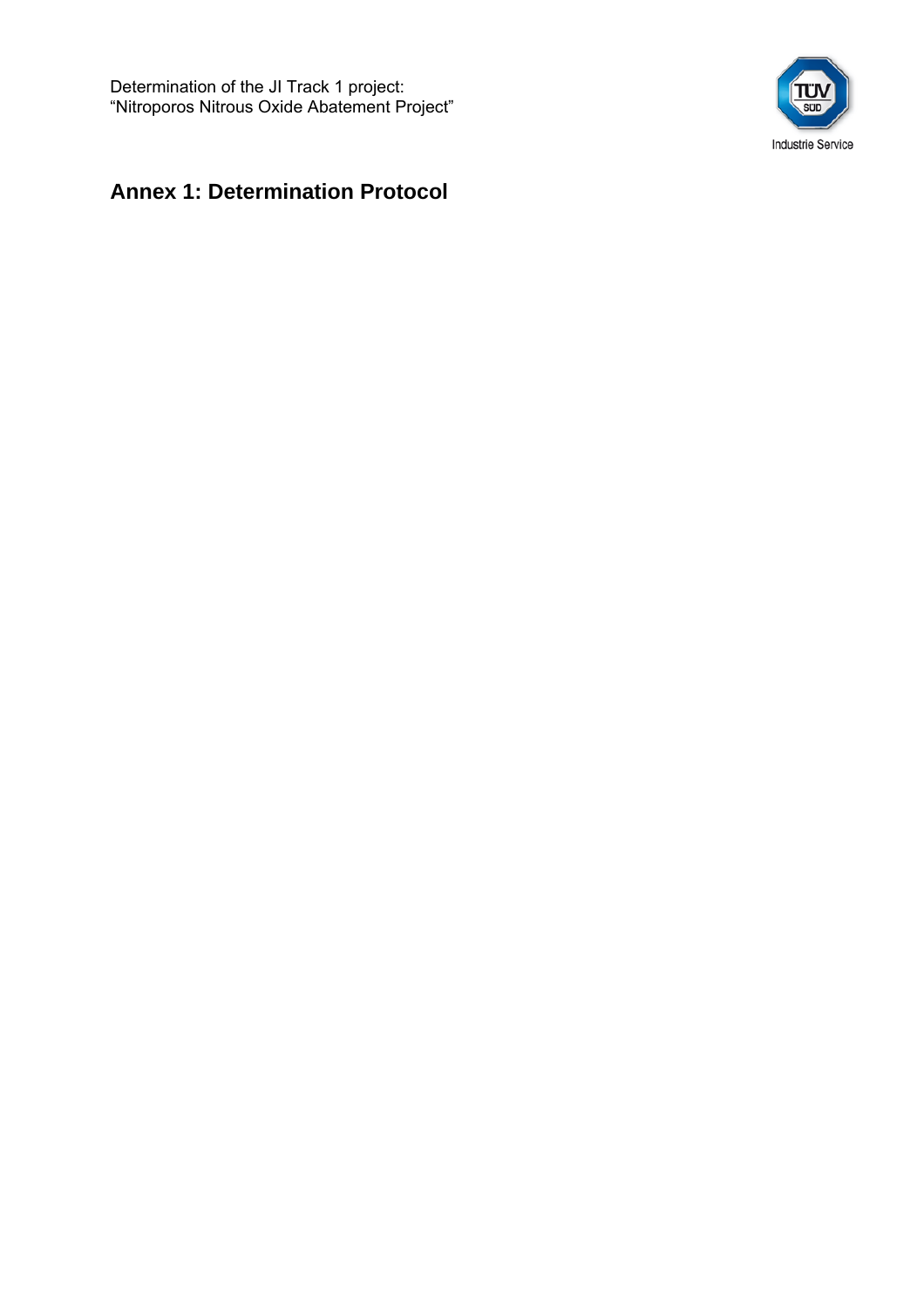

| <b>CHECKLIST TOPIC / QUESTION</b>                                                                                                                                 |                | <b>COMMENTS</b>                                                                                                                                                                                                                                                                                                                                                                                                                                                                                                                                                                                                                                                                                                                                                                                                                                                                                                                                                                                                                                       | Pub-<br>lished<br><b>PDD</b> | <b>Final</b><br><b>PDD</b> |
|-------------------------------------------------------------------------------------------------------------------------------------------------------------------|----------------|-------------------------------------------------------------------------------------------------------------------------------------------------------------------------------------------------------------------------------------------------------------------------------------------------------------------------------------------------------------------------------------------------------------------------------------------------------------------------------------------------------------------------------------------------------------------------------------------------------------------------------------------------------------------------------------------------------------------------------------------------------------------------------------------------------------------------------------------------------------------------------------------------------------------------------------------------------------------------------------------------------------------------------------------------------|------------------------------|----------------------------|
| A. General description of project activity                                                                                                                        |                |                                                                                                                                                                                                                                                                                                                                                                                                                                                                                                                                                                                                                                                                                                                                                                                                                                                                                                                                                                                                                                                       |                              |                            |
| A.1. Title of the project activity                                                                                                                                |                |                                                                                                                                                                                                                                                                                                                                                                                                                                                                                                                                                                                                                                                                                                                                                                                                                                                                                                                                                                                                                                                       |                              |                            |
| A.1.1.<br>Does the used project title clearly en-<br>able identification of the unique JI activity?                                                               | $\overline{2}$ | The project title clearly enables the identification of the JI activity.<br>No second JI activity exists with a similar title or at the same site.                                                                                                                                                                                                                                                                                                                                                                                                                                                                                                                                                                                                                                                                                                                                                                                                                                                                                                    | ☑                            | ☑                          |
| A.1.2.<br>Are the sectoral scope(s) to which the<br>project pertains clearly identified? Is this in-<br>formation consistent with further chapters of<br>the PDD? | $\overline{2}$ | Yes it is. The sectoral scope is identified to be scope 5 (Chemical<br>industry).                                                                                                                                                                                                                                                                                                                                                                                                                                                                                                                                                                                                                                                                                                                                                                                                                                                                                                                                                                     | ☑                            | ☑                          |
| A.1.3.<br>Are there any indication concerning the<br>revision number and the date of the revision?                                                                | $\overline{2}$ | The revision number and the date of the issuance of this revision<br>is correctly indicated PDD version 2.0 dated May 26, 2011                                                                                                                                                                                                                                                                                                                                                                                                                                                                                                                                                                                                                                                                                                                                                                                                                                                                                                                        | ☑                            | ☑                          |
| A.1.4.<br>Is this consistent with the time line of<br>the project's history?                                                                                      | 2, 16          | Yes, it is. The date of the issuance is consistent with the time line<br>of project's history, however see CR below.<br>The Letter of Endorsement for the project was issued at Septem-<br>ber 29, 2009, the starting day of project activity is January 01,<br>2011 and the starting date of the crediting period is stated to be<br>March 01, 20110.<br><b>Corrective Action Request No.1.</b><br>Chapter A.2 of the PDD has to indicate the expected outcome of<br>project scenario and briefly summarize the history of the project<br>including information about implementation schedule of the pro-<br>ject according to requirements of the Guidelines for users of the JI<br>PDD form, version 3. Thus please describe the project implemen-<br>tation history in a more traceable way (a table for eg.) starting with<br>early JI consideration, contract with the PDD developer, PIN, LoE,<br>AMS acquisition and installation etc. A graphical representation of<br>the time milestones (historical campaign $-$ baseline $-$ AMS instal- | CL                           | ☑                          |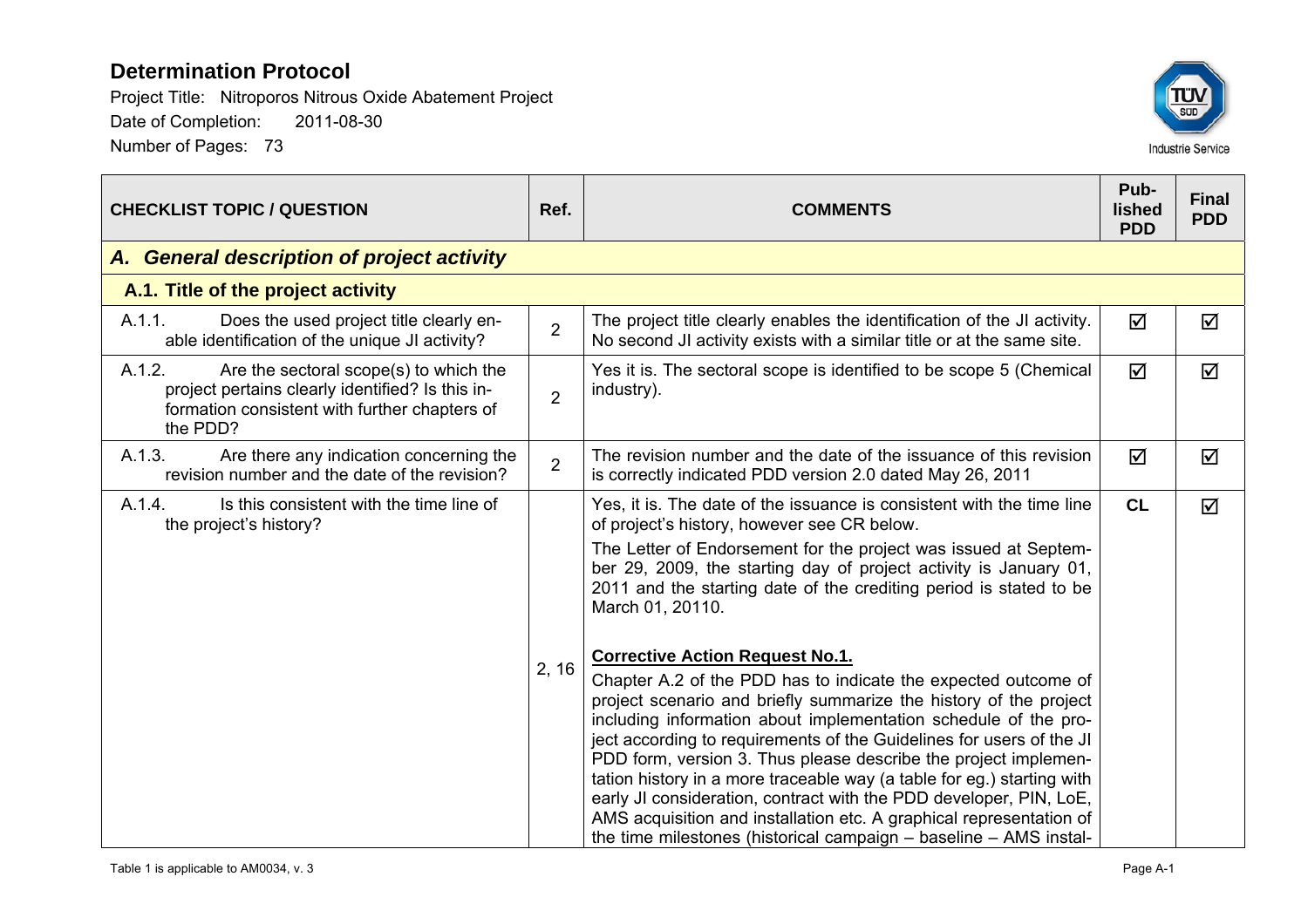

| <b>CHECKLIST TOPIC / QUESTION</b>                                                                                                              | Ref.                                 | <b>COMMENTS</b>                                                                                                                                                                                                                                                                                                                                                                                                                                                                                                                                                                                                                                                                                                                                                                                                                                                                          | Pub-<br>lished<br><b>PDD</b> | <b>Final</b><br><b>PDD</b> |
|------------------------------------------------------------------------------------------------------------------------------------------------|--------------------------------------|------------------------------------------------------------------------------------------------------------------------------------------------------------------------------------------------------------------------------------------------------------------------------------------------------------------------------------------------------------------------------------------------------------------------------------------------------------------------------------------------------------------------------------------------------------------------------------------------------------------------------------------------------------------------------------------------------------------------------------------------------------------------------------------------------------------------------------------------------------------------------------------|------------------------------|----------------------------|
|                                                                                                                                                |                                      | lation – project starting date) can be included. In addition JI pro-<br>ject implementation plan has to be provided. In order to demon-<br>strate the early JI consideration, please provide the directorate<br>decision concerning the proposed JI project (minutes of the meet-<br>ing etc.).                                                                                                                                                                                                                                                                                                                                                                                                                                                                                                                                                                                          |                              |                            |
| A.2. Description of the project activity                                                                                                       |                                      |                                                                                                                                                                                                                                                                                                                                                                                                                                                                                                                                                                                                                                                                                                                                                                                                                                                                                          |                              |                            |
| A.2.1.<br>Is the description delivering a transpar-<br>ent overview of the project activities?                                                 | $\overline{2}$                       | Yes, it is. The description is delivering a transparent overview of<br>the project activities however please refer to CL above.                                                                                                                                                                                                                                                                                                                                                                                                                                                                                                                                                                                                                                                                                                                                                          | CL                           | ☑                          |
| A.2.2.<br>What proofs are available demonstrat-<br>ing that the project description is in compliance<br>with the actual situation or planning? | 2,<br>11,<br>32,<br>10,<br>13,<br>18 | For demonstrating that the project description is in compliance<br>with the actual situation or planning the following proofs have<br>been provided:<br>Design documents for non-concentrated nitric acid produc-<br>tion including last modernization works performed (IRL 32,<br>11);<br>Operating Permit (IRL 15);<br>Elementary diagram of non-concentrated nitric acid pro-<br>duction (IRL 10);<br>Technical regulations of non-concentrated nitric acid pro-<br>duction (operating Manual) (IRL 13)<br>JI project implementation plan (IRL 16);<br>AMS specifications including QAL 1; (IRL 25)<br>Techno-commercial proposal for supplying of the second-<br>ary catalyst (IRL 26).<br>Road map demonstrating the nitric acid production plan<br>(IRL 19)<br>Secondary cat supplier confirmation on the warranted N2O<br>abatement efficiency and safety data sheet (IRL 26, 29) | ☑                            | ☑                          |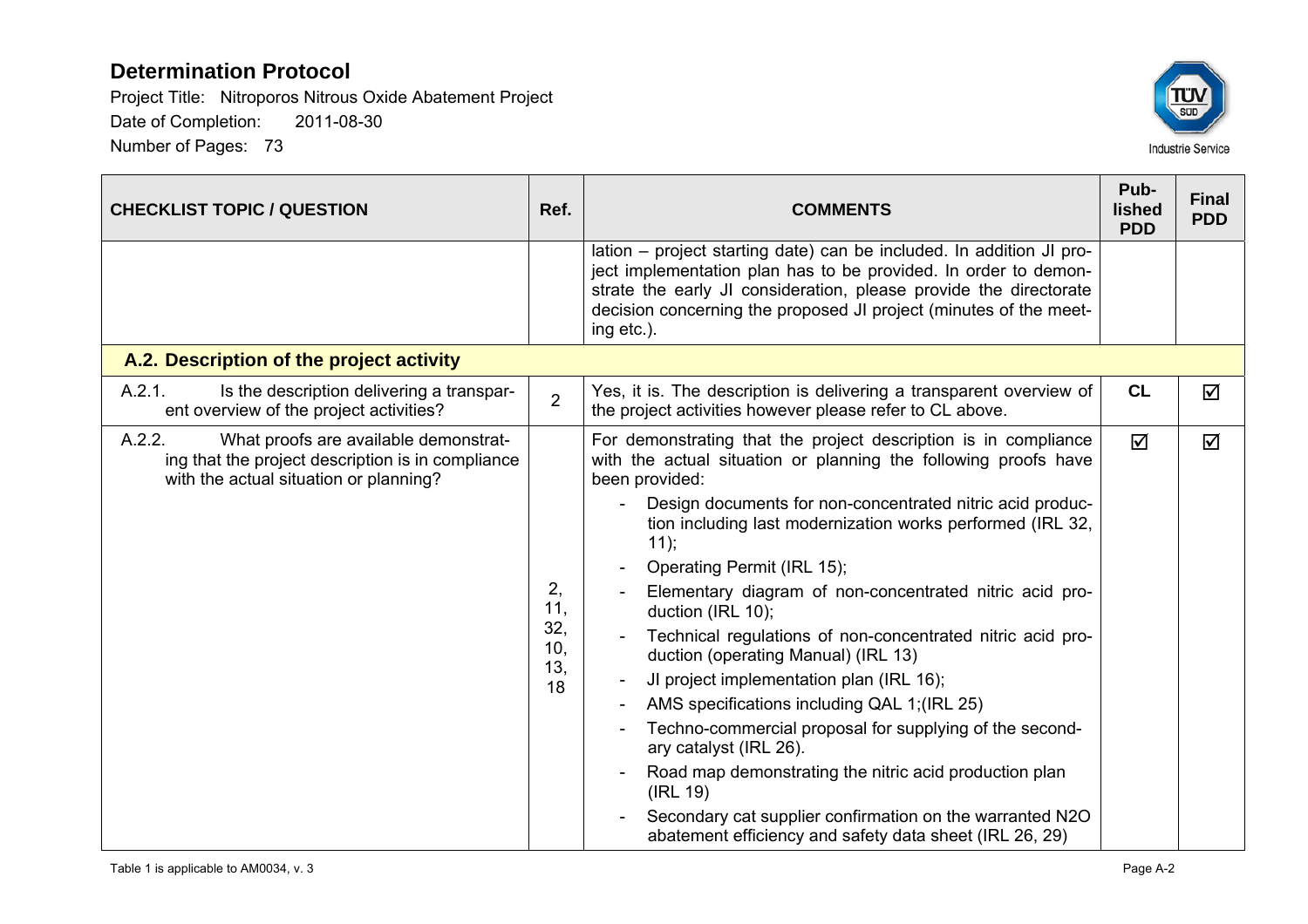

| <b>CHECKLIST TOPIC / QUESTION</b>                                                                                                                                           |                                                                                                                         | <b>COMMENTS</b>                                                                                                                                                                                                                                                                                                                                               | Pub-<br>lished<br><b>PDD</b> | <b>Final</b><br><b>PDD</b> |
|-----------------------------------------------------------------------------------------------------------------------------------------------------------------------------|-------------------------------------------------------------------------------------------------------------------------|---------------------------------------------------------------------------------------------------------------------------------------------------------------------------------------------------------------------------------------------------------------------------------------------------------------------------------------------------------------|------------------------------|----------------------------|
|                                                                                                                                                                             |                                                                                                                         | Valid IPPC permit indicating the N2O and NO <sub>x</sub> limit values<br>and actions the Nitorporos plant has to undertake in order<br>to comply with Romanian N2O and NOx regulations (IRL<br>$18$ ).<br>Summary of the project implementation costs and respec-<br>tive evidence (for the confidential insight of the assess-<br>ment team only) (IRL 26, 2 |                              |                            |
| A.2.3.<br>Is the information provided by these<br>proofs consistent with the information provided<br>by the PDD?                                                            | $\overline{2}$                                                                                                          | Yes, all information provided by these proofs consistent with the<br>information provided by the PDD.                                                                                                                                                                                                                                                         |                              | $\blacktriangledown$       |
| A.2.4.<br>Is all information presented consistent<br>with details provided by further chapters of the<br>PDD?                                                               | Yes, all information presented is consistent with details provided<br>$\overline{2}$<br>by further chapters of the PDD. |                                                                                                                                                                                                                                                                                                                                                               | ☑                            | ☑                          |
| A.3. Project participants and project approvals by Parties involved                                                                                                         |                                                                                                                         |                                                                                                                                                                                                                                                                                                                                                               |                              |                            |
| A.3.1.<br>Is the form required for the indication of<br>project participants correctly applied?                                                                             | 2, 9                                                                                                                    | Yes, the form is correctly applied.                                                                                                                                                                                                                                                                                                                           | ☑                            | ☑                          |
| A.3.2.<br>Is the participation of the listed entities<br>or Parties confirmed by each one of them?                                                                          | 9                                                                                                                       | <b>Clarification Request No. 1.</b><br>S.C. Nitroporos S.R.L. (Romania) and MGM Worldwide, S.a.r.l<br>(Sweden) are the project participants. To confirm this fact the<br>Emission Reduction Units Purchase Agreement (ERPA) between<br>the project participants have to be submitted to the audit team.                                                       | CL                           | ☑                          |
| A.3.3.<br>Is all information on participants / Par-<br>ties provided in consistency with details pro-<br>vided by further chapters of the PDD (in par-<br>ticular annex 1)? | $\overline{2}$                                                                                                          | Yes, the information on PPs is consistent throughout the PDD and<br>Annex 1.                                                                                                                                                                                                                                                                                  | $\blacktriangledown$         | ☑                          |
| A.3.4.<br>Is each of the legal entities listed as<br>project participants in the PDD authorized by a                                                                        | 8                                                                                                                       | The Letter of Endorsement for the project was issued by Ministry<br>of Environmental Protection of Romania in September 29, 2009.                                                                                                                                                                                                                             | $\blacktriangledown$         | ☑                          |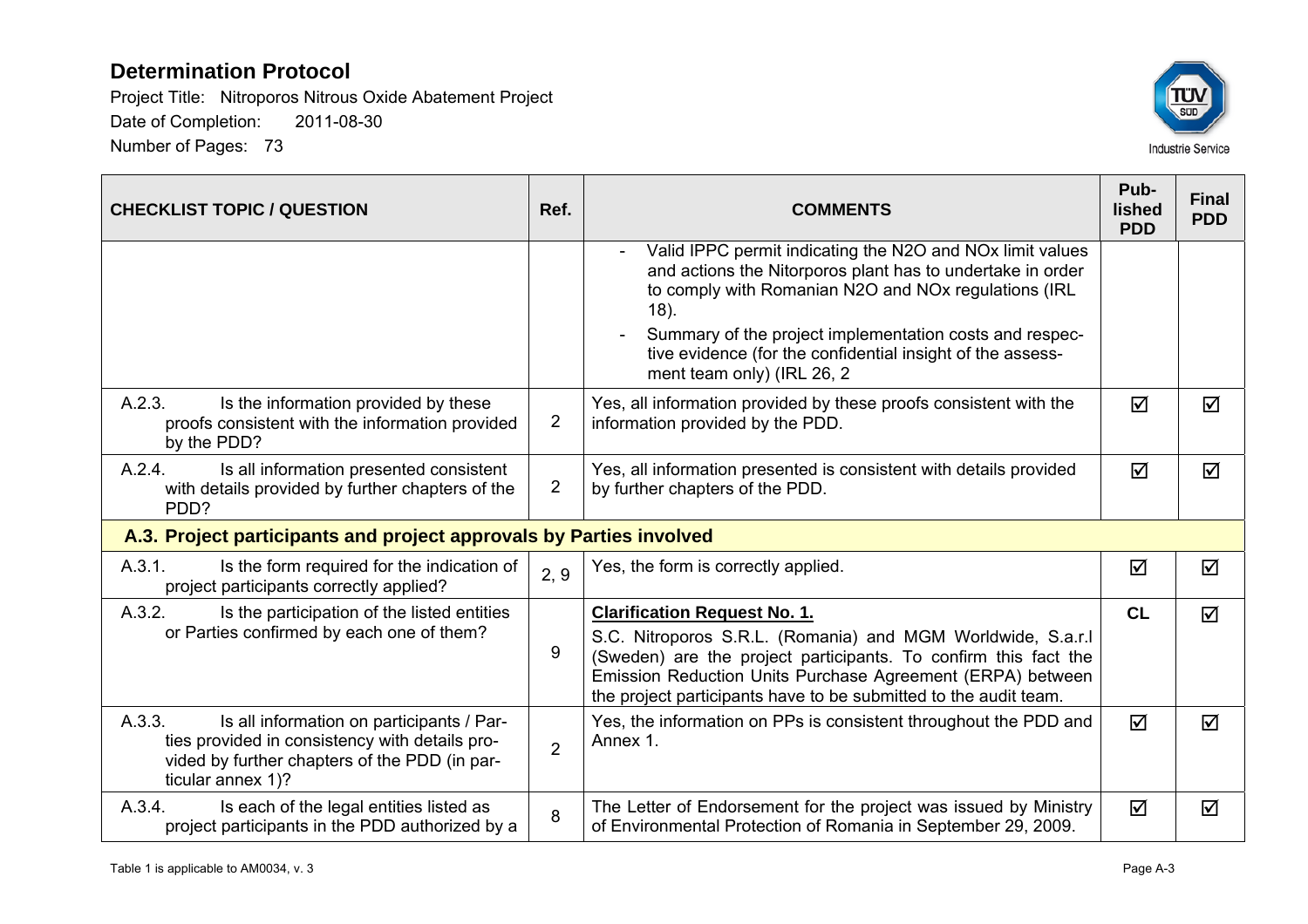

| <b>CHECKLIST TOPIC / QUESTION</b>                                                                                                                                                                                                                               |                                          | <b>COMMENTS</b>                                                                                                                           | Pub-<br><b>lished</b><br><b>PDD</b> | <b>Final</b><br><b>PDD</b> |
|-----------------------------------------------------------------------------------------------------------------------------------------------------------------------------------------------------------------------------------------------------------------|------------------------------------------|-------------------------------------------------------------------------------------------------------------------------------------------|-------------------------------------|----------------------------|
| Party involved, which is also listed in the PDD,                                                                                                                                                                                                                |                                          | The LoE have been submitted to the audit team.                                                                                            |                                     |                            |
| through:<br>- A written project approval by a Party in-<br>volved, explicitly indicating the name of the le-<br>gal entity? Or<br>- Any other form of project participant authori-<br>zation in writing, explicitly indicating the name<br>of the legal entity? |                                          | Letter of Approvals from the host and investment parties will be<br>applied for after the determination of the project will be finalized. |                                     |                            |
| Have the DFPs of all parties listed as<br>A.3.5.<br>involved in the PDD provided written project<br>approvals?                                                                                                                                                  | Please refer to (A.3.2 and A.3.4.).<br>8 |                                                                                                                                           | CL                                  | ☑                          |
| A.3.6.<br>Does the PDD identify at least the host<br>Party as a "Party involved"?                                                                                                                                                                               | 2,8                                      | Yes, the host party- Romania- is identified in the PDD.                                                                                   |                                     | $\Delta$                   |
| A.3.7.<br>Has the DFP of the host Party issued a<br>written project approval?                                                                                                                                                                                   | 8                                        | Please refer to (A.3.4.).                                                                                                                 | ☑                                   | ☑                          |
| A.3.8.<br>Are all the written project approvals by<br>Parties involved unconditional?                                                                                                                                                                           |                                          | The LoA will be issued after the successful determination of the<br>project by TÜV SÜD.                                                   | <b>FAR</b>                          | <b>FAR</b>                 |
|                                                                                                                                                                                                                                                                 |                                          | <b>Forward Action Request No.1</b>                                                                                                        |                                     |                            |
|                                                                                                                                                                                                                                                                 |                                          | The LoAs should be submitted to AIE at least at the moment at<br>the first periodic verification.                                         |                                     |                            |
| A.4. Technical description of the project activity                                                                                                                                                                                                              |                                          |                                                                                                                                           |                                     |                            |
| A.4.1.<br><b>Location of the project activity</b>                                                                                                                                                                                                               |                                          |                                                                                                                                           |                                     |                            |
| A.4.1.1.<br>Does the information provided on the<br>location of the project activity allow for a clear<br>identification of the site(s)?                                                                                                                        | $\overline{2}$                           | Yes, it does. The information provided on the location of the pro-<br>ject activity allows for a clear identification of the site.        | $\Delta$                            | ☑                          |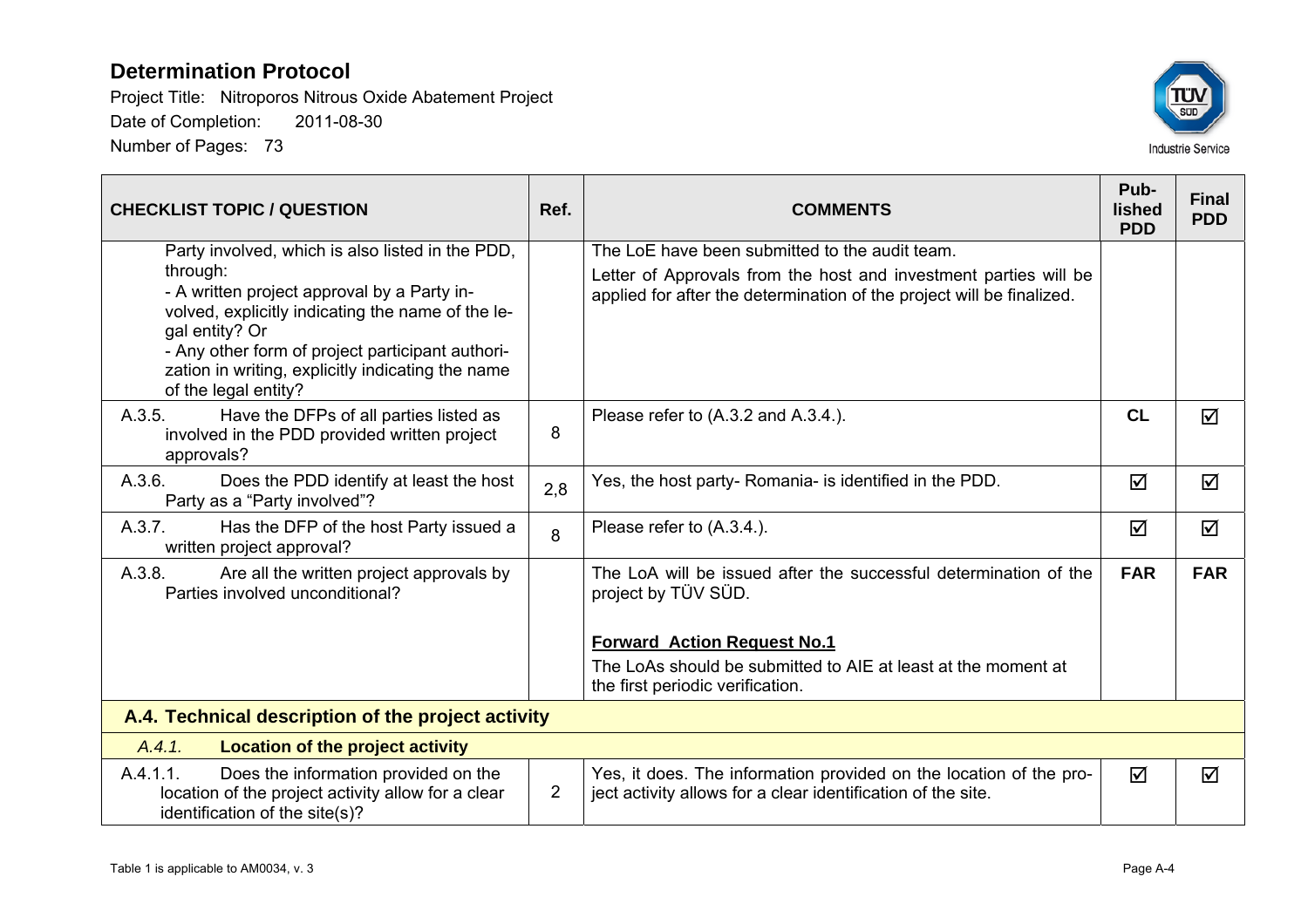

| <b>CHECKLIST TOPIC / QUESTION</b>                                                                                                                                                       |                | <b>COMMENTS</b>                                                                                                                                                                                                                                                                                                                                                                                                                                                                                                                                                                                                                                                                                                                                                                                                                                                                                                                                                                                                                                                                                                                                                                    | Pub-<br><b>lished</b><br><b>PDD</b> | <b>Final</b><br><b>PDD</b> |
|-----------------------------------------------------------------------------------------------------------------------------------------------------------------------------------------|----------------|------------------------------------------------------------------------------------------------------------------------------------------------------------------------------------------------------------------------------------------------------------------------------------------------------------------------------------------------------------------------------------------------------------------------------------------------------------------------------------------------------------------------------------------------------------------------------------------------------------------------------------------------------------------------------------------------------------------------------------------------------------------------------------------------------------------------------------------------------------------------------------------------------------------------------------------------------------------------------------------------------------------------------------------------------------------------------------------------------------------------------------------------------------------------------------|-------------------------------------|----------------------------|
| A.4.1.2.<br>How is it ensured and/or demonstrated,<br>that the project proponents can implement the<br>project at this site (ownership, licenses, con-<br>tracts etc.)?                 | 15,<br>29      | It is ensured by means of the following docs to be provided:<br>• License on the ammonia (nitric acid) production (IRL 15);<br>Nitroporos' state registration certificate (IRL 15);                                                                                                                                                                                                                                                                                                                                                                                                                                                                                                                                                                                                                                                                                                                                                                                                                                                                                                                                                                                                | ☑                                   | ☑                          |
| A.4.2.                                                                                                                                                                                  |                | Technology(ies) to be employed, or measures, operations or actions to be implemented by the project activity                                                                                                                                                                                                                                                                                                                                                                                                                                                                                                                                                                                                                                                                                                                                                                                                                                                                                                                                                                                                                                                                       |                                     |                            |
| A.4.2.1.<br>Does the technical design of the project<br>activity reflect current good practices?                                                                                        | $\overline{2}$ | Yes, it does.                                                                                                                                                                                                                                                                                                                                                                                                                                                                                                                                                                                                                                                                                                                                                                                                                                                                                                                                                                                                                                                                                                                                                                      | ☑                                   | ☑                          |
| A.4.2.2.<br>Does the description of the technology<br>to be applied provide sufficient and transpar-<br>ent input/ information to evaluate its impact on<br>the greenhouse gas balance? |                | Yes, it does. The project activity aims to reduce the amount of<br>$N_2O$ emitted by catalytically decomposing the $N_2O$ produced in<br>the undesired side reaction during ammonia oxidation.<br>Nitroporos is planning to install a secondary catalyst type supplied<br>by the BASF SE. This type of secondary catalyst does not require<br>additional heat or other energy input (electricity, steam etc.). Dur-<br>ing on-site audit Nitroporos submitted the BASF's techno-<br>commercial proposal with description of the secondary catalyst<br>which confirms that no additional greenhouse gases produced<br>during the $N_2O$ decomposition as well as it does not affect the<br>$HNO3$ production level and not increase NOx emissions. Further-<br>more material safety data sheet for the secondary catalyst has<br>been provided. See A.4.2.4.<br><b>Corrective Action Request No.2.</b><br>According to the preliminary contract between BASF and Inter-<br>agro, the efficiency of the secondary catalyst will be 83% instead<br>of 80% as considered in ERU estimation. Revision of PDD and<br>Excel calculation is necessary.<br>Please also refer to CL (A.2.1). | <b>CAR</b><br>CL                    | $\triangledown$            |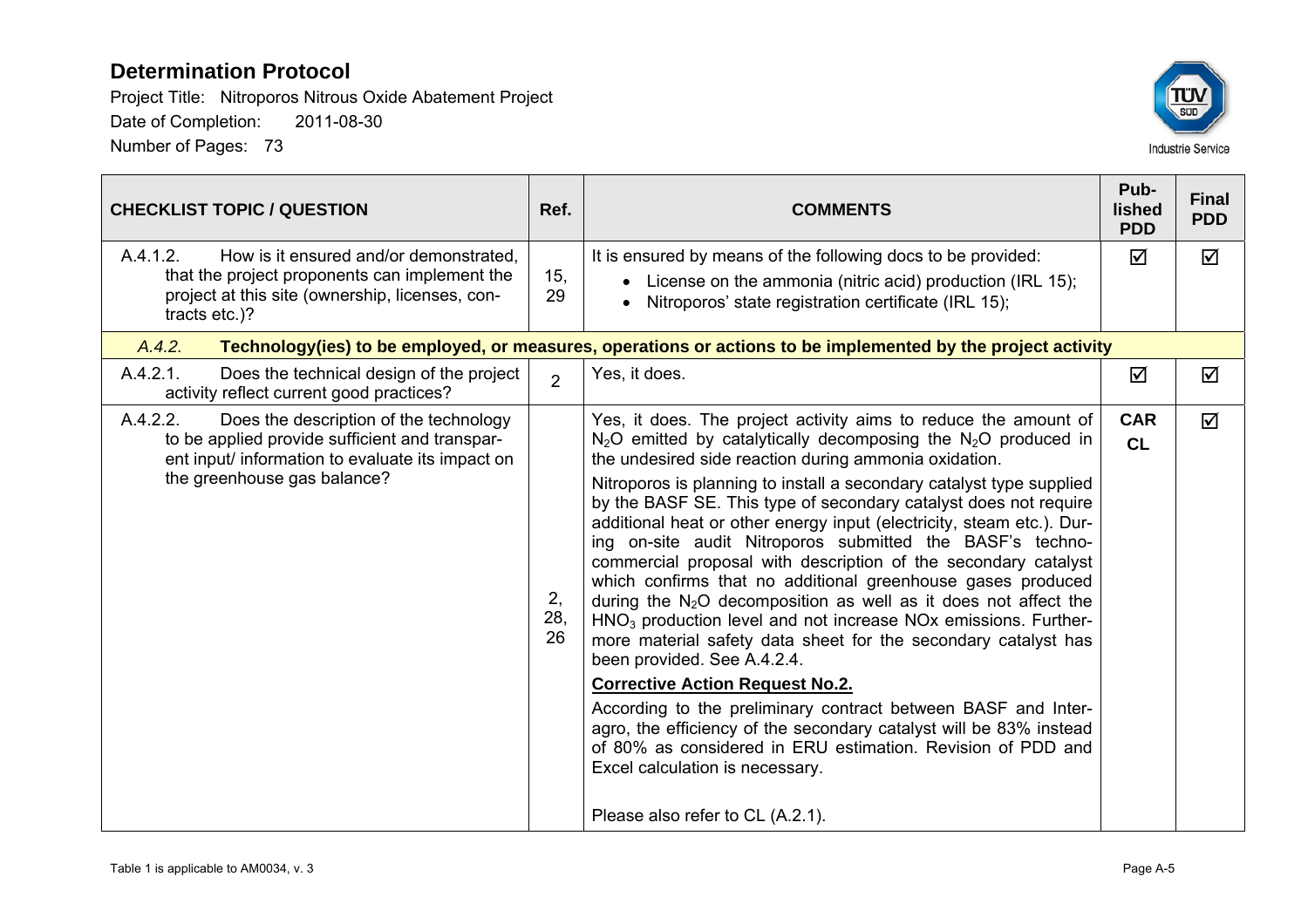

| <b>CHECKLIST TOPIC / QUESTION</b>                                                                                                                                                                             | Ref.           | <b>COMMENTS</b>                                                                                                                                                                                                                                                                                                                                                        |                      | <b>Final</b><br><b>PDD</b> |
|---------------------------------------------------------------------------------------------------------------------------------------------------------------------------------------------------------------|----------------|------------------------------------------------------------------------------------------------------------------------------------------------------------------------------------------------------------------------------------------------------------------------------------------------------------------------------------------------------------------------|----------------------|----------------------------|
| A.4.2.3.<br>Does the implementation of the project<br>activity require any technology transfer from<br>annex-I-countries to the host country(s)?                                                              | 2, 26          | Yes, the implementation of the project activity requires technology<br>transfer from Annex-I-countries and includes secondary catalyst<br>system and monitoring equipment.                                                                                                                                                                                             | ⊠                    | ⊠                          |
| A.4.2.4.<br>Is the technology implemented by the<br>project activity environmentally safe?                                                                                                                    | 28             | According to information provided by the BASF company (Material<br>safety data sheet for secondary catalyst and the techno-<br>commercial proposal) the additional catalyst is made of non-<br>precious metals and does not create significant negative environ-<br>mental effect. The obsolete catalyst will be recycled according to<br>the prevailing EU standards. |                      | ☑                          |
| A.4.2.5.<br>Is the information provided in compli-<br>ance with actual situation or planning?                                                                                                                 | $\overline{2}$ | Yes it is.                                                                                                                                                                                                                                                                                                                                                             |                      | ☑                          |
| A.4.2.6.<br>Does the project use state of the art<br>technology and / or does the technology result<br>in a significantly better performance than any<br>commonly used technologies in the host coun-<br>try? |                | Yes, it is a state of art technology providing significant $N_2O$ emis-<br>sion abatement.                                                                                                                                                                                                                                                                             | $\blacktriangledown$ | ☑                          |
| A.4.2.7.<br>Is the project technology likely to be<br>substituted by other or more efficient tech-<br>nologies within the project period?                                                                     | $\overline{2}$ | Currently there is no reason for PPs to substitute project technol-<br>ogy by any other more efficient technology.                                                                                                                                                                                                                                                     | ☑                    | ⊠                          |
| A.4.2.8.<br>Does the project require extensive ini-                                                                                                                                                           |                | Yes, it does.                                                                                                                                                                                                                                                                                                                                                          | $\blacktriangledown$ | ☑                          |
| tial training and maintenance efforts in order to<br>be carried out as scheduled during the project<br>period?                                                                                                | 34             | Every need for training and maintenance efforts will be followed<br>and ABB, the supplier of AMS, is responsible for these. The ex-<br>tensive training is required in the context of monitoring system,<br>data acquisition and reporting.                                                                                                                            |                      |                            |
|                                                                                                                                                                                                               |                | Records of the trainings conducted by the AFRISO as well as list<br>of attended personnel have been provided to the assessment<br>team.                                                                                                                                                                                                                                |                      |                            |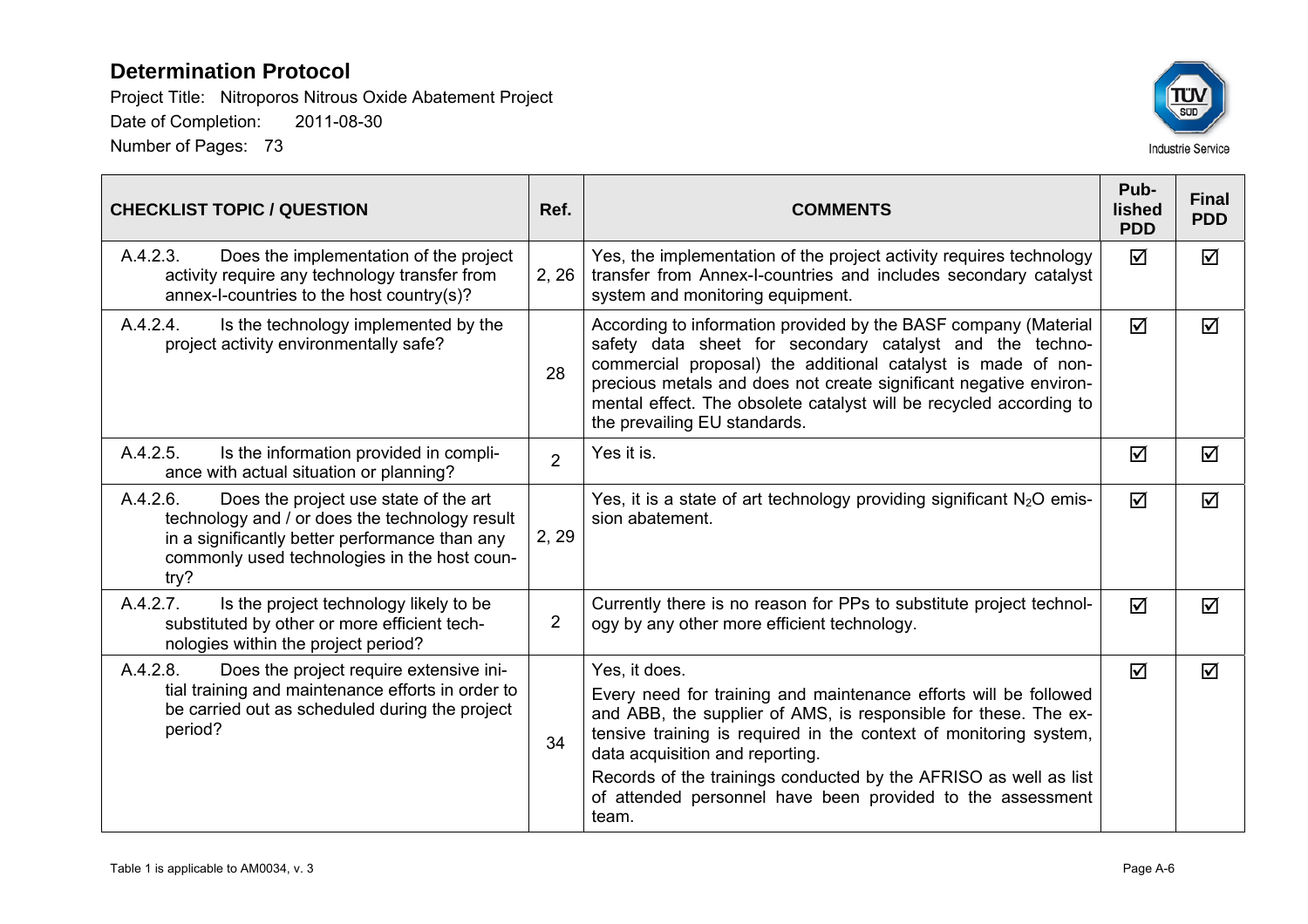

| <b>CHECKLIST TOPIC / QUESTION</b>                                                                                                                                                                                                                                                                                                                    | Ref.           | <b>COMMENTS</b>                                                                                                                                                                                                                                                              |                 | <b>Final</b><br><b>PDD</b> |  |
|------------------------------------------------------------------------------------------------------------------------------------------------------------------------------------------------------------------------------------------------------------------------------------------------------------------------------------------------------|----------------|------------------------------------------------------------------------------------------------------------------------------------------------------------------------------------------------------------------------------------------------------------------------------|-----------------|----------------------------|--|
| A.4.2.9.<br>Is information available on the demand<br>and requirements for training and mainte-<br>nance?                                                                                                                                                                                                                                            |                | See above.                                                                                                                                                                                                                                                                   | ☑               | ☑                          |  |
| A.4.2.10.<br>Is a schedule available for the imple-<br>mentation of the project and are there any<br>risks for delays?                                                                                                                                                                                                                               |                | See also CAR (A.1.4).                                                                                                                                                                                                                                                        | <b>CAR</b>      | <b>FAR</b>                 |  |
|                                                                                                                                                                                                                                                                                                                                                      |                | <b>Clarification Request No. 2.</b>                                                                                                                                                                                                                                          | <b>CL</b>       |                            |  |
|                                                                                                                                                                                                                                                                                                                                                      | 2, 19          | The secondary catalyst supplier's approval and delivery contract<br>signed (according to project implementation plan) should be pro-<br>vided to the confidential insight of the assessment team.                                                                            |                 |                            |  |
|                                                                                                                                                                                                                                                                                                                                                      |                | Pls. refer to FAR3.                                                                                                                                                                                                                                                          |                 |                            |  |
| A.4.3.<br>Brief Explanation of how the anthropogenic emissions of greenhouse gases by sources are to be reduced by the proposed<br>JI project, including why the emission reduction would not occur in the absence of the proposed project, taking into account na-<br>tional and/or sectoral policies and circumstances                             |                |                                                                                                                                                                                                                                                                              |                 |                            |  |
| A.4.3.1.<br>Is there a brief explanation of how the<br>anthropogenic emissions of greenhouse gases<br>by sources are to be reduced by the proposed<br>JI project, including why the emission reduc-<br>tion would not occur in the absence of the pro-<br>posed project, taking into account national<br>and/or sectoral policies and circumstances? | 1, 2           | Yes, a brief explanation on how the anthropogenic emissions of<br>greenhouse gases by sources are to be reduced by the proposed<br>JI project is presented in the PDD.                                                                                                       | $\triangledown$ | ☑                          |  |
| A.4.3.2.<br>Is the explanation transparent, feasible<br>and - if based on calculations - mathematical<br>correct calculated?                                                                                                                                                                                                                         |                | Yes, the explanation is transparent and the calculations are cor-<br>rect. However, though conservative, the use of different emission<br>factors in calculation of PE (8.4 kg CO <sub>2eq</sub> /t HNO <sub>3</sub> ) and BE (7.0 kg<br>$CO2eq/t HNO3)$ shall be clarified. | CL              | $\blacktriangledown$       |  |
|                                                                                                                                                                                                                                                                                                                                                      | $\overline{2}$ | <b>Clarification Request No. 3.</b>                                                                                                                                                                                                                                          |                 |                            |  |
|                                                                                                                                                                                                                                                                                                                                                      |                | Please clarify the use of different benchmark emission factors for<br>PE and BE calculation. Please revise PDD and Excel file, if nec-<br>essary.                                                                                                                            |                 |                            |  |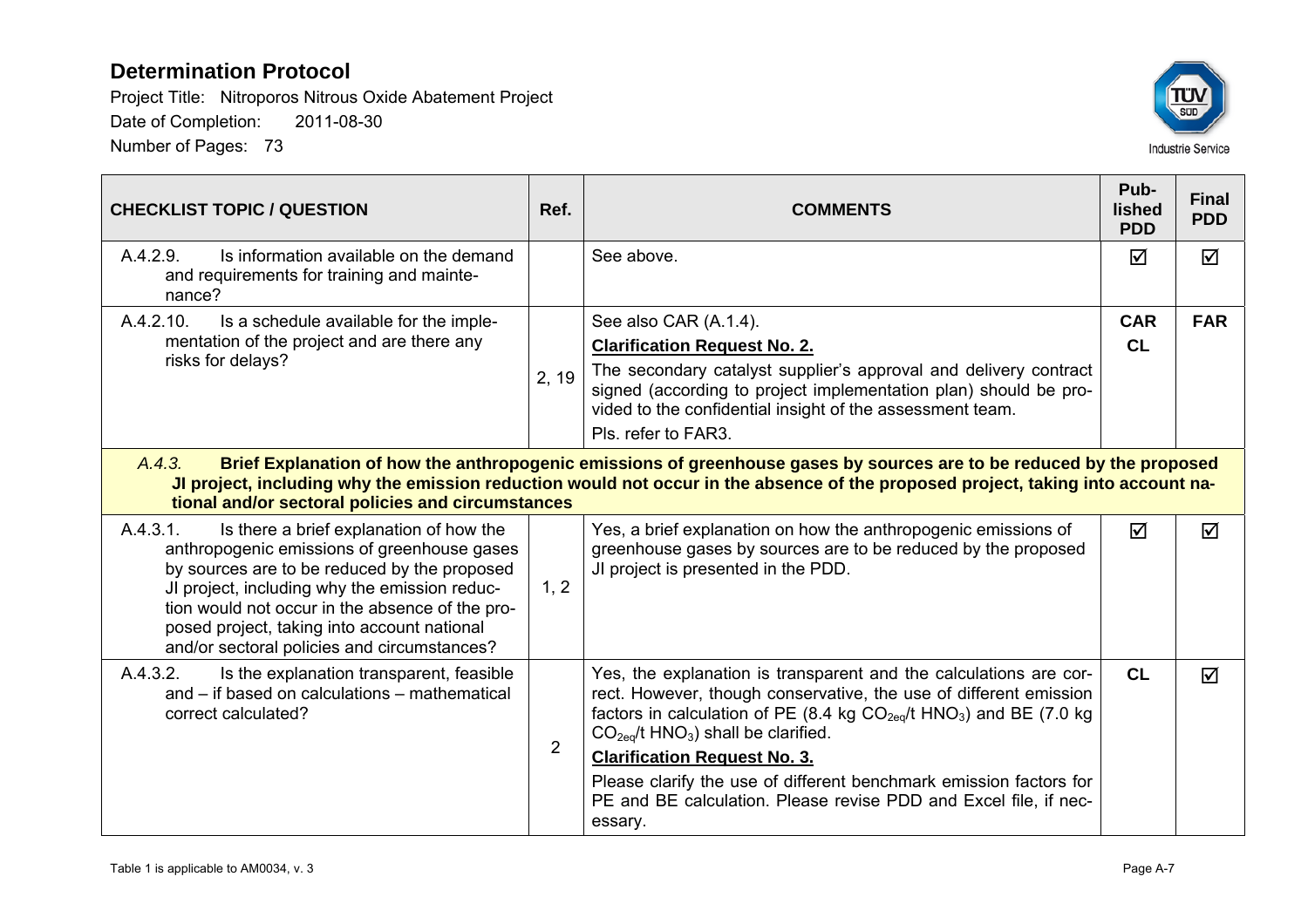

| <b>CHECKLIST TOPIC / QUESTION</b>                                                                                                                                                                                                              |                | <b>COMMENTS</b>                                                                                                                                                                                                                                                                                                                                                                                                                                                                                                                                                                                            | Pub-<br>lished<br><b>PDD</b> | <b>Final</b><br><b>PDD</b> |
|------------------------------------------------------------------------------------------------------------------------------------------------------------------------------------------------------------------------------------------------|----------------|------------------------------------------------------------------------------------------------------------------------------------------------------------------------------------------------------------------------------------------------------------------------------------------------------------------------------------------------------------------------------------------------------------------------------------------------------------------------------------------------------------------------------------------------------------------------------------------------------------|------------------------------|----------------------------|
| A.4.4.<br><b>Estimated amount of emission reductions over the chosen crediting period</b>                                                                                                                                                      |                |                                                                                                                                                                                                                                                                                                                                                                                                                                                                                                                                                                                                            |                              |                            |
| A.4.4.1.<br>Is the form required for the indication of<br>projected emission reductions correctly ap-<br>plied?                                                                                                                                | $\overline{2}$ | <b>Corrective Action Request No.3.</b><br>The crediting period lasts until the end of 2012. Whether the end<br>of the crediting period can be after 2012 subject to the approval<br>by the host Party. Thus please split the table with the ERs esti-<br>mates presented in chapter A.4.3.1 and provide the estimates for<br>the first commitment period in complete manner (years of the<br>crediting period, total estimated ERs, annual average of estimated<br>ERs over the crediting period) as required by Guidelines for users<br>of JI PDD Form v.04.<br>Furthermore please refer to CL (A.4.3.2). | <b>CAR</b>                   | ☑                          |
| A.4.4.2.<br>Are the figures provided consistent with<br>other data presented in the PDD?                                                                                                                                                       |                | All figures which are presented in the PDD are consistent with<br>other data. However refer to the CLs and CARs above.                                                                                                                                                                                                                                                                                                                                                                                                                                                                                     |                              | ☑                          |
| A.4.4.3.<br>Is the annual average of estimated<br>emission reductions calculated by dividing the<br>total estimated emission reductions over the<br>crediting period by the total months of the<br>crediting period and multiplying by twelve? | $\overline{2}$ | Yes, the annual average of estimated emission reductions pre-<br>sented in the PDD is calculated by dividing the total estimated<br>emission reductions over the crediting period by the total months<br>of the crediting period and multiplying by twelve. However see<br>CAR above in A.4.4.1.                                                                                                                                                                                                                                                                                                           | <b>CAR</b>                   | ☑                          |
| <b>B.</b> Baseline                                                                                                                                                                                                                             |                |                                                                                                                                                                                                                                                                                                                                                                                                                                                                                                                                                                                                            |                              |                            |
| <b>B.1. Description and justification of the baseline chosen</b>                                                                                                                                                                               |                |                                                                                                                                                                                                                                                                                                                                                                                                                                                                                                                                                                                                            |                              |                            |
| B.1.1.<br>Does the PDD explicitly indicate which<br>of the following approaches is used for indenti-<br>fying the baseline?<br>- JI specific approach<br>- Approved CDM methodology approach                                                   | $\overline{2}$ | The first version of the PDD mentions the approved CDM metho-<br>dology AM0034 v. 03.4 to be used as a basis for this project activ-<br>ity. AM0034 is solely addressing the destruction of nitrous oxide<br>by secondary measures. Hence it is considered that AM0034 is<br>the appropriate choice for this project activity fitting to the baseline<br>and project scenario of this project. Nevertheless it is not directly<br>applicable due to various distinctions between the assumptions of                                                                                                        | <b>CAR</b>                   | $\triangledown$            |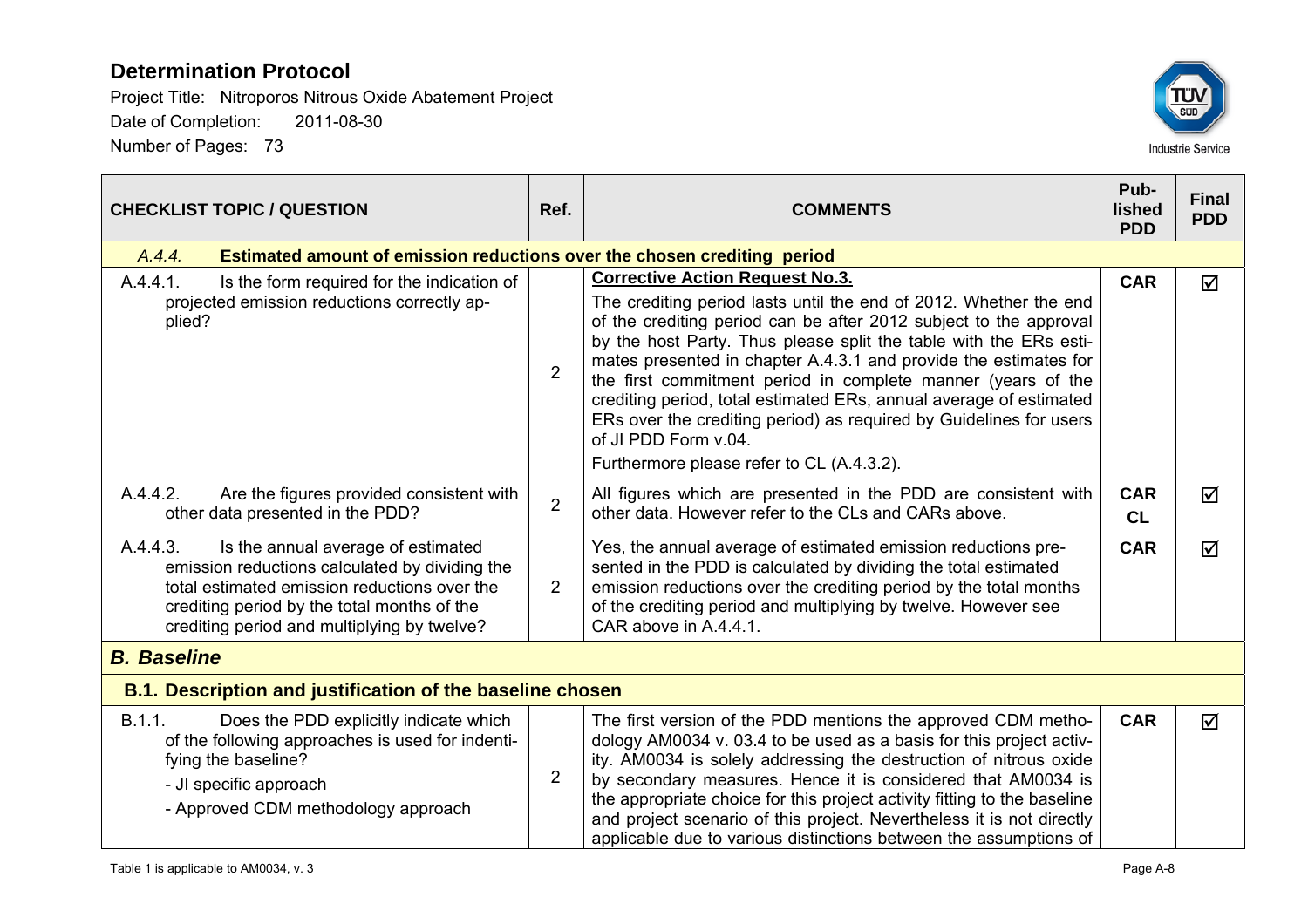

| <b>CHECKLIST TOPIC / QUESTION</b>                                                                                                                                                                                                                               | Ref.           | <b>COMMENTS</b>                                                                                                                                                                                                                                                                                                                                                                                                                                                                                                                                                                                                                                  | Pub-<br>lished<br><b>PDD</b> | <b>Final</b><br><b>PDD</b> |
|-----------------------------------------------------------------------------------------------------------------------------------------------------------------------------------------------------------------------------------------------------------------|----------------|--------------------------------------------------------------------------------------------------------------------------------------------------------------------------------------------------------------------------------------------------------------------------------------------------------------------------------------------------------------------------------------------------------------------------------------------------------------------------------------------------------------------------------------------------------------------------------------------------------------------------------------------------|------------------------------|----------------------------|
|                                                                                                                                                                                                                                                                 |                | the methodology and the real situation at Nitroporos plant.<br><b>Corrective Action Request No.4.</b>                                                                                                                                                                                                                                                                                                                                                                                                                                                                                                                                            |                              |                            |
|                                                                                                                                                                                                                                                                 |                | In order to clearly demonstrate all the deviations from the meth-<br>odology AM0034, a detailed description of the project specific<br>approach has to be included in revised PDD according to the<br>Guidelines for users of JI PDD form, version 04. In doing so the<br>latest version of AM0034 should be used. A description using a<br>table format with the first column the requirement of the AM0034<br>and the second one the specific JI approach of this project would<br>be helpful. Furthermore the starting date of the Baseline/Project in<br>terms of primary catalyst age/composition should be included in<br>the revised PDD. |                              |                            |
| B.1.2.<br>If JI specific approach is used, does the<br>PDD provide a detailed theoretical description<br>and justification of the baseline chosen in a<br>complete and transparent manner taking into<br>account §23 of DVM v.1?                                | $\overline{2}$ | Yes, the PDD provides a detailed theoretical description and justi-<br>fication of the baseline chosen in complete and transparent man-<br>ner taking into account the DVM requirements. The identification<br>of the baseline scenario was conducted acc. to AM0028 as sug-<br>gested by the AM0034. However see CAR in B.1.1 above.                                                                                                                                                                                                                                                                                                            | <b>CAR</b>                   | ☑                          |
| B.1.3.<br>If selected elements or combinations of<br>approved CDM methodologies or methodo-<br>logical tools for baseline setting are used, are<br>the selected elements supplementary devel-<br>oped by the project proponents in line with §23<br>of DVM v.1? | 1, 2           | Yes, the selected elements of the AM0034 applied are developed<br>in line with DVM requirements (e.g. $\S$ 23 DVM v.1).                                                                                                                                                                                                                                                                                                                                                                                                                                                                                                                          | ☑                            | ☑                          |
| B.1.4.<br>Does the PDD provide a justification of<br>the applicability of the methodological ap-<br>proach chosen with a clear and transparent<br>description?                                                                                                  | $\overline{2}$ | Yes, the PDD provides a justification of the applicability of the<br>methodological approach chosen (the selected elements of<br>AM0034) with a clear and transparent description. However<br>please refer to sections B.1.12. - B.1.19. below in this checklist.                                                                                                                                                                                                                                                                                                                                                                                | ☑                            | ☑                          |
|                                                                                                                                                                                                                                                                 |                | Date of completion of the application of the baseline study and monitoring methodology and the name of the responsible per-                                                                                                                                                                                                                                                                                                                                                                                                                                                                                                                      |                              |                            |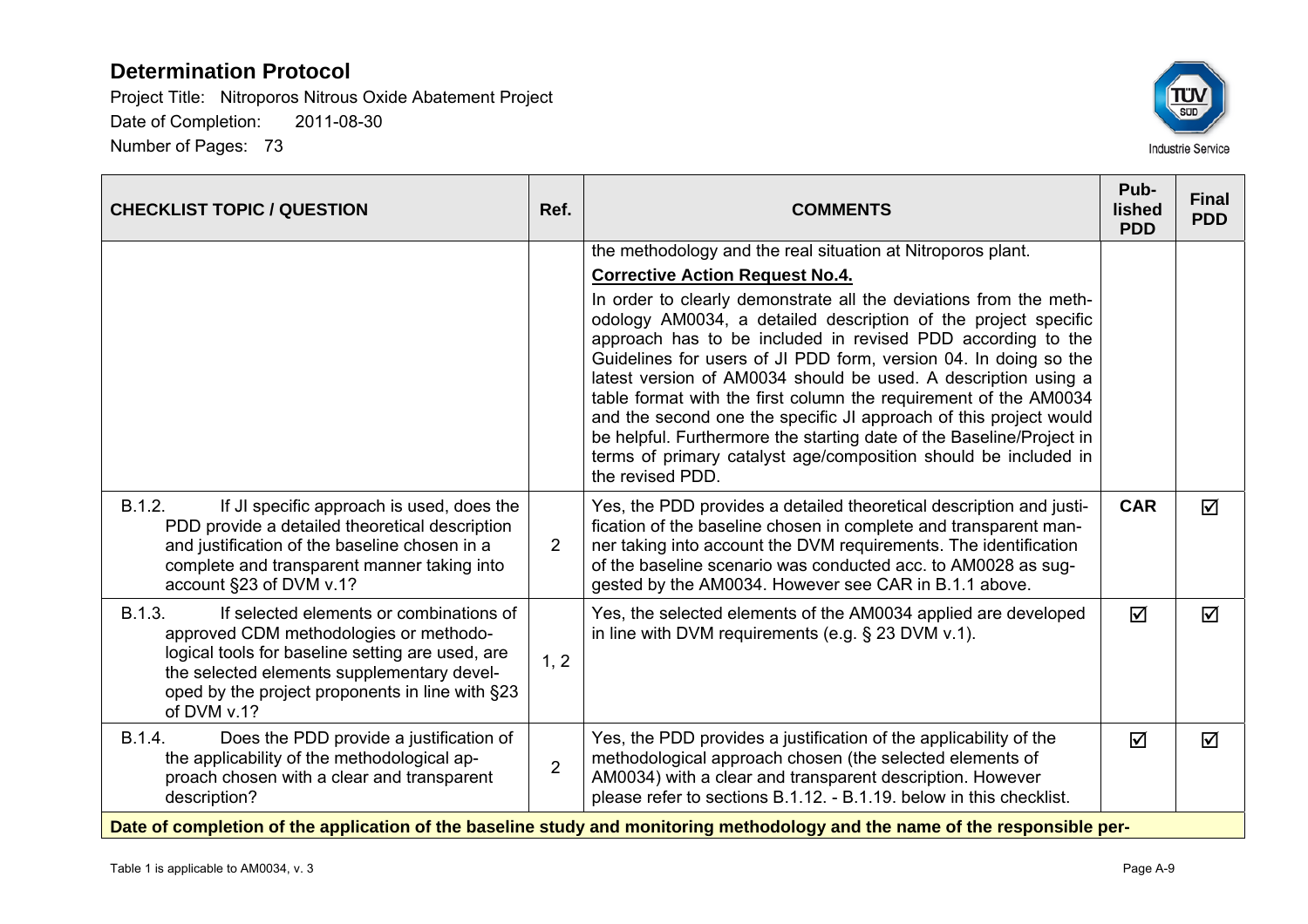

| <b>CHECKLIST TOPIC / QUESTION</b>                                                                                                                                                                 | Ref.           | <b>COMMENTS</b>                                                                                                                                                                                                                                                                                                                                                                                                                           |            | <b>Final</b><br><b>PDD</b> |
|---------------------------------------------------------------------------------------------------------------------------------------------------------------------------------------------------|----------------|-------------------------------------------------------------------------------------------------------------------------------------------------------------------------------------------------------------------------------------------------------------------------------------------------------------------------------------------------------------------------------------------------------------------------------------------|------------|----------------------------|
| son(s)/entity(ies)                                                                                                                                                                                |                |                                                                                                                                                                                                                                                                                                                                                                                                                                           |            |                            |
| B.1.5.<br>Is there any indication of a date when<br>the baseline was determined?                                                                                                                  | $\overline{2}$ | <b>Corrective Action Request No.5.</b><br>The date of the baseline setting is mentioned in the PDD to be the<br>November 2010. However please amend this date taking into ac-<br>count the format requirements of the guidelines for users of JI<br>PDD form v. 4.<br>The baseline for the project activity has not been set yet. The<br>PDD under determination presents preliminary estimates of the<br>baseline and project emissions. | <b>CAR</b> | ☑                          |
| B.1.6.<br>Is this consistent with the time line of<br>the PDD history?                                                                                                                            | $\overline{2}$ | Please refer to comment above.                                                                                                                                                                                                                                                                                                                                                                                                            | ☑          | ☑                          |
| B.1.7.<br>Is the information on the person(s) / en-<br>tity (ies) responsible for the application of the<br>baseline and monitoring methodology provided<br>consistent with the actual situation? | $\overline{2}$ | Yes, it is. The information is consistent with the actual situation.                                                                                                                                                                                                                                                                                                                                                                      | ☑          | ☑                          |
| B.1.8.<br>Is information provided whether this<br>person / entity is also considered a project par-<br>ticipant?                                                                                  | $\overline{2}$ | The baseline study and monitoring methodology was applied by<br>MGM International Group LLC project developer team.<br>The PDD indicated in section D.4 that MGM International Group<br>LLC is not project participant.                                                                                                                                                                                                                   | ☑          | ☑                          |
|                                                                                                                                                                                                   |                | Approved CDM methodology: justification of the choice of the methodology and why it is applicable to the project activity                                                                                                                                                                                                                                                                                                                 |            |                            |
| B.1.9.<br>Are reference number, version number,<br>and title of the baseline and monitoring meth-<br>odology clearly indicated?                                                                   | $\overline{2}$ | N/A                                                                                                                                                                                                                                                                                                                                                                                                                                       | ☑          | ☑                          |
| B.1.10.<br>Is the applied version the most recent<br>one and / or is this version still applicable<br>(within the grace period) when the PDD is<br>submitted for publication?                     | $\overline{2}$ | N/A                                                                                                                                                                                                                                                                                                                                                                                                                                       | ☑          | ☑                          |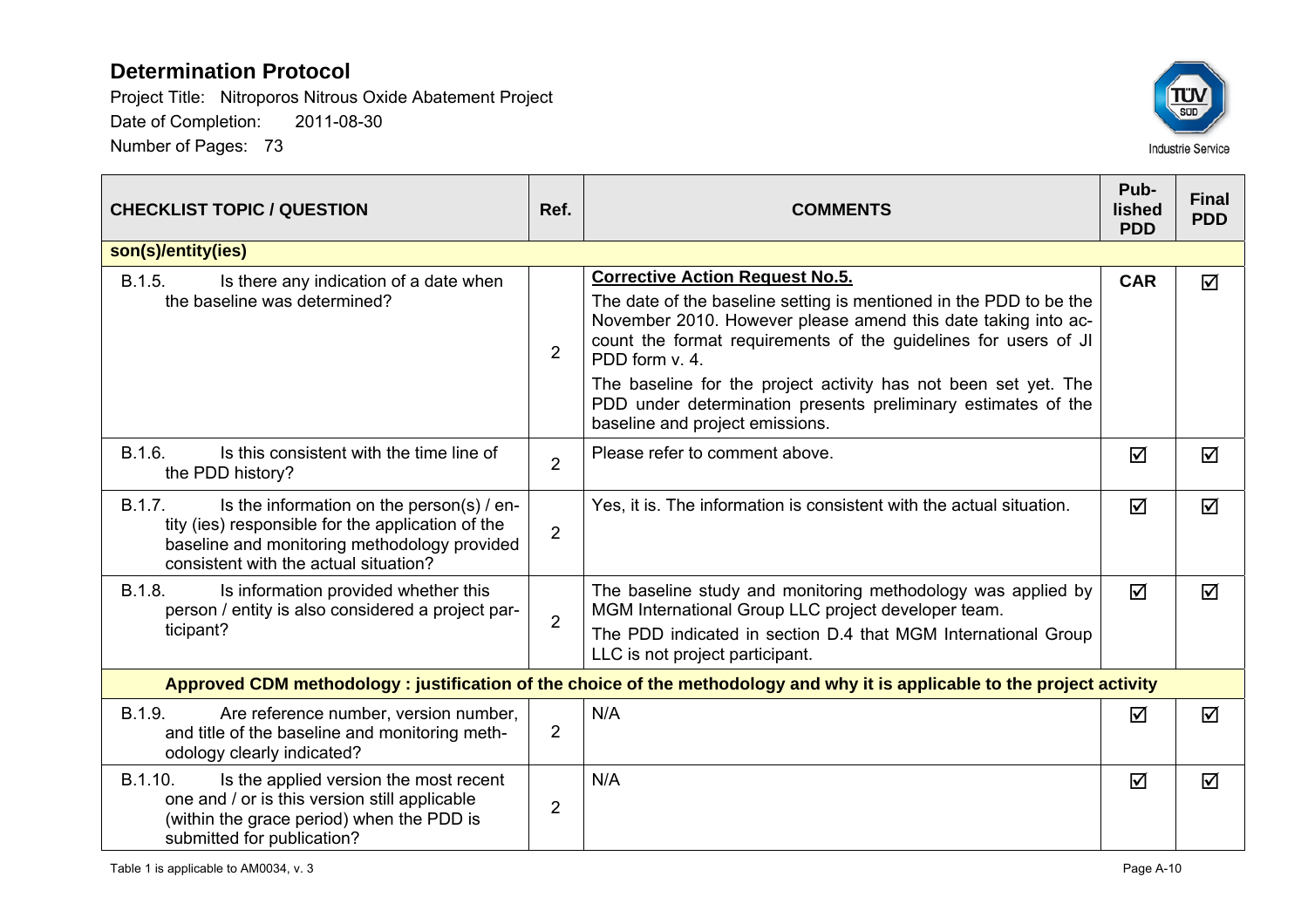

| <b>CHECKLIST TOPIC / QUESTION</b>                                                                                                                                                                                                                                                                                                                                                                                                                                                                                                                                | Ref.           | <b>COMMENTS</b>                                                                                                                                                                                                                                                                                                                                                                                                                                                                                                                                                                                                                                 |            | <b>Final</b><br><b>PDD</b> |  |
|------------------------------------------------------------------------------------------------------------------------------------------------------------------------------------------------------------------------------------------------------------------------------------------------------------------------------------------------------------------------------------------------------------------------------------------------------------------------------------------------------------------------------------------------------------------|----------------|-------------------------------------------------------------------------------------------------------------------------------------------------------------------------------------------------------------------------------------------------------------------------------------------------------------------------------------------------------------------------------------------------------------------------------------------------------------------------------------------------------------------------------------------------------------------------------------------------------------------------------------------------|------------|----------------------------|--|
| B.1.11.<br>Does the PDD provide a description of<br>why the approved CDM methodology is appli-<br>cable to the project?                                                                                                                                                                                                                                                                                                                                                                                                                                          | $\overline{2}$ | N/A                                                                                                                                                                                                                                                                                                                                                                                                                                                                                                                                                                                                                                             | ☑          | $\Delta$                   |  |
| Integrate the required amount of sub-checklists on the applicability criteria as given by the applied methodology and comment on at least every<br>line answered with "No";                                                                                                                                                                                                                                                                                                                                                                                      |                |                                                                                                                                                                                                                                                                                                                                                                                                                                                                                                                                                                                                                                                 |            |                            |  |
| B.1.12.<br>Criterion 1:<br>The applicability is limited to the existing pro-<br>duction capacity measured in tonnes of nitric<br>acid, where the commercial production had<br>began no later than 31 December 2005. Defi-<br>nition of "existing" production capacity is ap-<br>plied for the process with the existing ammo-<br>nia oxidization reactor where N2O is gener-<br>ated and not for the process with new ammo-<br>nia oxidizer. Existing production "capacity" is<br>defined as the designed capacity, measured in<br>tons of nitric acid per year. | 2              | Applicability checklist<br>Yes / No<br>Criterion discussed in the PDD?<br>Yes<br>Compliance provable?<br>Yes<br>Compliance verified?<br>Yes<br>The plant operation history still has to be described in the PDD in<br>a transparent manner, refer to CAR in A.1.4 of this checklist.<br>According to the information provided at the on-site visit, the plant<br>was commissioned in 1980, the last modifications have been con-<br>ducted in 1982. The annual production capacity of the plant was<br>calculated 247 500 tHNO3/yr taking into account 330 days of op-<br>eration pro year and the documented daily capacity of 750<br>tHNO3/d. | <b>CAR</b> | ☑                          |  |
| Criterion 2:<br>B.1.13.<br>The project activity will not result in the shut-<br>down of any existing N2O destruction or<br>abatement facility or equipment in the plant.                                                                                                                                                                                                                                                                                                                                                                                         | $\overline{2}$ | Applicability checklist<br>Yes / No<br>Criterion discussed in the PDD?<br>Yes<br>Compliance provable?<br>Yes<br>Compliance verified?<br>Yes<br>As there's no $N_2O$ abatement unit in the plant, the project activity<br>will not result in the shutdown of any existing $N2O$ destruction or                                                                                                                                                                                                                                                                                                                                                   | ☑          | ☑                          |  |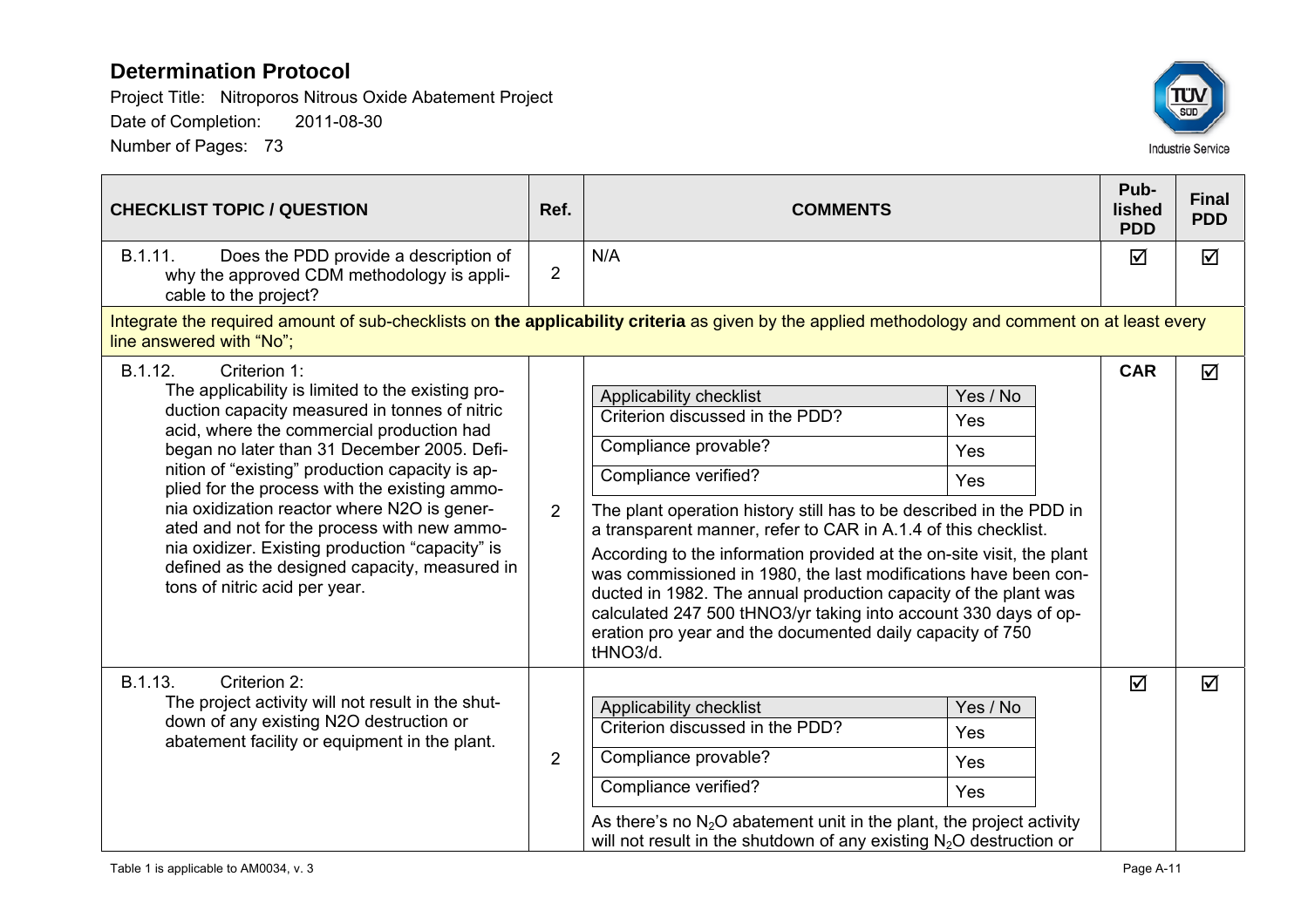

| <b>CHECKLIST TOPIC / QUESTION</b>                                                                                                                                                   | Ref.           | <b>COMMENTS</b>                                                                                                                                                                                                                                                                                                                                                                                                | Pub-<br>lished<br><b>PDD</b> | <b>Final</b><br><b>PDD</b> |
|-------------------------------------------------------------------------------------------------------------------------------------------------------------------------------------|----------------|----------------------------------------------------------------------------------------------------------------------------------------------------------------------------------------------------------------------------------------------------------------------------------------------------------------------------------------------------------------------------------------------------------------|------------------------------|----------------------------|
|                                                                                                                                                                                     |                | abatement facility or any further emission reduction equipment in<br>the plant.                                                                                                                                                                                                                                                                                                                                |                              |                            |
| B.1.14.<br>Criterion 3:<br>The project activity shall not affect the level of<br>nitric acid production                                                                             | $\overline{2}$ | Yes / No<br>Applicability checklist<br>Criterion discussed in the PDD?<br>Yes<br>Compliance provable?<br>Yes                                                                                                                                                                                                                                                                                                   | $\triangledown$              | ☑                          |
|                                                                                                                                                                                     |                | Compliance verified?<br>Yes<br>The secondary catalyst applied does not have any impact to level<br>of NO yield.                                                                                                                                                                                                                                                                                                |                              |                            |
| B.1.15.<br>Criterion 4:<br>There are currently no regulatory requirements<br>or incentives to reduce levels of N2O emis-<br>sions from nitric acid plants in the host coun-<br>try. | 2, 18          | Yes / No<br>Applicability checklist<br>Criterion discussed in the PDD?<br>Yes<br>Compliance provable?<br>Yes<br>Compliance verified?<br>Yes<br>During on-site visit, it has to be discussed and confirmed that<br>there are currently no regulatory requirements or incentives to<br>reduce levels of $N_2O$ emissions from $HNO_3$ plants in Romania.<br>This was confirmed at the meeting with Romanian DFP. | ☑                            | ☑                          |
| B.1.16.<br>Criterion 5:<br>The project activity will not increase NOx<br>emissions.                                                                                                 | 2              | Applicability checklist<br>Yes / No<br>Criterion discussed in the PDD?<br>Yes<br>Compliance provable?<br>Yes<br>Compliance verified?<br>Yes                                                                                                                                                                                                                                                                    | CL                           | <b>FAR</b>                 |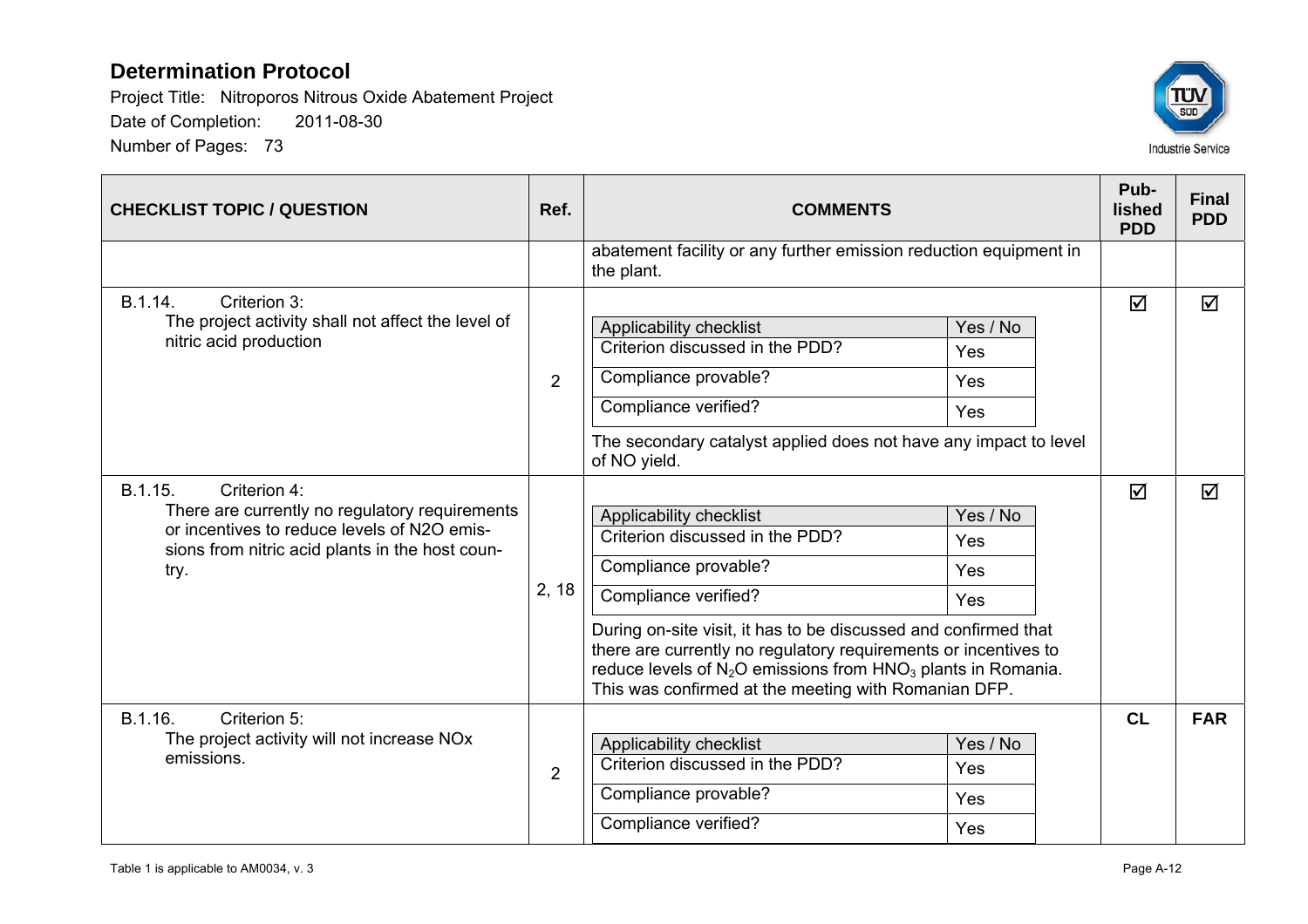

| <b>CHECKLIST TOPIC / QUESTION</b>                                                                     | Ref.           | <b>COMMENTS</b>                                                                                                                                                                                                                                                                                                               |          | Pub-<br>lished<br><b>PDD</b> | <b>Final</b><br><b>PDD</b> |
|-------------------------------------------------------------------------------------------------------|----------------|-------------------------------------------------------------------------------------------------------------------------------------------------------------------------------------------------------------------------------------------------------------------------------------------------------------------------------|----------|------------------------------|----------------------------|
|                                                                                                       |                | The BREF (August 2007, p. 124) confirms that NO yields for the<br>ammonia oxidation reaction remain unchanged when operating<br>secondary N <sub>2</sub> O abatement catalysts.                                                                                                                                               |          |                              |                            |
|                                                                                                       |                | NOx is a regulated gas in the Romania and it is monitored in the<br>stack gas. The limits on the NOx emissions provided by the<br>plant's valid IPPC permit have been checked.                                                                                                                                                |          |                              |                            |
|                                                                                                       |                | <b>Clarification Request No. 4.</b>                                                                                                                                                                                                                                                                                           |          |                              |                            |
|                                                                                                       |                | According to technical specifications of DeNOx unit, contract<br>Steuler - Nitroporos (IRL 17), the NOx outlet concentration could<br>not be less than 200 ppm, but - as set in the IPPC Permit, the<br>plant should comply with a threshold of 150 ppm.                                                                      |          |                              |                            |
|                                                                                                       |                | A clarification how this DeNOx unit will ensure the plant environ-<br>mental compliance is needed.                                                                                                                                                                                                                            |          |                              |                            |
|                                                                                                       |                | Pls. refer to FAR4.                                                                                                                                                                                                                                                                                                           |          |                              |                            |
| B.1.17.<br>Criterion 6:                                                                               |                |                                                                                                                                                                                                                                                                                                                               |          | <b>CL</b>                    | ☑                          |
| NOx abatement catalyst installed, if any, prior<br>to the start of the project activity is not a Non- |                | Applicability checklist                                                                                                                                                                                                                                                                                                       | Yes / No |                              |                            |
| Selective Catalytic Reduction (NSCR) DeNOx                                                            |                | Criterion discussed in the PDD?                                                                                                                                                                                                                                                                                               | Yes      |                              |                            |
| unit.                                                                                                 |                | Compliance provable?                                                                                                                                                                                                                                                                                                          | Yes      |                              |                            |
|                                                                                                       | 2, 17          | Compliance verified?                                                                                                                                                                                                                                                                                                          | Yes      |                              |                            |
|                                                                                                       |                | During on-site visit, the project participants confirmed that a De-<br>NO <sub>x</sub> unit has been ordered and will be installed once delivered.<br>According to the technical specifications stated in the contract<br>with DeNOx supplier, this DeNOx is a Selective Catalytic Reduc-<br>tion unit. However see CL above. |          |                              |                            |
| B.1.18.<br>Criterion 7:<br>Operation of the secondary N2O abatement                                   | $\overline{2}$ | Applicability checklist                                                                                                                                                                                                                                                                                                       | Yes / No | ☑                            | ☑                          |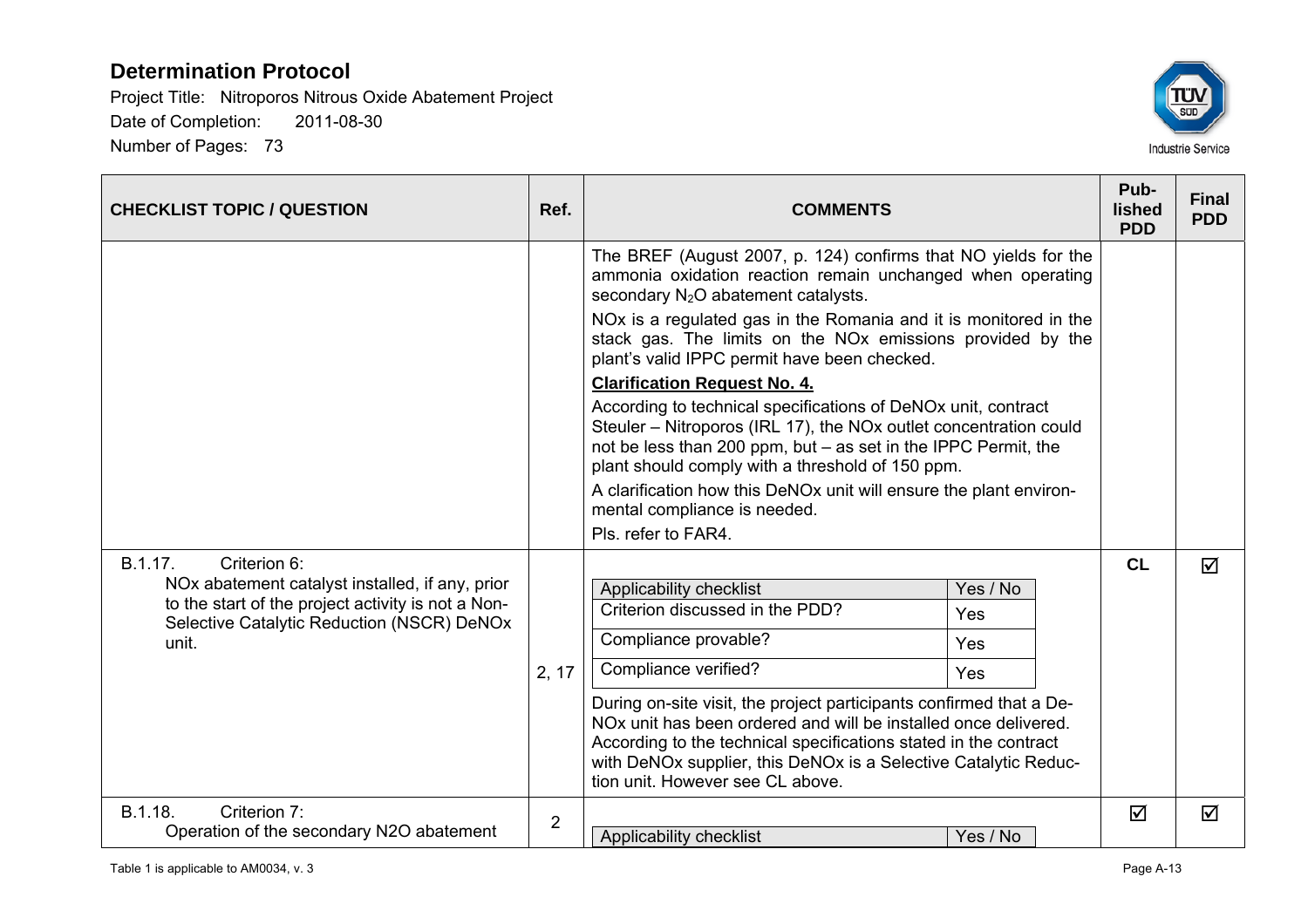

| <b>CHECKLIST TOPIC / QUESTION</b>                                                                                                                                                                                                                                                                                                                                 | Ref.           | <b>COMMENTS</b>                                                                                                                                                                                                                                                                                                                                                                                                                                                                                                                                                                                                                                                                                 | Pub-<br>lished<br><b>PDD</b> | <b>Final</b><br><b>PDD</b> |  |  |  |  |
|-------------------------------------------------------------------------------------------------------------------------------------------------------------------------------------------------------------------------------------------------------------------------------------------------------------------------------------------------------------------|----------------|-------------------------------------------------------------------------------------------------------------------------------------------------------------------------------------------------------------------------------------------------------------------------------------------------------------------------------------------------------------------------------------------------------------------------------------------------------------------------------------------------------------------------------------------------------------------------------------------------------------------------------------------------------------------------------------------------|------------------------------|----------------------------|--|--|--|--|
| catalyst installed under the project activity<br>does not lead to any process emissions of<br>greenhouse gases, directly or indirectly.                                                                                                                                                                                                                           |                | Criterion discussed in the PDD?<br>Yes                                                                                                                                                                                                                                                                                                                                                                                                                                                                                                                                                                                                                                                          |                              |                            |  |  |  |  |
|                                                                                                                                                                                                                                                                                                                                                                   |                | Compliance provable?<br>Yes                                                                                                                                                                                                                                                                                                                                                                                                                                                                                                                                                                                                                                                                     |                              |                            |  |  |  |  |
|                                                                                                                                                                                                                                                                                                                                                                   |                | Compliance verified?<br>Yes                                                                                                                                                                                                                                                                                                                                                                                                                                                                                                                                                                                                                                                                     |                              |                            |  |  |  |  |
|                                                                                                                                                                                                                                                                                                                                                                   |                | There is no further impact on greenhouse gas emissions by this<br>kind of technology. According to the BREF issued by IPPC on<br>August 2007 the application of secondary N <sub>2</sub> O catalyst does gen-<br>erally not lead to any process emissions of GHG - direct or indi-<br>rect.                                                                                                                                                                                                                                                                                                                                                                                                     |                              |                            |  |  |  |  |
| B.1.19.<br>Criterion 8:<br>Continuous real-time measurements of N2O<br>concentration and total gas volume flow can<br>be carried out in the stack:<br>- Prior to the installation of the secondary cata-<br>lyst for one campaign, and<br>- After the installation of the secondary catalyst<br>throughout the chosen crediting period of the<br>project activity | 2, 24          | Applicability checklist<br>Yes / No<br>Criterion discussed in the PDD?<br>Yes<br>Compliance provable?<br>Yes<br>Compliance verified?<br>Yes<br>During on-site visit the representatives of Nitroporos were inter-<br>viewed by the audit team and they confirmed that continuous real-<br>time measurements of $N_2O$ concentration and total gas volume<br>flow can be carried out in the stack prior to and after the installa-<br>tion of the secondary catalyst. Furthermore preliminary N2O<br>measurements and consultancy regarding the appropriate meas-<br>uring points for AMS was conducted by the SGS. The SGS report<br>provided to the assessment team confirms the PPs statement | ☑                            | ☑                          |  |  |  |  |
| The baseline scenario shall be identified using procedure for Identification of the baseline scenario described in the approved methodology AM0028<br>"Catalytic N <sub>2</sub> O destruction in the tail gas of Nitric Acid Plants" version 05.                                                                                                                  |                |                                                                                                                                                                                                                                                                                                                                                                                                                                                                                                                                                                                                                                                                                                 |                              |                            |  |  |  |  |
| B.1.20.<br>Are all explanations, descriptions and<br>analyses pertaining to the baseline in the PDD                                                                                                                                                                                                                                                               | $\overline{2}$ | As mentioned above this project activity is based on the selected<br>elements of the approved CDM methodology AM0034. The identi-                                                                                                                                                                                                                                                                                                                                                                                                                                                                                                                                                               | ☑                            | ☑                          |  |  |  |  |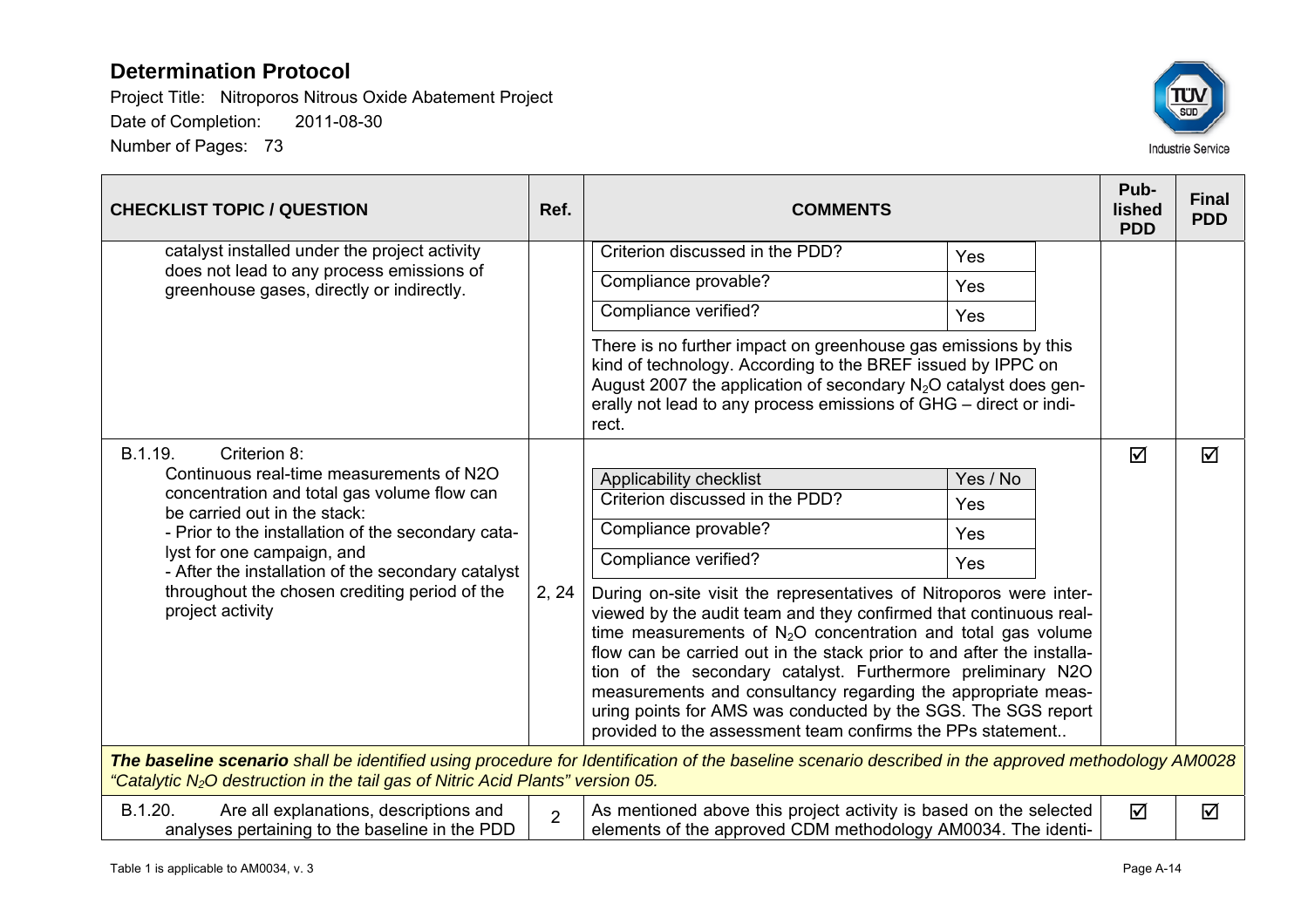

| <b>CHECKLIST TOPIC / QUESTION</b>                                                                                                                                                                                                                                           | Ref.           | <b>COMMENTS</b>                                                                                                                                                                                                                                                                                                                                                                                                                                                                             | Pub-<br>lished<br><b>PDD</b> | <b>Final</b><br><b>PDD</b> |
|-----------------------------------------------------------------------------------------------------------------------------------------------------------------------------------------------------------------------------------------------------------------------------|----------------|---------------------------------------------------------------------------------------------------------------------------------------------------------------------------------------------------------------------------------------------------------------------------------------------------------------------------------------------------------------------------------------------------------------------------------------------------------------------------------------------|------------------------------|----------------------------|
| made in accordance with the referenced ap-<br>proved CDM methodology?                                                                                                                                                                                                       |                | fication of the baseline scenario therefore was conducted accord-<br>ing to the baseline identification procedure described in the latest<br>version of AM0028 as required by the AM0034. Hence following<br>checklist's questions are also relevant for this project.                                                                                                                                                                                                                      |                              |                            |
| B.1.21.<br>Have all technically feasible baseline<br>scenario alternatives (at least all scenarios<br>listed under step 1a in AM0028, vers.5) to the<br>project activity been identified and discussed<br>by the PDD? Why can this list be considered<br>as being complete? | $\overline{2}$ | Yes, all technically feasible baseline scenario alternatives been<br>identified and discussed in the PDD version 1. The list can be<br>considered as being complete because all options available from<br>known methodologies have been reviewed.                                                                                                                                                                                                                                           | ☑                            | ☑                          |
| B.1.22.<br>Have all technically feasible alterna-<br>tives (at least all scenarios listed under step 1b<br>in AM0028, vers.4.2) to handle NO <sub>x</sub> emissions<br>been identified and discussed by the PDD?                                                            | $\overline{2}$ | Yes, all technically feasible alternatives (at least all scenarios<br>listed under step 1a in AM0028, vers.04.2) to handle NO <sub>x</sub> emis-<br>sions been identified and discussed in the PDD. The list was re-<br>viewed and can be considered as being complete.                                                                                                                                                                                                                     | $\triangledown$              | $\blacktriangledown$       |
| B.1.23.<br>Does the project identify correctly and<br>exclude those options not in line with regula-<br>tory or legal requirements (Step 2)?                                                                                                                                | 2              | Yes, it does.                                                                                                                                                                                                                                                                                                                                                                                                                                                                               | ☑                            | $\blacktriangledown$       |
| B.1.24.<br>Have applicable regulatory or legal re-<br>quirements been identified?                                                                                                                                                                                           | 2, 18          | The existing regulation in Romania does not require implementa-<br>tion any technologies for $N_2O$ abatement. The plant's valid IPPC<br>permit does not include any limits on N2O emissions. There are<br>no subsidies or other support available for such technologies.<br>Hence, the installation of different $N_2O$ abatement technologies is<br>not feasible as any of the existing $N_2O$ abatement technologies<br>imply additional costs and no revenues outside the JI mechanism. | $\triangledown$              | $\blacktriangledown$       |
| B.1.25.<br>Is a complete list of barriers developed<br>that prevent alternatives to occur (step 3a)?                                                                                                                                                                        | $\overline{2}$ | Yes, it does. A complete list of barriers was developed.                                                                                                                                                                                                                                                                                                                                                                                                                                    | ☑                            | $\blacktriangledown$       |
| B.1.26.<br>Is transparent and documented evi-                                                                                                                                                                                                                               | $\overline{2}$ | Yes, it does. The existence and significance of these barriers is                                                                                                                                                                                                                                                                                                                                                                                                                           | ☑                            | ☑                          |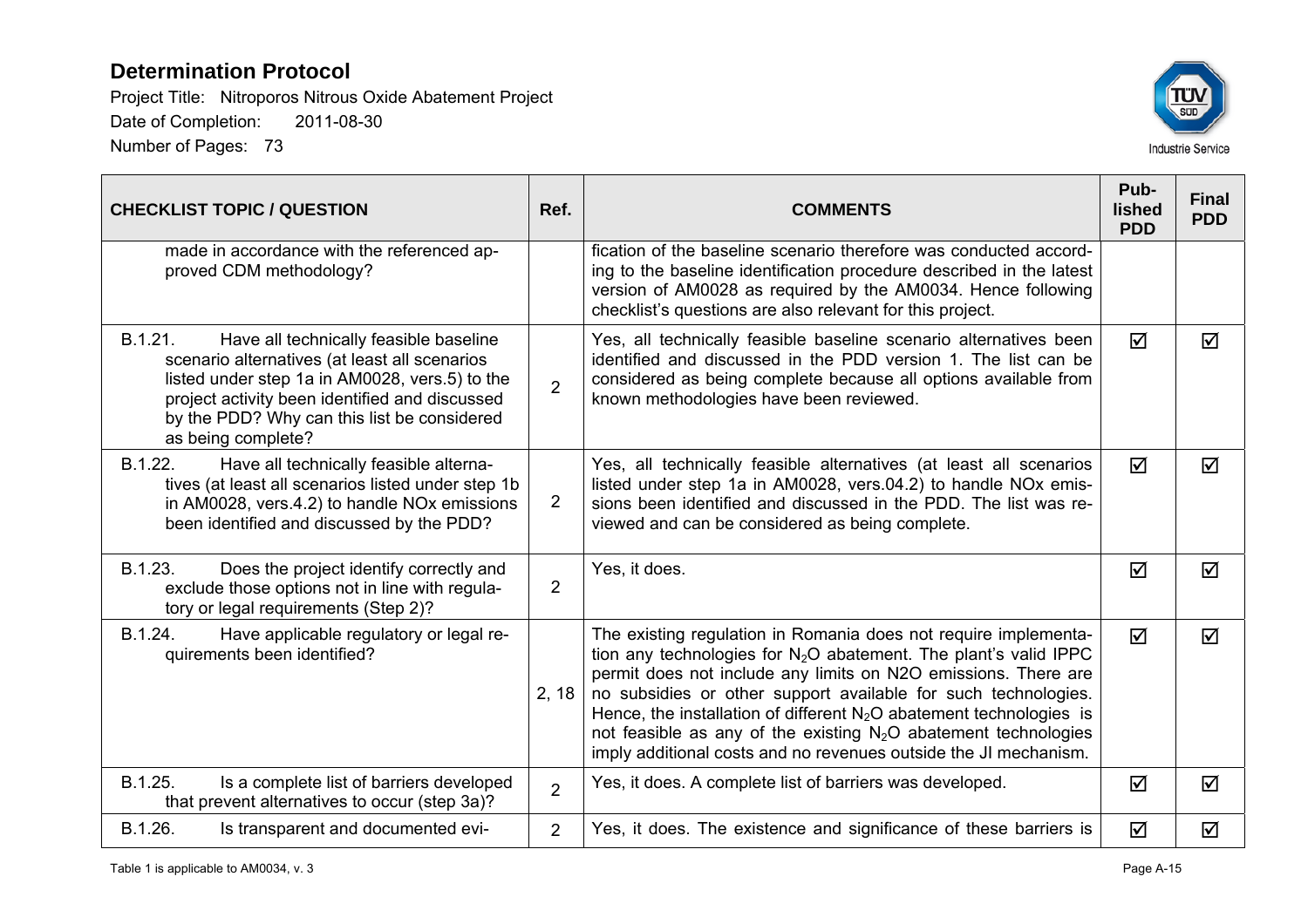

| <b>CHECKLIST TOPIC / QUESTION</b>                                                                                                                                                      | Ref.           | <b>COMMENTS</b>                                                                                                                                                                                                                                                                                                                                                                                                                                                                                                                                                                                                                                                                                                                                                                                           | Pub-<br><b>lished</b><br><b>PDD</b> | <b>Final</b><br><b>PDD</b> |
|----------------------------------------------------------------------------------------------------------------------------------------------------------------------------------------|----------------|-----------------------------------------------------------------------------------------------------------------------------------------------------------------------------------------------------------------------------------------------------------------------------------------------------------------------------------------------------------------------------------------------------------------------------------------------------------------------------------------------------------------------------------------------------------------------------------------------------------------------------------------------------------------------------------------------------------------------------------------------------------------------------------------------------------|-------------------------------------|----------------------------|
| dence provided on the existence and signifi-<br>cance of these barriers?                                                                                                               |                | discussed in the PDD in transparent manner.                                                                                                                                                                                                                                                                                                                                                                                                                                                                                                                                                                                                                                                                                                                                                               |                                     |                            |
| Is it transparently shown that at least<br>B.1.27.<br>one of the alternatives (except the proposed JI<br>project activity) is not prevented by the identi-<br>fied barriers (step 3b)? | $\overline{2}$ | Yes, it is.<br>Continuation of the status quo, installation of a secondary catalytic<br>DeN2O and new SCR DeNOx are not prevented by the identified<br>barriers.                                                                                                                                                                                                                                                                                                                                                                                                                                                                                                                                                                                                                                          | $\overline{\mathbf{M}}$             | ☑                          |
| B.1.28.<br>Does the PDD include an appropriate<br>discussion if and how any alternatives gener-<br>ate financial or economic benefits (step 4)?                                        | $\overline{2}$ | Yes, it does.<br>There is an appropriate discussion on this question. It can be<br>concluded that no alternatives would generate financial or eco-<br>nomic benefits.<br><b>Clarification Request No. 5.</b><br>An alternative is discussed at step 4 of the baseline identification<br>which seems to have been eliminated at the step 3 already (terti-<br>ary DeNOx/DeN2O abatement technology), this should be clari-<br>fied; the PDD should be corrected if necessary. Furthermore sev-<br>eral editorial corrections should be conducted in the PDD (replace<br>CDM with JI, correct data units, correct wording used in B.2, pa-<br>rameter tables seem to be doubled in chapter D.1.1 and B.1, the<br>responsibilities diagram on p. 63 mentions JISC while the project<br>is Track 1 one etc.). | <b>CL</b>                           | ☑                          |
| B.1.29.<br>In case of Option I: Is the least costly<br>alternative clearly identified?                                                                                                 | $\overline{2}$ | The continuation of of the status quo is clearly identified as the<br>least costly option.                                                                                                                                                                                                                                                                                                                                                                                                                                                                                                                                                                                                                                                                                                                | ☑                                   | ☑                          |
| B.1.30.<br>In case of Option II: Is the most suit-<br>able financial indicator clearly identified?                                                                                     |                | N/A                                                                                                                                                                                                                                                                                                                                                                                                                                                                                                                                                                                                                                                                                                                                                                                                       | ☑                                   | ☑                          |
| B.1.31.<br>In case of Option II: Is the calculation of<br>financial figures for this indicator correctly<br>done for all remaining alternatives?                                       | $\overline{a}$ | N/A                                                                                                                                                                                                                                                                                                                                                                                                                                                                                                                                                                                                                                                                                                                                                                                                       | ☑                                   | ☑                          |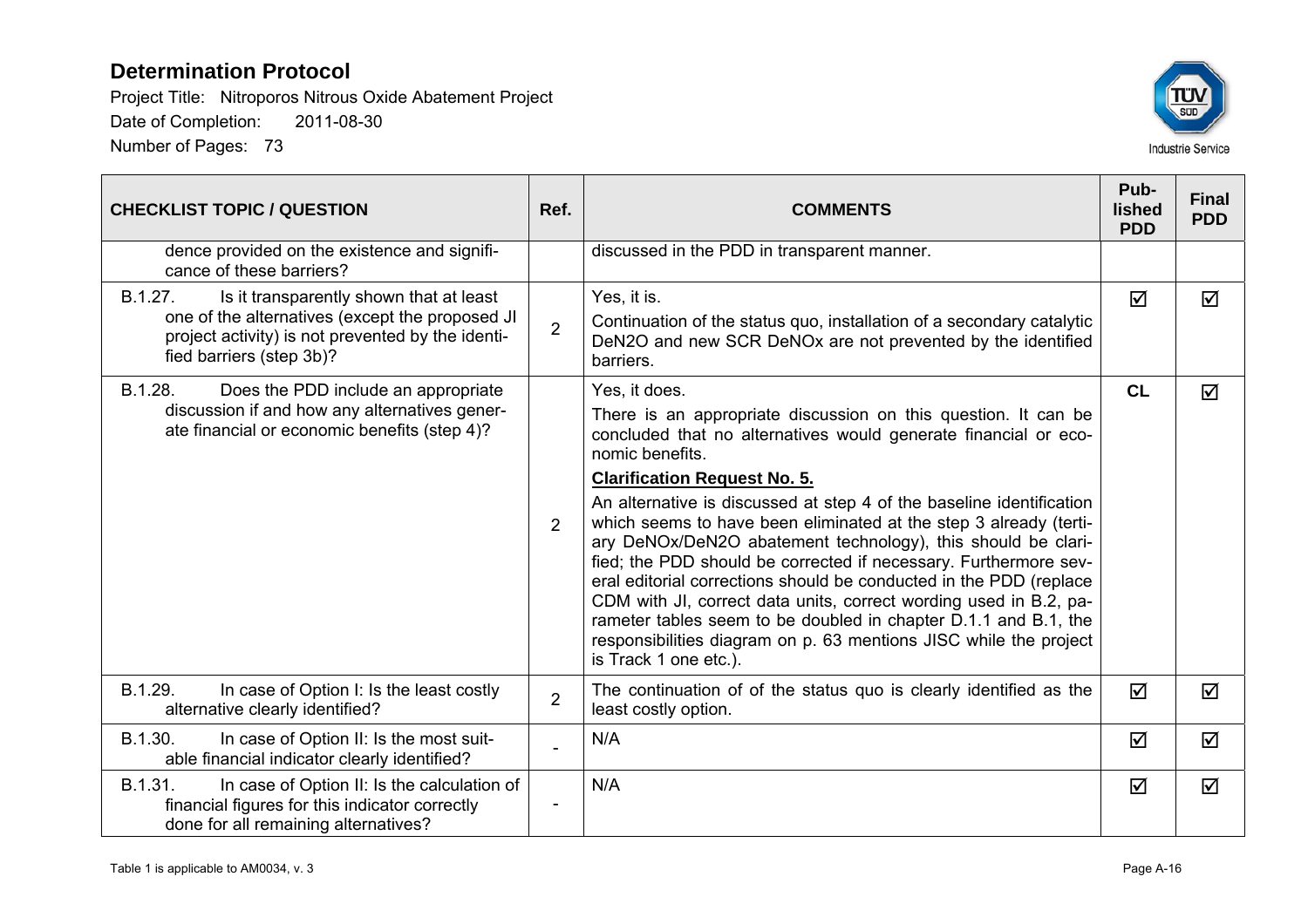

| <b>CHECKLIST TOPIC / QUESTION</b>                                                                                                                                                       | Ref.           | <b>COMMENTS</b>                                                                                                                                                                                                                                                                           | Pub-<br>lished<br><b>PDD</b> | <b>Final</b><br><b>PDD</b> |
|-----------------------------------------------------------------------------------------------------------------------------------------------------------------------------------------|----------------|-------------------------------------------------------------------------------------------------------------------------------------------------------------------------------------------------------------------------------------------------------------------------------------------|------------------------------|----------------------------|
| B.1.32.<br>In case of Option II: Is the investment<br>analysis presented in a transparent manner<br>providing public available proofs for data?                                         |                | N/A                                                                                                                                                                                                                                                                                       | ☑                            | ☑                          |
| B.1.33.<br>In case of Option II: Is the sensitivity<br>analysis evidencing the robustness of the fi-<br>nancial attractiveness of the selected baseline<br>scenario?                    |                | N/A                                                                                                                                                                                                                                                                                       | ☑                            | ☑                          |
| B.1.34.<br>In case of Option II: Have reasonable<br>variations been applied in critical assump-<br>tions?                                                                               |                | N/A                                                                                                                                                                                                                                                                                       | ☑                            | ☑                          |
| B.1.35.<br>In case of a re-assessment in the<br>course of the project's lifetime: Are there any<br>new or modified NOx-emission regulations,<br>which may address the project baseline? | 2, 18          | In case of new or modified NOx or $N_2O$ emission regulations a re-<br>assessment of the baseline scenario should be executed as es-<br>tablished in AM0028 (Step 5a: New or modified NOx emission<br>regulations, and Step 5b: New or modified $N_2O$ regulation).                       | $\blacktriangledown$         | $\blacktriangledown$       |
| B.1.36.<br>In case of a re-assessment in the<br>course of the project's lifetime: Have new<br>base-line scenarios been properly discussed<br>reflecting the altered situation?          |                | N/A                                                                                                                                                                                                                                                                                       | ☑                            | ☑                          |
| B.1.37.<br>In case of a re-assessment in the<br>course of the project's lifetime: Are there any<br>new or modified N2O-emission regulations,<br>which may address the project baseline? | $\overline{2}$ | In case of new or modified NOx or $N_2O$ emission regulations a re-<br>assessment of the baseline scenario should be executed as es-<br>tablished in AM0028 (Step 5a: New or modified NO <sub>x</sub> emission<br>regulations, and Step 5b: New or modified N <sub>2</sub> O regulation). | ☑                            | $\blacktriangledown$       |
| B.1.38.<br>In case of a re-assessment in the<br>course of the project's lifetime: Have new<br>base-line scenarios been properly discussed<br>reflecting the altered situation?          | $\overline{2}$ | N/A                                                                                                                                                                                                                                                                                       | $\blacktriangledown$         | $\blacktriangledown$       |
| Is the baseline identified appropriately<br>B.1.39.                                                                                                                                     | $\overline{2}$ | Yes, the baseline scenario- the continuation of $N_2O$ emission to<br>the atmosphere (without the installation of $N_2O$ destruction or                                                                                                                                                   | ☑                            | ☑                          |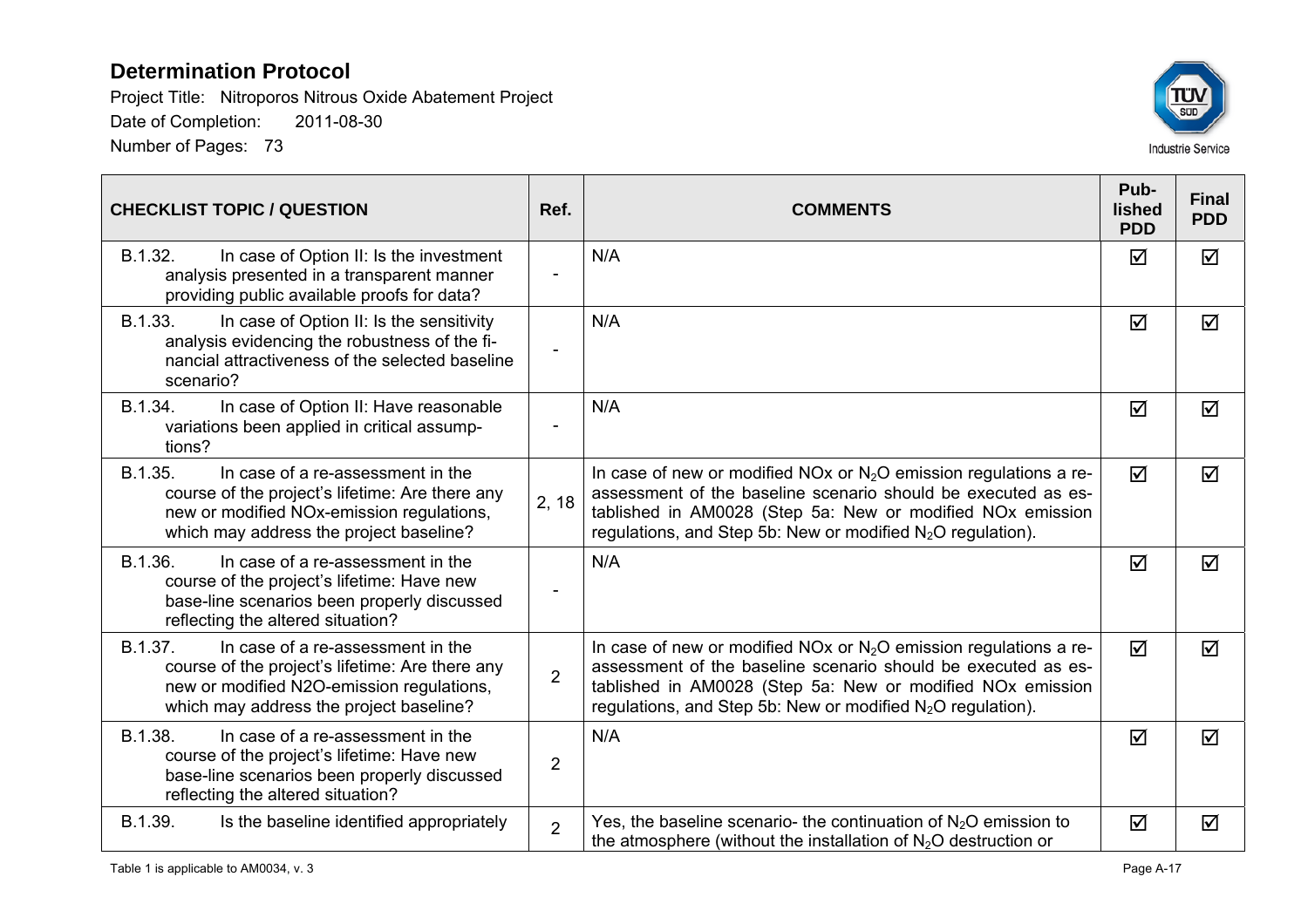

| <b>CHECKLIST TOPIC / QUESTION</b>                                                                                                                                                                                                                                                                                                                                                                                                                                                                                                                                                                                                                                                                                                                                                                                                                        | Ref.           | <b>COMMENTS</b>                                                                                                                                                                              | Pub-<br>lished<br><b>PDD</b> | <b>Final</b><br><b>PDD</b> |
|----------------------------------------------------------------------------------------------------------------------------------------------------------------------------------------------------------------------------------------------------------------------------------------------------------------------------------------------------------------------------------------------------------------------------------------------------------------------------------------------------------------------------------------------------------------------------------------------------------------------------------------------------------------------------------------------------------------------------------------------------------------------------------------------------------------------------------------------------------|----------------|----------------------------------------------------------------------------------------------------------------------------------------------------------------------------------------------|------------------------------|----------------------------|
| as a result?                                                                                                                                                                                                                                                                                                                                                                                                                                                                                                                                                                                                                                                                                                                                                                                                                                             |                | abatement technologies and technologies that indirectly reduce<br>N <sub>2</sub> O emissions) and installation of a new SCR DeNOx unit- is<br>identified appropriately as a result.          |                              |                            |
| B.2. Description of how the anthropogenic emissions of greenhouse gases by sources are reduced below those that would<br>have occurred in the absence of the JI project (assessment and demonstration of additionality):                                                                                                                                                                                                                                                                                                                                                                                                                                                                                                                                                                                                                                 |                |                                                                                                                                                                                              |                              |                            |
| B.2.1.<br>Does the PDD indicate which of the fol-<br>lowing approaches for demonstrating addition-<br>ality is used?<br>Provision of traceable and transparent informa-<br>a)<br>tion showing the baseline was identified on the<br>basis of conservative assumptions, that the pro-<br>ject scenario is not part of the identified baseline<br>scenario and that the project will lead to ERs;<br>Provision of traceable and transparent informa-<br>b)<br>tion that an AIE has already positively deter-<br>mined that a comparable project (to be) imple-<br>mented under comparable circumstances has<br>additionality;<br>Application of the most recent version of the<br>$\mathbf{C}$<br>"Tool for the demonstration and assessment of<br>additionality" or any other method for proving<br>additionality approved by the CDM Executive<br>Board. | 2              | The additionality of the project activity is demonstrated and as-<br>sessed using the "Tool for demonstration and assessment of addi-<br>tionality" version 5.2.                             | ☑                            | ☑                          |
| B.2.2.<br>Does the PDD provide a justification of<br>the applicability of the approach with a clear<br>and transparent description?                                                                                                                                                                                                                                                                                                                                                                                                                                                                                                                                                                                                                                                                                                                      | $\overline{2}$ | Yes, it does. Furthermore the AM0034, which elements have<br>been applied in this project activity, requires using the additionality<br>tool for additionality assessment and demonstration. | ☑                            | ☑                          |
| B.2.3.<br>If the approach (c) was chosen (addi-<br>tionality tool), are all explanations, descriptions                                                                                                                                                                                                                                                                                                                                                                                                                                                                                                                                                                                                                                                                                                                                                   | $\overline{2}$ | Because of the similarity of both approaches used to determine<br>the baseline scenario and the additionality tool, Step 1 of the "Tool                                                      | ☑                            | ☑                          |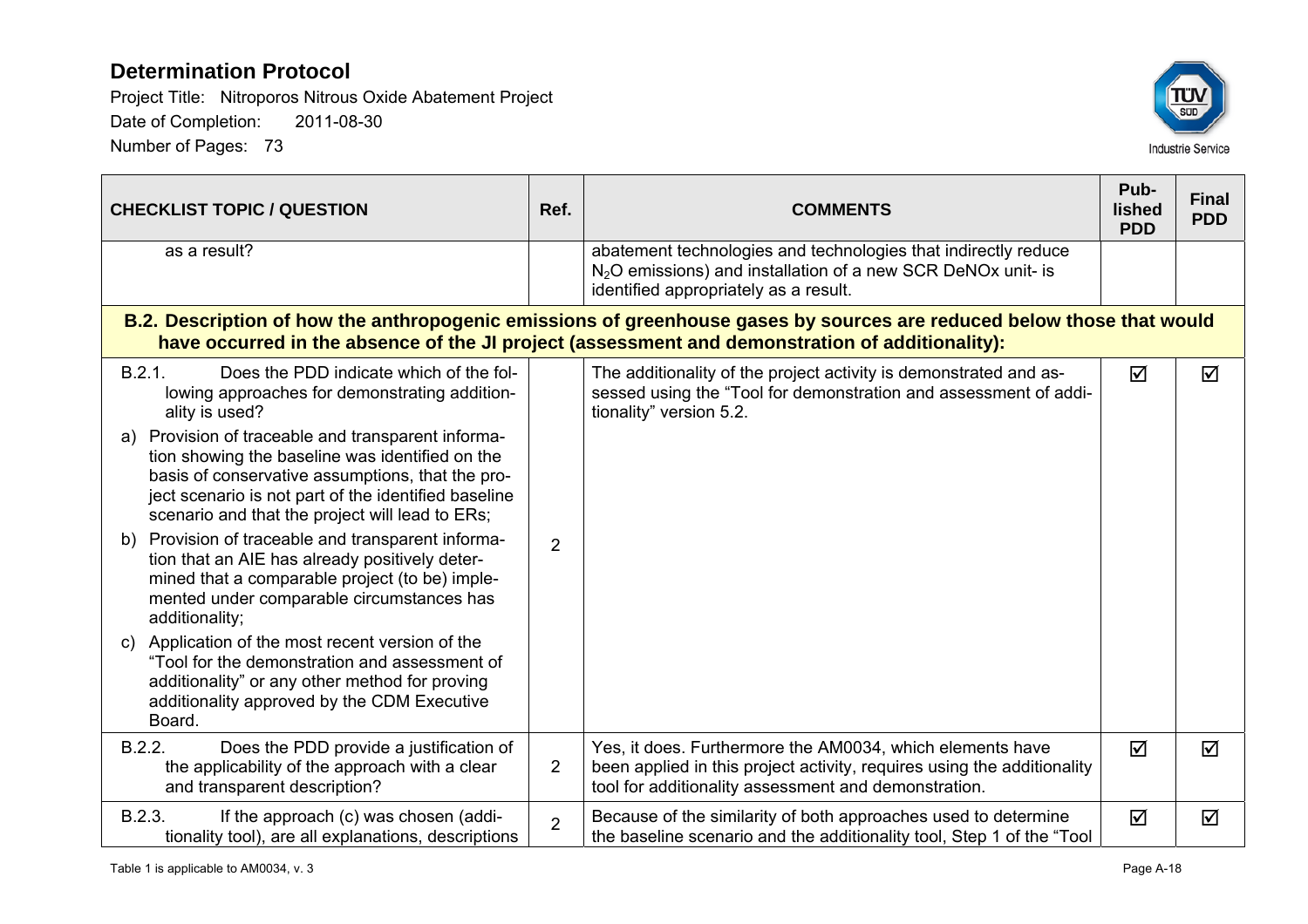

| <b>CHECKLIST TOPIC / QUESTION</b>                                                                                                                                                                 | Ref.           | <b>COMMENTS</b>                                                                                                                                                                                                                                                                                                                                                                                                                                                | Pub-<br><b>lished</b><br><b>PDD</b> | <b>Final</b><br><b>PDD</b> |
|---------------------------------------------------------------------------------------------------------------------------------------------------------------------------------------------------|----------------|----------------------------------------------------------------------------------------------------------------------------------------------------------------------------------------------------------------------------------------------------------------------------------------------------------------------------------------------------------------------------------------------------------------------------------------------------------------|-------------------------------------|----------------------------|
| and analyses made in accordance with the se-<br>lected tool/method?                                                                                                                               |                | for the demonstration and assessment of additionality" was omit-<br>ted while assessing the additionality. Consistency was ensured<br>between the determination of the baseline scenario and the dem-<br>onstration of additionality. Furthermore acc. to AM0034 the base-<br>line scenario alternative selected in the previous section shall be<br>used when applying Steps 2 to 5 of the "Tool for the demonstra-<br>tion and assessment of additionality". |                                     |                            |
| B.2.4.<br>In case of applying step 2 / investment<br>analysis of the additionality tool: Is the analysis<br>method identified appropriately (step 2a)?                                            | $\overline{2}$ | As in chapter B.2 the investment analysis has been selected as<br>the appropriate choice of possible methods.                                                                                                                                                                                                                                                                                                                                                  | ☑                                   | ☑                          |
| B.2.5.<br>In case of Option I (simple cost analy-<br>sis): Is it demonstrated that the activity pro-<br>duces no economic benefits other than JI in-<br>come?                                     | $\overline{2}$ | It is clearly shown that there is no economical benefit by the re-<br>duction of N <sub>2</sub> O concentration other than the JI revenues.<br><b>Corrective Action Request No.6.</b><br>According to the additionality tool the costs related to the JI pro-<br>ject have to be documented and clearly listed in the PDD. Please<br>amend the PDD accordingly.                                                                                                | <b>CAR</b>                          | ☑                          |
| B.2.6.<br>In case of Option II (investment com-<br>parison analysis): Is the most suitable financial<br>indicator clearly identified (IRR, NPV, cost<br>benefit ratio, or (levelized) unit cost)? | $\overline{2}$ | N/A                                                                                                                                                                                                                                                                                                                                                                                                                                                            | ☑                                   | ☑                          |
| B.2.7.<br>In case of Option III (benchmark analy-<br>sis): Is the most suitable financial indicator<br>clearly identified (IRR, NPV, cost benefit ratio,<br>or (levelized) unit cost)?            |                | N/A                                                                                                                                                                                                                                                                                                                                                                                                                                                            | ☑                                   | $\triangledown$            |
| B.2.8.<br>In case of Option II or Option III: Is the<br>calculation of financial figures for this indicator<br>correctly done for all alternatives and the pro-<br>ject activity?                 |                | N/A                                                                                                                                                                                                                                                                                                                                                                                                                                                            | ☑                                   | ☑                          |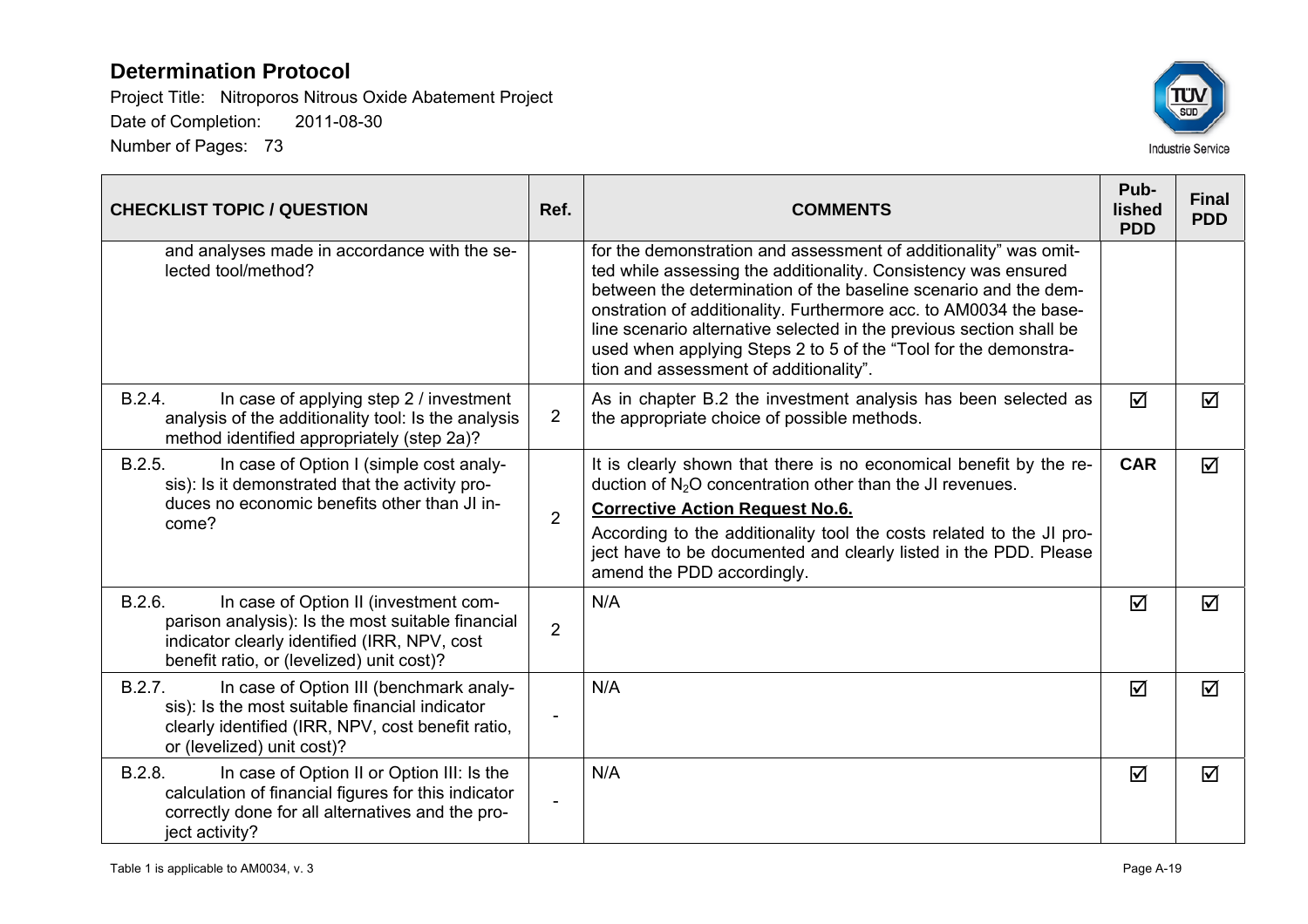

| <b>CHECKLIST TOPIC / QUESTION</b>                                                                                                                                                                 | Ref.                     | <b>COMMENTS</b>                                                                                                                                                                           | Pub-<br>lished<br><b>PDD</b> | <b>Final</b><br><b>PDD</b> |
|---------------------------------------------------------------------------------------------------------------------------------------------------------------------------------------------------|--------------------------|-------------------------------------------------------------------------------------------------------------------------------------------------------------------------------------------|------------------------------|----------------------------|
| B.2.9.<br>In case of Option II or Option III: Is the<br>analysis presented in a transparent manner<br>including publicly available proofs for the util-<br>ized data?                             | $\overline{\phantom{a}}$ | N/A                                                                                                                                                                                       | ☑                            | ☑                          |
| B.2.10.<br>In case of applying step 3 (barrier<br>analysis) of the additionality tool: Is a complete<br>list of barriers developed that prevent the dif-<br>ferent alternatives to occur?         | $\overline{a}$           | N/A                                                                                                                                                                                       | ☑                            | $\blacktriangledown$       |
| B.2.11.<br>In case of applying step 3 (barrier<br>analysis): Is transparent and documented evi-<br>dence provided on the existence and signifi-<br>cance of these barriers?                       | $\overline{a}$           | N/A                                                                                                                                                                                       | ☑                            | ☑                          |
| B.2.12.<br>In case of applying step 3 (barrier<br>analysis): Is it transparently shown that the<br>execution of at least one of the alternatives is<br>not prevented by the identified barriers?  | $\overline{\phantom{a}}$ | N/A                                                                                                                                                                                       | ☑                            | ☑                          |
| B.2.13.<br>Have other activities in the host country<br>/ region similar to the project activity been<br>identified and are these activities appropriately<br>analyzed by the PDD?                | $\overline{2}$           | Yes, other N <sub>2</sub> O similar JI projects in Romania are AzoMures and<br>DonauChem.                                                                                                 | ☑                            | ☑                          |
| If similar activities are occurring: Is it<br>B.2.14.<br>demonstrated that in spite of these similarities<br>the project activity would not be implemented<br>without the JI component (step 4b)? | $\overline{2}$           | Yes, the project would not be implemented without JI component<br>because there are no legal requirements for reduction of $N_2O$<br>emissions and there are no other revenues except JI. | ☑                            | ☑                          |
| B.2.15.<br>Is it appropriately explained how the<br>approval of the project activity will help to<br>overcome the economic and financial hurdles<br>or other identified barriers (step 5)?        | $\overline{2}$           | As there is no other incentive than the JI this criterion is fulfilled.                                                                                                                   | ☑                            | ☑                          |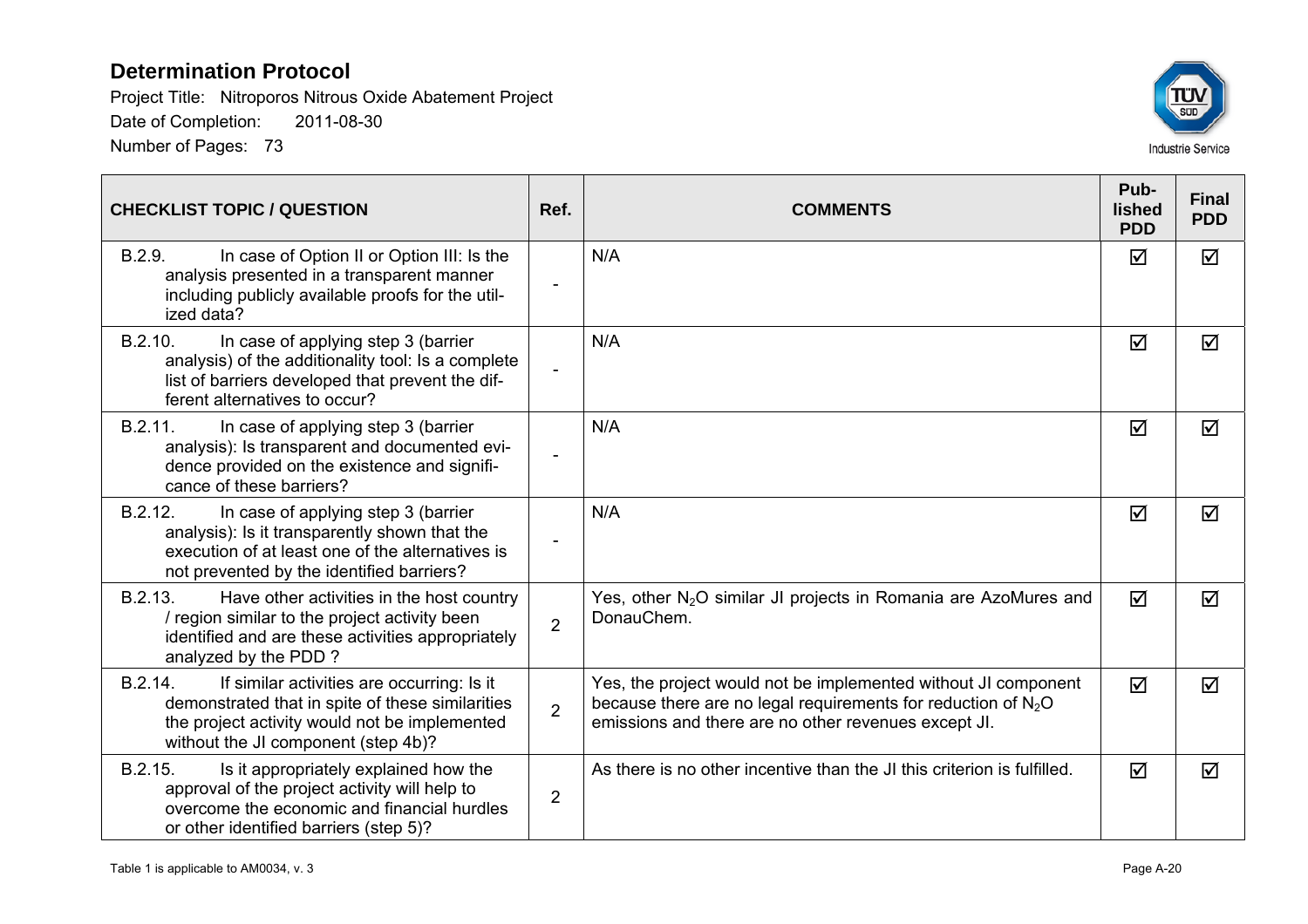

| <b>CHECKLIST TOPIC / QUESTION</b>                                                                                                                                                                                                                                                                      | Ref.           | <b>COMMENTS</b>                                                                                                                                                                                                                                                                                                                                                                                                  |                                                                | Pub-<br>lished<br><b>PDD</b> | <b>Final</b><br><b>PDD</b> |  |  |
|--------------------------------------------------------------------------------------------------------------------------------------------------------------------------------------------------------------------------------------------------------------------------------------------------------|----------------|------------------------------------------------------------------------------------------------------------------------------------------------------------------------------------------------------------------------------------------------------------------------------------------------------------------------------------------------------------------------------------------------------------------|----------------------------------------------------------------|------------------------------|----------------------------|--|--|
| Are sufficient additionality proofs pro-<br>B.2.16.<br>vided?                                                                                                                                                                                                                                          | $\overline{2}$ | Sufficient proofs have been provided to justify the simple cost<br>analysis conducted in order to demonstrate additionality. However<br>see CAR in B.2.5.                                                                                                                                                                                                                                                        |                                                                | <b>CAR</b>                   | ☑                          |  |  |
| B.2.17.<br>Is the additionality demonstrated ap-<br>propriately as a result?                                                                                                                                                                                                                           | $\overline{2}$ | Yes, additionality was demonstrated appropriately as a result.                                                                                                                                                                                                                                                                                                                                                   |                                                                | ☑                            | ☑                          |  |  |
| B.3. Description of how the definition of the project boundary is applied to the project                                                                                                                                                                                                               |                |                                                                                                                                                                                                                                                                                                                                                                                                                  |                                                                |                              |                            |  |  |
| Integrate the required amount of sub-checklists for sources and gases as given by the methodology applied and comment on at least every line an-<br>swered with "No"                                                                                                                                   |                |                                                                                                                                                                                                                                                                                                                                                                                                                  |                                                                |                              |                            |  |  |
| B.3.1.<br>If the JI specific approach is used:<br>Does the project boundary defined in the PDD<br>encompass all anthropogenic emissions by<br>sources of GHGs that are:<br>Under the control of the project participants?<br>a)<br>Reasonably attributable to the project?<br>b)<br>Significant?<br>C) | $\overline{2}$ | <b>Boundary checklist</b><br>Source and gas(es) discussed in the PDD?<br>Is a definition of the boundary based on<br>case-by-case assessment acc. to §32 (a) of<br>DVM?<br>Is the delineation of the boundary described<br>by using a figure/flow chart?<br>Inclusion / exclusion justified?<br>Explanation / Justification sufficient?<br>Consistency with monitoring plan?<br>Please refer to the CAR (B.3.4). | Yes / No<br>Yes<br>Yes<br><b>No</b><br>Yes<br><b>No</b><br>Yes | <b>CAR</b>                   | ☑                          |  |  |
| B.3.2.<br>If the approved CDM methodology is<br>used: Is the project boundary defined in ac-                                                                                                                                                                                                           |                | N/A                                                                                                                                                                                                                                                                                                                                                                                                              |                                                                | ☑                            | ☑                          |  |  |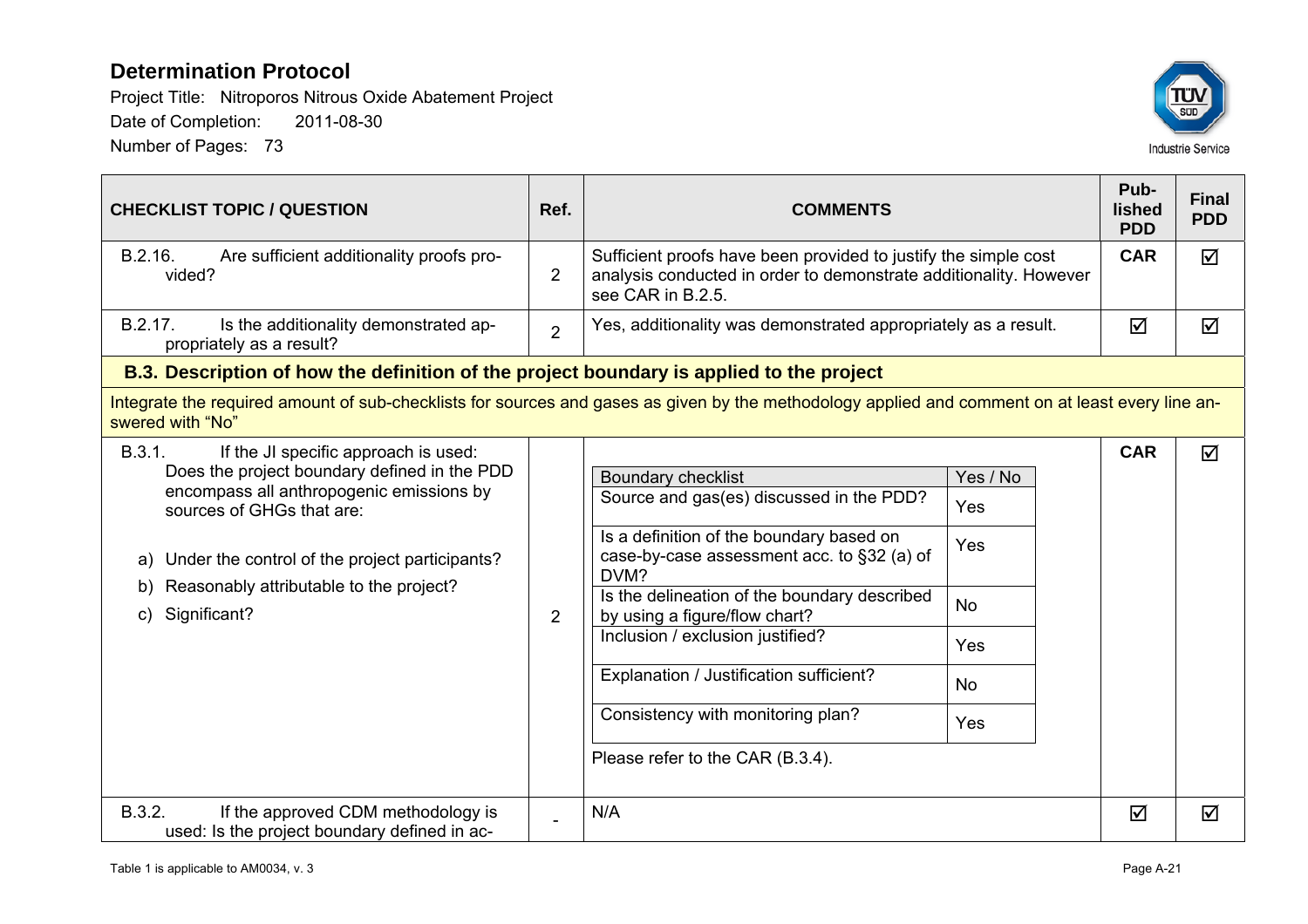

| <b>CHECKLIST TOPIC / QUESTION</b>                                                                                                                                                         | Ref.           | <b>COMMENTS</b>                                                                                                                                                                                                                                                                                                                                                                                                                                                                                                                                                                                                                                                                                                          | Pub-<br><b>lished</b><br><b>PDD</b> | <b>Final</b><br><b>PDD</b> |
|-------------------------------------------------------------------------------------------------------------------------------------------------------------------------------------------|----------------|--------------------------------------------------------------------------------------------------------------------------------------------------------------------------------------------------------------------------------------------------------------------------------------------------------------------------------------------------------------------------------------------------------------------------------------------------------------------------------------------------------------------------------------------------------------------------------------------------------------------------------------------------------------------------------------------------------------------------|-------------------------------------|----------------------------|
| cordance with the approved CDM methodol-<br>ogy?                                                                                                                                          |                |                                                                                                                                                                                                                                                                                                                                                                                                                                                                                                                                                                                                                                                                                                                          |                                     |                            |
| B.3.3.<br>Source:<br>Waste stream exiting the stack of the Nitric<br>Acid plant (Burner inlet to stack)<br>Gas(es): N2O<br>Type: Baseline Emissions and Project Emis-<br>sions            | $\overline{2}$ | Yes / No<br><b>Boundary checklist</b><br>Source and gas(es) discussed in the PDD?<br>Yes<br>Inclusion / exclusion justified?<br>Yes<br>Explanation / Justification sufficient?<br>Yes<br>Consistency with monitoring plan?<br>Yes                                                                                                                                                                                                                                                                                                                                                                                                                                                                                        | ☑                                   | ☑                          |
| B.3.4.<br>Do the spatial and technological<br>boundaries as verified on-site comply with the<br>discussion provided by / indication included to<br>the PDD (plant specific flow diagram)? | 2              | Yes, they do.<br>The boundaries as verified on-site are in compliance with the dis-<br>cussion in the PDD. The project boundary covers the shop of non-<br>concentrated nitric acid production from the inlet to the AORs until<br>monitoring points after recovery boilers. There is one stack.<br><b>Corrective Action Request No.7.</b><br>In order to demonstrate project boundary clearly and transparently<br>revised PDD has to be amended by including a plant specific flow<br>diagram. Or at least JI related measuring points/equipment shall<br>be identified on the diagram presented in Figure 4 from PDD. Fur-<br>thermore please include a statement on the project operation with<br>3 AORs vs. 4 AORs. | <b>CAR</b>                          | ☑                          |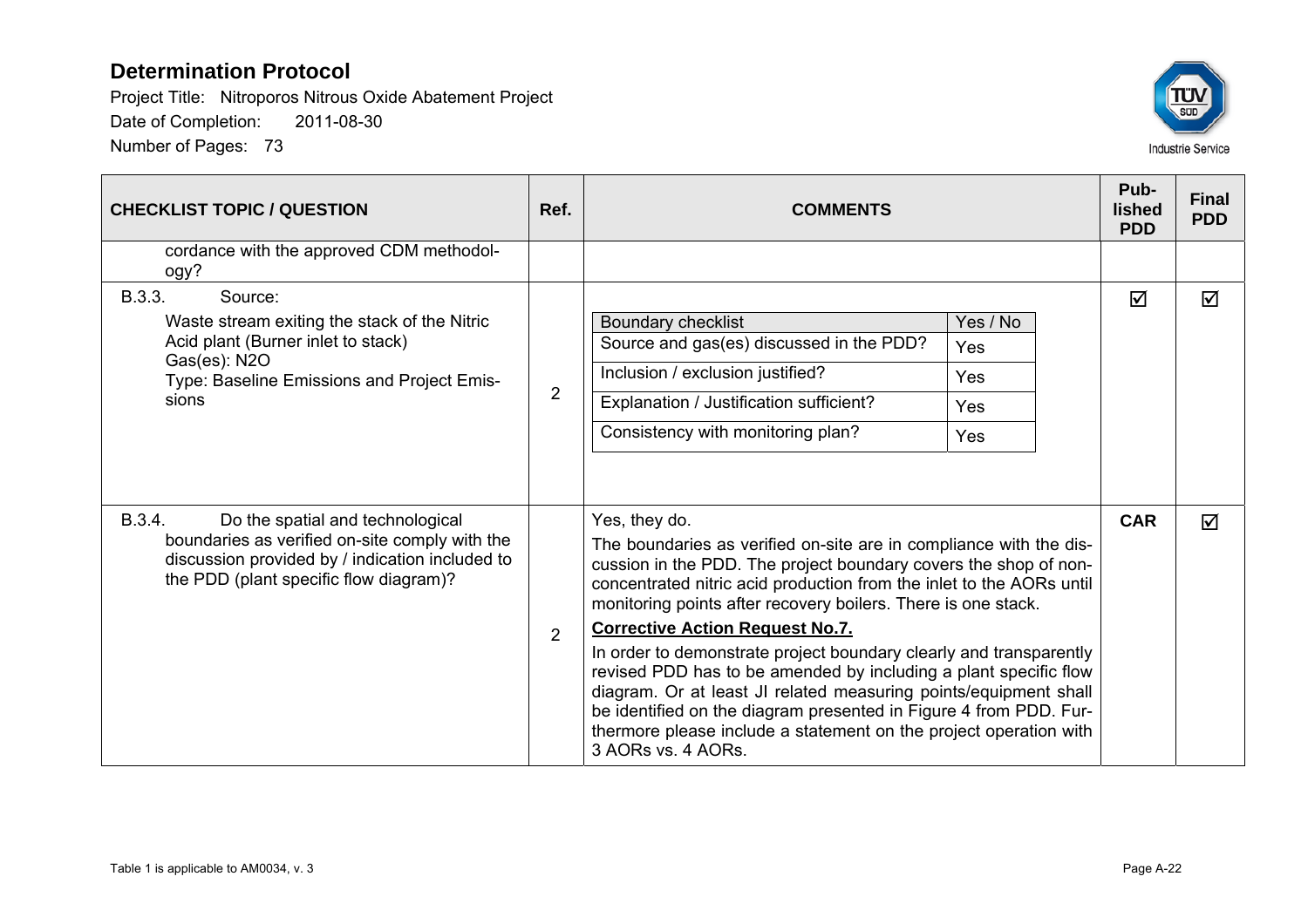

| <b>CHECKLIST TOPIC / QUESTION</b>                                                                                                  | Ref.           | <b>COMMENTS</b>                                                                                                                                    | Pub-<br>lished<br><b>PDD</b> | <b>Final</b><br><b>PDD</b> |  |  |
|------------------------------------------------------------------------------------------------------------------------------------|----------------|----------------------------------------------------------------------------------------------------------------------------------------------------|------------------------------|----------------------------|--|--|
| the baseline:                                                                                                                      |                | B.4. Further baseline information, including the date of baseline setting and the name(s) of the person(s)/entity(ies) setting                     |                              |                            |  |  |
| B.4.1.<br>Are the name(s) of the per-<br>son(s)/entity(ies) whom setting the baseline<br>available?                                | $\overline{2}$ | Yes, the names of the persons and entity that set the baseline<br>emission are available.                                                          | $\blacktriangledown$         | ☑                          |  |  |
| B.4.2.<br>Is the date of baseline setting avail-<br>able?                                                                          | $\overline{2}$ | Yes, November 2010. See CAR in B.1.5.                                                                                                              | <b>CAR</b>                   | ☑                          |  |  |
| C. Duration of the project activity / crediting period                                                                             |                |                                                                                                                                                    |                              |                            |  |  |
| <b>C.1. Starting date of the project:</b>                                                                                          |                |                                                                                                                                                    |                              |                            |  |  |
| C.1.1.<br>Is the project's starting date clearly de-<br>fined in the PDD and reasonable?                                           | $\overline{2}$ | Yes, the project starting date is identified in the PDD, 21/04/2008,<br>the date of the signature of the contract with the project develop-<br>er. | $\blacktriangledown$         | ☑                          |  |  |
| C.1.2.<br>Is the starting date of the project after<br>the beginning of 2000?                                                      | $\overline{2}$ | Yes, the project started after the beginning of 2000 (the starting<br>date of the project is April 24 <sup>th</sup> 2008).                         | ☑                            | ☑                          |  |  |
| C.2. Expected operational lifetime of the project:                                                                                 |                |                                                                                                                                                    |                              |                            |  |  |
| C.2.1.<br>Is the expected operational lifetime of<br>the project clearly defined in the PDD in years<br>and months and reasonable? | $\overline{2}$ | The expected operational lifetime of the project is 10 years.                                                                                      | ☑                            | ☑                          |  |  |
| <b>C.3. Length of the crediting period:</b>                                                                                        |                |                                                                                                                                                    |                              |                            |  |  |
| C.3.1.<br>Is the assumed crediting period clearly<br>defined in the PDD in years and months and                                    |                | The length of crediting period has been set 10 years and starting<br>date is March 1, 2011. However please refer to CAR below.                     | <b>CAR</b>                   | ☑                          |  |  |
| reasonable?                                                                                                                        | $\overline{2}$ | <b>Corrective Action Request No.8.</b>                                                                                                             |                              |                            |  |  |
|                                                                                                                                    |                | Please set the length of crediting period in years and months as<br>required by the Guidelines for users of the JI PDD form, version 3.            |                              |                            |  |  |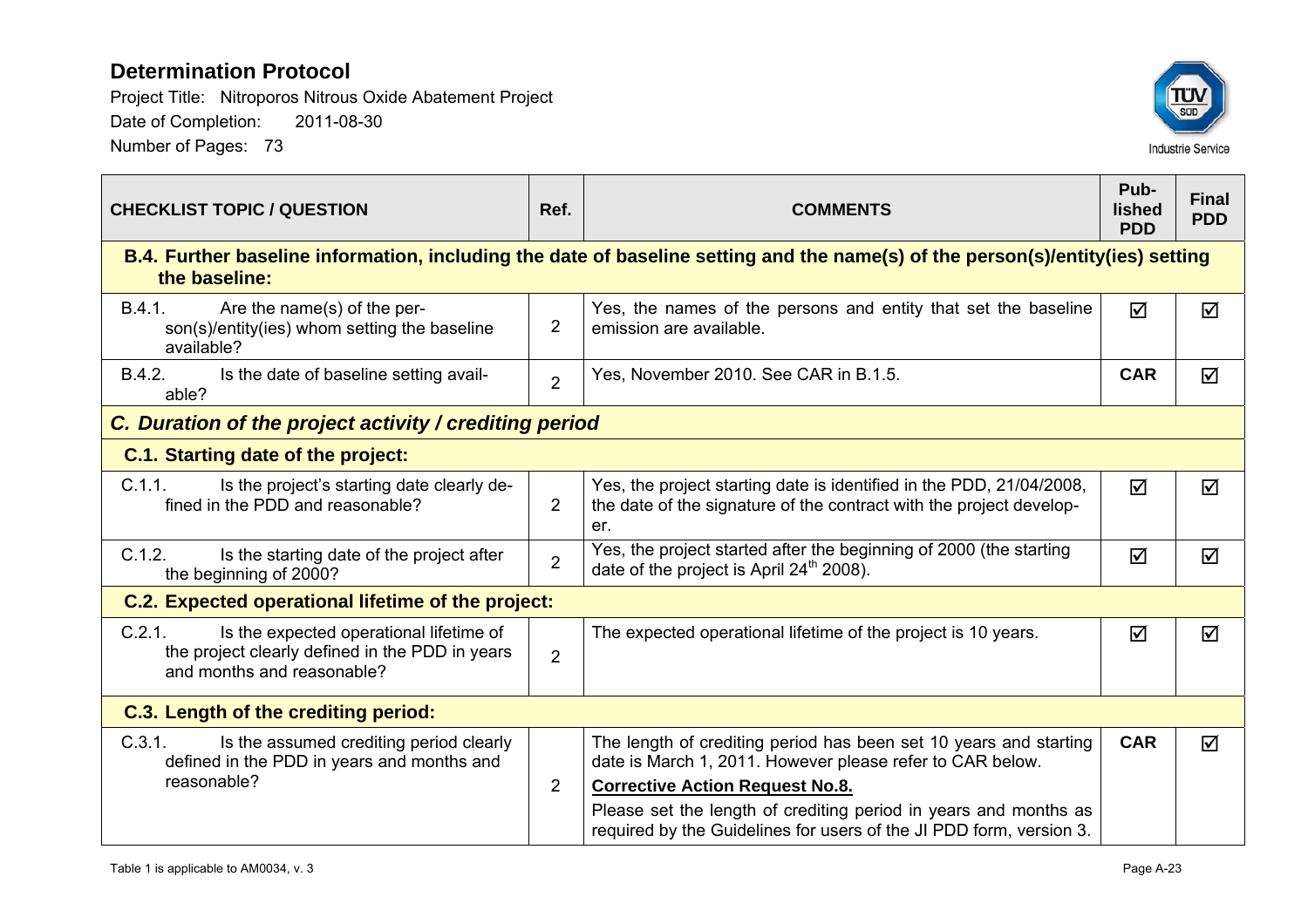

| <b>CHECKLIST TOPIC / QUESTION</b>                                                                                                                                                                                                          | Ref.                     | <b>COMMENTS</b>                                                                                                                                                                                                                                                                                                                                                                                                                                                                                                                                                                                                                                            | Pub-<br>lished<br><b>PDD</b> | <b>Final</b><br><b>PDD</b> |
|--------------------------------------------------------------------------------------------------------------------------------------------------------------------------------------------------------------------------------------------|--------------------------|------------------------------------------------------------------------------------------------------------------------------------------------------------------------------------------------------------------------------------------------------------------------------------------------------------------------------------------------------------------------------------------------------------------------------------------------------------------------------------------------------------------------------------------------------------------------------------------------------------------------------------------------------------|------------------------------|----------------------------|
| C.3.2.<br>Is the starting date of the crediting pe-<br>riod on or after the date of the first emission<br>reductions generated by the project?                                                                                             | $\overline{2}$           | Yes, the starting date of the crediting period March $1st$ , 2011,<br>when the secondary catalyst is planned to be installed and the<br>project is expected to generate the first emission reductions.                                                                                                                                                                                                                                                                                                                                                                                                                                                     |                              |                            |
| C.3.3.<br>Does the PDD state that the crediting<br>period for issuance of ERUs starts only after<br>the beginning of 2008 and doesn't extend be-<br>yond the operational lifetime of the project?                                          | $\overline{2}$           | Yes, it is clearly stated in the section C of the PDD.                                                                                                                                                                                                                                                                                                                                                                                                                                                                                                                                                                                                     | ☑                            | ☑                          |
| C.3.4.<br>If the crediting period extends beyond<br>2012, does the PDD state that the extension is<br>subject to the host Party approval? Are the es-<br>timates of ERs presented separately for those<br>until 2012 and those after 2012? | $\overline{2}$           | Yes, it is clearly stated in the section C.3 of the PDD. The esti-<br>mates of emission reductions are presented separately for those<br>until and those after 2012 in section A.4.3.1, of the PDD.                                                                                                                                                                                                                                                                                                                                                                                                                                                        | ☑                            | ☑                          |
| <b>D.</b> Monitoring plan                                                                                                                                                                                                                  |                          |                                                                                                                                                                                                                                                                                                                                                                                                                                                                                                                                                                                                                                                            |                              |                            |
| D.1. Description of monitoring plan chosen:                                                                                                                                                                                                |                          |                                                                                                                                                                                                                                                                                                                                                                                                                                                                                                                                                                                                                                                            |                              |                            |
| D.1.1.<br>Does the PDD explicitly indicate which<br>of the following approaches is used?<br>- JI specific approach<br>- Approved CDM methodology approach                                                                                  | $\overline{2}$           | The first version of the PDD mentions the approved CDM metho-<br>dology AM0034 to be used as a basis for this project activity.<br>AM0034 is solely addressing the destruction of nitrous oxide by<br>secondary measures. Hence it is considered that AM0034 is the<br>appropriate choice for this project activity fitting to the baseline<br>and project scenario of this project. Nevertheless it is not directly<br>applicable due to various distinctions between the assumptions of<br>the methodology and the real situation at Nitroporos plant.<br>Please refer to CAR in section B.1.1 and other CRs and CARs in<br>section B of this checklist. | <b>CAR</b><br><b>CL</b>      | ☑                          |
| D.1.2.<br>If the monitoring plan indicates over-<br>lapping monitoring periods during the crediting<br>period, is the underlying project composed of                                                                                       | $\overline{\phantom{a}}$ | N/A                                                                                                                                                                                                                                                                                                                                                                                                                                                                                                                                                                                                                                                        | ☑                            | ☑                          |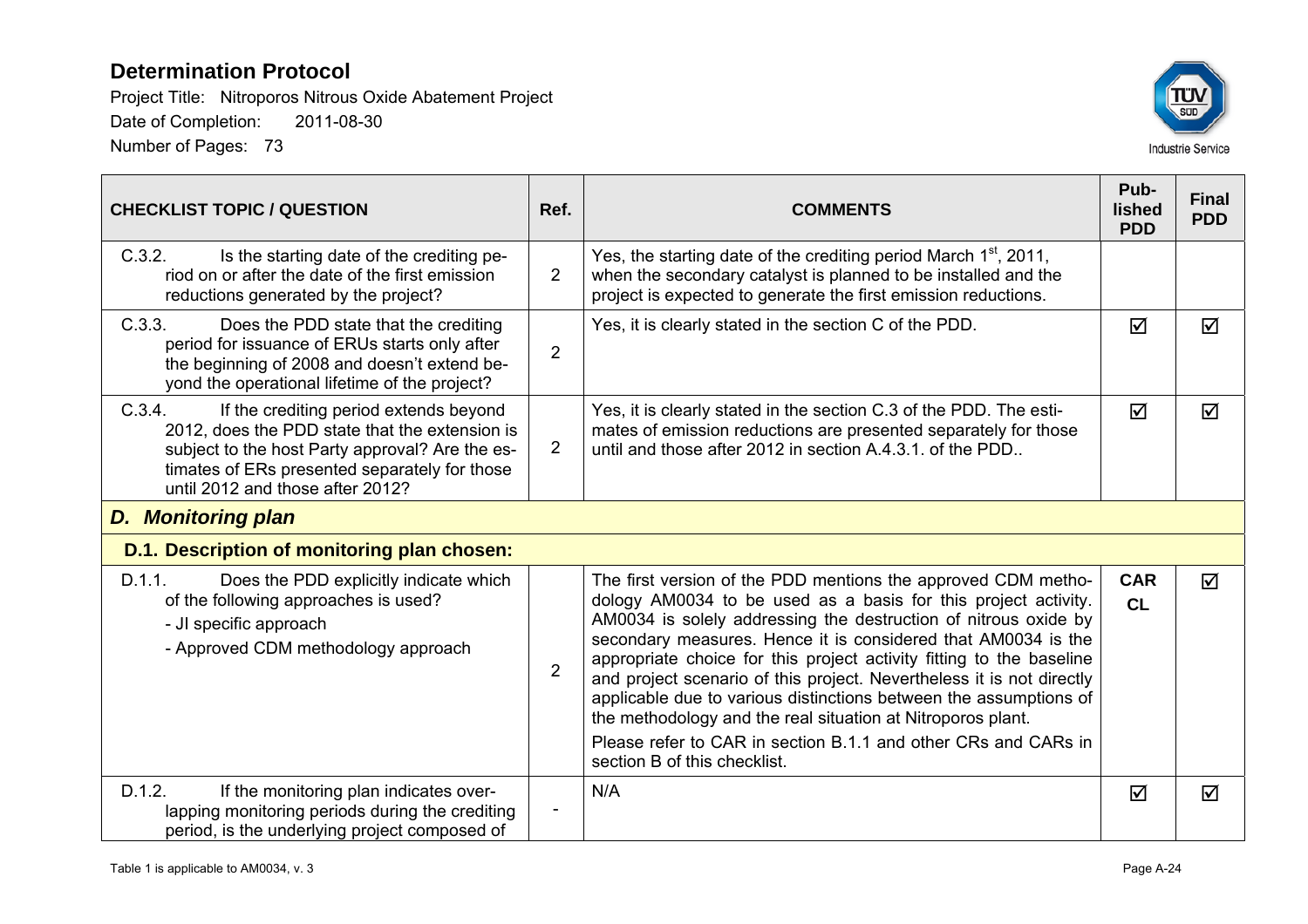

| <b>CHECKLIST TOPIC / QUESTION</b>                                                                                                                                                                                                                                                                                                                 | Ref.  | <b>COMMENTS</b>                                                                                                                                                                                       | Pub-<br>lished<br><b>PDD</b> | <b>Final</b><br><b>PDD</b> |
|---------------------------------------------------------------------------------------------------------------------------------------------------------------------------------------------------------------------------------------------------------------------------------------------------------------------------------------------------|-------|-------------------------------------------------------------------------------------------------------------------------------------------------------------------------------------------------------|------------------------------|----------------------------|
| clearly identifiable components for which<br>emission reductions can be calculated inde-<br>pendently?                                                                                                                                                                                                                                            |       |                                                                                                                                                                                                       |                              |                            |
| D.1.3.<br>If the monitoring plan indicates over-<br>lapping monitoring period during the crediting<br>period, can monitoring be performed inde-<br>pendently for each of these components (i.e.<br>the data/parameters monitored for one com-<br>ponent are not dependent on/effect<br>data/parameters to be monitored for another<br>component)? |       | N/A                                                                                                                                                                                                   | ☑                            | ☑                          |
| D.1.4.<br>If the monitoring plan indicates over-<br>lapping monitoring periods during the crediting<br>period, does the monitoring plan ensure that<br>monitoring is performed for all components<br>and that in these cases all the requirements of<br>the JI guidelines and further guidance by the<br>JISC regarding monitoring are met?       |       | N/A                                                                                                                                                                                                   | $\Delta$                     | ☑                          |
| D.1.5.<br>If the monitoring plan indicates over-<br>lapping monitoring period during the crediting<br>period, does the monitoring plan explicitly pro-<br>vide for overlapping monitoring periods of<br>clearly defined project components, justify its<br>need and state how the conditions mentioned<br>above are met?                          |       | N/A                                                                                                                                                                                                   | ☑                            | ☑                          |
| D.1.6.<br>Is the uncertainty of key parameters<br>described and, where possible, is in uncer-<br>tainty range at 95% confidence level for key                                                                                                                                                                                                     | 2, 27 | The uncertainty of the key parameters is clearly described in the<br>PDD. In doing so the PDD explicitly follows the AM0034 (UNC of<br>the AMS, calculation of the 95% confidence level for the meas- | $\Delta$                     | ☑                          |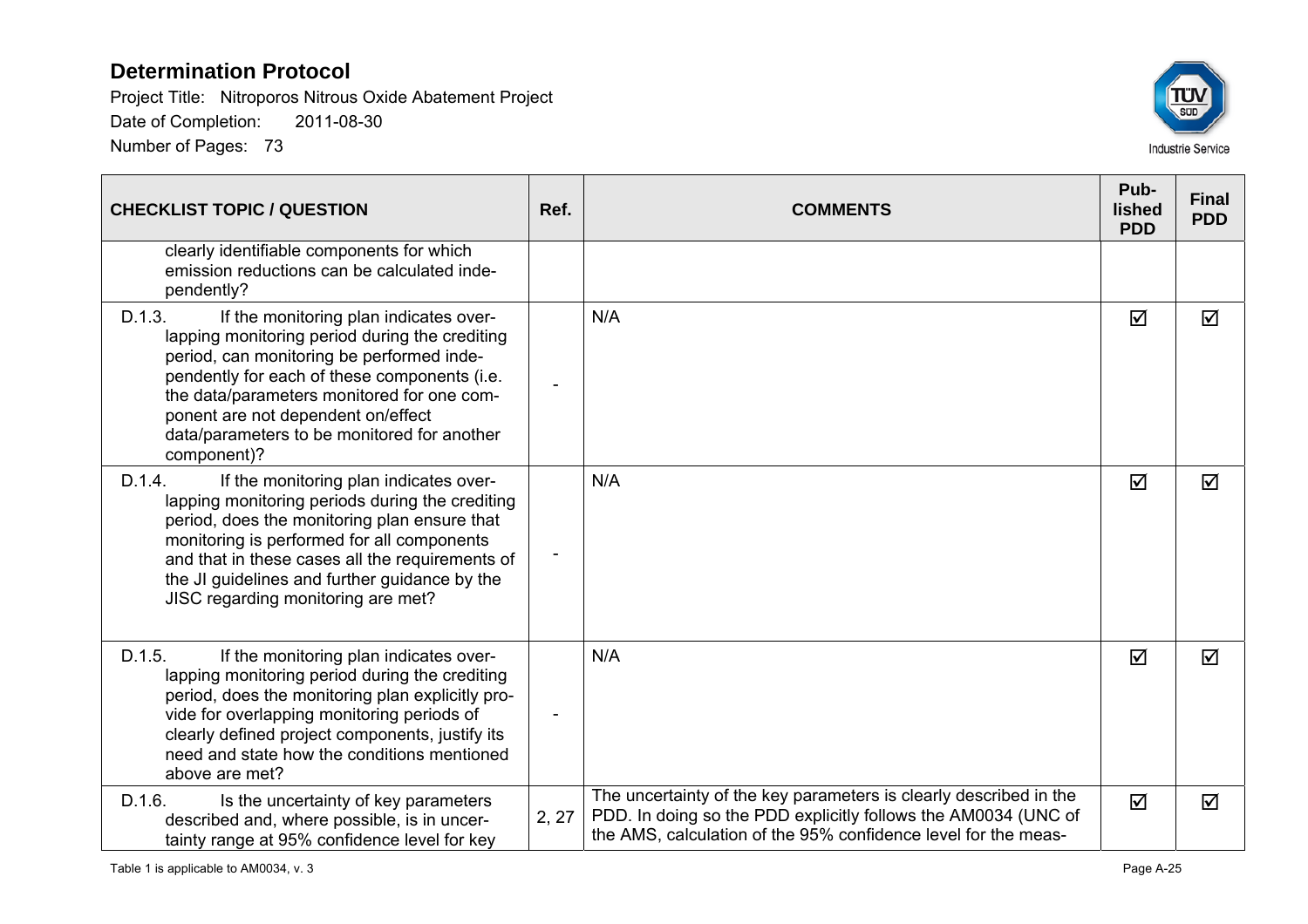

| <b>CHECKLIST TOPIC / QUESTION</b>                                                                                                                                                     | Ref.           | <b>COMMENTS</b>                                                                                                                                                                                                                                                                                                                                                                                                                                                                                                                                                                                                                                                                                                                                                                                                                                                                                                                                                                                                                    | Pub-<br>lished<br><b>PDD</b> | <b>Final</b><br><b>PDD</b> |
|---------------------------------------------------------------------------------------------------------------------------------------------------------------------------------------|----------------|------------------------------------------------------------------------------------------------------------------------------------------------------------------------------------------------------------------------------------------------------------------------------------------------------------------------------------------------------------------------------------------------------------------------------------------------------------------------------------------------------------------------------------------------------------------------------------------------------------------------------------------------------------------------------------------------------------------------------------------------------------------------------------------------------------------------------------------------------------------------------------------------------------------------------------------------------------------------------------------------------------------------------------|------------------------------|----------------------------|
| parameters for the calculation of ERs pro-<br>vided?                                                                                                                                  |                | ured values etc.).                                                                                                                                                                                                                                                                                                                                                                                                                                                                                                                                                                                                                                                                                                                                                                                                                                                                                                                                                                                                                 |                              |                            |
| Does the monitoring plan identify a na-<br>D.1.7.<br>tional or international monitoring standard incl.<br>a reference to its detailed description, if such<br>applied to the project? | $\overline{2}$ | Yes, the monitoring plan identifies all applicable national and in-<br>ternational monitoring standards (section D of the PDD) incl. a<br>detailed description (Annex 3).                                                                                                                                                                                                                                                                                                                                                                                                                                                                                                                                                                                                                                                                                                                                                                                                                                                          | ☑                            | ☑                          |
| D.1.8.<br>Are the statistical techniques used in a<br>conservative manner?                                                                                                            | 2, 27          | The statistical techniques used explicitly follow the approved CDM<br>methodology AM0034.                                                                                                                                                                                                                                                                                                                                                                                                                                                                                                                                                                                                                                                                                                                                                                                                                                                                                                                                          | $\Delta$                     | ☑                          |
| D.1.9.<br>Does the monitoring plan present the<br>QA/QC procedures for the monitoring process<br>(e.g. QA for AMS acc. to EN14181)?                                                   | $\overline{2}$ | On the day of plant inspection the AMS was installed on-site.<br>ABB's declaration of conformity for the gas analyzer of AMS, ac-<br>cording to requirements of EN 14956 and QAL1 according to EN<br>14181 has been submitted to the audit team (IRL 25).<br>Also according to the JI project implementation plan the QAL2 is<br>planned by PPs after installation of AMS.<br><b>Forward Action Request No.2</b><br>During the on-site visit the quality assurance and quality control<br>procedure have been discussed while TÜV SÜD assessment<br>team underlined the importance of such procedures for the future<br>data quality. The project proponents provided a draft version of a<br>so called "JI Manual" which comprises description of the work<br>scope as well as tasks of responsible personnel. The project<br>manager agreed to amend the existing JI Manual by including<br>further information on qualification requirements and continuous<br>training for responsible staff, procedures on the data treatment | <b>FAR</b>                   | <b>FAR</b>                 |
|                                                                                                                                                                                       |                | acc. to AM0034 rules and requirements (e.g. downtime of AMS),<br>QAL 3 procedures, JI project related documentation procedures,<br>troubleshooting procedures, list of the spare equipment, provi-<br>sions for the data quality in case of data recording in the hand<br>written logbooks and manual data transfer etc.                                                                                                                                                                                                                                                                                                                                                                                                                                                                                                                                                                                                                                                                                                           |                              |                            |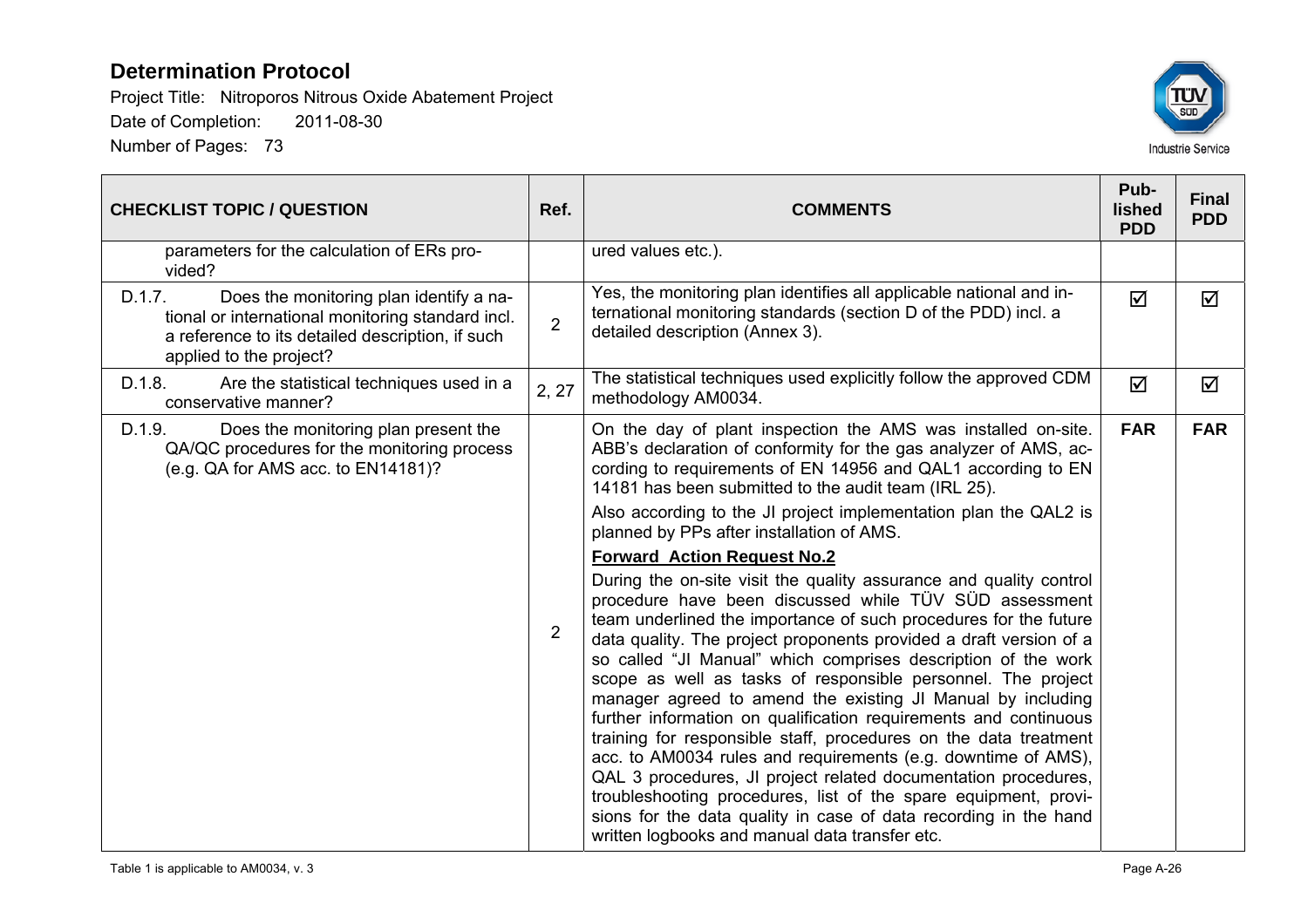

| <b>CHECKLIST TOPIC / QUESTION</b>                                                                                                                                                                                                                                                              | Ref.           | <b>COMMENTS</b>                                                                                                                                                             | Pub-<br><b>lished</b><br><b>PDD</b> | <b>Final</b><br><b>PDD</b> |
|------------------------------------------------------------------------------------------------------------------------------------------------------------------------------------------------------------------------------------------------------------------------------------------------|----------------|-----------------------------------------------------------------------------------------------------------------------------------------------------------------------------|-------------------------------------|----------------------------|
|                                                                                                                                                                                                                                                                                                |                | During the first periodic verification the PPs will provide the JI Ma-<br>nual to a verifying entity.                                                                       |                                     |                            |
| D.1.10.<br>Does the monitoring plan clearly iden-<br>tify the responsibilities and the authority re-<br>garding the monitoring activities?                                                                                                                                                     | $\overline{2}$ | The PDD (section D.3) provides the operational and management<br>structure as to the proposed JI project.<br>See also the FAR above.                                        | <b>FAR</b>                          | <b>FAR</b>                 |
| D.1.11.<br>Is the inclusion of external accredited<br>services providers for calibration and function<br>tests foreseen in the planning of the project?                                                                                                                                        | $\overline{2}$ | The inclusion of external accredited services providers for calibra-<br>tion and function tests according to the EN14181 is foreseen in<br>the planning of the project.     | ☑                                   | $\blacktriangledown$       |
| D.1.12.<br>Are the specific performance character-<br>istics of the monitoring system chosen by the<br>project listed in the PDD                                                                                                                                                               | $\overline{2}$ | The specific performance characteristics of the monitoring system<br>chosen by the PPs are listed in the PDD.                                                               | ☑                                   | ☑                          |
| D.1.13.<br>Does the monitoring plan, on the<br>whole, reflect good monitoring practices ap-<br>propriate to the project type?                                                                                                                                                                  | $\overline{2}$ | Yes, the monitoring plan provides current good monitoring prac-<br>tice.<br>However please also refer to CAR (B.1.1.).                                                      | <b>CAR</b>                          | $\blacktriangledown$       |
| D.1.14.<br>Does the monitoring plan provide, in<br>tabular form, a complete compilation of the<br>data to be collected for its application incl. data<br>that are measured / sampled and data col-<br>lected from other sources, but not including<br>data that are calculated with equations? | $\overline{2}$ | Yes the monitoring plan provided the relevant data in tabular form<br>(section D of the PDD), however please refer to the CARs below<br>in this checklist.                  | <b>CAR</b>                          | ☑                          |
| D.1.15.<br>Does the monitoring plan indicate that<br>the data monitored and required for verification<br>are to be kept for two years after the last trans-<br>fer of ERUs for the project?                                                                                                    | $\overline{2}$ | Yes, the monitoring plan indicates that the data monitored and<br>required for verification are to be kept for two years after the last<br>transfer of ERUs for the project | ☑                                   | ☑                          |
| cal tools)                                                                                                                                                                                                                                                                                     |                | JI specific approach (project specific methodology or selected elements or combinations of approved CDM methodologies or methodologi-                                       |                                     |                            |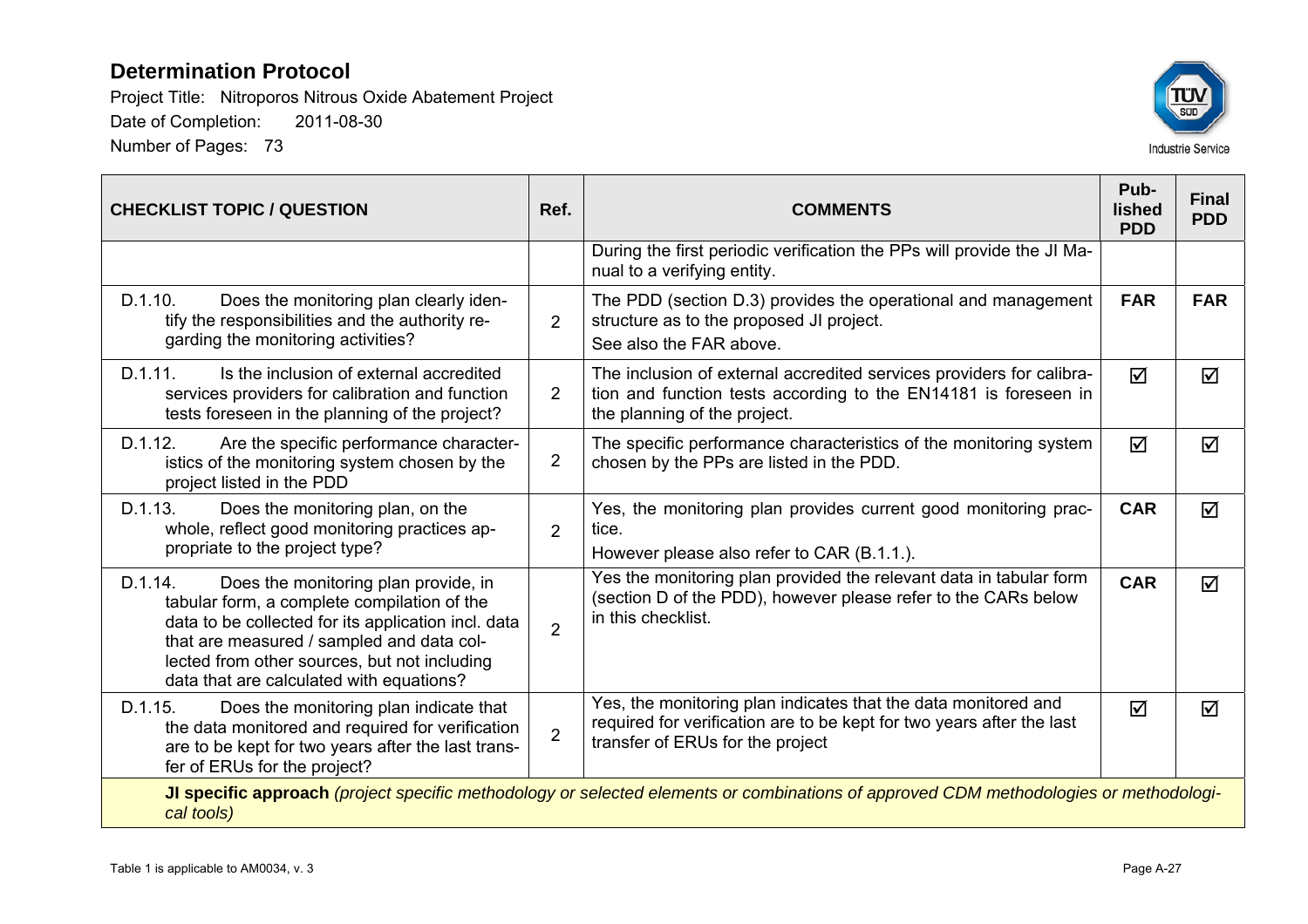

| <b>CHECKLIST TOPIC / QUESTION</b>                                                                                                                                                                                                                                                                                                                                          | Ref.           | <b>COMMENTS</b>                                                                                                                                                                                                                                                                                                                                        | Pub-<br>lished<br><b>PDD</b> | <b>Final</b><br><b>PDD</b> |
|----------------------------------------------------------------------------------------------------------------------------------------------------------------------------------------------------------------------------------------------------------------------------------------------------------------------------------------------------------------------------|----------------|--------------------------------------------------------------------------------------------------------------------------------------------------------------------------------------------------------------------------------------------------------------------------------------------------------------------------------------------------------|------------------------------|----------------------------|
| D.1.16.<br>Does the monitoring plan describe all<br>relevant factors/ key characteristics to be<br>monitored, all decisive factors for the control<br>and reporting of project performance and the<br>period in which they will be monitored?                                                                                                                              | $\overline{2}$ | Yes, the monitoring plan describes all relevant factors/ key char-<br>acteristics to be monitored, all decisive factors for the control and<br>reporting of project performance and the period in which they will<br>be monitored. However please refer to the CARs below in this<br>checklist.                                                        | <b>CAR</b>                   | $\blacktriangledown$       |
| D.1.17.<br>If default values are used:<br>- Are accuracy and reasonableness carefully<br>balanced in their selection?<br>- Do the default values originate from recog-<br>nized sources?<br>- Are the default values supported by statistical<br>analyses providing reasonable confidence lev-<br>els?<br>- Are the default values presented in a trans-<br>parent manner? | $\overline{2}$ | The PDD demonstrates clearly, transparently and in accordance<br>with AM0034 the provisions for any default values which are ap-<br>plied during the crediting period.<br>However see CARs above (A.4.3.2, B.1.1 etc.).                                                                                                                                | <b>CAR</b>                   | ☑                          |
| D.1.18.<br>For those default values that are to be<br>provided by the project participants, does the<br>monitoring plan clearly indicate how the values<br>are to be selected and justified?                                                                                                                                                                               | $\overline{2}$ | The PDD clearly specify EFreg- emissions level set by incoming<br>policies or regulations- to be monitored prior to the preparation of<br>each monitoring report, updated every time if new regulations<br>come into force and archive the data during project crediting pe-<br>riod.<br>However, see CAR above for the EF for the baseline (A.4.3.2). | <b>CAR</b>                   | ☑                          |
| D.1.19.<br>For other default values:<br>- Does the monitoring plan clearly indicate the<br>precise references from which these values<br>are taken?<br>- Is the conservativeness of the values pro-<br>vided justified?                                                                                                                                                    | $\overline{2}$ | See above.                                                                                                                                                                                                                                                                                                                                             | <b>CAR</b>                   | ☑                          |
| D.1.20.<br>For all data sources, does the monitor-<br>ing plan specify the procedures to be followed                                                                                                                                                                                                                                                                       | $\overline{2}$ | See FAR in D.1.9.                                                                                                                                                                                                                                                                                                                                      | <b>FAR</b>                   | <b>FAR</b>                 |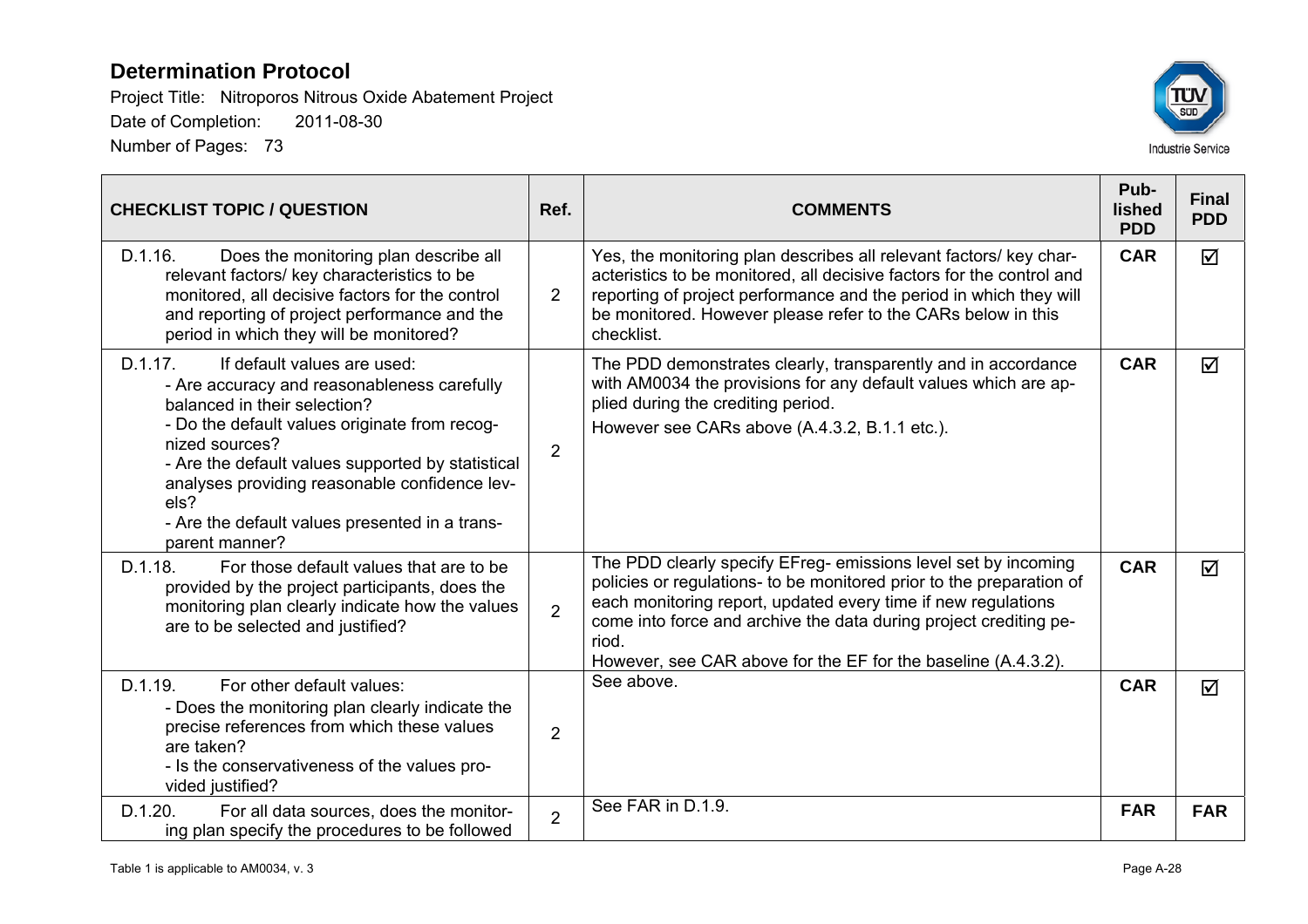

| <b>CHECKLIST TOPIC / QUESTION</b>                                                                                                                                                                                                                         | Ref.           | <b>COMMENTS</b>                                                                                                                                                                                                                                                                                                                                                                                                                     | Pub-<br><b>lished</b><br><b>PDD</b> | <b>Final</b><br><b>PDD</b> |
|-----------------------------------------------------------------------------------------------------------------------------------------------------------------------------------------------------------------------------------------------------------|----------------|-------------------------------------------------------------------------------------------------------------------------------------------------------------------------------------------------------------------------------------------------------------------------------------------------------------------------------------------------------------------------------------------------------------------------------------|-------------------------------------|----------------------------|
| if expected data are unavailable?                                                                                                                                                                                                                         |                |                                                                                                                                                                                                                                                                                                                                                                                                                                     |                                     |                            |
| Does the monitoring plan draw on the<br>D.1.21.<br>list of standard variables contained in appen-<br>dix B of "Guidance on criteria for baseline set-<br>ting and monitoring"?                                                                            | 2              | Yes, it does.                                                                                                                                                                                                                                                                                                                                                                                                                       | ☑                                   | ☑                          |
| D.1.22.<br>Does the monitoring plan explicitly and<br>clearly distinguish:                                                                                                                                                                                |                | Yes, it does. The monitoring plan explicitly and clearly distin-<br>guishes such data and parameter as required by the AM0034<br>which elements have been applied.                                                                                                                                                                                                                                                                  | ☑                                   | ☑                          |
| Data and parameters that are not monitored<br>a)<br>throughout the crediting period, but are deter-<br>mined only once and thus remain fixed through-<br>out the crediting period, and that are available al-<br>ready at the stage of determination?     | 2              |                                                                                                                                                                                                                                                                                                                                                                                                                                     |                                     |                            |
| Data and parameters that are not monitored<br>b)<br>throughout the crediting period, but are deter-<br>mined only once (and thus remain fixed through-<br>out the crediting period), but that are not already<br>available at the stage of determination? |                |                                                                                                                                                                                                                                                                                                                                                                                                                                     |                                     |                            |
| Data and parameters that are monitored<br>$\mathbf{C}$<br>throughout the crediting period?                                                                                                                                                                |                |                                                                                                                                                                                                                                                                                                                                                                                                                                     |                                     |                            |
| Does the monitoring plan describe the<br>D.1.23.<br>methods employed for data monitoring (incl. its<br>frequency) and recording?                                                                                                                          | $\overline{2}$ | Yes, the monitoring plan describes the monitoring methods, fre-<br>quency and recording in complete manner. However pls. see CAR<br>below:<br><b>Corrective Action Request No.9.</b><br>At page 50 from the PDD it is specified that the OT is the result of<br>average of three measurements (for each AOR) and at page 54<br>(PDD) the same parameter is the median of 4 measurements in<br>each AOR. Please clarify and correct. | <b>CAR</b>                          | $\blacktriangledown$       |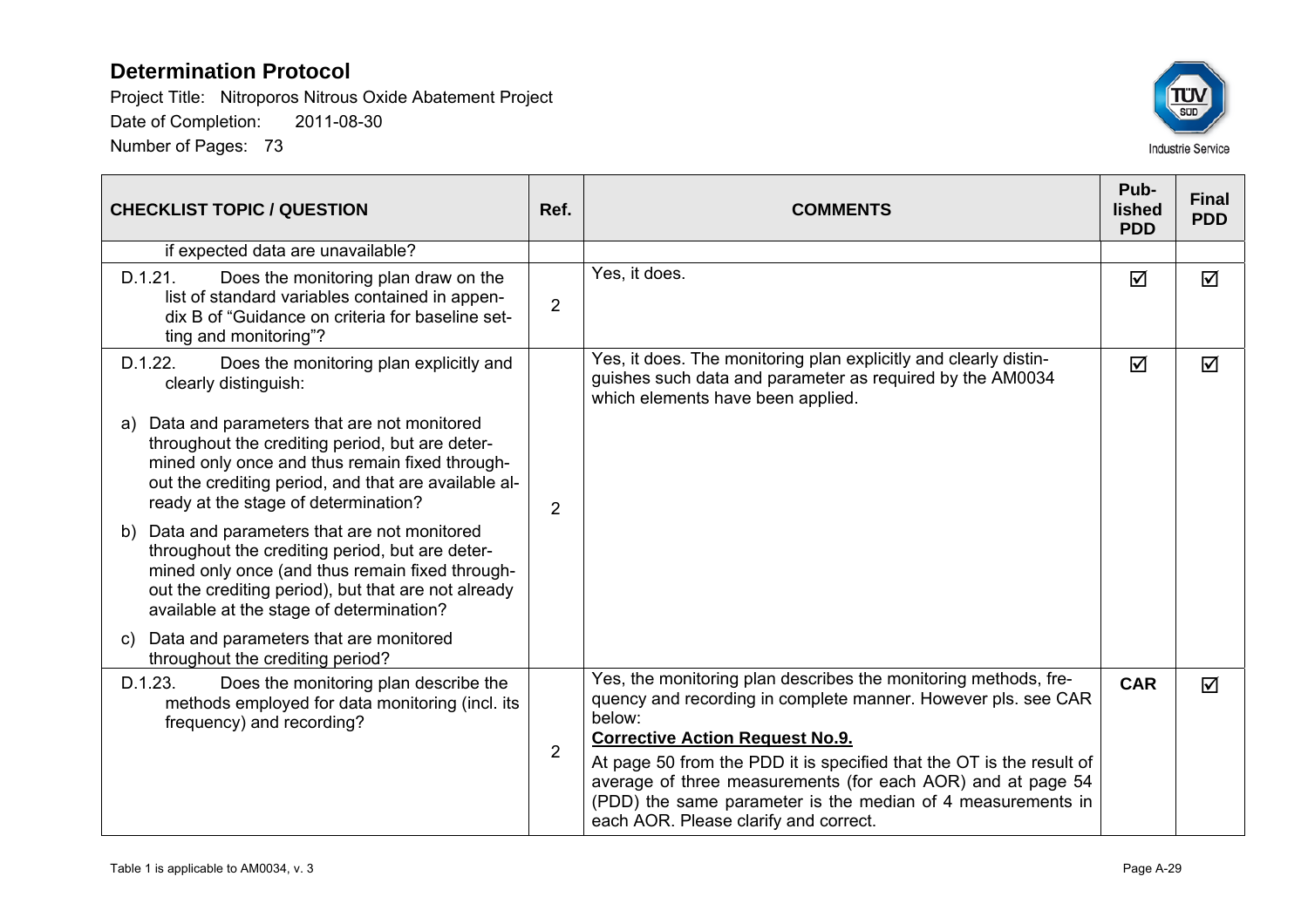

| <b>CHECKLIST TOPIC / QUESTION</b>                                                                                                                                       | Ref.           | <b>COMMENTS</b>                                                                                                                                                                                                                                        | Pub-<br>lished<br><b>PDD</b> | <b>Final</b><br><b>PDD</b> |
|-------------------------------------------------------------------------------------------------------------------------------------------------------------------------|----------------|--------------------------------------------------------------------------------------------------------------------------------------------------------------------------------------------------------------------------------------------------------|------------------------------|----------------------------|
| D.1.24.<br>Is information on the margins of errors<br>and the cumulative error for the complete<br>measurement system provided in the PDD?                              | $\overline{2}$ | As AMS has not been performed yet the QAL 2 test, the PDD,<br>version 1, provides preliminary typical measurement uncertainty<br>of the monitoring system required for ex-ante estimation of base-<br>line emissions.<br>Please refer to CAR in B.1.1. | <b>CAR</b>                   | $\triangledown$            |
| D.1.25.<br>Are the requirements on the treatment<br>of downtime of the AMS clearly reflected in the<br>envisioned calculation routines?                                 | $\overline{2}$ | <b>Corrective Action Request No.10.</b><br>The PDD should be amended by including information on the data<br>treatment in case AMS downtime.                                                                                                           | <b>CAR</b>                   | $\blacktriangledown$       |
| D.1.26.<br>Is the monitoring plan established ap-<br>propriately as a result?                                                                                           | $\overline{2}$ | Yes, the monitoring plan is established appropriately.                                                                                                                                                                                                 | ☑                            | ☑                          |
| <b>Approved CDM methodology approach</b>                                                                                                                                |                |                                                                                                                                                                                                                                                        |                              |                            |
| D.1.27.<br>Are all explanations, descriptions and<br>analyses pertaining to monitoring in the PDD<br>made in accordance with referenced approved<br>CDM methodology?    |                | N/A                                                                                                                                                                                                                                                    | ☑                            | ☑                          |
| D.1.28.<br>Is it explained how the procedures pro-<br>vided in the methodology are applied by the<br>proposed project activity?                                         |                | N/A                                                                                                                                                                                                                                                    | ☑                            | $\blacktriangledown$       |
| D.1.29.<br>Is every selection of options offered by<br>the methodology correctly justified and is this<br>justification in line with the situation verified<br>on-site? |                | N/A                                                                                                                                                                                                                                                    | ☑                            | $\blacktriangledown$       |
| D.1.30.<br>Is the operational and management<br>structure clearly described and in compliance<br>with the envisioned situation?                                         |                | N/A                                                                                                                                                                                                                                                    | ☑                            | $\blacktriangledown$       |
| D.1.31.<br>Are responsibilities and institutional ar-<br>rangements for data collection and archiving                                                                   |                | N/A                                                                                                                                                                                                                                                    | ☑                            | ☑                          |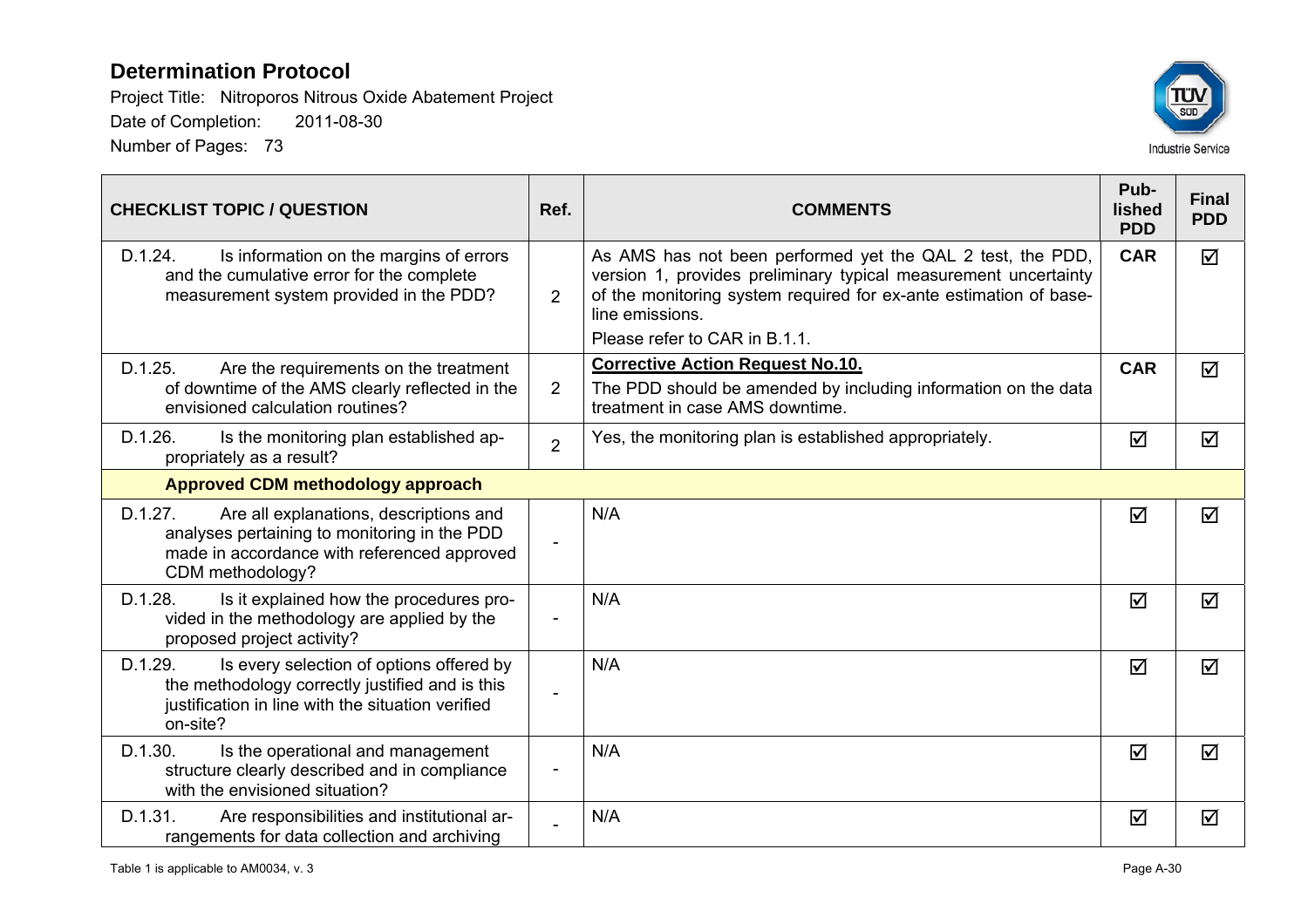

| <b>CHECKLIST TOPIC / QUESTION</b>                                                                                                                                  | Ref.           | <b>COMMENTS</b>                                                                                                                                                                                                 | Pub-<br><b>lished</b><br><b>PDD</b> | <b>Final</b><br><b>PDD</b> |
|--------------------------------------------------------------------------------------------------------------------------------------------------------------------|----------------|-----------------------------------------------------------------------------------------------------------------------------------------------------------------------------------------------------------------|-------------------------------------|----------------------------|
| clearly provided?                                                                                                                                                  |                |                                                                                                                                                                                                                 |                                     |                            |
| D.1.32.<br>Has the monitoring system installed us-<br>ing the European Norm 14181 (2004)?                                                                          |                | N/A                                                                                                                                                                                                             | ☑                                   | ☑                          |
| D.1.33.<br>Will the three quality assurance levels<br>been met by the planned Automated Measur-<br>ing System (AMS) according to the EN14181?                      | $\blacksquare$ | N/A                                                                                                                                                                                                             | ☑                                   | ☑                          |
| D.1.34.<br>Are the specific performance character-<br>istics of the monitoring system chosen by the<br>project listed in the PDD?                                  |                | N/A                                                                                                                                                                                                             | $\Delta$                            | ☑                          |
| D.1.35.<br>Is information on the margins of errors<br>and the cumulative error for the complete<br>measurement system provided in the PDD?                         |                | N/A                                                                                                                                                                                                             | $\Delta$                            | ☑                          |
| D.1.36.<br>Are the requirements on the treatment<br>of downtime of the AMS clearly reflected in the<br>envisioned calculation routines?                            | $\overline{a}$ | N/A                                                                                                                                                                                                             | ☑                                   | ☑                          |
| Is the monitoring plan established ap-<br>D.1.37.<br>propriately as a result?                                                                                      |                | N/A                                                                                                                                                                                                             | $\Delta$                            | ☑                          |
|                                                                                                                                                                    |                | D.2. Data and parameters not monitored- determination of the permitted ranges for the operating parameters                                                                                                      |                                     |                            |
| D.2.1.<br>Does the PDD explicitly indicate which<br>of following sources were used for determina-<br>tion of the permitted ranges for the operating<br>parameters: | 2, 14          | The permitted operation conditions are based on a short cam-<br>paign (28,330.4 t HNO <sub>3</sub> ).<br><b>Clarification Request No. 6.</b><br>Additional evidence (operating manual, etc) regarding permitted | CL                                  | <b>FAR</b>                 |
| Historical data from the immediately previous<br>(a)<br>five campaigns. (or fewer, if the plant has not<br>been operating for five campaigns).                     |                | operating ranges is needed. Please clearly indicate the source<br>used for determination of the permitted ranges for the operating<br>parameters in the revised PDD.                                            |                                     |                            |
| If no data on historical data is available, the<br>(b)<br>range stipulated in the operating manual for                                                             |                |                                                                                                                                                                                                                 |                                     |                            |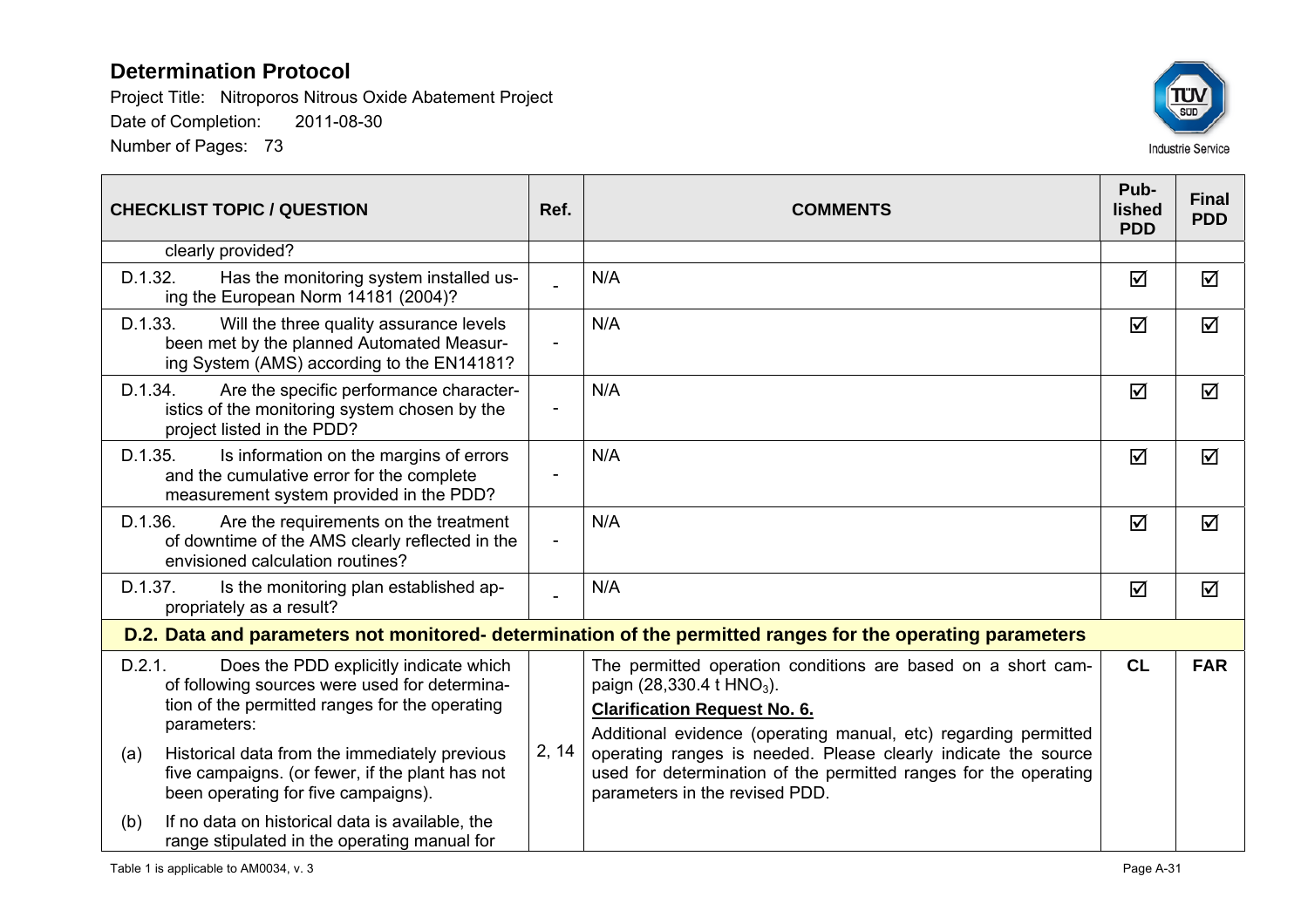

| <b>CHECKLIST TOPIC / QUESTION</b>                                                                                                                                                  | Ref.  | <b>COMMENTS</b>                                                 |            | Pub-<br><b>lished</b><br><b>PDD</b> | <b>Final</b><br><b>PDD</b> |
|------------------------------------------------------------------------------------------------------------------------------------------------------------------------------------|-------|-----------------------------------------------------------------|------------|-------------------------------------|----------------------------|
| the existing equipment; or                                                                                                                                                         |       |                                                                 |            |                                     |                            |
| If no operating manual is available or the op-<br>(c)<br>erating manual gives insufficient information,<br>from an appropriate technical literature<br>source?                     |       |                                                                 |            |                                     |                            |
| D.2.2.<br>In case option (a) is selected, has a<br>proper statistical analysis of the historical data<br>been conducted as required by AM0034?                                     | 2, 14 | Please refer to the comments in D.2.1.                          |            | CL                                  | $\blacktriangledown$       |
| D.2.3.<br>Once the permitted ranges of the oper-<br>ating parameters are determined, is it demon-<br>strated that those ranges are within the speci-<br>fications of the facility? | 2, 14 | Please refer to the comments in D.2.1.                          |            | CL                                  | ☑                          |
| D.2.4.<br>Parameter:                                                                                                                                                               |       |                                                                 |            | <b>CAR</b>                          | ☑                          |
| OT <sub>normal</sub>                                                                                                                                                               |       | <b>Monitoring Checklist</b>                                     | Yes / No   | <b>CL</b>                           |                            |
| Normal operating temperature (of line i)                                                                                                                                           |       | Title in line with methodology?                                 | Yes        |                                     |                            |
|                                                                                                                                                                                    |       | Data unit correctly expressed?                                  | Yes        |                                     |                            |
|                                                                                                                                                                                    |       | Appropriate description of parameter?                           | <b>No</b>  |                                     |                            |
|                                                                                                                                                                                    |       | Source clearly referenced?                                      | Yes        |                                     |                            |
|                                                                                                                                                                                    |       | Correct value provided for estimation?                          | N/A        |                                     |                            |
|                                                                                                                                                                                    | 2, 14 | Has this value been verified?                                   | N/A        |                                     |                            |
|                                                                                                                                                                                    |       | Measurement method correctly described?                         | <b>No</b>  |                                     |                            |
|                                                                                                                                                                                    |       | Correct reference to standards?                                 | Yes<br>Yes |                                     |                            |
|                                                                                                                                                                                    |       | Indication of accuracy provided?<br>QA/QC procedures described? | <b>No</b>  |                                     |                            |
|                                                                                                                                                                                    |       | QA/QC procedures appropriate?                                   | No         |                                     |                            |
|                                                                                                                                                                                    |       | Please refer to the comments in D.2.1.                          |            |                                     |                            |
|                                                                                                                                                                                    |       | <b>Corrective Action Request No.11.</b>                         |            |                                     |                            |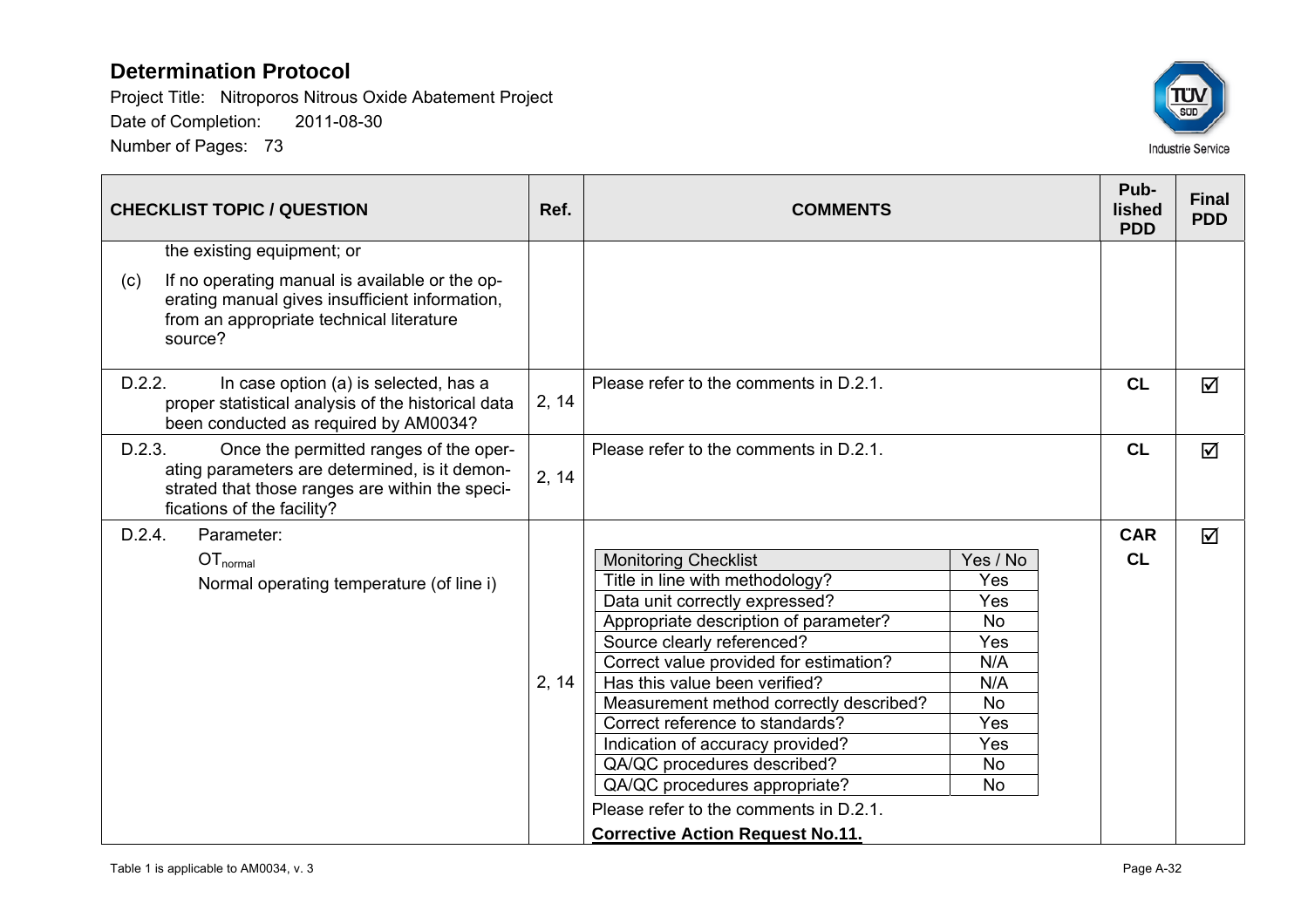

|        | <b>CHECKLIST TOPIC / QUESTION</b>                                                             | Ref.  | <b>COMMENTS</b>                                                                                                                                                                                                                                                                                                                                                                                                                                                                                                                              |                                                                                                               | Pub-<br>lished<br><b>PDD</b> | <b>Final</b><br><b>PDD</b> |
|--------|-----------------------------------------------------------------------------------------------|-------|----------------------------------------------------------------------------------------------------------------------------------------------------------------------------------------------------------------------------------------------------------------------------------------------------------------------------------------------------------------------------------------------------------------------------------------------------------------------------------------------------------------------------------------------|---------------------------------------------------------------------------------------------------------------|------------------------------|----------------------------|
|        |                                                                                               |       | The analysis of the historical data for OT showed a different vari-<br>ability for the three AOR. A new definition for OT permitted range<br>specifically for each reactor should be envisaged.<br>The value is to be verified later by the verifying entity.                                                                                                                                                                                                                                                                                |                                                                                                               |                              |                            |
| D.2.5. | Parameter:<br>$OP_{normal}$<br>Normal operating pressure (of line i)                          | 2, 14 | <b>Monitoring Checklist</b><br>Title in line with methodology?<br>Data unit correctly expressed?<br>Appropriate description of parameter?<br>Source clearly referenced?<br>Correct value provided for estimation?<br>Has this value been verified?<br>Measurement method correctly described?<br>Correct reference to standards?<br>Indication of accuracy provided?<br>QA/QC procedures described?<br>QA/QC procedures appropriate?<br>Please refer to the comments in D.2.1.<br>The value is to be verified later by the verifying entity. | Yes / No<br>Yes<br>Yes<br><b>No</b><br>Yes<br>N/A<br>N/A<br><b>No</b><br>Yes<br>Yes<br><b>No</b><br><b>No</b> | <b>CL</b>                    | ☑                          |
| D.2.6. | Parameter:<br>$AFR_{\text{max,i}}$<br>Maximum ammonia gas flow rate to the<br>AOR (of line i) | 2, 14 | <b>Monitoring Checklist</b><br>Title in line with methodology?<br>Data unit correctly expressed?<br>Appropriate description of parameter?<br>Source clearly referenced?<br>Correct value provided for estimation?<br>Has this value been verified?                                                                                                                                                                                                                                                                                           | Yes / No<br>Yes<br>Yes<br><b>No</b><br>Yes<br>N/A<br>N/A                                                      | CL                           | ☑                          |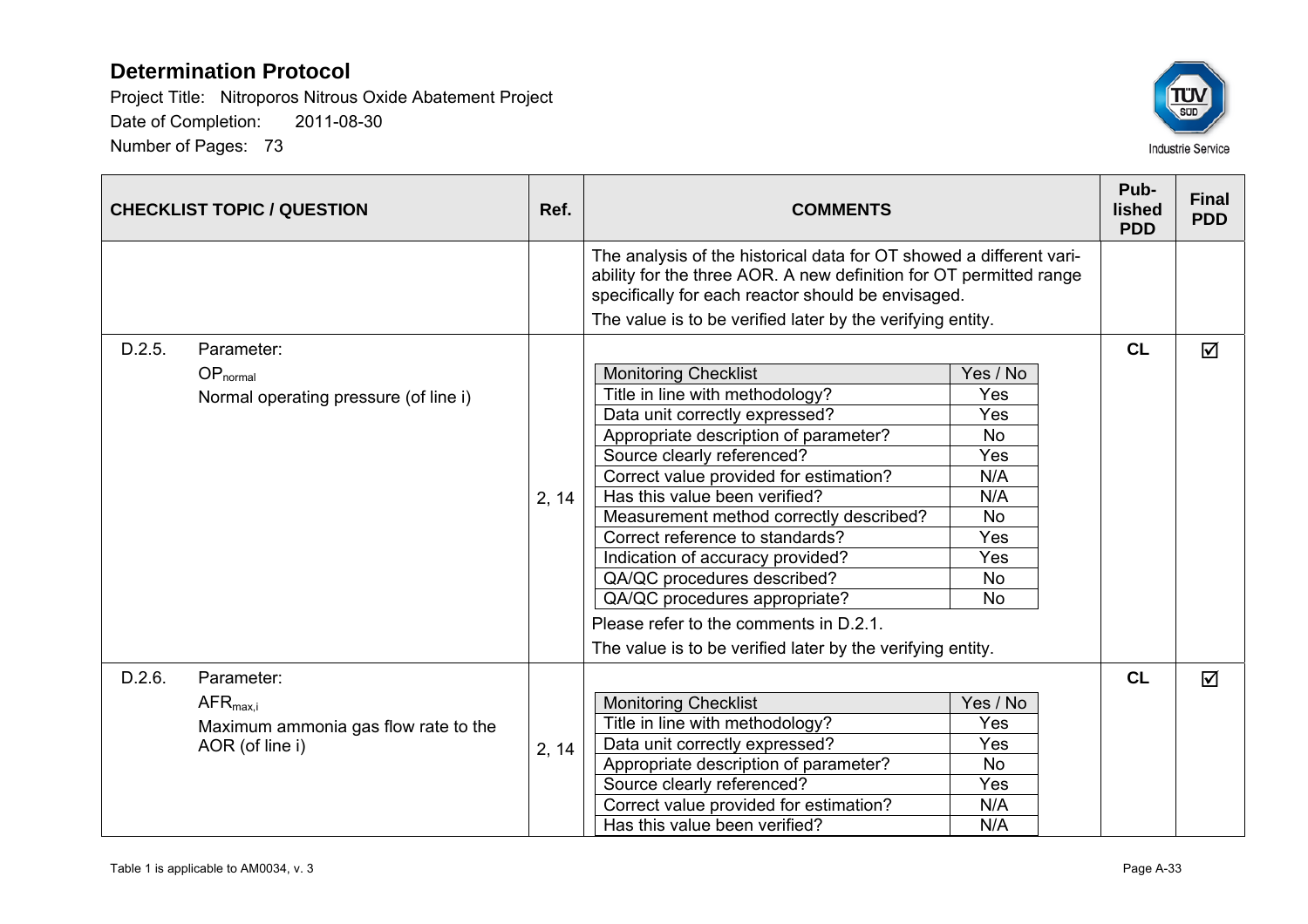

|        | <b>CHECKLIST TOPIC / QUESTION</b>       | Ref.  | <b>COMMENTS</b>                                            |           |  | Pub-<br>lished<br><b>PDD</b> | <b>Final</b><br><b>PDD</b> |
|--------|-----------------------------------------|-------|------------------------------------------------------------|-----------|--|------------------------------|----------------------------|
|        |                                         |       | Measurement method correctly described?                    | <b>No</b> |  |                              |                            |
|        |                                         |       | Correct reference to standards?                            | Yes       |  |                              |                            |
|        |                                         |       | Indication of accuracy provided?                           | Yes       |  |                              |                            |
|        |                                         |       | QA/QC procedures described?                                | <b>No</b> |  |                              |                            |
|        |                                         |       | QA/QC procedures appropriate?                              | <b>No</b> |  |                              |                            |
|        |                                         |       | Please refer to the comments in D.2.1.                     |           |  |                              |                            |
|        |                                         |       | The value is to be verified later by the verifying entity. |           |  |                              |                            |
| D.2.7. | Parameter:                              |       |                                                            |           |  | CL                           | ☑                          |
|        | AIFR <sub>max</sub>                     |       | <b>Monitoring Checklist</b>                                | Yes / No  |  |                              |                            |
|        | Maximum ammonia to air ratio            |       | Title in line with methodology?                            | Yes       |  |                              |                            |
|        |                                         |       | Data unit correctly expressed?                             | Yes       |  |                              |                            |
|        |                                         |       | Appropriate description of parameter?                      | No        |  |                              |                            |
|        |                                         |       | Source clearly referenced?                                 | Yes       |  |                              |                            |
|        |                                         |       | Correct value provided for estimation?                     | N/A       |  |                              |                            |
|        |                                         | 2, 14 | Has this value been verified?                              | N/A       |  |                              |                            |
|        |                                         |       | Measurement method correctly described?                    | <b>No</b> |  |                              |                            |
|        |                                         |       | Correct reference to standards?                            | Yes       |  |                              |                            |
|        |                                         |       | Indication of accuracy provided?                           | Yes       |  |                              |                            |
|        |                                         |       | QA/QC procedures described?                                | <b>No</b> |  |                              |                            |
|        |                                         |       | QA/QC procedures appropriate?                              | <b>No</b> |  |                              |                            |
|        |                                         |       | Please refer to the comments in D.2.1.                     |           |  |                              |                            |
|        |                                         |       | The value is to be verified later by the verifying entity. |           |  |                              |                            |
| D.2.8. | Parameter:                              |       |                                                            |           |  | CL                           | ☑                          |
|        | GS <sub>normal</sub>                    | 2,    | <b>Monitoring Checklist</b>                                | Yes / No  |  |                              |                            |
|        | Normal gauze supplier for the operation | 14,   | Title in line with methodology?                            | Yes       |  |                              |                            |
|        | condition campaigns (of line i)         | 12    | Data unit correctly expressed?                             | Yes       |  |                              |                            |
|        |                                         |       | Appropriate description of parameter?                      | <b>No</b> |  |                              |                            |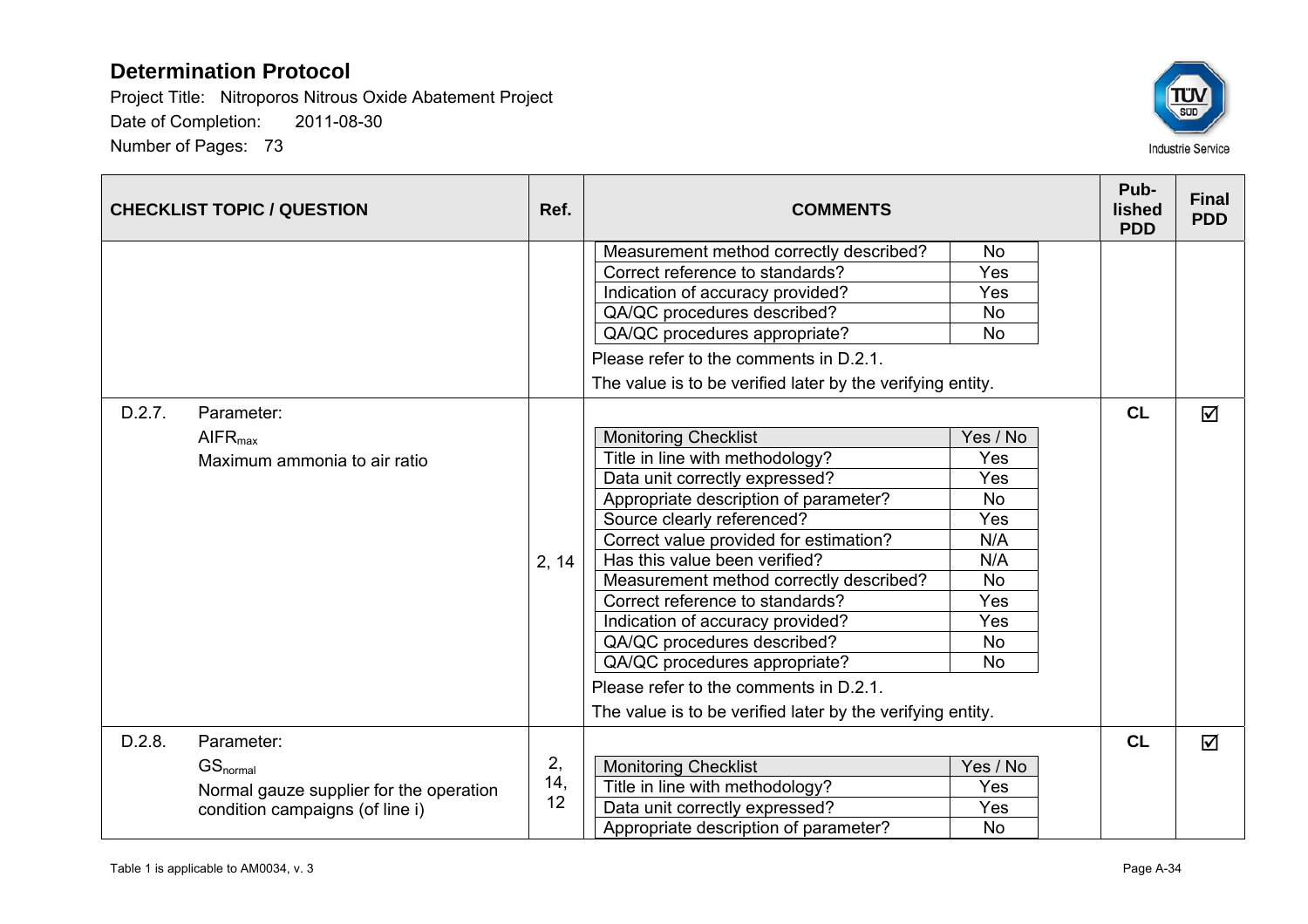

|         | <b>CHECKLIST TOPIC / QUESTION</b>                                                 | Ref.           | <b>COMMENTS</b>                                                                                                                                                                                                                                                                                                                                                                                                                                                                                                                              |                                                                                                               | Pub-<br>lished<br><b>PDD</b> | <b>Final</b><br><b>PDD</b> |
|---------|-----------------------------------------------------------------------------------|----------------|----------------------------------------------------------------------------------------------------------------------------------------------------------------------------------------------------------------------------------------------------------------------------------------------------------------------------------------------------------------------------------------------------------------------------------------------------------------------------------------------------------------------------------------------|---------------------------------------------------------------------------------------------------------------|------------------------------|----------------------------|
|         |                                                                                   |                | Source clearly referenced?<br>Correct value provided for estimation?<br>Has this value been verified?<br>Measurement method correctly described?<br>Correct reference to standards?<br>Indication of accuracy provided?<br>QA/QC procedures described?<br>QA/QC procedures appropriate?<br>Please refer to the comments in D.2.1.<br>The value is to be verified later by the verifying entity.                                                                                                                                              | Yes<br>N/A<br>N/A<br><b>No</b><br>Yes<br>Yes<br><b>No</b><br><b>No</b>                                        |                              |                            |
| D.2.9.  | Parameter:<br>$GC_{normal}$<br>Gauze composition during the operation<br>campaign | 12             | <b>Monitoring Checklist</b><br>Title in line with methodology?<br>Data unit correctly expressed?<br>Appropriate description of parameter?<br>Source clearly referenced?<br>Correct value provided for estimation?<br>Has this value been verified?<br>Measurement method correctly described?<br>Correct reference to standards?<br>Indication of accuracy provided?<br>QA/QC procedures described?<br>QA/QC procedures appropriate?<br>Please refer to the comments in D.2.1.<br>The value is to be verified later by the verifying entity. | Yes / No<br>Yes<br>Yes<br><b>No</b><br>Yes<br>N/A<br>N/A<br><b>No</b><br>Yes<br>Yes<br><b>No</b><br><b>No</b> | <b>CL</b>                    | $\triangledown$            |
| D.2.10. | Parameter:<br>$CL_{normal}$                                                       | $\overline{2}$ | <b>Monitoring Checklist</b>                                                                                                                                                                                                                                                                                                                                                                                                                                                                                                                  | Yes / No                                                                                                      | <b>CAR</b><br><b>CL</b>      | $\overline{\mathsf{M}}$    |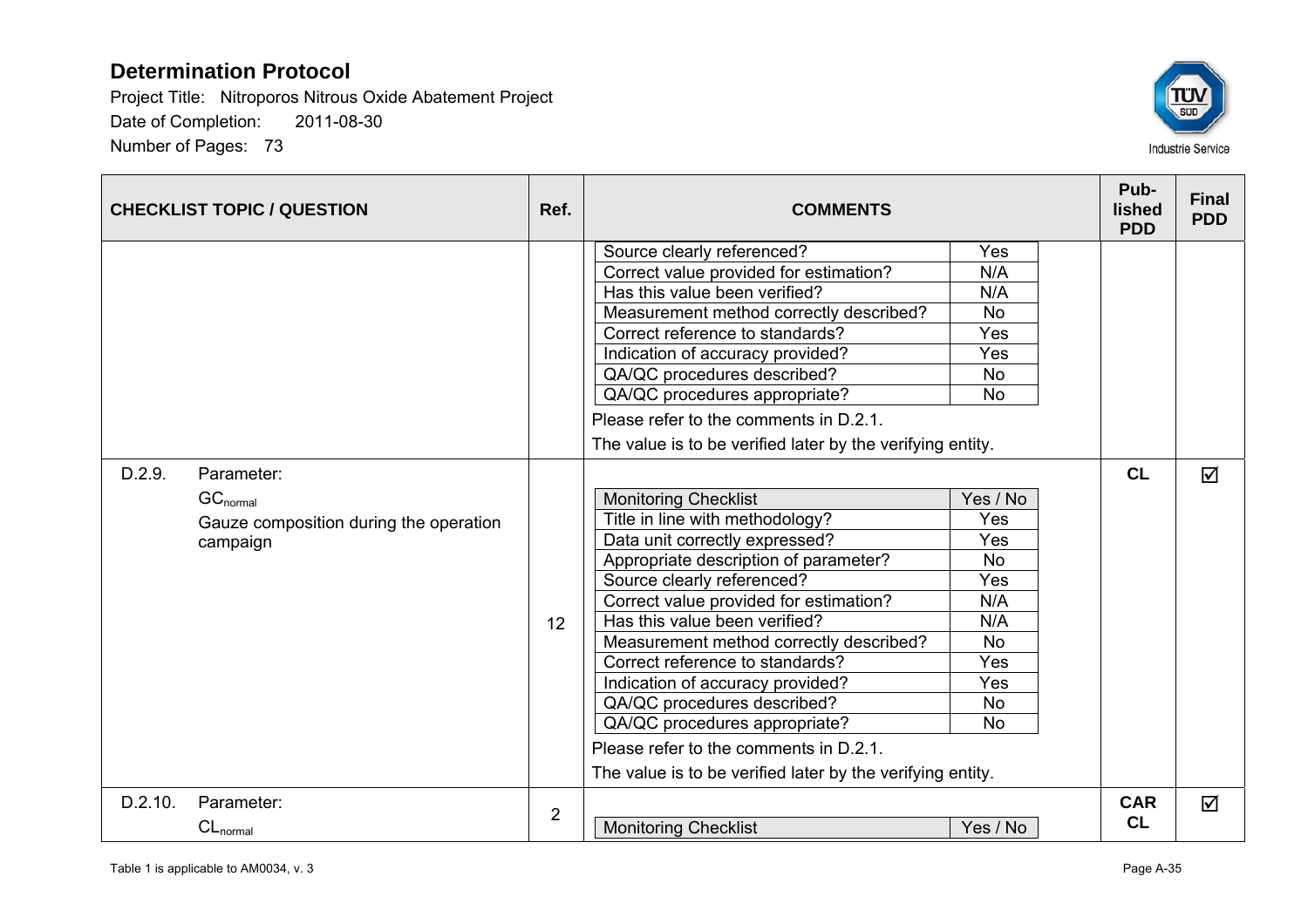

| <b>CHECKLIST TOPIC / QUESTION</b>                                                                                                                                                                                                           | Ref.           | <b>COMMENTS</b>                                                                                                                                                                                                                                                                                                                                                                                                                                                                                 |            |  |           |   |
|---------------------------------------------------------------------------------------------------------------------------------------------------------------------------------------------------------------------------------------------|----------------|-------------------------------------------------------------------------------------------------------------------------------------------------------------------------------------------------------------------------------------------------------------------------------------------------------------------------------------------------------------------------------------------------------------------------------------------------------------------------------------------------|------------|--|-----------|---|
| Normal campaign length (of campaign n<br>of line i)                                                                                                                                                                                         |                | Title in line with methodology?<br>Data unit correctly expressed?                                                                                                                                                                                                                                                                                                                                                                                                                               | Yes<br>Yes |  |           |   |
|                                                                                                                                                                                                                                             |                | Appropriate description of parameter?                                                                                                                                                                                                                                                                                                                                                                                                                                                           | No.        |  |           |   |
|                                                                                                                                                                                                                                             |                | Source clearly referenced?                                                                                                                                                                                                                                                                                                                                                                                                                                                                      | Yes        |  |           |   |
|                                                                                                                                                                                                                                             |                | Correct value provided for estimation?                                                                                                                                                                                                                                                                                                                                                                                                                                                          | N/A        |  |           |   |
|                                                                                                                                                                                                                                             |                | Has this value been verified?                                                                                                                                                                                                                                                                                                                                                                                                                                                                   | N/A        |  |           |   |
|                                                                                                                                                                                                                                             |                | Measurement method correctly described?                                                                                                                                                                                                                                                                                                                                                                                                                                                         | <b>No</b>  |  |           |   |
|                                                                                                                                                                                                                                             |                | Correct reference to standards?                                                                                                                                                                                                                                                                                                                                                                                                                                                                 | Yes        |  |           |   |
|                                                                                                                                                                                                                                             |                | Indication of accuracy provided?                                                                                                                                                                                                                                                                                                                                                                                                                                                                | Yes        |  |           |   |
|                                                                                                                                                                                                                                             |                | QA/QC procedures described?                                                                                                                                                                                                                                                                                                                                                                                                                                                                     | <b>No</b>  |  |           |   |
|                                                                                                                                                                                                                                             |                | QA/QC procedures appropriate?                                                                                                                                                                                                                                                                                                                                                                                                                                                                   | <b>No</b>  |  |           |   |
|                                                                                                                                                                                                                                             |                | <b>Corrective Action Request No.12.</b>                                                                                                                                                                                                                                                                                                                                                                                                                                                         |            |  |           |   |
|                                                                                                                                                                                                                                             |                | As mentioned in PDD, the nitric acid production is monitored with<br>level meters installed in the storage tanks. A possibility of cross-<br>check should be included in PDD (mass balance analysis with<br>$NH3$ input for the HNO <sub>3</sub> flow, ammonium nitrate production, etc).<br>Also lab analysis results for $HNO3$ concentration should be dis-<br>cussed. Furthermore please also refer to the comments in D.2.1.<br>The value is to be verified later by the verifying entity. |            |  |           |   |
| D.2.11.<br>Does the PDD explicitly state the de-                                                                                                                                                                                            |                | <b>Clarification Request No. 7.</b>                                                                                                                                                                                                                                                                                                                                                                                                                                                             |            |  | <b>CL</b> | ☑ |
| sign capacity of the plant?<br>By nameplate (design) implies the total yearly<br>capacity (considering 365 days of operation<br>per year) as per the documentation of the<br>plant technology provider (such as the Opera-<br>tion Manual). | $\overline{2}$ | In "ERUs calculations Chemgas and Nitroporos.xlsx" it is written<br>that "Production plant design capacity 0,0164 t of Nitric Acid 56%<br>per hour, and calculated for 3 reactor for 330 days". Please also<br>discuss the possibility of running with 4 reactors. Please state<br>explicitly the design capacity of the plant and describe the source<br>of that figure.                                                                                                                       |            |  |           |   |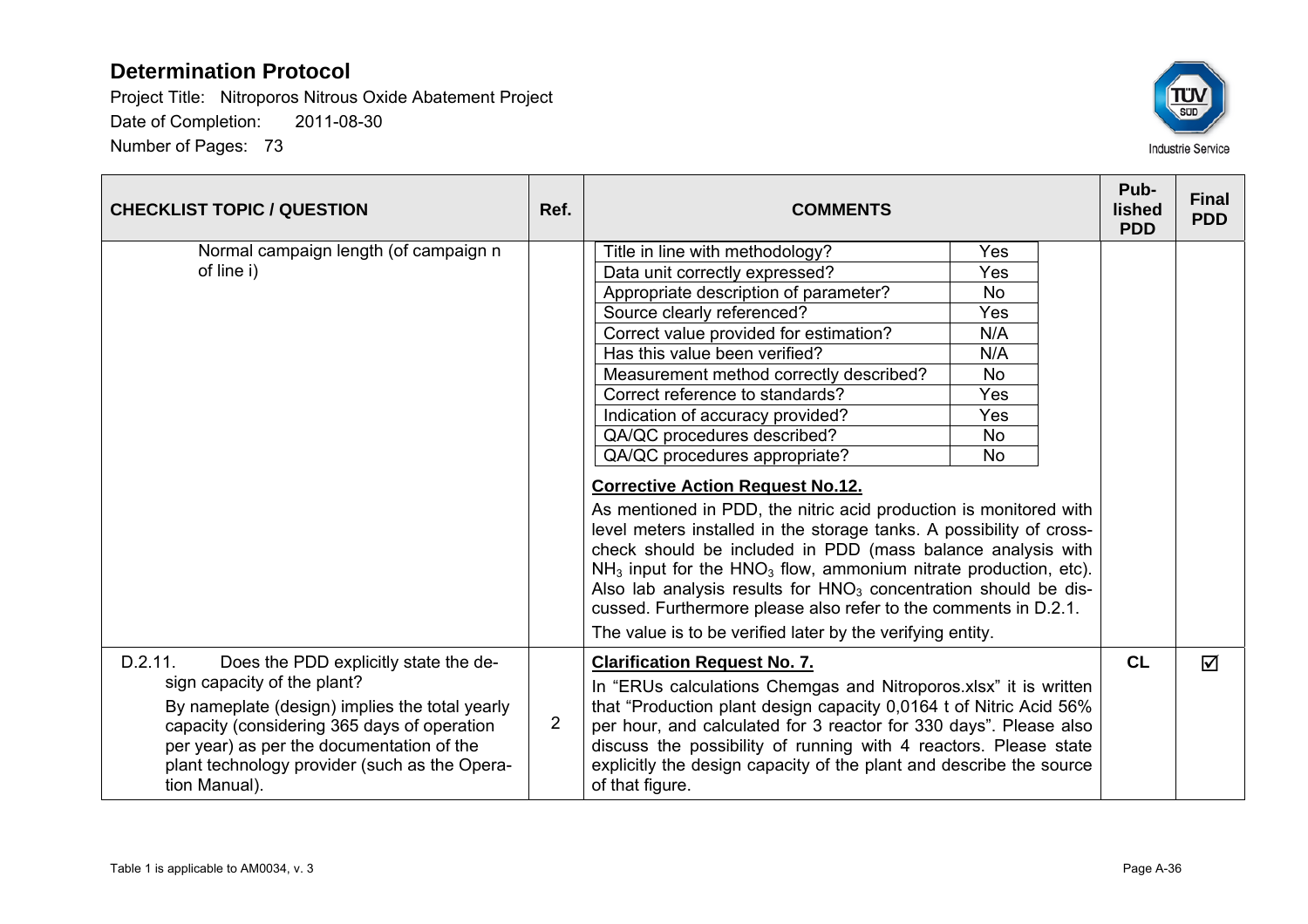

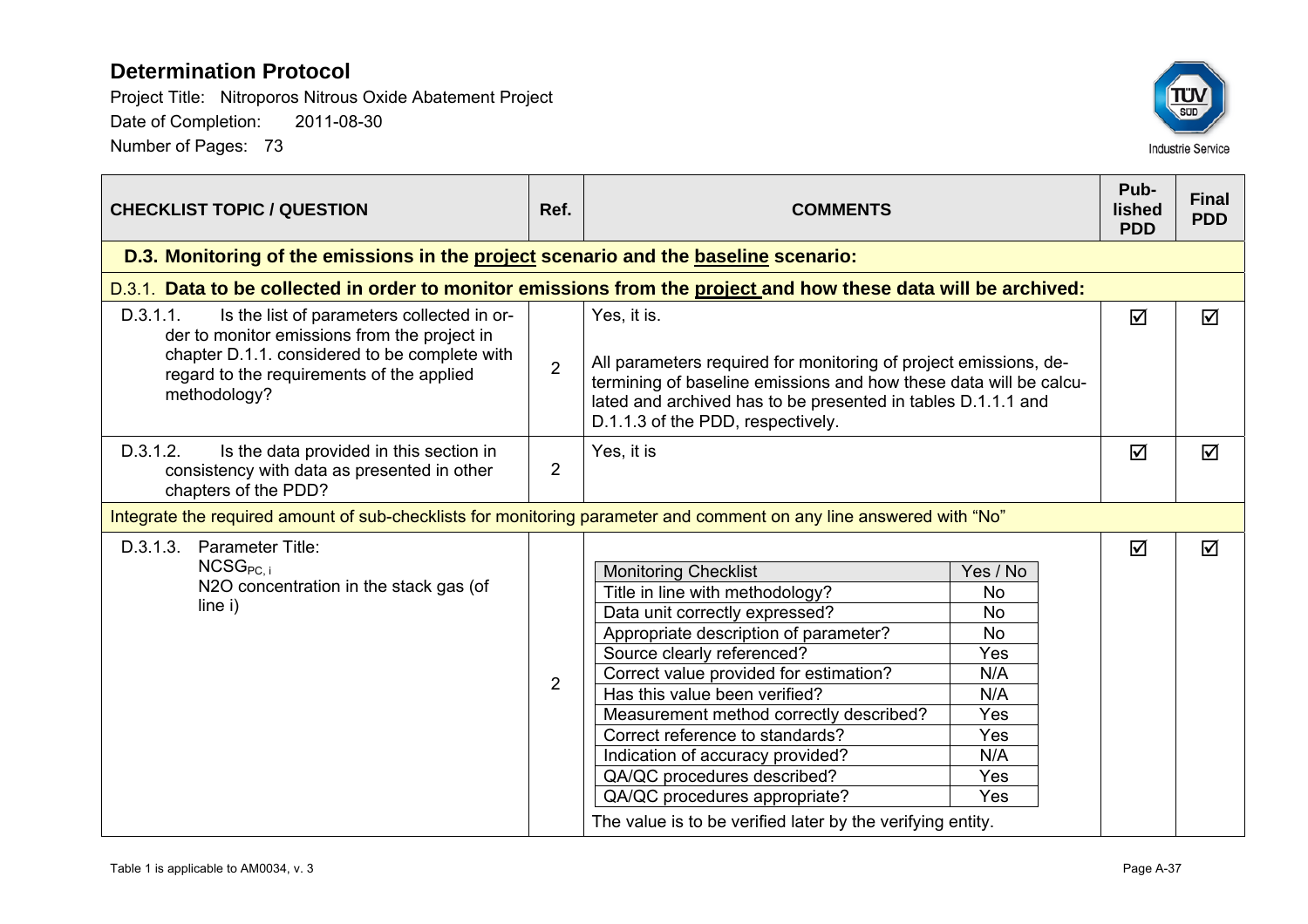

|          | <b>CHECKLIST TOPIC / QUESTION</b>                                                                                                                                                                                                                 | Ref.           | <b>COMMENTS</b>                                                                                                                                                                                                                                                                                                                                                                                                                                                                                                                                                                                                      |            | <b>Final</b><br><b>PDD</b> |
|----------|---------------------------------------------------------------------------------------------------------------------------------------------------------------------------------------------------------------------------------------------------|----------------|----------------------------------------------------------------------------------------------------------------------------------------------------------------------------------------------------------------------------------------------------------------------------------------------------------------------------------------------------------------------------------------------------------------------------------------------------------------------------------------------------------------------------------------------------------------------------------------------------------------------|------------|----------------------------|
| D.3.1.4. | Parameter Title:<br>VSG <sub>PC. i</sub><br>Volume flow rate of the stack gas in pro-<br>ject campaign (of line i)                                                                                                                                | $\overline{2}$ | <b>Monitoring Checklist</b><br>Yes / No<br>Title in line with methodology?<br><b>No</b><br>Data unit correctly expressed?<br><b>No</b><br>Appropriate description of parameter?<br><b>No</b><br>Source clearly referenced?<br><b>Yes</b><br>Correct value provided for estimation?<br>N/A<br>Has this value been verified?<br>N/A<br>Measurement method correctly described?<br>Yes<br>Correct reference to standards?<br>Yes<br>N/A<br>Indication of accuracy provided?<br>QA/QC procedures described?<br>Yes<br>QA/QC procedures appropriate?<br>Yes<br>The value is to be verified later by the verifying entity. | ☑          | ☑                          |
| D.3.1.5. | Is the application of the methodological<br>requirements for re- calculation of the<br>$EF_{\text{baseline}}$ when the project campaign<br>length is shorter than normal campaign<br>length (EB 51 Annex 12) correctly de-<br>scribed in the PDD? | $\overline{2}$ | <b>Corrective Action Request No.13.</b><br>Please include $CL_n$ in PDD and excel calculation file. Furthermore<br>please clearly describe the application of the methodological re-<br>quirements for re- calculation of the EF <sub>baseline</sub> when the project<br>campaign length is shorter than normal campaign length (EB 51)<br>Annex 12).                                                                                                                                                                                                                                                                | <b>CAR</b> | ☑                          |
| D.3.1.6. | Parameter Title:<br>OH <sub>PC, i</sub><br>Operating hours<br>in project campaign (of line i)                                                                                                                                                     | $\overline{2}$ | <b>Monitoring Checklist</b><br>Yes / No<br>Title in line with methodology?<br><b>No</b><br>Data unit correctly expressed?<br>Yes<br><b>No</b><br>Appropriate description of parameter?<br>Source clearly referenced?<br><b>No</b><br>N/A<br>Correct value provided for estimation?                                                                                                                                                                                                                                                                                                                                   | <b>CAR</b> | $\triangledown$            |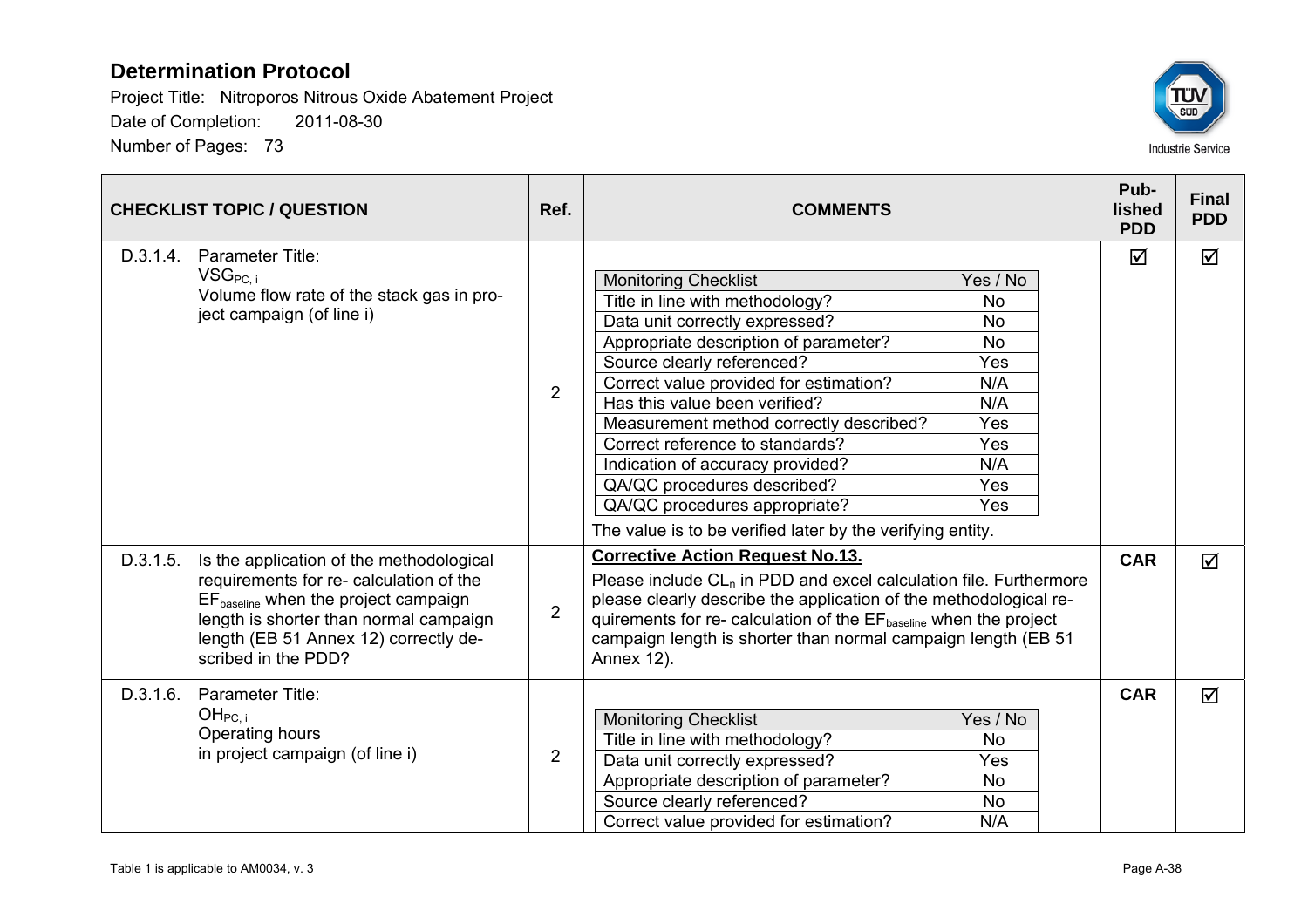

| <b>CHECKLIST TOPIC / QUESTION</b>                                                                                                | Ref.  | <b>COMMENTS</b>                                                                                                                                                                                                                                                                                                                                                                                                                                                                                                              |                                                                                                                | Pub-<br><b>lished</b><br><b>PDD</b> | <b>Final</b><br><b>PDD</b> |
|----------------------------------------------------------------------------------------------------------------------------------|-------|------------------------------------------------------------------------------------------------------------------------------------------------------------------------------------------------------------------------------------------------------------------------------------------------------------------------------------------------------------------------------------------------------------------------------------------------------------------------------------------------------------------------------|----------------------------------------------------------------------------------------------------------------|-------------------------------------|----------------------------|
|                                                                                                                                  |       | Has this value been verified?<br>Measurement method correctly described?<br>Correct reference to standards?<br>Indication of accuracy provided?<br>QA/QC procedures described?<br>QA/QC procedures appropriate?<br>Please refer to D.1.23.<br><b>Corrective Action Request No.14.</b>                                                                                                                                                                                                                                        | N/A<br>Yes<br>N/A<br>N/A<br>Yes<br>Yes                                                                         |                                     |                            |
|                                                                                                                                  |       | The source/control data used for monitoring of operation hours of<br>baseline and project campaigns should be clearly described in<br>revised PDD. Furthermore the on/off criteria for the plant opera-<br>tion (e.g. trip values) should be clearly defined.<br>The value is to be verified later by the verifying entity.                                                                                                                                                                                                  |                                                                                                                |                                     |                            |
| D.3.1.7.<br>Parameter Title:<br>NAP <sub>PC</sub><br>Nitric acid (100% concentrated) over the<br>project campaign<br>(of line i) | 2, 21 | <b>Monitoring Checklist</b><br>Title in line with methodology?<br>Data unit correctly expressed?<br>Appropriate description of parameter?<br>Source clearly referenced?<br>Correct value provided for estimation?<br>Has this value been verified?<br>Measurement method correctly described?<br>Correct reference to standards?<br>Indication of accuracy provided?<br>QA/QC procedures described?<br>QA/QC procedures appropriate?<br>Please refer to D.2.10<br>The value is to be verified later by the verifying entity. | Yes / No<br><b>No</b><br><b>No</b><br><b>No</b><br>Yes<br>N/A<br>N/A<br><b>Yes</b><br>Yes<br>N/A<br>Yes<br>Yes | <b>CAR</b>                          | ☑                          |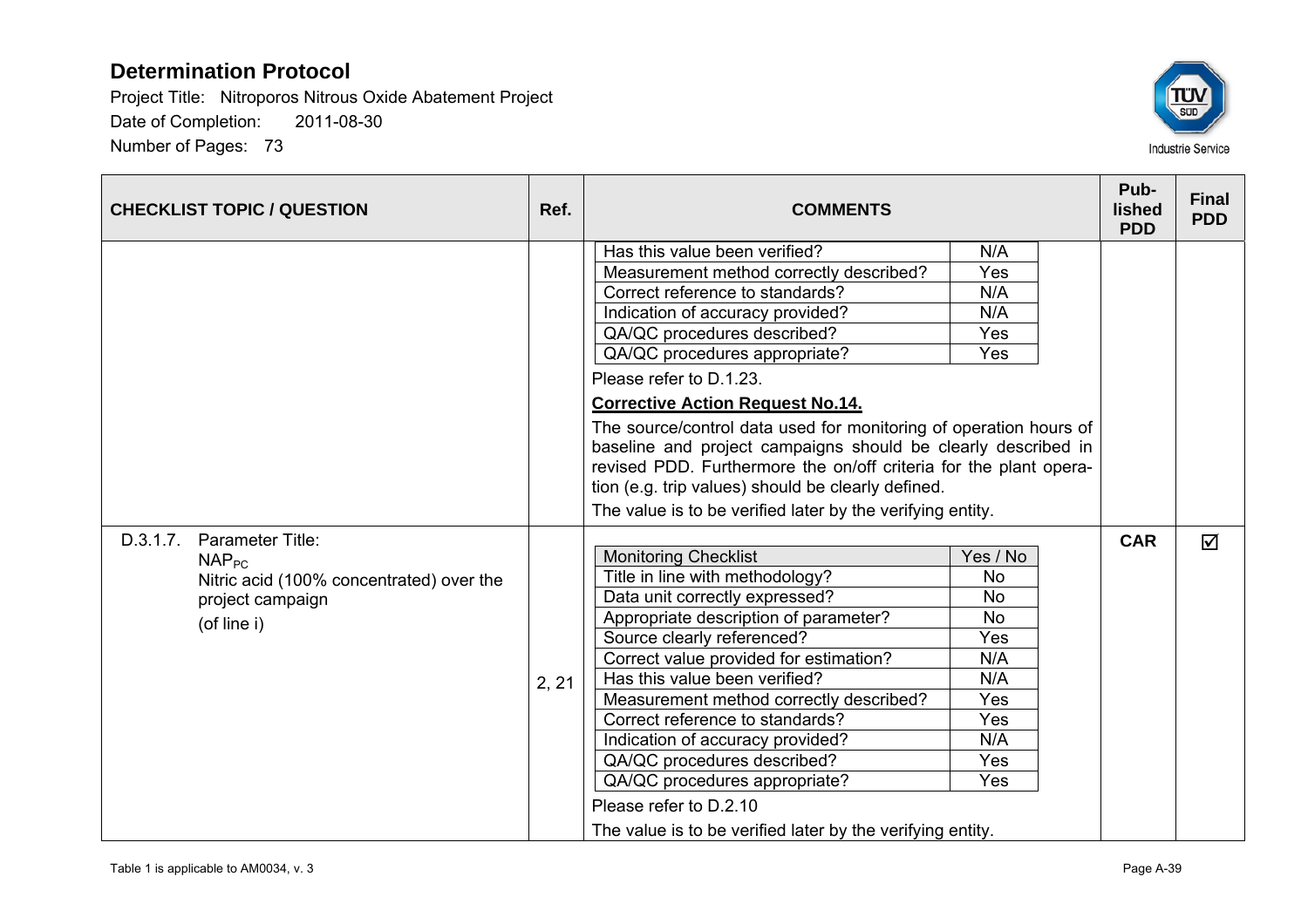

| <b>CHECKLIST TOPIC / QUESTION</b> |                                                                           | Ref.  | <b>COMMENTS</b>                                                                                                                                                                                                                                                                                                                                                                                                                                                                                    |                                                                                                   |   | <b>Final</b><br><b>PDD</b> |
|-----------------------------------|---------------------------------------------------------------------------|-------|----------------------------------------------------------------------------------------------------------------------------------------------------------------------------------------------------------------------------------------------------------------------------------------------------------------------------------------------------------------------------------------------------------------------------------------------------------------------------------------------------|---------------------------------------------------------------------------------------------------|---|----------------------------|
| D.3.1.8.                          | Parameter Title:<br><b>TSG</b><br>Temperature of stack gas<br>(of line i) | 2, 25 | <b>Monitoring Checklist</b><br>Title in line with methodology?<br>Data unit correctly expressed?<br>Appropriate description of parameter?<br>Source clearly referenced?<br>Correct value provided for estimation?<br>Has this value been verified?<br>Measurement method correctly described?<br>Correct reference to standards?<br>Indication of accuracy provided?<br>QA/QC procedures described?<br>QA/QC procedures appropriate?<br>The value is to be verified later by the verifying entity. | Yes / No<br><b>No</b><br>Yes<br><b>No</b><br>Yes<br>N/A<br>N/A<br>Yes<br>Yes<br>N/A<br>Yes<br>Yes | ☑ | ☑                          |
| D.3.1.9.                          | Parameter Title:<br><b>PSG</b><br>Pressure of stack gas<br>(of line i)    | 2, 25 | <b>Monitoring Checklist</b><br>Title in line with methodology?<br>Data unit correctly expressed?<br>Appropriate description of parameter?<br>Source clearly referenced?<br>Correct value provided for estimation?<br>Has this value been verified?<br>Measurement method correctly described?<br>Correct reference to standards?<br>Indication of accuracy provided?<br>QA/QC procedures described?<br>QA/QC procedures appropriate?<br>The value is to be verified later by the verifying entity. | Yes / No<br>No<br><b>No</b><br><b>No</b><br>Yes<br>N/A<br>N/A<br>Yes<br>Yes<br>N/A<br>Yes<br>Yes  | ☑ | ☑                          |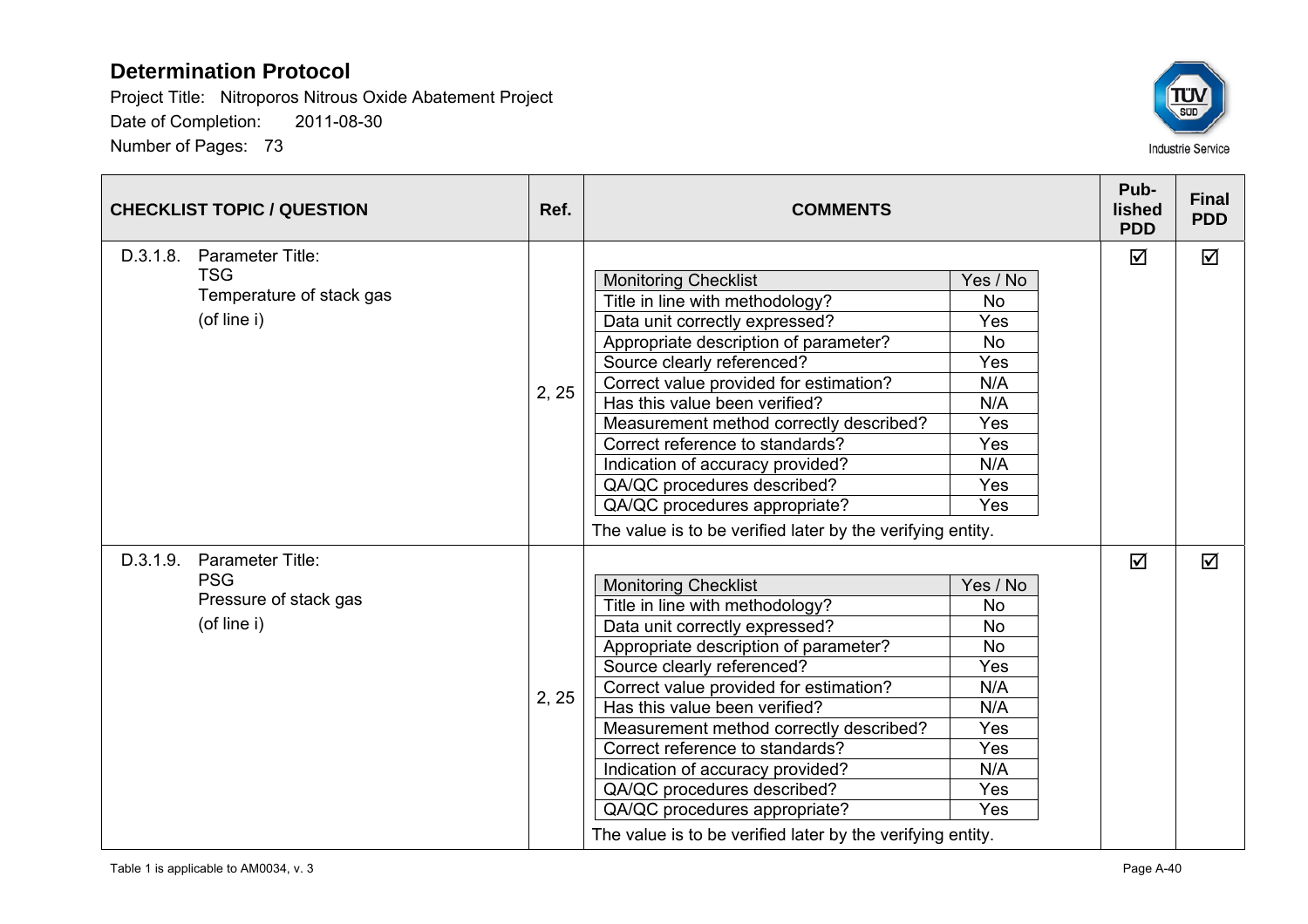

| <b>CHECKLIST TOPIC / QUESTION</b>                                                           | Ref.           | <b>COMMENTS</b>                                                                                                                                                                                                                                                                                                                                                                                                                                                                                    |                                                                                                                                | Pub-<br><b>lished</b><br><b>PDD</b> | <b>Final</b><br><b>PDD</b> |
|---------------------------------------------------------------------------------------------|----------------|----------------------------------------------------------------------------------------------------------------------------------------------------------------------------------------------------------------------------------------------------------------------------------------------------------------------------------------------------------------------------------------------------------------------------------------------------------------------------------------------------|--------------------------------------------------------------------------------------------------------------------------------|-------------------------------------|----------------------------|
| D.3.1.10. Parameter Title:<br><b>AFR</b><br>Ammonia gas flow rate to the AOR<br>(of line i) | $\overline{2}$ | <b>Monitoring Checklist</b><br>Title in line with methodology?<br>Data unit correctly expressed?<br>Appropriate description of parameter?<br>Source clearly referenced?<br>Correct value provided for estimation?<br>Has this value been verified?<br>Measurement method correctly described?<br>Correct reference to standards?<br>Indication of accuracy provided?<br>QA/QC procedures described?<br>QA/QC procedures appropriate?<br>The value is to be verified later by the verifying entity. | Yes / No<br><b>No</b><br><b>No</b><br>No<br><b>No</b><br>N/A<br>N/A<br><b>No</b><br><b>No</b><br>N/A<br><b>No</b><br><b>No</b> | ☑                                   | ☑                          |
| D.3.1.11. Parameter Title:<br><b>AIFR</b><br>Ammonia to Air ratio<br>(of line i)            | $\overline{2}$ | <b>Monitoring Checklist</b><br>Title in line with methodology?<br>Data unit correctly expressed?<br>Appropriate description of parameter?<br>Source clearly referenced?<br>Correct value provided for estimation?<br>Has this value been verified?<br>Measurement method correctly described?<br>Correct reference to standards?<br>Indication of accuracy provided?<br>QA/QC procedures described?<br>QA/QC procedures appropriate?<br>The value is to be verified later by the verifying entity. | Yes / No<br><b>No</b><br><b>No</b><br><b>No</b><br><b>No</b><br>N/A<br>N/A<br><b>No</b><br>No<br>N/A<br><b>No</b><br><b>No</b> | ☑                                   | ☑                          |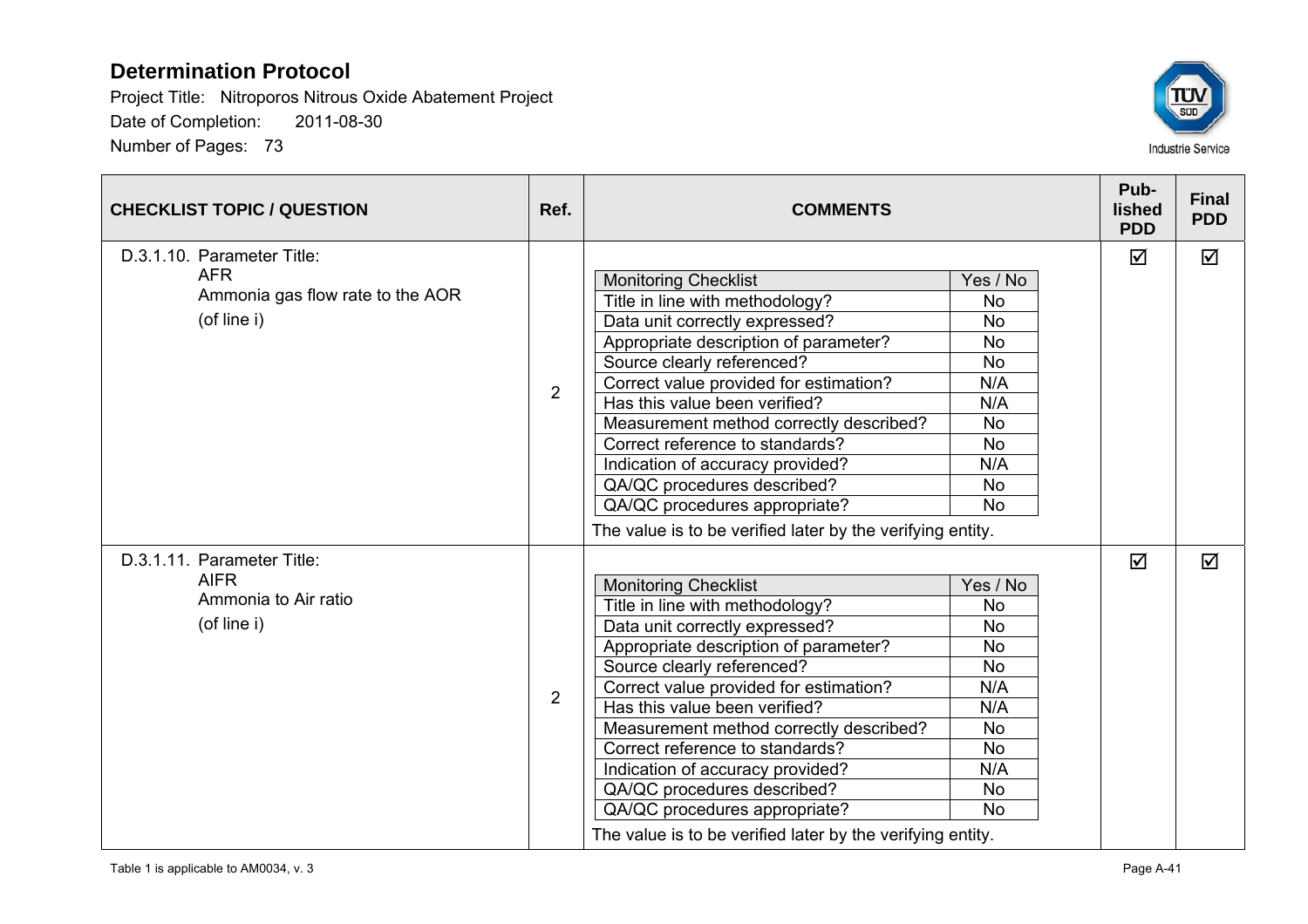

| <b>CHECKLIST TOPIC / QUESTION</b>                                                                   | Ref.           | <b>COMMENTS</b>                                                                                                                                                                                                                                                                                                                                                                                                                                                                                                               |                                                                                                                                       | Pub-<br>lished<br><b>PDD</b> | <b>Final</b><br><b>PDD</b> |
|-----------------------------------------------------------------------------------------------------|----------------|-------------------------------------------------------------------------------------------------------------------------------------------------------------------------------------------------------------------------------------------------------------------------------------------------------------------------------------------------------------------------------------------------------------------------------------------------------------------------------------------------------------------------------|---------------------------------------------------------------------------------------------------------------------------------------|------------------------------|----------------------------|
| D.3.1.12. Parameter Title:<br>OT <sub>h</sub><br>Oxidation temperature for each hour<br>(of line i) | 2              | <b>Monitoring Checklist</b><br>Title in line with methodology?<br>Data unit correctly expressed?<br>Appropriate description of parameter?<br>Source clearly referenced?<br>Correct value provided for estimation?<br>Has this value been verified?<br>Measurement method correctly described?<br>Correct reference to standards?<br>Indication of accuracy provided?<br>QA/QC procedures described?<br>QA/QC procedures appropriate?<br>Please refer to D.1.23.<br>The value is to be verified later by the verifying entity. | Yes / No<br><b>No</b><br><b>No</b><br><b>No</b><br><b>No</b><br>N/A<br>N/A<br><b>No</b><br><b>No</b><br>N/A<br><b>No</b><br><b>No</b> | <b>CAR</b>                   | ☑                          |
| D.3.1.13. Parameter Title:<br>OP <sub>h</sub><br>Oxidation Pressure for each hour<br>(of line i)    | $\overline{2}$ | <b>Monitoring Checklist</b><br>Title in line with methodology?<br>Data unit correctly expressed?<br>Appropriate description of parameter?<br>Source clearly referenced?<br>Correct value provided for estimation?<br>Has this value been verified?<br>Measurement method correctly described?<br>Correct reference to standards?<br>Indication of accuracy provided?<br>QA/QC procedures described?<br>QA/QC procedures appropriate?                                                                                          | Yes / No<br><b>No</b><br><b>No</b><br><b>No</b><br><b>No</b><br>N/A<br>N/A<br><b>No</b><br><b>No</b><br>N/A<br>No<br><b>No</b>        | <b>CAR</b>                   | $\overline{\mathsf{M}}$    |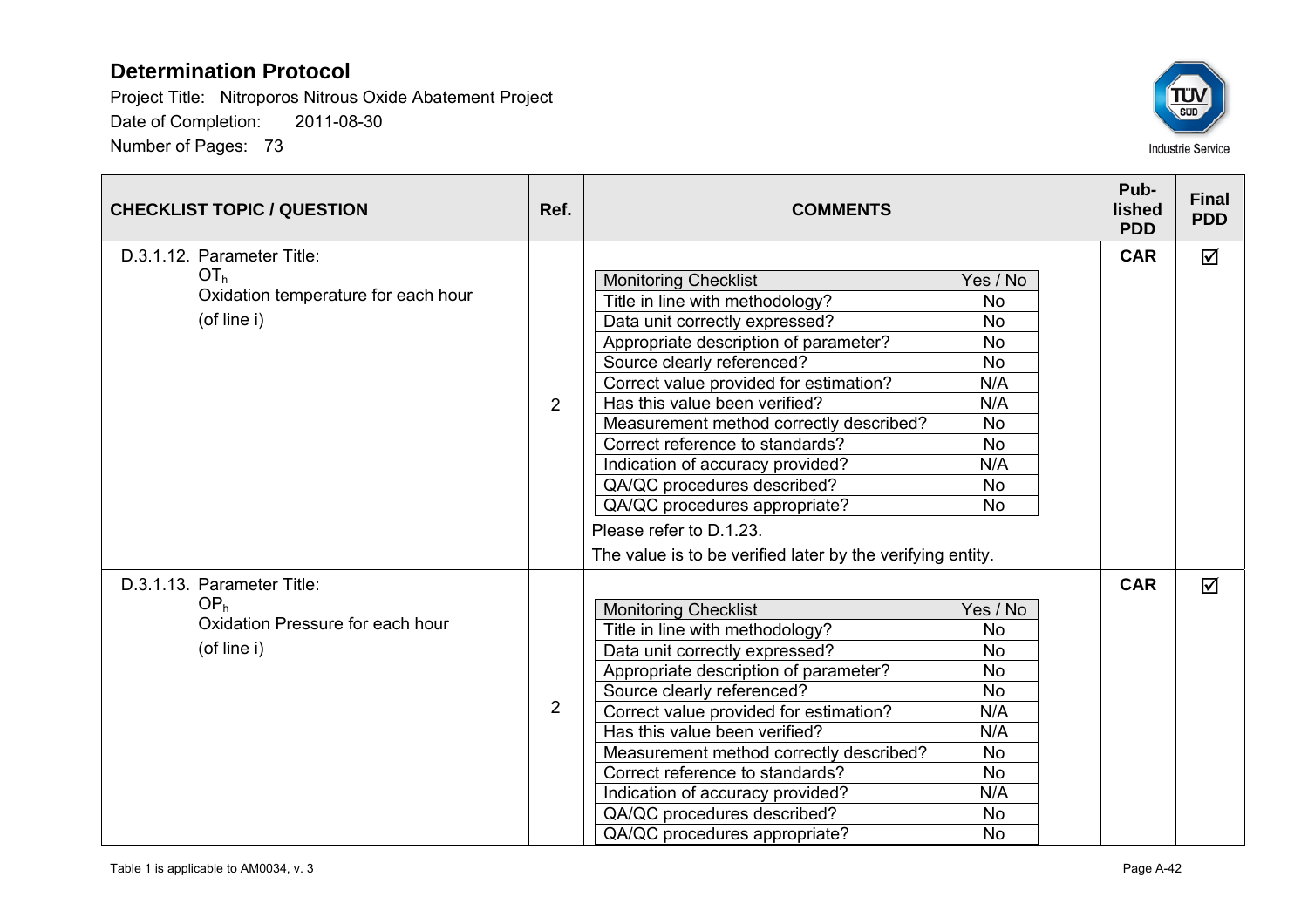

| <b>CHECKLIST TOPIC / QUESTION</b>     | Ref.  | <b>COMMENTS</b>                                            |           | Pub-<br>lished<br><b>PDD</b> | <b>Final</b><br><b>PDD</b> |
|---------------------------------------|-------|------------------------------------------------------------|-----------|------------------------------|----------------------------|
|                                       |       | Please refer to D.2.1.                                     |           |                              |                            |
|                                       |       | The value is to be verified later by the verifying entity. |           |                              |                            |
| D.3.1.14. Parameter Title:            |       |                                                            |           | ☑                            | ☑                          |
| GS <sub>Project</sub>                 |       | <b>Monitoring Checklist</b>                                | Yes / No  |                              |                            |
| Gauze supplier for project campaign   |       | Title in line with methodology?                            | <b>No</b> |                              |                            |
| (of line i)                           |       | Data unit correctly expressed?                             | Yes       |                              |                            |
|                                       |       | Appropriate description of parameter?                      | <b>No</b> |                              |                            |
|                                       |       | Source clearly referenced?                                 | <b>No</b> |                              |                            |
|                                       | 2, 23 | Correct value provided for estimation?                     | N/A       |                              |                            |
|                                       |       | Has this value been verified?                              | N/A       |                              |                            |
|                                       |       | Measurement method correctly described?                    | Yes       |                              |                            |
|                                       |       | Correct reference to standards?                            | N/A       |                              |                            |
|                                       |       | Indication of accuracy provided?                           | N/A       |                              |                            |
|                                       |       | QA/QC procedures described?                                | Yes       |                              |                            |
|                                       |       | QA/QC procedures appropriate?                              | Yes       |                              |                            |
|                                       |       | The value is to be verified later by the verifying entity. |           |                              |                            |
| D.3.1.15. Parameter Title:            |       |                                                            |           | ☑                            | ☑                          |
| GC <sub>Project</sub> ,               |       | <b>Monitoring Checklist</b>                                | Yes / No  |                              |                            |
| Gauze composition during project cam- |       | Title in line with methodology?                            | <b>No</b> |                              |                            |
| paign                                 |       | Data unit correctly expressed?                             | <b>No</b> |                              |                            |
| (of campaign n of of line i)          |       | Appropriate description of parameter?                      | <b>No</b> |                              |                            |
|                                       | 2, 23 | Source clearly referenced?                                 | No        |                              |                            |
|                                       |       | Correct value provided for estimation?                     | N/A       |                              |                            |
|                                       |       | Has this value been verified?                              | N/A       |                              |                            |
|                                       |       | Measurement method correctly described?                    | <b>No</b> |                              |                            |
|                                       |       | Correct reference to standards?                            | No        |                              |                            |
|                                       |       | Indication of accuracy provided?                           | N/A       |                              |                            |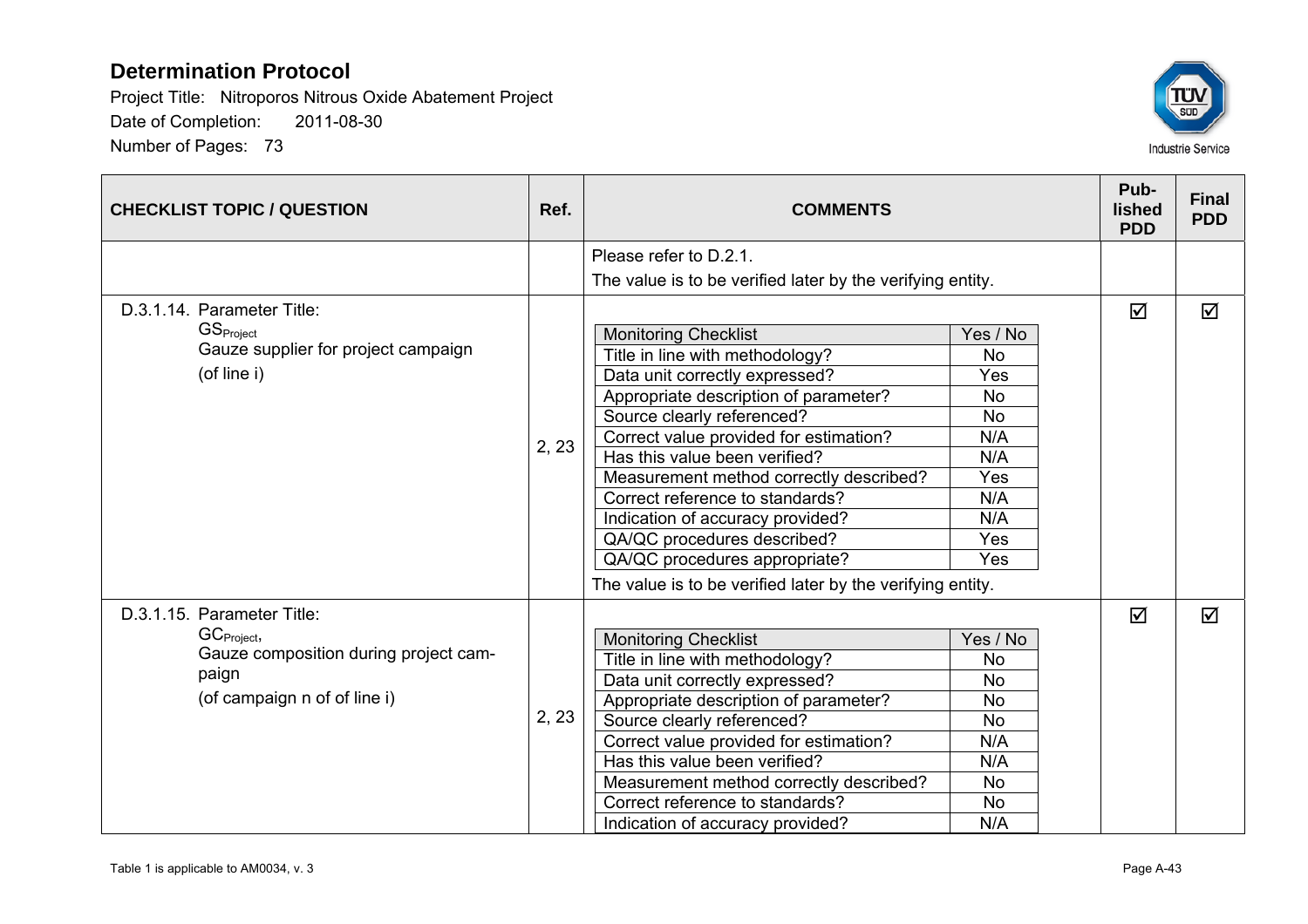

| <b>CHECKLIST TOPIC / QUESTION</b>                                                                                                                                                                    | Ref.           | <b>COMMENTS</b>                                                                                                                                                                                                                                                                                                                                                                                                                                                                                                                                                       | Pub-<br>lished<br><b>PDD</b> | <b>Final</b><br><b>PDD</b> |
|------------------------------------------------------------------------------------------------------------------------------------------------------------------------------------------------------|----------------|-----------------------------------------------------------------------------------------------------------------------------------------------------------------------------------------------------------------------------------------------------------------------------------------------------------------------------------------------------------------------------------------------------------------------------------------------------------------------------------------------------------------------------------------------------------------------|------------------------------|----------------------------|
|                                                                                                                                                                                                      |                | QA/QC procedures described?<br>No<br>QA/QC procedures appropriate?<br><b>No</b>                                                                                                                                                                                                                                                                                                                                                                                                                                                                                       |                              |                            |
|                                                                                                                                                                                                      |                | The value is to be verified later by the verifying entity.                                                                                                                                                                                                                                                                                                                                                                                                                                                                                                            |                              |                            |
| D.3.1.16. Parameter Title<br>$EF_{req}$<br>Emissions level set by incoming policies<br>or regulations<br>lent                                                                                        | $\overline{2}$ | <b>Monitoring Checklist</b><br>Yes / No<br>Title in line with methodology?<br>Yes<br>Appropriate description of parameter?<br>No<br>Source clearly referenced?<br>Yes<br>Correct value provided for estimation?<br>N/A<br>Has this value been verified?<br>N/A<br>QA/QC procedures described?<br><b>No</b><br>QA/QC procedures appropriate?<br><b>No</b><br>The value is to be verified later by the verifying entity.<br>D.3.2. Description of formulae used to estimate project emissions (for each gas, source etc.; emissions in units of CO <sub>2</sub> equiva- | ☑                            | ☑                          |
| <b>JI specific approach</b>                                                                                                                                                                          |                |                                                                                                                                                                                                                                                                                                                                                                                                                                                                                                                                                                       |                              |                            |
| D.3.2.1.<br>Does the monitoring plan elaborate all<br>algorithms and formulae used for the estima-<br>tion/calculation of project emissions?                                                         | $\overline{2}$ | Pls. refer to A.4.3.2                                                                                                                                                                                                                                                                                                                                                                                                                                                                                                                                                 | <b>CAR</b>                   | ☑                          |
| D.3.2.2.<br>Is the underlying rationale for the algo-<br>rithms/formulae explained?                                                                                                                  | $\overline{2}$ | Yes, the underlying rationale for the formulae is explained. How-<br>ever see A.4.3.2                                                                                                                                                                                                                                                                                                                                                                                                                                                                                 | <b>CAR</b>                   | ☑                          |
| D.3.2.3.<br>For the equations presented:<br>- Are consistent variables, equation formats,<br>subscripts etc. used?<br>- Are all equations numbered?<br>- Are all variables, with units indicated de- | 2              | Pls. refer to A.4.3.2                                                                                                                                                                                                                                                                                                                                                                                                                                                                                                                                                 | <b>CAR</b>                   | $\triangledown$            |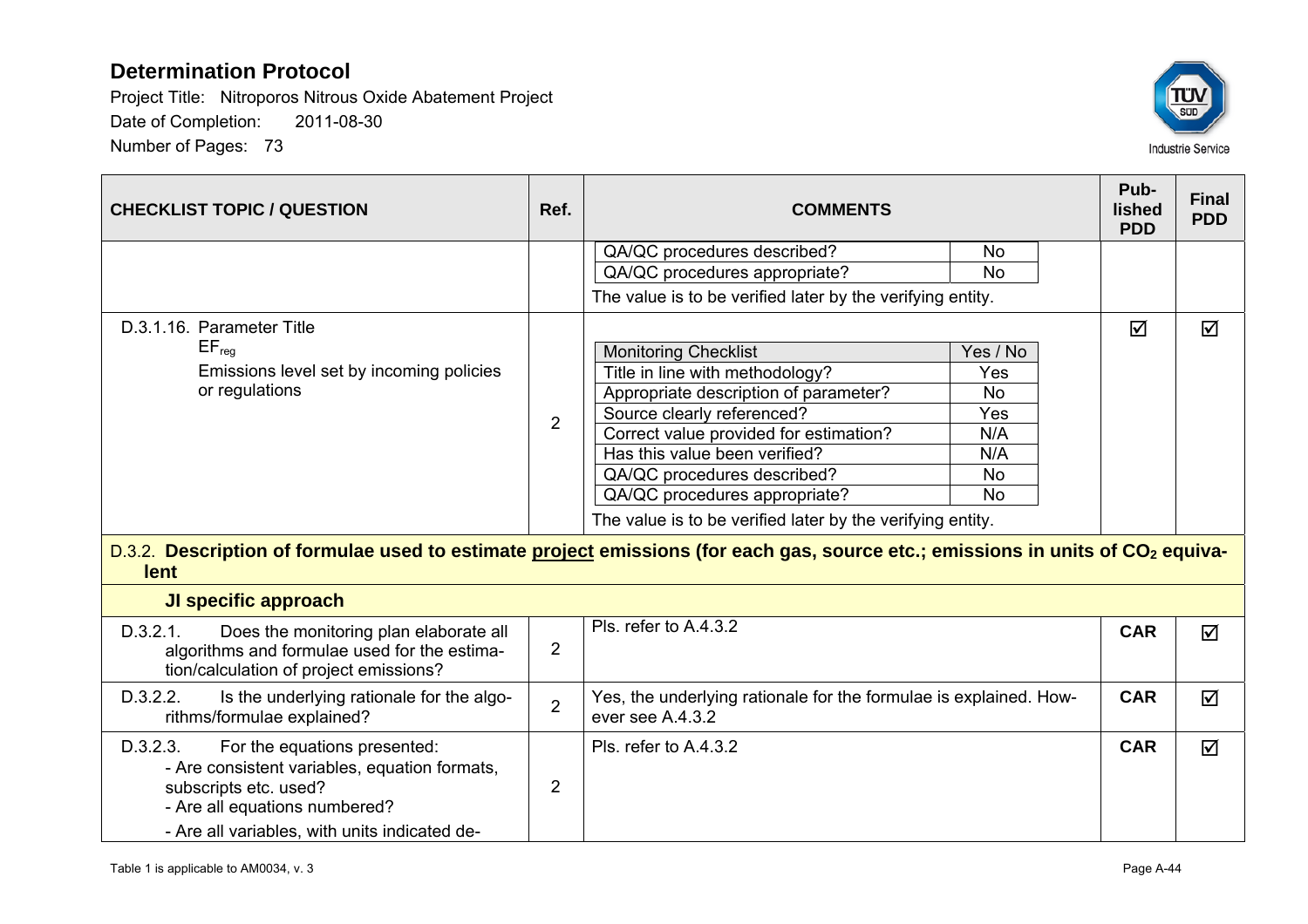

| <b>CHECKLIST TOPIC / QUESTION</b>                                                                                                                                                                                | Ref.           | <b>COMMENTS</b>                                                                                                                                                                                                                                                                                                                                                                                                                                                                                                                      | Pub-<br>lished<br><b>PDD</b> | <b>Final</b><br><b>PDD</b> |
|------------------------------------------------------------------------------------------------------------------------------------------------------------------------------------------------------------------|----------------|--------------------------------------------------------------------------------------------------------------------------------------------------------------------------------------------------------------------------------------------------------------------------------------------------------------------------------------------------------------------------------------------------------------------------------------------------------------------------------------------------------------------------------------|------------------------------|----------------------------|
| fined?                                                                                                                                                                                                           |                |                                                                                                                                                                                                                                                                                                                                                                                                                                                                                                                                      |                              |                            |
| D.3.2.4.<br>Is the conservativeness of the algo-<br>rithms/procedures justified?                                                                                                                                 | $\overline{2}$ | Yes, the conservativeness of the algorithms is justified in the<br>PDD. However see A.4.3.2                                                                                                                                                                                                                                                                                                                                                                                                                                          | <b>CAR</b>                   |                            |
| D.3.2.5.<br>To the extent possible, are methods to<br>quantitatively account for uncertainty in key<br>parameters included?                                                                                      | 2              | In order to consider the level of uncertainty (UNC) for AMS and<br>possible error propagation, the overall UNC will be calculated<br>using the Gauss's law of error propagation. In such way all the<br>relevant uncertainties arising from the individual performance<br>characteristics of the AMSs components will be considered. The<br>resulting UNC will be than used in order to reduce the baseline<br>emission factor.<br>This issue will be checked during the first verification, when QAL 2<br>result will be available. | $\triangledown$              | $\blacktriangledown$       |
| D.3.2.6.<br>Is it justified that the procedure is con-<br>sistent with standard technical procedures in<br>the sector?                                                                                           | $\overline{2}$ | Yes, it is justified. Furthermore the procedure for estimation/cal-<br>culation of the project emissions is based on the one proposed by<br>the AM0034, it was just adapted to the needs of this particular<br>project activity.                                                                                                                                                                                                                                                                                                     | $\triangledown$              | ☑                          |
| Are the formulae required for the deri-<br>D.3.2.7.<br>vation of a moving average emission factor<br>correctly presented, enabling a complete iden-<br>tification of parameter to be used and / or<br>monitored? | 2              | Yes, however see A.4.3.2.                                                                                                                                                                                                                                                                                                                                                                                                                                                                                                            | <b>CAR</b>                   | ☑                          |
| Are implicit and explicit key assump-<br>D.3.2.8.<br>tions explained in a transparent manner?                                                                                                                    | $\overline{2}$ | Yes, all key assumptions are described in a transparent and com-<br>plete manner. However pls. refer to A.4.3.2                                                                                                                                                                                                                                                                                                                                                                                                                      | <b>CAR</b>                   | $\blacktriangledown$       |
| D.3.2.9.<br>Is it clearly stated which assumptions<br>and procedures have significant uncertainty<br>associated with them, and how such uncer-<br>tainty is to be addressed?                                     | $\overline{2}$ | Yes, it is. See also comments to D.3.2.5.                                                                                                                                                                                                                                                                                                                                                                                                                                                                                            | ☑                            | $\blacktriangledown$       |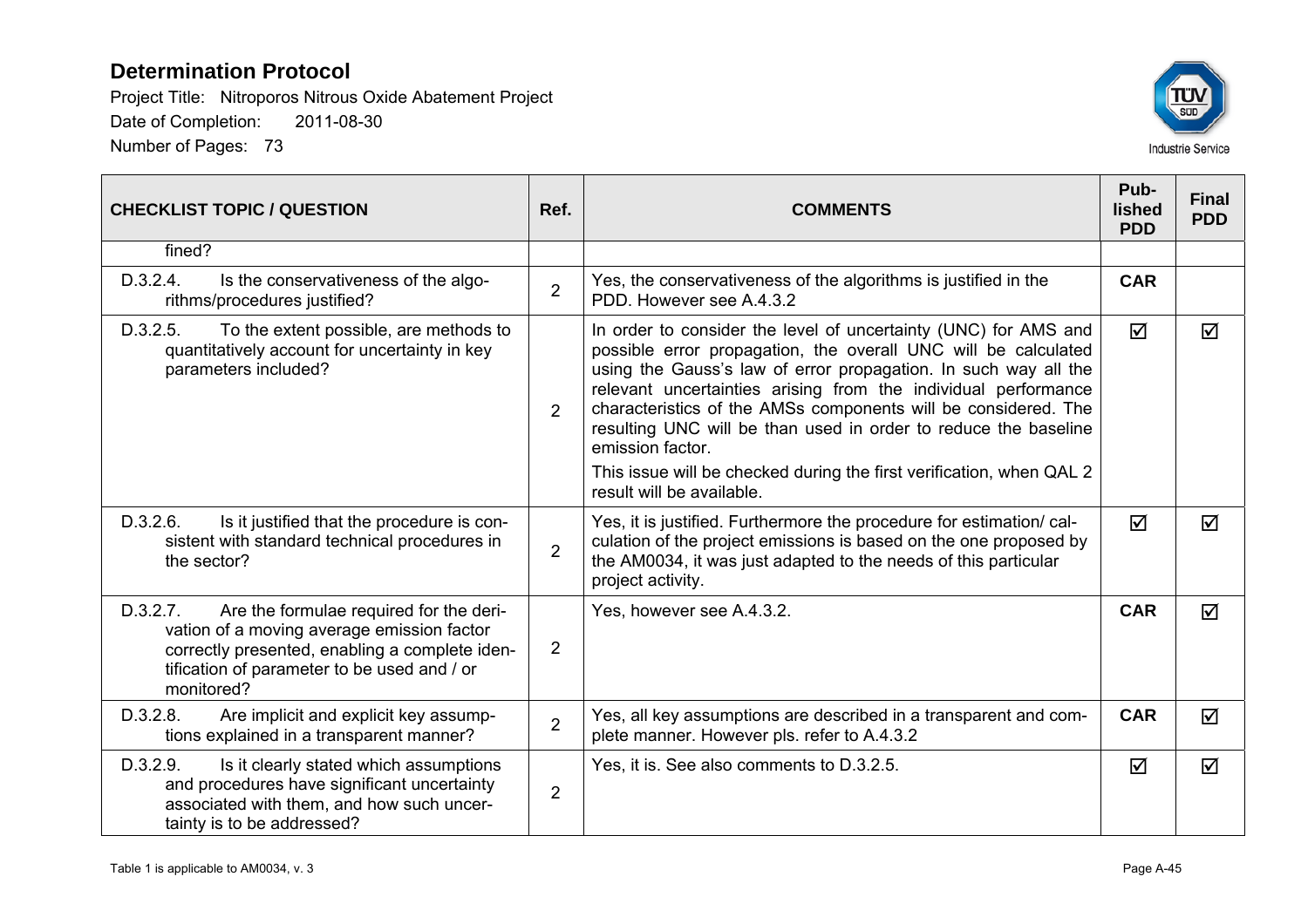

| <b>CHECKLIST TOPIC / QUESTION</b>                                                                                                                                                                                 | Ref.           | <b>COMMENTS</b>                                                                                                                                                                                                                                                                                                                                                                                                                                                                                                                                                                                  | Pub-<br><b>lished</b><br><b>PDD</b> | <b>Final</b><br><b>PDD</b> |  |  |
|-------------------------------------------------------------------------------------------------------------------------------------------------------------------------------------------------------------------|----------------|--------------------------------------------------------------------------------------------------------------------------------------------------------------------------------------------------------------------------------------------------------------------------------------------------------------------------------------------------------------------------------------------------------------------------------------------------------------------------------------------------------------------------------------------------------------------------------------------------|-------------------------------------|----------------------------|--|--|
| <b>Approved CDM methodology approach</b>                                                                                                                                                                          |                |                                                                                                                                                                                                                                                                                                                                                                                                                                                                                                                                                                                                  |                                     |                            |  |  |
| D.3.2.10.<br>Are the formulae required for the de-<br>termination of project emissions correctly pre-<br>sented, enabling a complete identification of<br>parameter to be used and / or monitored?                | $\blacksquare$ | N/A                                                                                                                                                                                                                                                                                                                                                                                                                                                                                                                                                                                              | ☑                                   | $\blacktriangledown$       |  |  |
| D.3.2.11.<br>Are the formulae required for the deri-<br>vation of a moving average emission factor<br>correctly presented, enabling a complete iden-<br>tification of parameter to be used and / or<br>monitored? | $\overline{a}$ | N/A                                                                                                                                                                                                                                                                                                                                                                                                                                                                                                                                                                                              | ☑                                   | $\blacktriangledown$       |  |  |
| D.3.3. Relevant data necessary for determining the baseline of anthropogenic emissions of greenhouse gases by sources<br>within the project boundary, and how such data will be collected and achieved:           |                |                                                                                                                                                                                                                                                                                                                                                                                                                                                                                                                                                                                                  |                                     |                            |  |  |
| D.3.3.1.<br>Is the list of parameters monitored in<br>chapter D.1.3. considered to be complete with<br>regard to the requirements of the applied<br>methodology?                                                  | $\overline{2}$ | Yes, it is.                                                                                                                                                                                                                                                                                                                                                                                                                                                                                                                                                                                      | ☑                                   | ☑                          |  |  |
| D.3.3.2.<br>Is the data provided in this section in<br>consistency with data as presented in other<br>chapters of the PDD?                                                                                        | $\overline{2}$ | The data provided in this section are in consistency with data as<br>presented in other chapters of the PDD.<br><b>Clarification Request No. 8.</b><br>Despite the fact that the plant will use in ERU the calculated EF<br>for baseline (for 5000 MT of $HNO3$ produced), the use in PDD –<br>for ex-ante calculation - of the default IPCC EF of 7 kg/t $HNO3$<br>shall be supported by DFP. A written confirmation of the DFP re-<br>garding the IPCC emission factor of 7 kg/t HNO <sub>3</sub> is needed. Once<br>the DFP confirmation is available, please amend the PDD accord-<br>ingly. | <b>CL</b>                           | ☑                          |  |  |
| Integrate the required amount of sub-checklists for monitoring parameter and comment on any line answered with "No"                                                                                               |                |                                                                                                                                                                                                                                                                                                                                                                                                                                                                                                                                                                                                  |                                     |                            |  |  |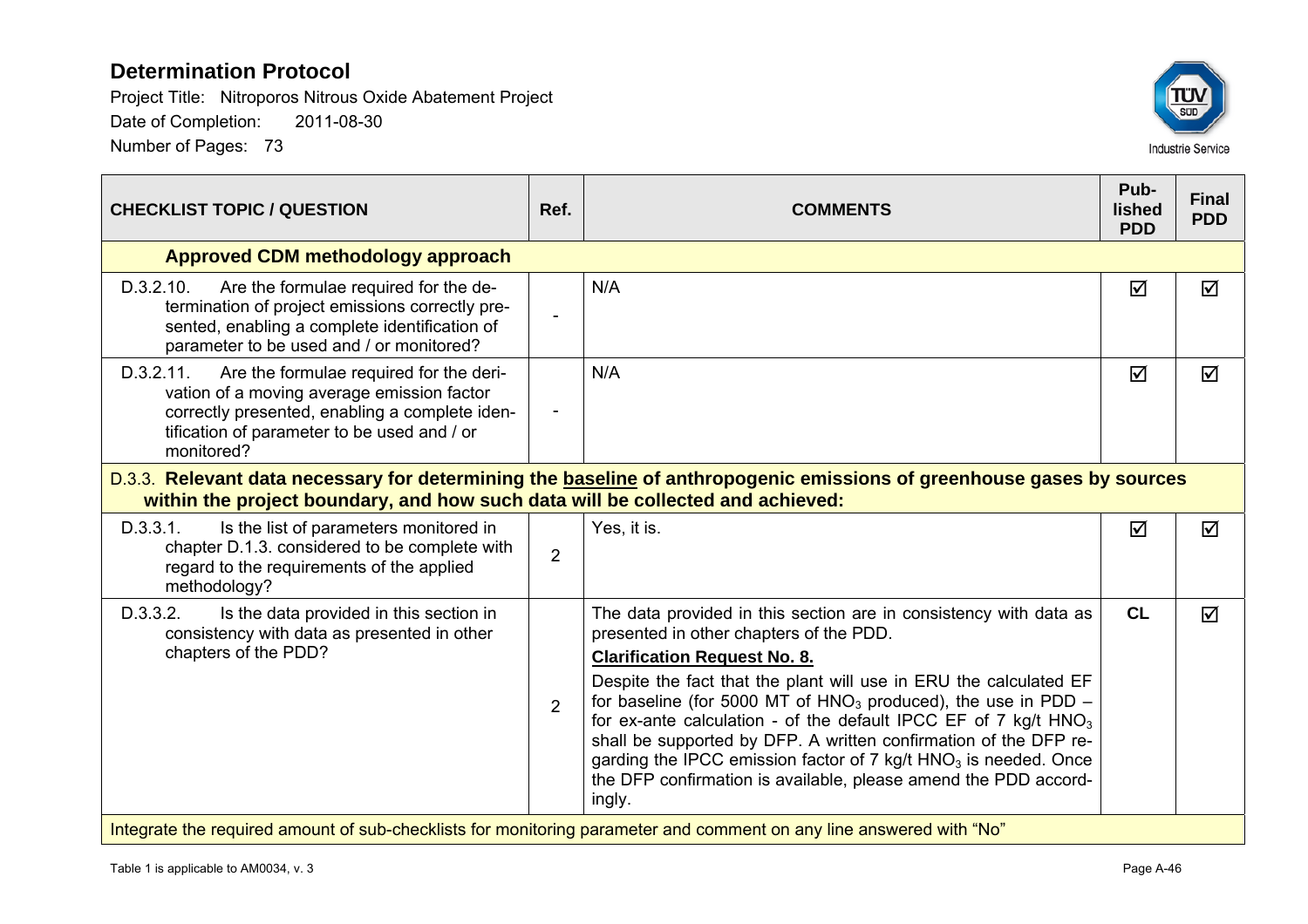

| <b>CHECKLIST TOPIC / QUESTION</b> |                                                                                                             | Ref.           | <b>COMMENTS</b>                                                                                                                                                                                                                                                                                                                                                                                                                                                                                    |                                                                                                         | Pub-<br>lished<br><b>PDD</b> | <b>Final</b><br><b>PDD</b> |
|-----------------------------------|-------------------------------------------------------------------------------------------------------------|----------------|----------------------------------------------------------------------------------------------------------------------------------------------------------------------------------------------------------------------------------------------------------------------------------------------------------------------------------------------------------------------------------------------------------------------------------------------------------------------------------------------------|---------------------------------------------------------------------------------------------------------|------------------------------|----------------------------|
| D.3.3.3.                          | Parameter Title:<br>$NCSG_{BC,i}$<br>N2O concentration in the stack gas<br>in baseline campaign (of line i) | $\overline{2}$ | <b>Monitoring Checklist</b><br>Title in line with methodology?<br>Data unit correctly expressed?<br>Appropriate description of parameter?<br>Source clearly referenced?<br>Correct value provided for estimation?<br>Has this value been verified?<br>Measurement method correctly described?<br>Correct reference to standards?<br>Indication of accuracy provided?<br>QA/QC procedures described?<br>QA/QC procedures appropriate?<br>The value is to be verified later by the verifying entity. | Yes / No<br>No<br><b>No</b><br><b>No</b><br>Yes<br>N/A<br>N/A<br>Yes<br>Yes<br>N/A<br>Yes<br>Yes        | ☑                            | ☑                          |
| D.3.3.4.                          | Parameter Title:<br>$VSG_{BC}$<br>Volume flow rate of the stack gas<br>in baseline campaign (of line i)     | $\overline{2}$ | <b>Monitoring Checklist</b><br>Title in line with methodology?<br>Data unit correctly expressed?<br>Appropriate description of parameter?<br>Source clearly referenced?<br>Correct value provided for estimation?<br>Has this value been verified?<br>Measurement method correctly described?<br>Correct reference to standards?<br>Indication of accuracy provided?<br>QA/QC procedures described?<br>QA/QC procedures appropriate?<br>The value is to be verified later by the verifying entity. | Yes / No<br><b>No</b><br><b>No</b><br><b>No</b><br>Yes<br>N/A<br>N/A<br>Yes<br>Yes<br>N/A<br>Yes<br>Yes | ☑                            | $\triangledown$            |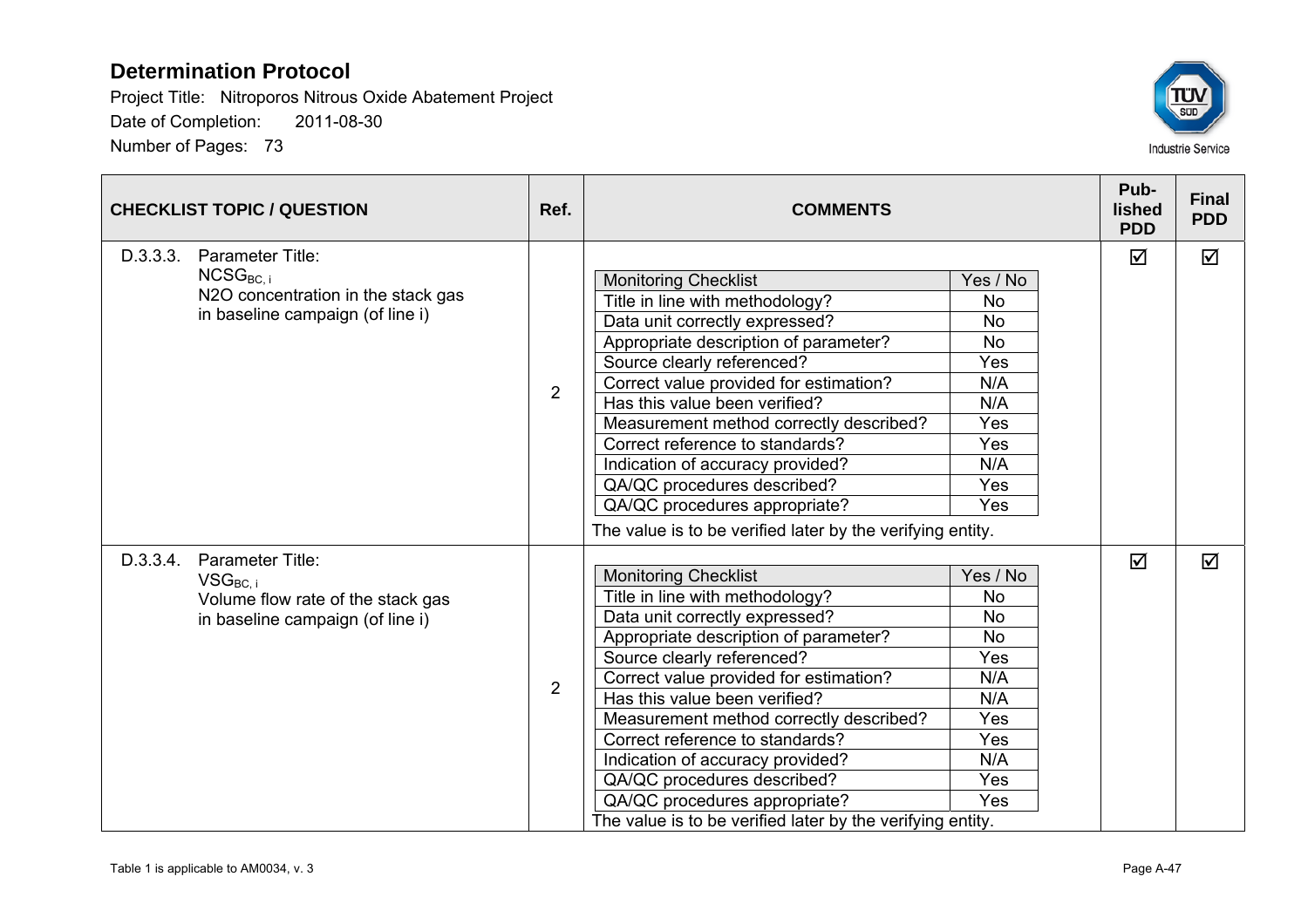

| <b>CHECKLIST TOPIC / QUESTION</b>                                                                                                                                                                                                                                                     | Ref.                   | <b>COMMENTS</b>                                                                                                                                                                                                                                                                                                                                                                                                                                                                                                    |                                                                                                          | Pub-<br><b>lished</b><br><b>PDD</b> | <b>Final</b><br><b>PDD</b> |
|---------------------------------------------------------------------------------------------------------------------------------------------------------------------------------------------------------------------------------------------------------------------------------------|------------------------|--------------------------------------------------------------------------------------------------------------------------------------------------------------------------------------------------------------------------------------------------------------------------------------------------------------------------------------------------------------------------------------------------------------------------------------------------------------------------------------------------------------------|----------------------------------------------------------------------------------------------------------|-------------------------------------|----------------------------|
| D.3.3.5.<br><b>Parameter Title:</b><br>$CL_{BC, i}$<br>Baseline campaign length (of line i)<br>D.3.3.6.<br>Is the application of the methodological<br>requirements to calculate the EFbaseline<br>when the baseline campaign length is<br>longer/shorter than normal campaign length | 2,14<br>$\overline{2}$ | <b>Monitoring Checklist</b><br>Title in line with methodology?<br>Data unit correctly expressed?<br>Appropriate description of parameter?<br>Source clearly referenced?<br>Correct value provided for estimation?<br>Has this value been verified?<br>Measurement method correctly described?<br>Correct reference to standards?<br>Indication of accuracy provided?<br>QA/QC procedures described?<br>QA/QC procedures appropriate?<br>The value is to be verified later by the verifying entity.<br>See D.3.1.5. | Yes / No<br><b>No</b><br>Yes<br><b>No</b><br>Yes<br>N/A<br>N/A<br>Yes<br>Yes<br>N/A<br>Yes<br><b>Yes</b> | ☑<br><b>CAR</b>                     | ☑<br>☑                     |
| (EB 51 Annex 12) correctly described in the<br>PDD?<br>D.3.3.7.<br>Parameter Title:                                                                                                                                                                                                   |                        |                                                                                                                                                                                                                                                                                                                                                                                                                                                                                                                    |                                                                                                          | <b>CAR</b>                          |                            |
| OH <sub>BC i</sub><br>Operating hours in baseline campaign (of<br>line i)                                                                                                                                                                                                             | $\overline{2}$         | <b>Monitoring Checklist</b><br>Title in line with methodology?<br>Data unit correctly expressed?<br>Appropriate description of parameter?<br>Source clearly referenced?<br>Correct value provided for estimation?<br>Has this value been verified?<br>Measurement method correctly described?                                                                                                                                                                                                                      | Yes / No<br><b>No</b><br>Yes<br><b>No</b><br>Yes<br>N/A<br>N/A<br>Yes                                    |                                     | $\triangledown$            |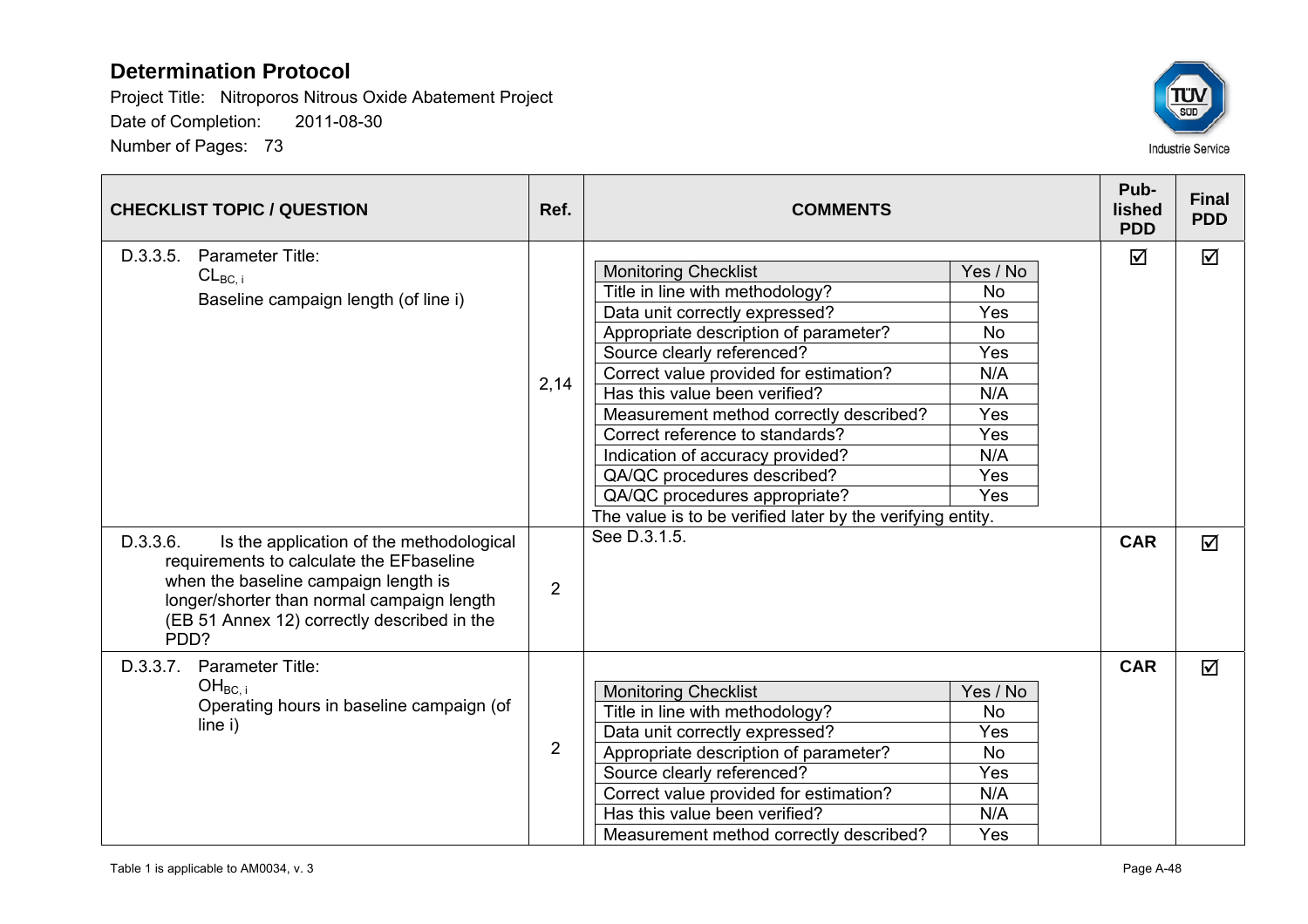

| <b>CHECKLIST TOPIC / QUESTION</b>    | Ref.           | <b>COMMENTS</b>                                            |           | Pub-<br>lished<br><b>PDD</b> | <b>Final</b><br><b>PDD</b> |
|--------------------------------------|----------------|------------------------------------------------------------|-----------|------------------------------|----------------------------|
|                                      |                | Correct reference to standards?                            | Yes       |                              |                            |
|                                      |                | Indication of accuracy provided?                           | Yes       |                              |                            |
|                                      |                | QA/QC procedures described?                                | <b>No</b> |                              |                            |
|                                      |                | QA/QC procedures appropriate?                              | <b>No</b> |                              |                            |
|                                      |                | Please refer to D.1.23, D.2.1.                             |           |                              |                            |
|                                      |                | The value is to be verified later by the verifying entity. |           |                              |                            |
| Parameter Title:<br>D.3.3.8.         |                |                                                            |           | <b>CAR</b>                   | $\triangledown$            |
| $NAP_{BC,i}$                         |                | <b>Monitoring Checklist</b>                                | Yes / No  |                              |                            |
| Nitric Acid production (100% concen- |                | Title in line with methodology?                            | <b>No</b> |                              |                            |
| trated) over                         |                | Data unit correctly expressed?                             | <b>No</b> |                              |                            |
| baseline campaign (of line i)        | $\overline{2}$ | Appropriate description of parameter?                      | <b>No</b> |                              |                            |
|                                      |                | Source clearly referenced?                                 | Yes       |                              |                            |
|                                      |                | Correct value provided for estimation?                     | N/A       |                              |                            |
|                                      |                | Has this value been verified?                              | N/A       |                              |                            |
|                                      |                | Measurement method correctly described?                    | Yes       |                              |                            |
|                                      |                | Correct reference to standards?                            | Yes       |                              |                            |
|                                      |                | Indication of accuracy provided?                           | Yes       |                              |                            |
|                                      |                | QA/QC procedures described?                                | Yes       |                              |                            |
|                                      |                | QA/QC procedures appropriate?                              | Yes       |                              |                            |
|                                      |                | Please refer to D.2.10.                                    |           |                              |                            |
|                                      |                | The value is to be verified later by the verifying entity. |           |                              |                            |
| Parameter Title:<br>D.3.3.9.         |                |                                                            |           | ☑                            | $\triangledown$            |
| $TSG_i$                              |                | <b>Monitoring Checklist</b>                                | Yes / No  |                              |                            |
| Temperature of stack gas (of line i) |                | Title in line with methodology?                            | <b>No</b> |                              |                            |
|                                      | $\overline{2}$ | Data unit correctly expressed?                             | Yes       |                              |                            |
|                                      |                | Appropriate description of parameter?                      | <b>No</b> |                              |                            |
|                                      |                | Source clearly referenced?                                 | Yes       |                              |                            |
|                                      |                | Correct value provided for estimation?                     | N/A       |                              |                            |
|                                      |                | Has this value been verified?                              | N/A       |                              |                            |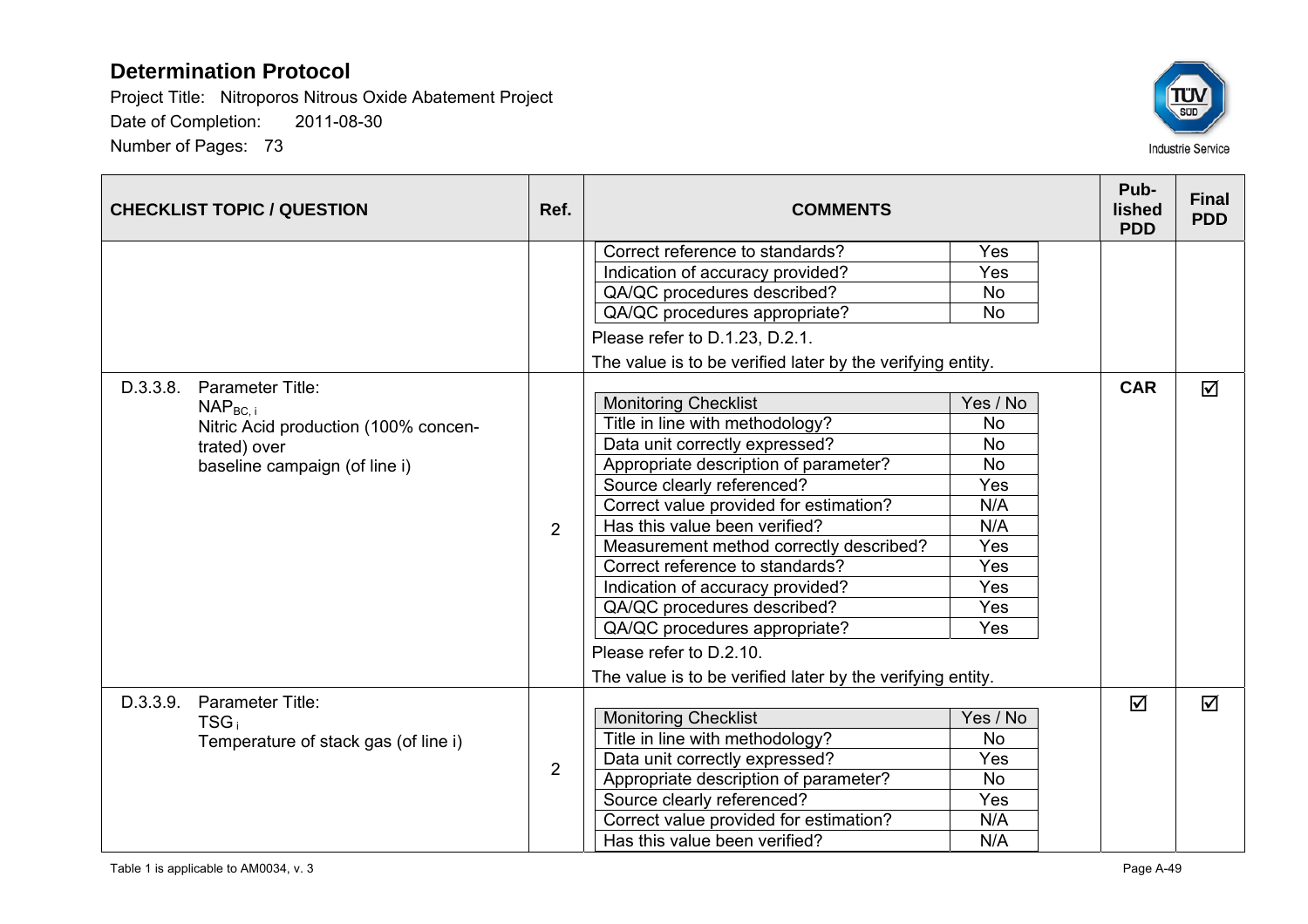

| <b>CHECKLIST TOPIC / QUESTION</b>        | Ref. | <b>COMMENTS</b>                                            |            |  | Pub-<br><b>lished</b><br><b>PDD</b> | <b>Final</b><br><b>PDD</b> |
|------------------------------------------|------|------------------------------------------------------------|------------|--|-------------------------------------|----------------------------|
|                                          |      | Measurement method correctly described?                    | Yes        |  |                                     |                            |
|                                          |      | Correct reference to standards?                            | Yes        |  |                                     |                            |
|                                          |      | Indication of accuracy provided?                           | Yes        |  |                                     |                            |
|                                          |      | QA/QC procedures described?                                | Yes        |  |                                     |                            |
|                                          |      | QA/QC procedures appropriate?                              | <b>Yes</b> |  |                                     |                            |
|                                          |      | The value is to be verified later by the verifying entity. |            |  |                                     |                            |
| D.3.3.10. Parameter Title:               |      |                                                            |            |  | $\Delta$                            | ☑                          |
| $PSG_i$                                  |      | <b>Monitoring Checklist</b>                                | Yes / No   |  |                                     |                            |
| Pressure of stack gas                    |      | Title in line with methodology?                            | No         |  |                                     |                            |
| (of line i)                              |      | Data unit correctly expressed?                             | <b>No</b>  |  |                                     |                            |
|                                          | 2    | Appropriate description of parameter?                      | <b>No</b>  |  |                                     |                            |
|                                          |      | Source clearly referenced?                                 | Yes        |  |                                     |                            |
|                                          |      | Correct value provided for estimation?                     | N/A        |  |                                     |                            |
|                                          |      | Has this value been verified?                              | N/A        |  |                                     |                            |
|                                          |      | Measurement method correctly described?                    | Yes        |  |                                     |                            |
|                                          |      | Correct reference to standards?                            | Yes        |  |                                     |                            |
|                                          |      | Indication of accuracy provided?                           | Yes        |  |                                     |                            |
|                                          |      | QA/QC procedures described?                                | Yes        |  |                                     |                            |
|                                          |      | QA/QC procedures appropriate?                              | <b>Yes</b> |  |                                     |                            |
|                                          |      | The value is to be verified later by the verifying entity. |            |  |                                     |                            |
| D.3.3.11. Parameter Title:               |      |                                                            |            |  | ☑                                   | $\triangledown$            |
| $GS_{BC,i}$                              |      | <b>Monitoring Checklist</b>                                | Yes / No   |  |                                     |                            |
| Gauze supplier for the baseline campaign |      | Title in line with methodology?                            | <b>No</b>  |  |                                     |                            |
| (of line i)                              |      | Data unit correctly expressed?                             | <b>No</b>  |  |                                     |                            |
|                                          | 2,12 | Appropriate description of parameter?                      | <b>No</b>  |  |                                     |                            |
|                                          |      | Source clearly referenced?                                 | <b>No</b>  |  |                                     |                            |
|                                          |      | Correct value provided for estimation?                     | N/A        |  |                                     |                            |
|                                          |      | Has this value been verified?                              | N/A        |  |                                     |                            |
|                                          |      | Measurement method correctly described?                    | Yes        |  |                                     |                            |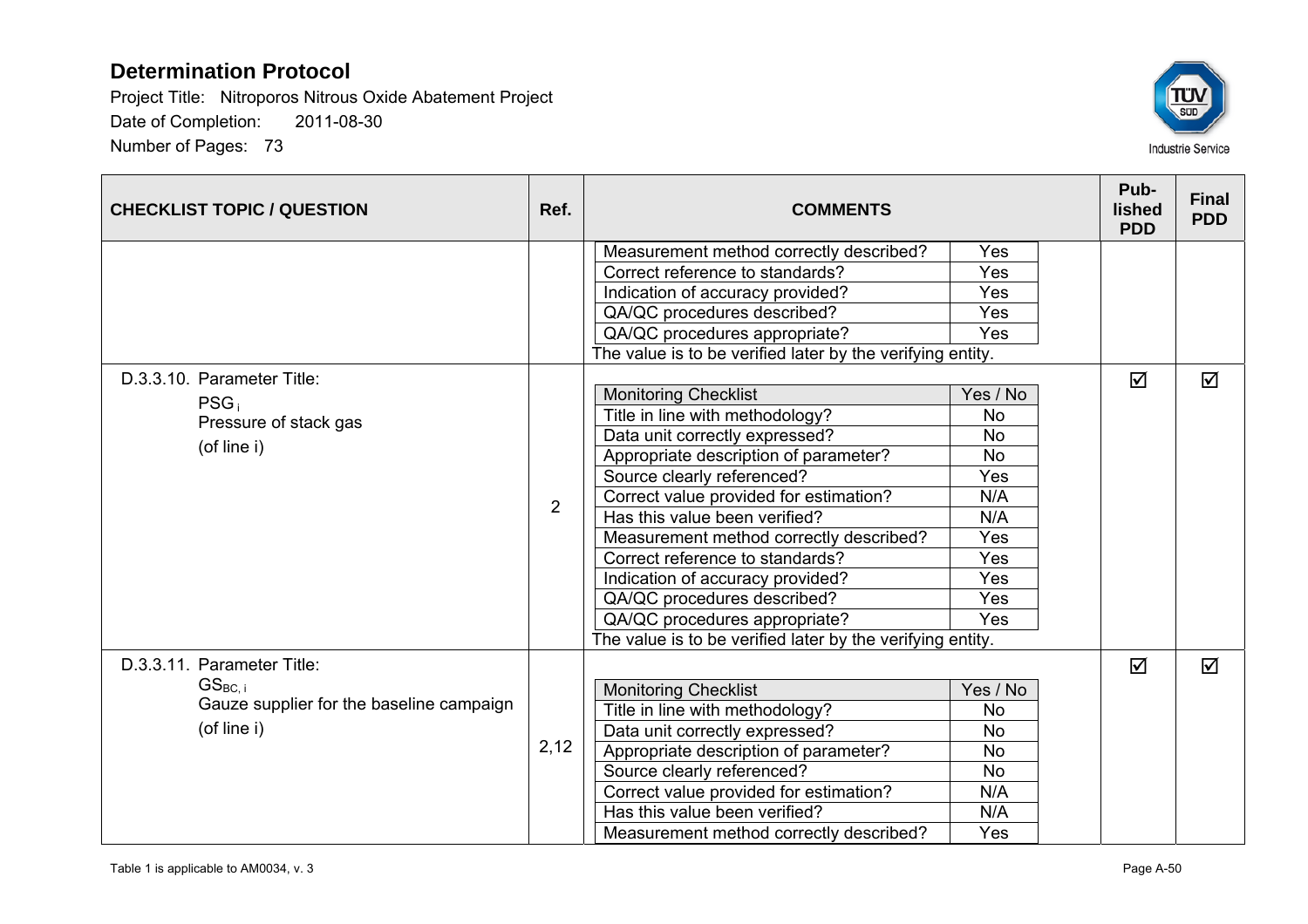

| <b>CHECKLIST TOPIC / QUESTION</b>      | Ref.           | <b>COMMENTS</b>                                            |            |  | Pub-<br><b>lished</b><br><b>PDD</b> | <b>Final</b><br><b>PDD</b> |
|----------------------------------------|----------------|------------------------------------------------------------|------------|--|-------------------------------------|----------------------------|
|                                        |                | Correct reference to standards?                            | Yes        |  |                                     |                            |
|                                        |                | Indication of accuracy provided?                           | Yes        |  |                                     |                            |
|                                        |                | QA/QC procedures described?                                | <b>Yes</b> |  |                                     |                            |
|                                        |                | QA/QC procedures appropriate?                              | <b>Yes</b> |  |                                     |                            |
|                                        |                | The value is to be verified later by the verifying entity. |            |  |                                     |                            |
| D.3.3.12. Parameter Title:             |                |                                                            |            |  | ☑                                   | ☑                          |
| $GC_{BC,i}$                            |                | <b>Monitoring Checklist</b>                                | Yes / No   |  |                                     |                            |
| Gauze composition during baseline cam- |                | Title in line with methodology?                            | <b>No</b>  |  |                                     |                            |
| paign                                  |                | Data unit correctly expressed?                             | N/A        |  |                                     |                            |
| (of line i)                            |                | Appropriate description of parameter?                      | <b>No</b>  |  |                                     |                            |
|                                        | 2, 12          | Source clearly referenced?                                 | <b>No</b>  |  |                                     |                            |
|                                        |                | Correct value provided for estimation?                     | N/A        |  |                                     |                            |
|                                        |                | Has this value been verified?                              | N/A        |  |                                     |                            |
|                                        |                | Measurement method correctly described?                    | Yes        |  |                                     |                            |
|                                        |                | Correct reference to standards?                            | Yes        |  |                                     |                            |
|                                        |                | Indication of accuracy provided?                           | Yes        |  |                                     |                            |
|                                        |                | QA/QC procedures described?                                | Yes        |  |                                     |                            |
|                                        |                | QA/QC procedures appropriate?                              | Yes        |  |                                     |                            |
|                                        |                | The value is to be verified later by the verifying entity. |            |  |                                     |                            |
| D.3.3.13. Parameter Title:             |                |                                                            |            |  | <b>CAR</b>                          | ☑                          |
| OP <sub>h.i</sub>                      |                | <b>Monitoring Checklist</b>                                | Yes / No   |  |                                     |                            |
| Oxidation Pressure for each hour       |                | Title in line with methodology?                            | <b>No</b>  |  |                                     |                            |
| (of line i)                            |                | Data unit correctly expressed?                             | Yes        |  |                                     |                            |
|                                        | $\overline{2}$ | Appropriate description of parameter?                      | Yes        |  |                                     |                            |
|                                        |                | Source clearly referenced?                                 | Yes        |  |                                     |                            |
|                                        |                | Correct value provided for estimation?                     | N/A        |  |                                     |                            |
|                                        |                | Has this value been verified?                              | N/A        |  |                                     |                            |
|                                        |                | Measurement method correctly described?                    | Yes        |  |                                     |                            |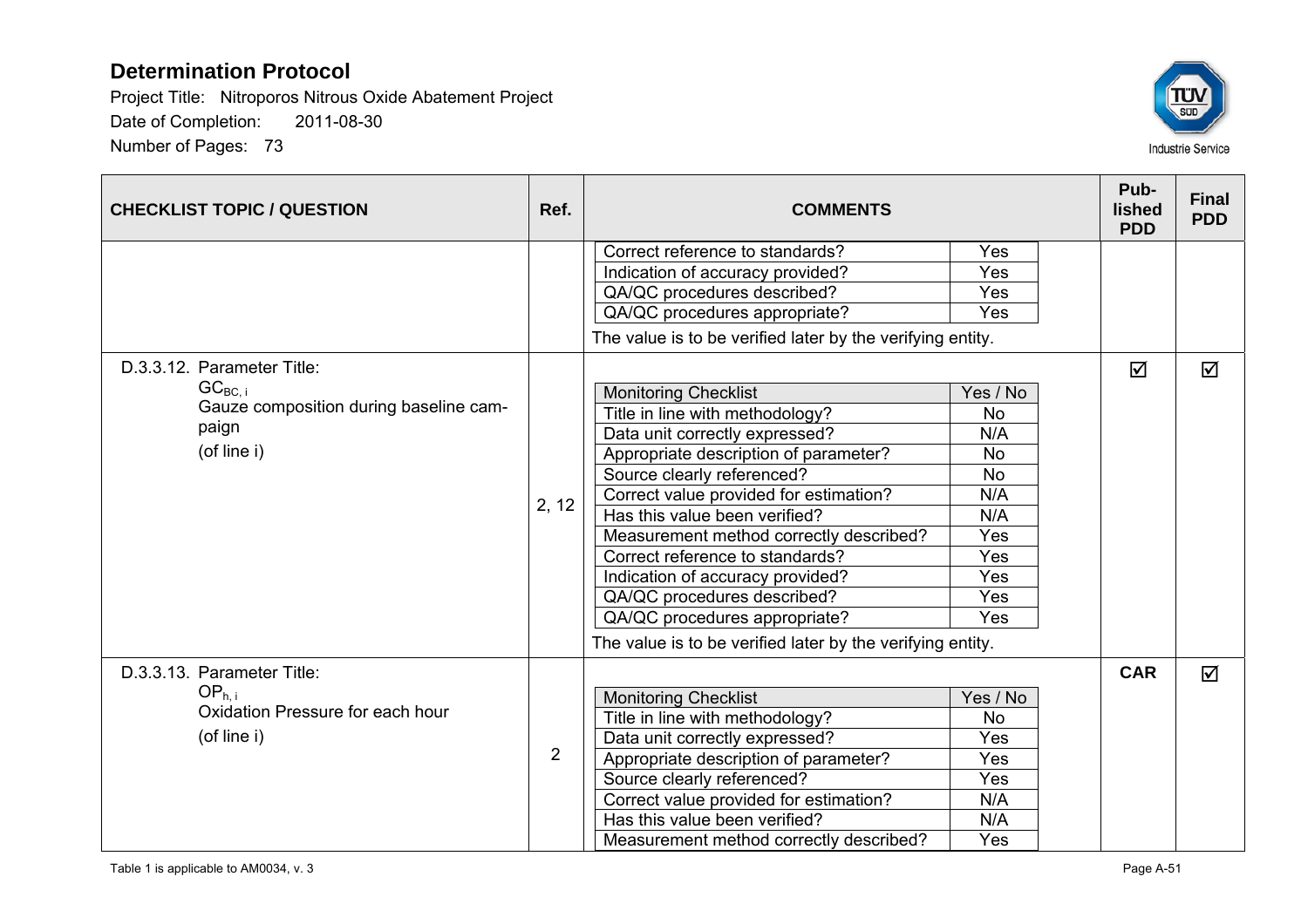

| <b>CHECKLIST TOPIC / QUESTION</b>   | Ref.           | <b>COMMENTS</b>                                                     |            |            | <b>Final</b><br><b>PDD</b> |
|-------------------------------------|----------------|---------------------------------------------------------------------|------------|------------|----------------------------|
|                                     |                | Correct reference to standards?<br>Indication of accuracy provided? | Yes<br>Yes |            |                            |
|                                     |                | QA/QC procedures described?                                         | Yes        |            |                            |
|                                     |                | QA/QC procedures appropriate?                                       | Yes        |            |                            |
|                                     |                | Please refer to D.2.1.                                              |            |            |                            |
|                                     |                |                                                                     |            |            |                            |
|                                     |                | The value is to be verified later by the verifying entity.          |            |            |                            |
| D.3.3.14. Parameter Title:          |                |                                                                     |            | <b>CAR</b> | ☑                          |
| $OT_{h.i}$                          |                | <b>Monitoring Checklist</b>                                         | Yes / No   |            |                            |
| Oxidation Temperature for each hour |                | Title in line with methodology?                                     | <b>No</b>  |            |                            |
| (of line i)                         |                | Data unit correctly expressed?                                      | Yes        |            |                            |
|                                     | $\overline{2}$ | Appropriate description of parameter?                               | Yes        |            |                            |
|                                     |                | Source clearly referenced?                                          | Yes        |            |                            |
|                                     |                | Correct value provided for estimation?                              | N/A        |            |                            |
|                                     |                | Has this value been verified?                                       | N/A        |            |                            |
|                                     |                | Measurement method correctly described?                             | Yes        |            |                            |
|                                     |                | Correct reference to standards?                                     | Yes        |            |                            |
|                                     |                | Indication of accuracy provided?                                    | Yes        |            |                            |
|                                     |                | QA/QC procedures described?                                         | Yes        |            |                            |
|                                     |                | QA/QC procedures appropriate?                                       | Yes        |            |                            |
|                                     |                | Please refer to D.1.23.                                             |            |            |                            |
|                                     |                | The value is to be verified later by the verifying entity.          |            |            |                            |
| D.3.3.15. Parameter Title:          |                |                                                                     |            | <b>CAR</b> | ☑                          |
| AFR <sub>i</sub>                    |                | <b>Monitoring Checklist</b>                                         | Yes / No   |            |                            |
| Ammonia gas flow rate               | $\overline{2}$ | Title in line with methodology?                                     | <b>No</b>  |            |                            |
| (of line i)                         |                | Data unit correctly expressed?                                      | <b>No</b>  |            |                            |
|                                     |                | Appropriate description of parameter?                               | Yes        |            |                            |
|                                     |                | Source clearly referenced?                                          | Yes        |            |                            |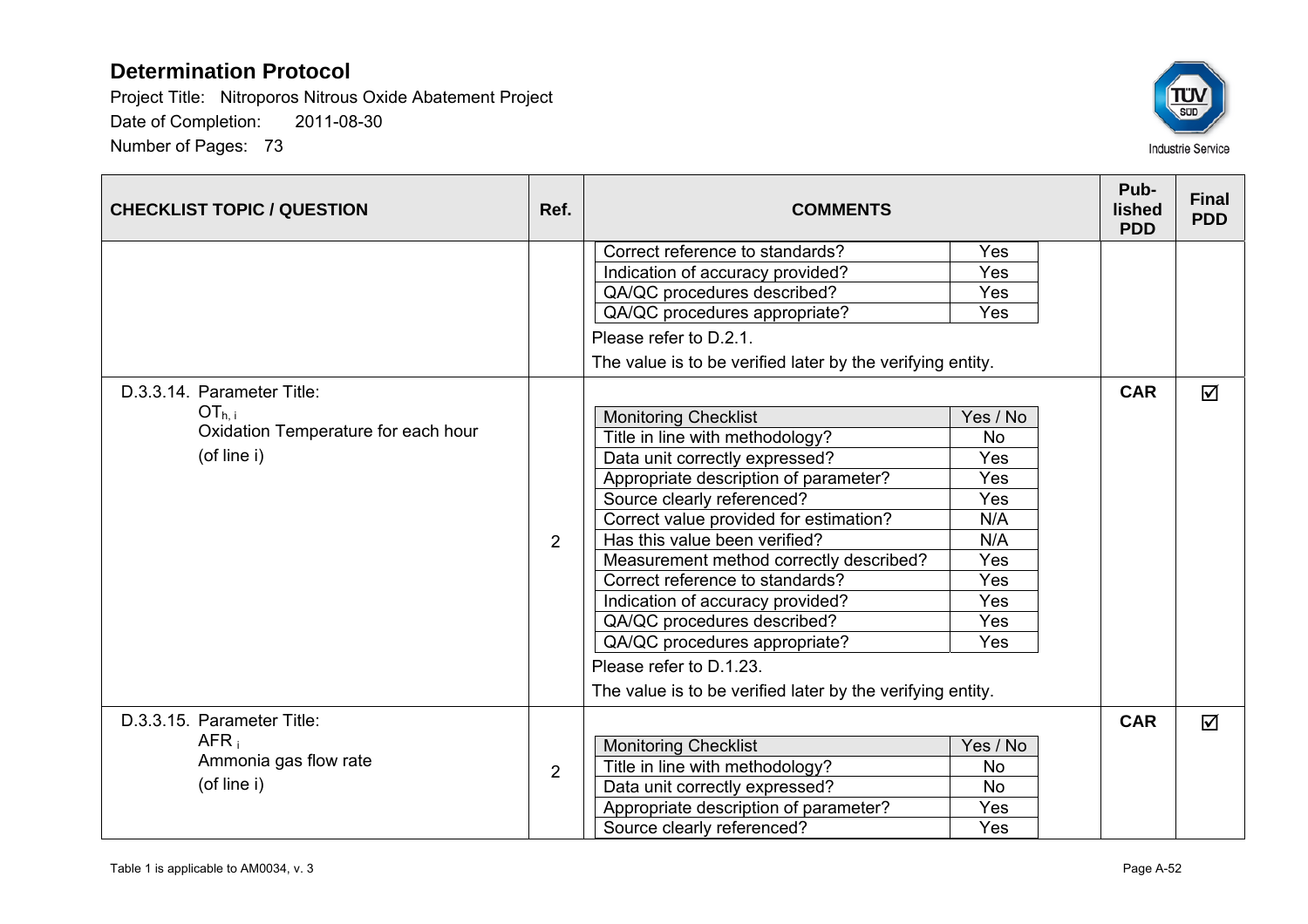

| <b>CHECKLIST TOPIC / QUESTION</b>                             | Ref.           | <b>COMMENTS</b>                                                         |            | Pub-<br>lished<br><b>PDD</b> | <b>Final</b><br><b>PDD</b> |
|---------------------------------------------------------------|----------------|-------------------------------------------------------------------------|------------|------------------------------|----------------------------|
|                                                               |                | Correct value provided for estimation?<br>Has this value been verified? | N/A<br>N/A |                              |                            |
|                                                               |                | Measurement method correctly described?                                 | Yes        |                              |                            |
|                                                               |                | Correct reference to standards?                                         | Yes        |                              |                            |
|                                                               |                | Indication of accuracy provided?                                        | Yes        |                              |                            |
|                                                               |                | QA/QC procedures described?                                             | Yes        |                              |                            |
|                                                               |                | QA/QC procedures appropriate?                                           | Yes        |                              |                            |
|                                                               |                | Please refer to D.1.23.                                                 |            |                              |                            |
|                                                               |                | The value is to be verified later by the verifying entity.              |            |                              |                            |
| D.3.3.16. Parameter Title:                                    |                |                                                                         |            | <b>CAR</b>                   | $\blacktriangledown$       |
| AIFR <sub>i</sub><br>Ammonia to Air Flow Ratio<br>(of line i) |                | <b>Monitoring Checklist</b>                                             | Yes / No   |                              |                            |
|                                                               |                | Title in line with methodology?                                         | <b>No</b>  |                              |                            |
|                                                               |                | Data unit correctly expressed?                                          | Yes        |                              |                            |
|                                                               |                | Appropriate description of parameter?                                   | <b>No</b>  |                              |                            |
|                                                               |                | Source clearly referenced?                                              | Yes        |                              |                            |
|                                                               |                | Correct value provided for estimation?                                  | N/A        |                              |                            |
|                                                               | $\overline{2}$ | Has this value been verified?                                           | N/A        |                              |                            |
|                                                               |                | Measurement method correctly described?                                 | Yes        |                              |                            |
|                                                               |                | Correct reference to standards?                                         | Yes        |                              |                            |
|                                                               |                | Indication of accuracy provided?                                        | Yes        |                              |                            |
|                                                               |                | QA/QC procedures described?                                             | Yes        |                              |                            |
|                                                               |                | QA/QC procedures appropriate?                                           | Yes        |                              |                            |
|                                                               |                | Please refer to D.1.23.                                                 |            |                              |                            |
|                                                               |                | The value is to be verified later by the verifying entity.              |            |                              |                            |
| D.3.3.17. Parameter Title:                                    |                |                                                                         |            | ☑                            | $\blacktriangledown$       |
| $EF_{req}$                                                    | $\overline{2}$ | <b>Monitoring Checklist</b>                                             | Yes / No   |                              |                            |
| Emissions level set by incoming policies                      |                | Title in line with methodology?                                         | Yes        |                              |                            |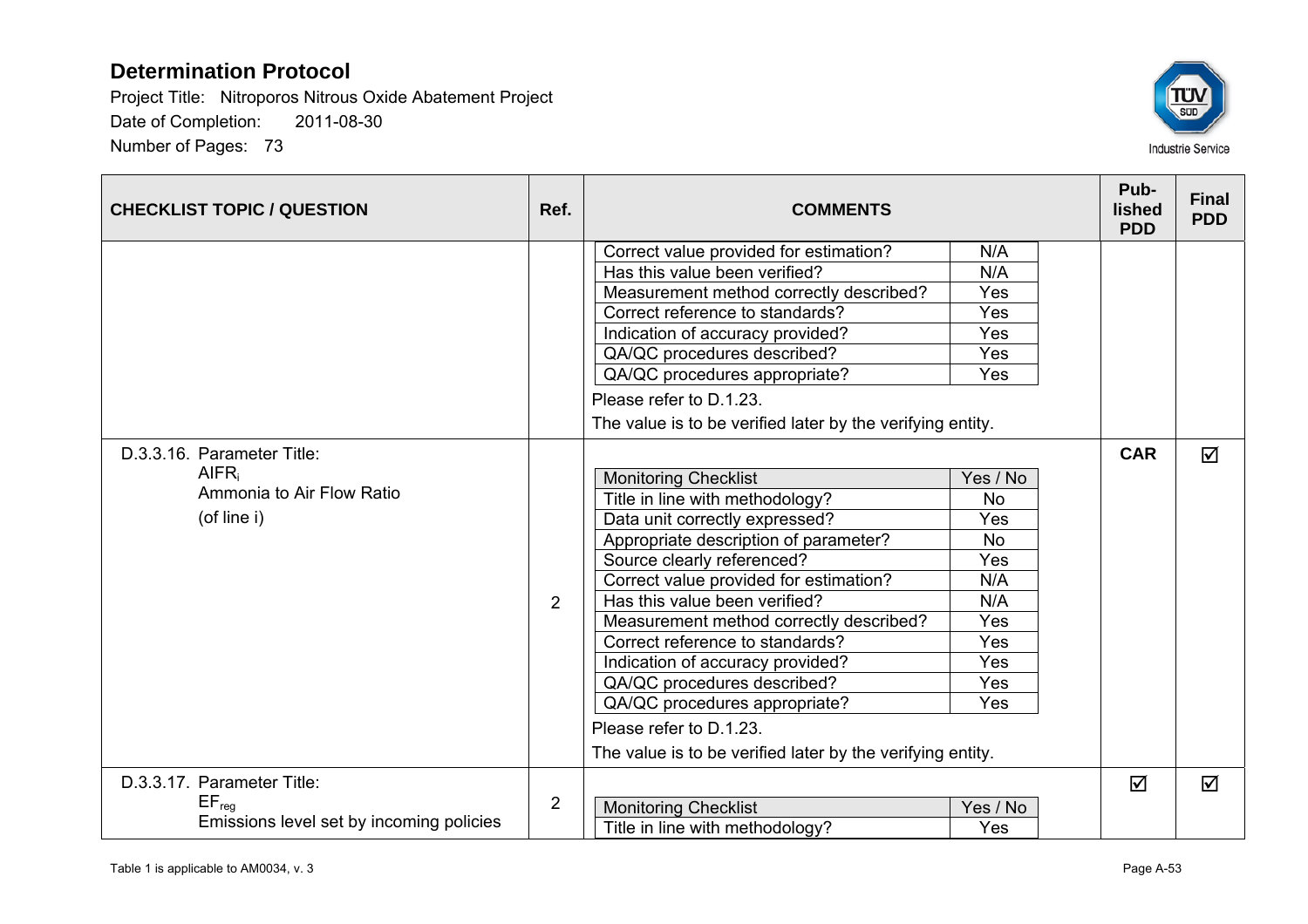

| <b>CHECKLIST TOPIC / QUESTION</b>                                                                                                                   | Ref.           | <b>COMMENTS</b>                                            |           | Pub-<br>lished<br><b>PDD</b> | <b>Final</b><br><b>PDD</b> |
|-----------------------------------------------------------------------------------------------------------------------------------------------------|----------------|------------------------------------------------------------|-----------|------------------------------|----------------------------|
| or regulations                                                                                                                                      |                | Data unit correctly expressed?                             | N/A       |                              |                            |
|                                                                                                                                                     |                | Appropriate description of parameter?                      | <b>No</b> |                              |                            |
|                                                                                                                                                     |                | Source clearly referenced?                                 | Yes       |                              |                            |
|                                                                                                                                                     |                | Correct value provided for estimation?                     | N/A       |                              |                            |
|                                                                                                                                                     |                | Has this value been verified?                              | N/A       |                              |                            |
|                                                                                                                                                     |                | Measurement method correctly described?                    | <b>No</b> |                              |                            |
|                                                                                                                                                     |                | Correct reference to standards?                            | Yes       |                              |                            |
|                                                                                                                                                     |                | Indication of accuracy provided?                           | Yes       |                              |                            |
|                                                                                                                                                     |                | QA/QC procedures described?                                | <b>No</b> |                              |                            |
|                                                                                                                                                     |                | QA/QC procedures appropriate?                              | <b>No</b> |                              |                            |
|                                                                                                                                                     |                | The value is to be verified later by the verifying entity. |           |                              |                            |
| D.3.3.18. Parameter Title:                                                                                                                          |                |                                                            |           | ☑                            | ☑                          |
| $UNC_i$                                                                                                                                             | $\overline{2}$ | <b>Monitoring Checklist</b>                                | Yes / No  |                              |                            |
| Overall measurement uncertainty of the                                                                                                              |                | Title in line with methodology?                            | <b>No</b> |                              |                            |
| monitoring system                                                                                                                                   |                | Data unit correctly expressed?                             | Yes       |                              |                            |
| (of line i)                                                                                                                                         |                | Appropriate description of parameter?                      | Yes       |                              |                            |
|                                                                                                                                                     |                | Source clearly referenced?                                 | Yes       |                              |                            |
|                                                                                                                                                     |                | Correct value provided for estimation?                     | Yes       |                              |                            |
|                                                                                                                                                     |                | Has this value been verified?                              | N/A       |                              |                            |
|                                                                                                                                                     |                | Measurement method correctly described?                    | Yes       |                              |                            |
|                                                                                                                                                     |                | Correct reference to standards?                            | Yes       |                              |                            |
|                                                                                                                                                     |                | The value is to be verified later by the verifying entity. |           |                              |                            |
| D.3.4. Description of formulae used to estimate baseline emissions (for each gas, source etc.; emissions in units of CO <sub>2</sub><br>equivalent) |                |                                                            |           |                              |                            |
| <b>JI specific approach</b>                                                                                                                         |                |                                                            |           |                              |                            |
| D.3.4.1.<br>Does the monitoring plan elaborate all<br>algorithms and formulae used for the estima-                                                  | $\overline{2}$ | Pls. refer to A.4.3.2                                      |           | <b>CAR</b>                   | ☑                          |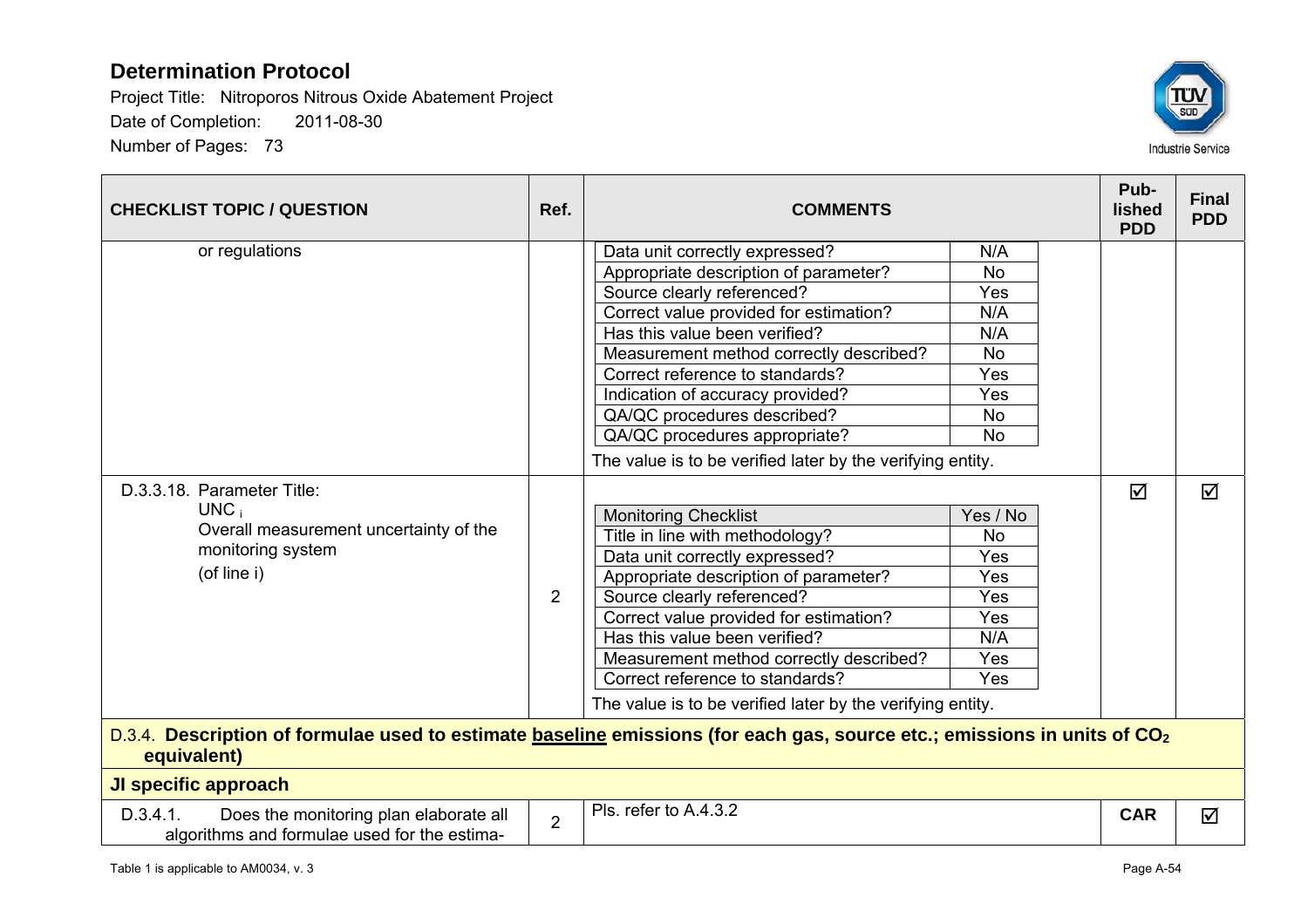

| <b>CHECKLIST TOPIC / QUESTION</b>                                                                                                                                                                              | Ref.           | <b>COMMENTS</b>                                                                                                                                                                                                                   | Pub-<br>lished<br><b>PDD</b> | <b>Final</b><br><b>PDD</b> |
|----------------------------------------------------------------------------------------------------------------------------------------------------------------------------------------------------------------|----------------|-----------------------------------------------------------------------------------------------------------------------------------------------------------------------------------------------------------------------------------|------------------------------|----------------------------|
| tion/calculation of baseline emissions?                                                                                                                                                                        |                |                                                                                                                                                                                                                                   |                              |                            |
| D.3.4.2.<br>Is the underlying rationale for the algo-<br>rithms/formulae explained?                                                                                                                            | $\overline{2}$ | Yes, the underlying rationale for the formulae is explained. How-<br>ever see A.4.3.2                                                                                                                                             | <b>CAR</b>                   | ☑                          |
| D.3.4.3.<br>For the equations presented:<br>- Are consistent variables, equation formats,<br>subscripts etc. used?<br>- Are all equations numbered?<br>- Are all variables, with units indicated de-<br>fined? | 2, 27          | Pls. refer to A.4.3.2                                                                                                                                                                                                             | <b>CAR</b>                   | ☑                          |
| Is the conservativeness of the algo-<br>D.3.4.4.<br>rithms/procedures justified?                                                                                                                               | $\overline{2}$ | Yes, the conservativeness of the algorithms is justified in the<br>PDD. However see A.4.3.2                                                                                                                                       | <b>CAR</b>                   | ☑                          |
| D.3.4.5.<br>To the extent possible, are methods to<br>quantitatively account for uncertainty in key<br>parameters included?                                                                                    | $\overline{2}$ | See comment to D.3.2.5                                                                                                                                                                                                            | ☑                            | ☑                          |
| D.3.4.6.<br>Is it justified that the procedure is con-<br>sistent with standard technical procedures in<br>the sector?                                                                                         | $\overline{2}$ | Yes, it is justified. Furthermore the procedure for estimation/cal-<br>culation of the baseline emissions is based on the one proposed<br>by the AM0034, it was just adapted to the needs of this particular<br>project activity. | $\blacktriangledown$         | ☑                          |
| Are implicit and explicit key assump-<br>D.3.4.7.<br>tions explained in a transparent manner?                                                                                                                  | 1, 2,          | Yes, however see A.4.3.2                                                                                                                                                                                                          | <b>CAR</b>                   | ☑                          |
| D.3.4.8.<br>Is it clearly stated which assumptions<br>and procedures have significant uncertainty<br>associated with them, and how such uncer-<br>tainty is to be addressed?                                   | 1, 2           | Yes, it is. See also comments to A.4.3.2                                                                                                                                                                                          | <b>CAR</b>                   | ☑                          |
| D.3.4.9.<br>Is consistency between the elaboration<br>of the baseline scenario and the procedure for<br>calculating the emissions of the baseline en-                                                          | 1, 2           | Yes, it is ensured. Furthermore the procedure for estimation/cal-<br>culation of the baseline emissions is based on the one proposed<br>by the AM0034, it was just adapted to the needs of this particular                        | $\blacktriangledown$         | ☑                          |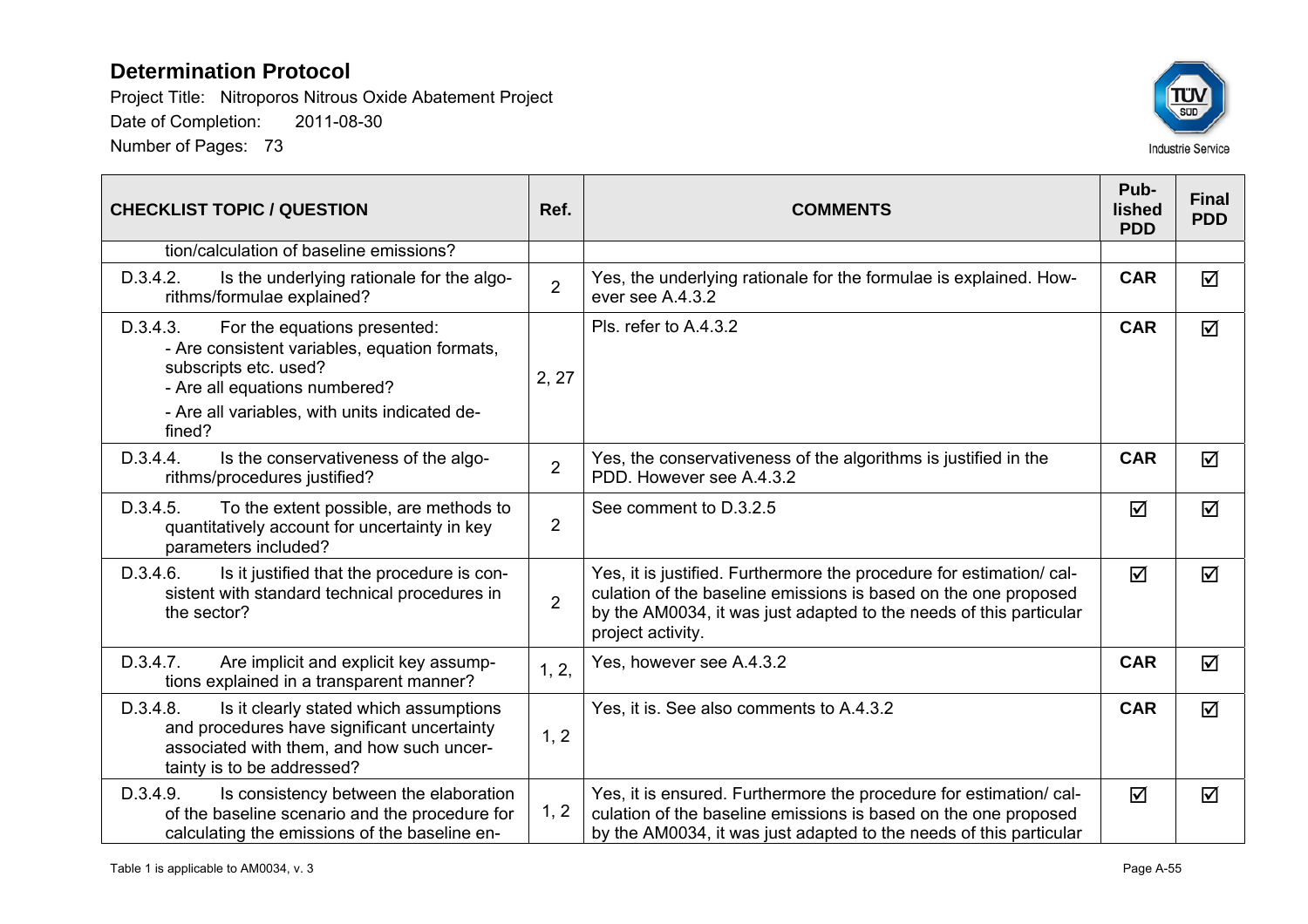

| <b>CHECKLIST TOPIC / QUESTION</b>                                                                                                                                                                 | Ref.           | <b>COMMENTS</b>                                                                                                                                                                                                                                                               | Pub-<br>lished<br><b>PDD</b> | <b>Final</b><br><b>PDD</b> |
|---------------------------------------------------------------------------------------------------------------------------------------------------------------------------------------------------|----------------|-------------------------------------------------------------------------------------------------------------------------------------------------------------------------------------------------------------------------------------------------------------------------------|------------------------------|----------------------------|
| sured?                                                                                                                                                                                            |                | project activity.                                                                                                                                                                                                                                                             |                              |                            |
| <b>Approved CDM methodology approach</b>                                                                                                                                                          |                |                                                                                                                                                                                                                                                                               |                              |                            |
| D.3.4.10.<br>Is consistency between the elaboration<br>of the baseline scenario and the procedure for<br>calculating the emissions of the baseline en-<br>sured?                                  | $\overline{2}$ | N/A                                                                                                                                                                                                                                                                           | ☑                            | ☑                          |
| D.3.4.11.<br>Are the formulae required for the de-<br>termination of baseline emissions correctly<br>presented, enabling a complete identification<br>of parameter to be used and / or monitored? | $\overline{2}$ | N/A                                                                                                                                                                                                                                                                           | $\blacktriangledown$         | ☑                          |
| D.3.4.12.<br>Are the formulae required for the de-<br>termination of leakage emissions correctly<br>presented, enabling a complete identification<br>of parameter to be used and / or monitored?  | $\overline{2}$ | N/A                                                                                                                                                                                                                                                                           | ☑                            | ☑                          |
| <b>E. Estimation of greenhouse gas emission reductions</b>                                                                                                                                        |                |                                                                                                                                                                                                                                                                               |                              |                            |
| E.1. Estimation of baseline and project emissions, leakage and emission reductions as a result                                                                                                    |                |                                                                                                                                                                                                                                                                               |                              |                            |
| E.1.1.<br>Does the PDD provide ex ante esti-<br>mates of<br>- Project emissions<br>- Leakage<br>- Baseline emissions<br>- Emission reductions                                                     | $\overline{2}$ | Please see the comments in A.4.3.2.<br>There are no leakage emissions in the project.                                                                                                                                                                                         | <b>CAR</b>                   | ☑                          |
| E.1.2.<br>Are the estimates given<br>- On a periodic basis?<br>- At least from the beginning until the end of                                                                                     | $\overline{2}$ | The estimates are given from the beginning until the end of the<br>crediting period on monthly basis in tones of CO2 equivalent us-<br>ing global warming potential of N2O defined by decision 2/CP.3 or<br>as subsequently revised in accordance with Article 5 of the Kyoto | $\triangledown$              | ☑                          |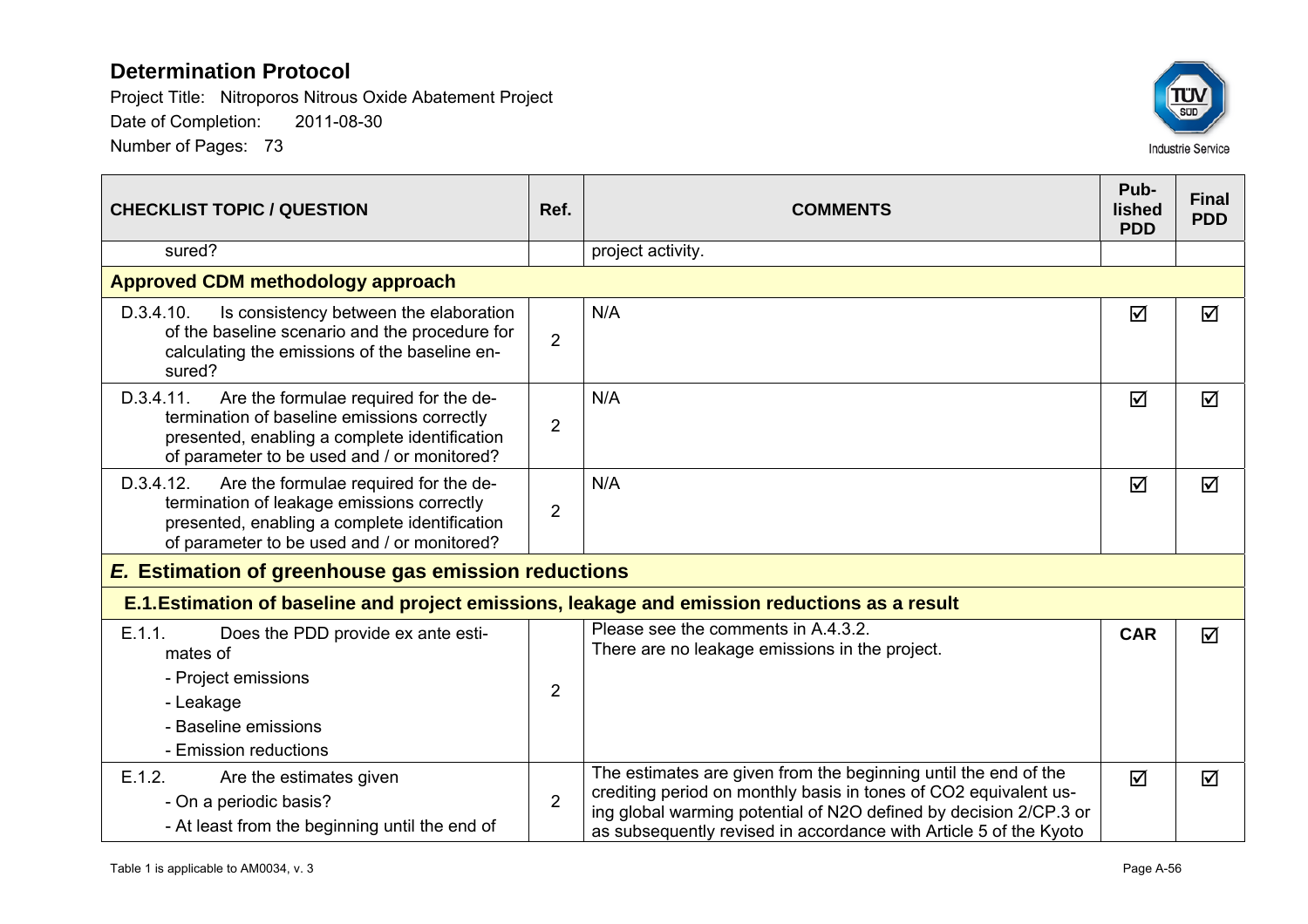

| <b>CHECKLIST TOPIC / QUESTION</b>                                                                                                                                                                                           | Ref.           | <b>COMMENTS</b>                                                                                                                                 | Pub-<br><b>lished</b><br><b>PDD</b> | <b>Final</b><br><b>PDD</b> |
|-----------------------------------------------------------------------------------------------------------------------------------------------------------------------------------------------------------------------------|----------------|-------------------------------------------------------------------------------------------------------------------------------------------------|-------------------------------------|----------------------------|
| the crediting period?                                                                                                                                                                                                       |                | Protocol.                                                                                                                                       |                                     |                            |
| - On a source-by-source basis?                                                                                                                                                                                              |                |                                                                                                                                                 |                                     |                            |
| - In tones of CO2 equivalent using global<br>warming potentials defined by decision 2/CP.3<br>or as subsequently revised in accordance with<br>Article 5 of the Kyoto Protocol?                                             |                |                                                                                                                                                 |                                     |                            |
| E.1.3.<br>Are key factors influencing the baseline<br>emissions and the activity level of the project<br>and the emissions as well as risks associated<br>with the project taken into account, as appro-<br>priate?         | 2              | Please see the comments in A.4.3.2                                                                                                              | <b>CAR</b>                          | ⊠                          |
| E.1.4.<br>Are data sources used for calculating<br>the estimates clearly identified, reliable and<br>transparent?                                                                                                           | $\overline{2}$ | In principle yes, however see the comments in A.4.3.2                                                                                           | <b>CAR</b>                          | ☑                          |
| E.1.5.<br>Are emissions factors (incl. default<br>emission factors) used for calculating the es-<br>timates selected by carefully balancing accu-<br>racy and reasonableness, and appropriately<br>justified of the choice? | $\overline{2}$ | Yes, they are. In doing so project developers were guided by the<br>AM0034. However see the comments in A.4.3.2                                 | <b>CAR</b>                          | $\triangledown$            |
| E.1.6.<br>Is the estimation based on conserva-<br>tive assumptions and the most plausible sce-<br>narios in a transparent manner?                                                                                           | $\overline{2}$ | Please see the comments in A.4.3.2                                                                                                              | <b>CAR</b>                          | ☑                          |
| E.1.7.<br>Are the estimates of project emissions,<br>baseline emissions and leakage consistent<br>throughout the PDD?                                                                                                       | $\overline{2}$ | Yes, the data provided in this section is consistent with data as<br>presented in other chapters of the PDD. However please refer to<br>A.4.3.2 | <b>CAR</b>                          | ☑                          |
| E.1.8.<br>Are the estimates of project emissions,<br>baseline emissions and leakage transparent,<br>feasible and mathematical correct calculated?                                                                           | $\overline{2}$ | Please see the comments in A.4.3.2                                                                                                              | <b>CAR</b>                          | $\triangledown$            |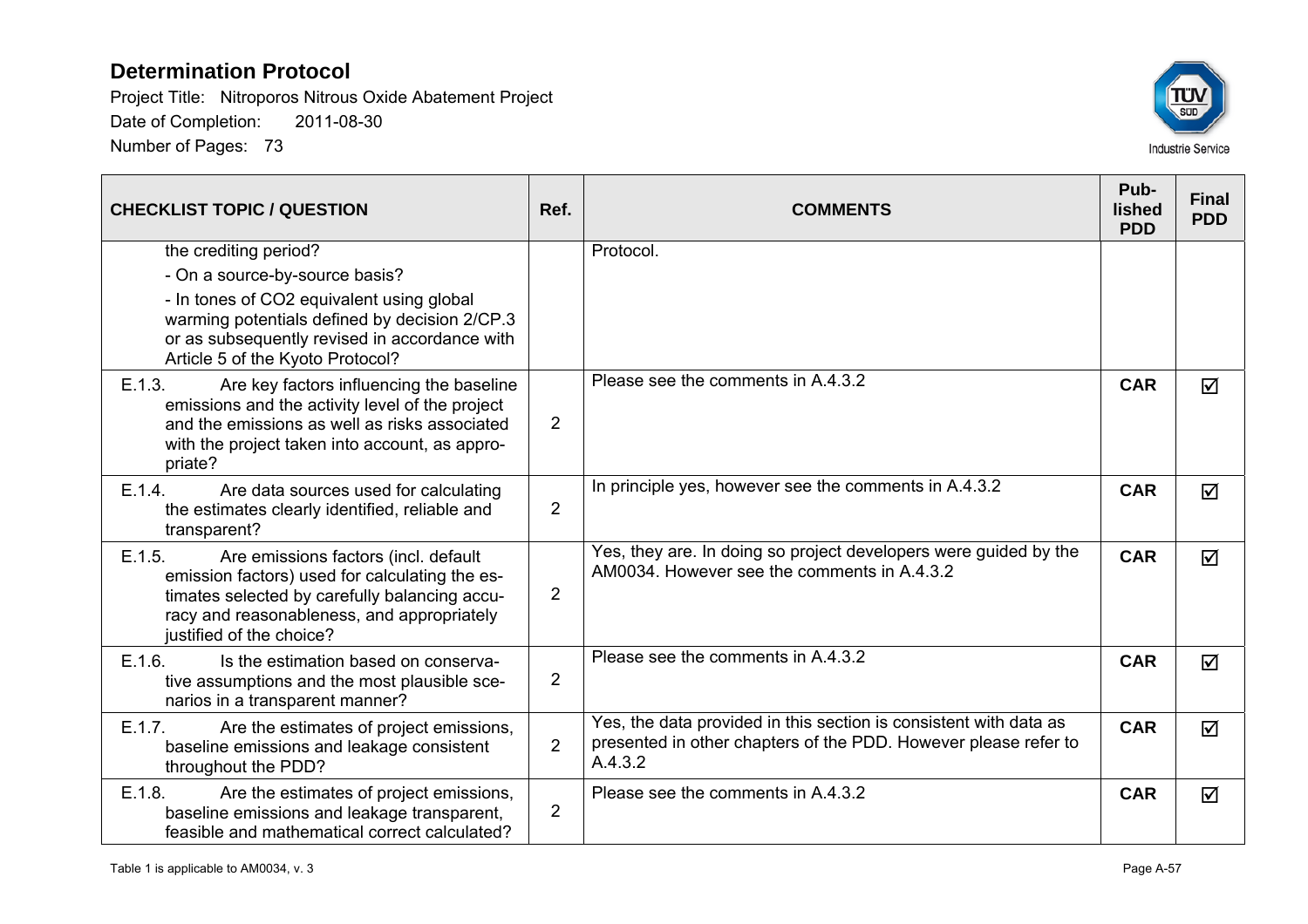

| <b>CHECKLIST TOPIC / QUESTION</b>                                                                                                                                                                                    | Ref.           | <b>COMMENTS</b>                                                                                                                                                                   | Pub-<br><b>lished</b><br><b>PDD</b> | <b>Final</b><br><b>PDD</b> |
|----------------------------------------------------------------------------------------------------------------------------------------------------------------------------------------------------------------------|----------------|-----------------------------------------------------------------------------------------------------------------------------------------------------------------------------------|-------------------------------------|----------------------------|
| E.1.9.<br>If the calculation of the baseline emis-<br>sion is to be performed ex post, does the PDD<br>include an illustrative ex ante emissions calcu-<br>lation?                                                   | $\overline{2}$ | Yes, the baseline emissions are calculated ex-ante by the PPs in<br>order to estimate ERs.                                                                                        | ☑                                   | ☑                          |
| E.1.10.<br>Is the projection of estimated project<br>emissions, baseline emissions and leakage<br>based on the same procedures as used for fu-<br>ture monitoring?                                                   | $\overline{2}$ | The projection of estimated project emissions and baseline emis-<br>sions is done by the same algorithms as used for later monitoring.<br>Leakage does not exist in this project. | $\blacktriangledown$                | $\blacktriangledown$       |
| E.1.11.<br>Does the PDD appropriately describe<br>an assessment of the potential leakage of the<br>project and appropriately explain which<br>sources of leakage are to be calculated and<br>which can be neglected? | $\overline{2}$ | No leakage exists in this project acc. to the methodology applied.                                                                                                                | $\overline{\mathsf{M}}$             | $\blacktriangledown$       |
| If approved CDM methodology ap-<br>E.1.12.<br>proach is used, is the estimation of ERs made<br>in accordance with the approved CDM meth-<br>odology?                                                                 |                | N/A                                                                                                                                                                               | ☑                                   | ☑                          |
| Are the formulae required for the de-<br>E.1.13.<br>termination of emission reductions correctly<br>presented?                                                                                                       | $\overline{2}$ | Yes, it is correctly presented in the PDD.                                                                                                                                        | ☑                                   | ☑                          |
| E.1.14.<br>Will the project result in fewer GHG<br>emissions than the baseline scenario?                                                                                                                             | $\overline{2}$ | The project activity will result in emission reductions.                                                                                                                          | $\blacktriangledown$                | ☑                          |
| E.1.15.<br>Is the projection in line with the envi-<br>sioned time schedule for the project's imple-<br>mentation and the indicated crediting period?                                                                | $\overline{2}$ | Yes, the projection is in line with the project implementation plan.                                                                                                              | ☑                                   | ☑                          |
| E.1.16.<br>Is the form/table required for the indica-<br>tion of projected emission reductions correctly<br>applied?                                                                                                 | 2              | Yes, it is.                                                                                                                                                                       | ☑                                   | ☑                          |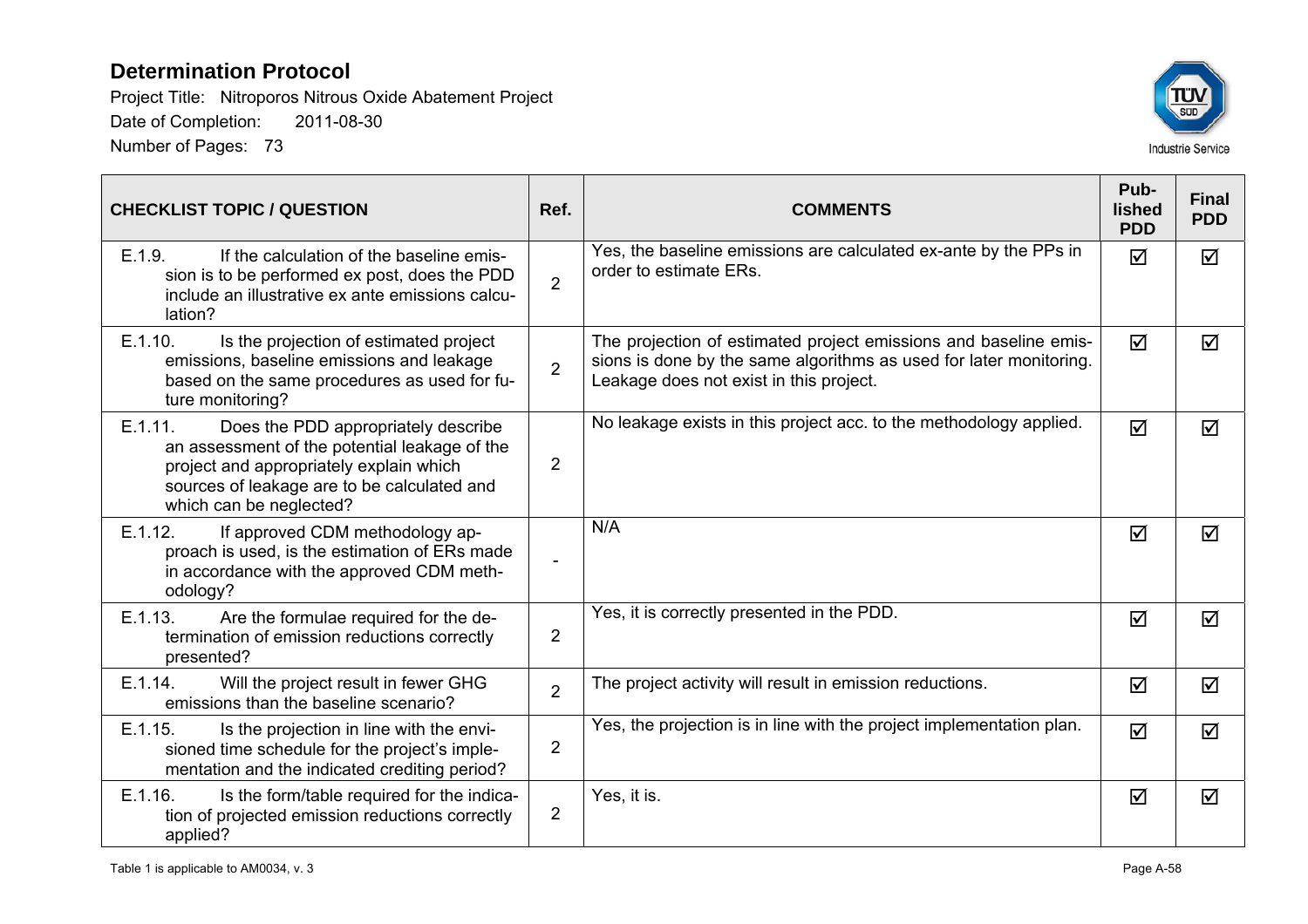

| <b>CHECKLIST TOPIC / QUESTION</b>                                                                                                                                                                                                                                                                                                   | Ref.            | <b>COMMENTS</b>                                                                                                                                                                                                                                                             | Pub-<br>lished<br><b>PDD</b> | <b>Final</b><br><b>PDD</b> |  |
|-------------------------------------------------------------------------------------------------------------------------------------------------------------------------------------------------------------------------------------------------------------------------------------------------------------------------------------|-----------------|-----------------------------------------------------------------------------------------------------------------------------------------------------------------------------------------------------------------------------------------------------------------------------|------------------------------|----------------------------|--|
|                                                                                                                                                                                                                                                                                                                                     |                 |                                                                                                                                                                                                                                                                             |                              |                            |  |
| <b>F. Environmental impacts</b>                                                                                                                                                                                                                                                                                                     |                 |                                                                                                                                                                                                                                                                             |                              |                            |  |
|                                                                                                                                                                                                                                                                                                                                     |                 | F.1. Documentation on the analysis of the environmental impacts, including transboundary impacts                                                                                                                                                                            |                              |                            |  |
| F.1.1. Does the PDD list and attach documentation<br>on the analysis of the environmental impacts<br>(e.g. EIA) of the project, including transbound-<br>ary impacts, in accordance with procedure as<br>determined by the host Party?                                                                                              | $\overline{2}$  | <b>Corrective Action Request No.15.</b><br>As verified on site, an EIA procedure is not requested by Roma-<br>nian legislation for this kind of project. However an EIA has been<br>conducted by the project participants voluntarily. Please amend<br>the PDD accordingly. | <b>CAR</b>                   | ☑                          |  |
| F.1.2. Are the respective host Party requirements for<br>an Environmental Impact Assessment (EIA)<br>clearly referenced in the PDD?                                                                                                                                                                                                 | 2,<br>18,<br>30 | N/A                                                                                                                                                                                                                                                                         | ☑                            | ☑                          |  |
| F.1.3. Has the EIA conducted been approved by the<br>host Party?                                                                                                                                                                                                                                                                    | 30              | N/A                                                                                                                                                                                                                                                                         | ☑                            | ☑                          |  |
| F.1.4. If the EIA indicates that the environmental im-<br>pacts are considered significant by the project<br>participants or/and the host party, does the<br>PDD provide conclusion and all references to<br>supporting documentation of an EIA under-<br>taken in accordance with the procedures as<br>required by the host Party? | 30              | N/A                                                                                                                                                                                                                                                                         | ☑                            | ☑                          |  |
| <b>G. Stakeholders' comments</b>                                                                                                                                                                                                                                                                                                    |                 |                                                                                                                                                                                                                                                                             |                              |                            |  |
| G.1. Brief description how comments by local stakeholders have been invited and compiled                                                                                                                                                                                                                                            |                 |                                                                                                                                                                                                                                                                             |                              |                            |  |
| G.1.1.<br>Have relevant stakeholders been con-<br>sulted?                                                                                                                                                                                                                                                                           | 30              | N/A                                                                                                                                                                                                                                                                         | $\blacktriangledown$         | ☑                          |  |
| G.1.2.<br>Have appropriate media been used to                                                                                                                                                                                                                                                                                       | 30              | N/A                                                                                                                                                                                                                                                                         | $\triangledown$              | ☑                          |  |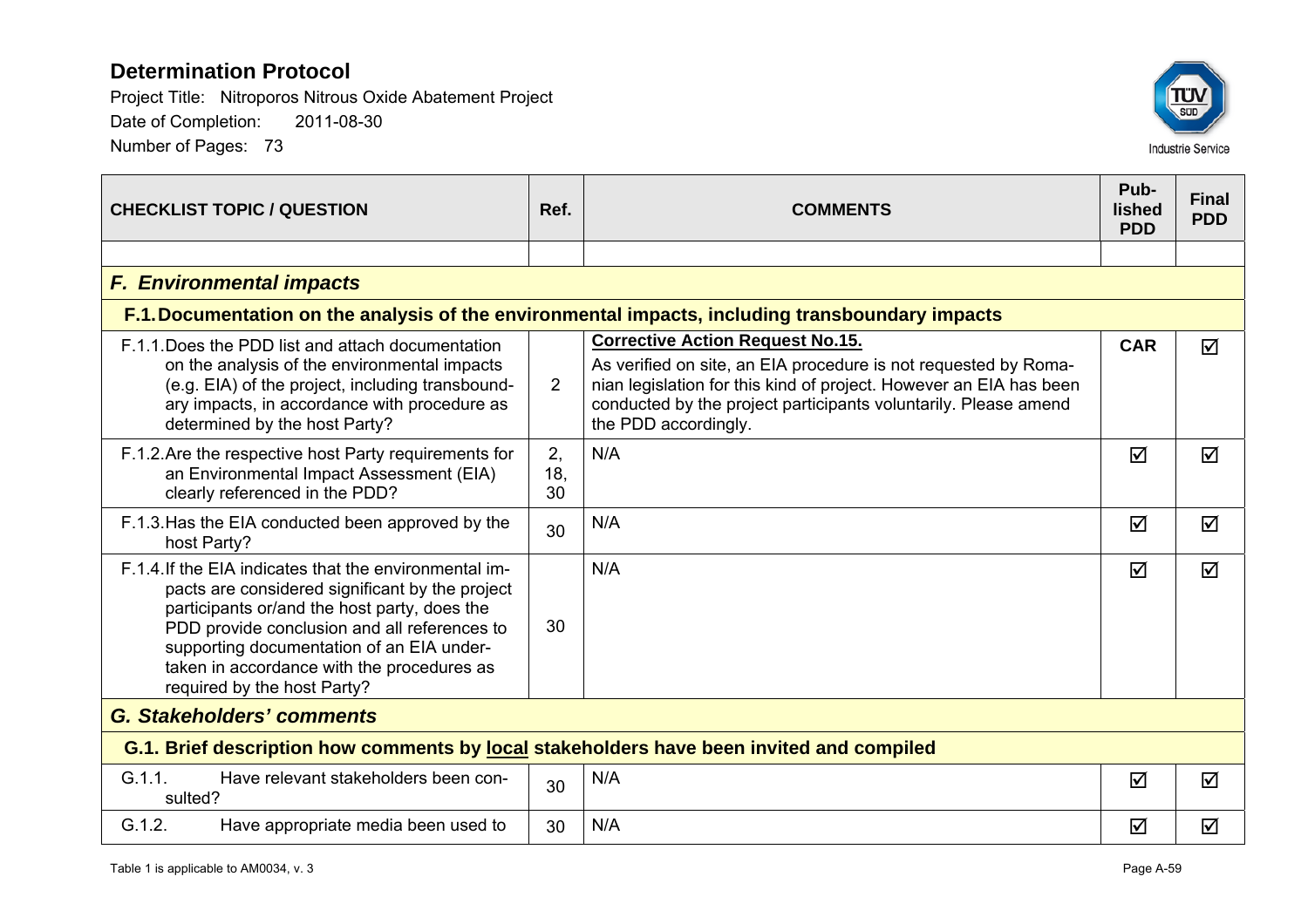

| <b>CHECKLIST TOPIC / QUESTION</b>                                                                                                                                                                                                                                                                                                                                                | Ref.                     | <b>COMMENTS</b>                                                               | Pub-<br>lished<br><b>PDD</b> | <b>Final</b><br><b>PDD</b> |
|----------------------------------------------------------------------------------------------------------------------------------------------------------------------------------------------------------------------------------------------------------------------------------------------------------------------------------------------------------------------------------|--------------------------|-------------------------------------------------------------------------------|------------------------------|----------------------------|
| invite comments by local stakeholders?                                                                                                                                                                                                                                                                                                                                           |                          |                                                                               |                              |                            |
| G.1.3.<br>If a stakeholder consultation process is<br>required by regulations/laws in the host coun-<br>try, has the stakeholder consultation process<br>been carried out in accordance with such<br>regulations/laws?                                                                                                                                                           | 30                       | N/A                                                                           | ☑                            | $\blacktriangledown$       |
| <b>G.2. Summary of the comments received</b>                                                                                                                                                                                                                                                                                                                                     |                          |                                                                               |                              |                            |
| G.2.1.<br>If stakeholder consultation was under-<br>taken in accordance with procedure as re-<br>quired by the host Party, does the PDD pro-<br>vide:<br>A list of stakeholders from whom comments on<br>(a)<br>the projects have been received, if any?<br>The nature of the comments?<br>(b)<br>A description on whether and how the com-<br>(c)<br>ments have been addressed? | 30                       | N/A                                                                           | ☑                            | ☑                          |
| G.3. Report on how due account was taken of any comments received                                                                                                                                                                                                                                                                                                                |                          |                                                                               |                              |                            |
| G.3.1.<br>Has due account been taken of any<br>stakeholder comments received?                                                                                                                                                                                                                                                                                                    | 30                       | N/A                                                                           | ☑                            | ☑                          |
| G.3.2.<br>If the AIE received comments on the<br>PDD and any supporting information from Par-<br>ties, stakeholders and UNFCCC accredited<br>observers within the 30-day period, did the AIE<br>promptly acknowledge the receipts of the<br>comments?                                                                                                                            | $\overline{\phantom{a}}$ | No comments have been received during the 30-day period of<br>PDD publishing. | ☑                            | ☑                          |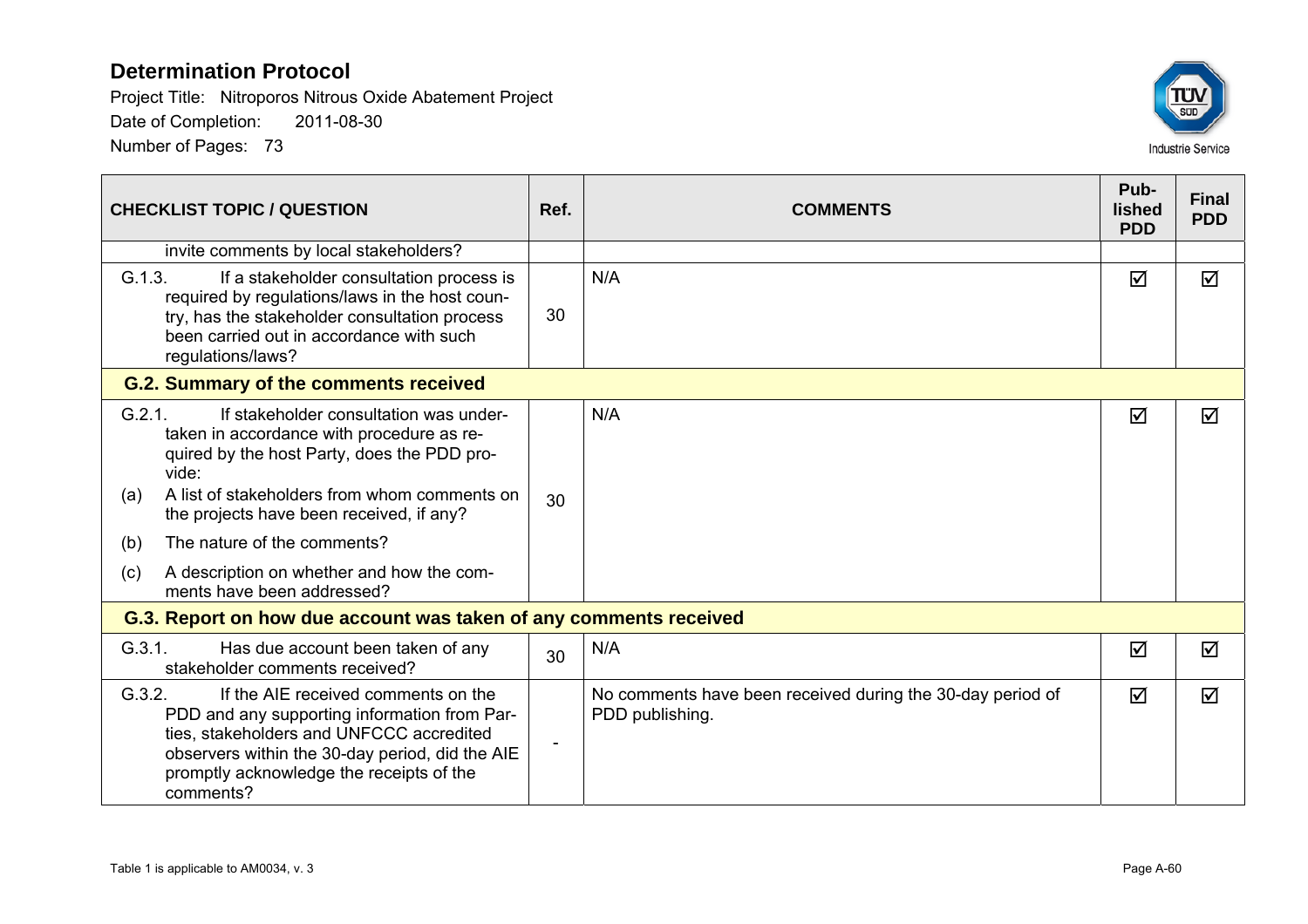

| <b>CHECKLIST TOPIC / QUESTION</b>                                                                                                                                        | Ref.           | <b>COMMENTS</b>                                                              | Pub-<br><b>lished</b><br><b>PDD</b> | <b>Final</b><br><b>PDD</b> |
|--------------------------------------------------------------------------------------------------------------------------------------------------------------------------|----------------|------------------------------------------------------------------------------|-------------------------------------|----------------------------|
| H. Annexes $1 - 3$                                                                                                                                                       |                |                                                                              |                                     |                            |
| H.1. Annex 1: Contact Information                                                                                                                                        |                |                                                                              |                                     |                            |
| H.1.1.<br>Is the information provided consistent<br>with the one given under section A.3?                                                                                | $\overline{2}$ | Yes, it is.                                                                  | ☑                                   | ☑                          |
| H.1.2.<br>Is the information on all private partici-<br>pants and directly involved Parties presented?                                                                   | $\overline{2}$ | Yes, it is.                                                                  | ☑                                   | ☑                          |
| H.2. Annex 2: Baseline information                                                                                                                                       |                |                                                                              |                                     |                            |
| H.2.1.<br>Does Annex 2 of the PDD provide key<br>elements of the baseline and any supporting<br>documentation/information?                                               | $\overline{2}$ | Yes, Annex 2 provides ex-ante estimations of the key baseline<br>parameters. | ☑                                   | ☑                          |
| H.2.2.<br>If additional background information on<br>baseline data is provided: Is this information<br>consistent with data presented by other sec-<br>tions of the PDD? | $\overline{2}$ | Please see the comments in A.4.3.2.                                          | <b>CAR</b>                          | ☑                          |
| H.2.3.<br>Is the data provided verifiable? Has<br>sufficient evidence been provided to the vali-<br>dation team?                                                         | $\overline{2}$ | Please refer to A.4.3.2.                                                     | <b>CAR</b>                          | $\overline{\mathsf{M}}$    |
| H.3. Annex 3: Monitoring information                                                                                                                                     |                |                                                                              |                                     |                            |
| H.3.1.<br>If applicable: Does Annex 3 provide<br>useful information enabling a better under-<br>standing of the envisioned monitoring provi-<br>sions?                   | $\overline{2}$ | Yes, it does.<br>However please refer to D.1.23.                             | <b>CAR</b>                          | ☑                          |
| H.3.2.<br>If additional background information on<br>monitoring is provided: Is this information con-<br>sistent with data presented in other sections of<br>the PDD?    | $\overline{2}$ | Please refer to A.4.3.2.                                                     | <b>CAR</b>                          | ☑                          |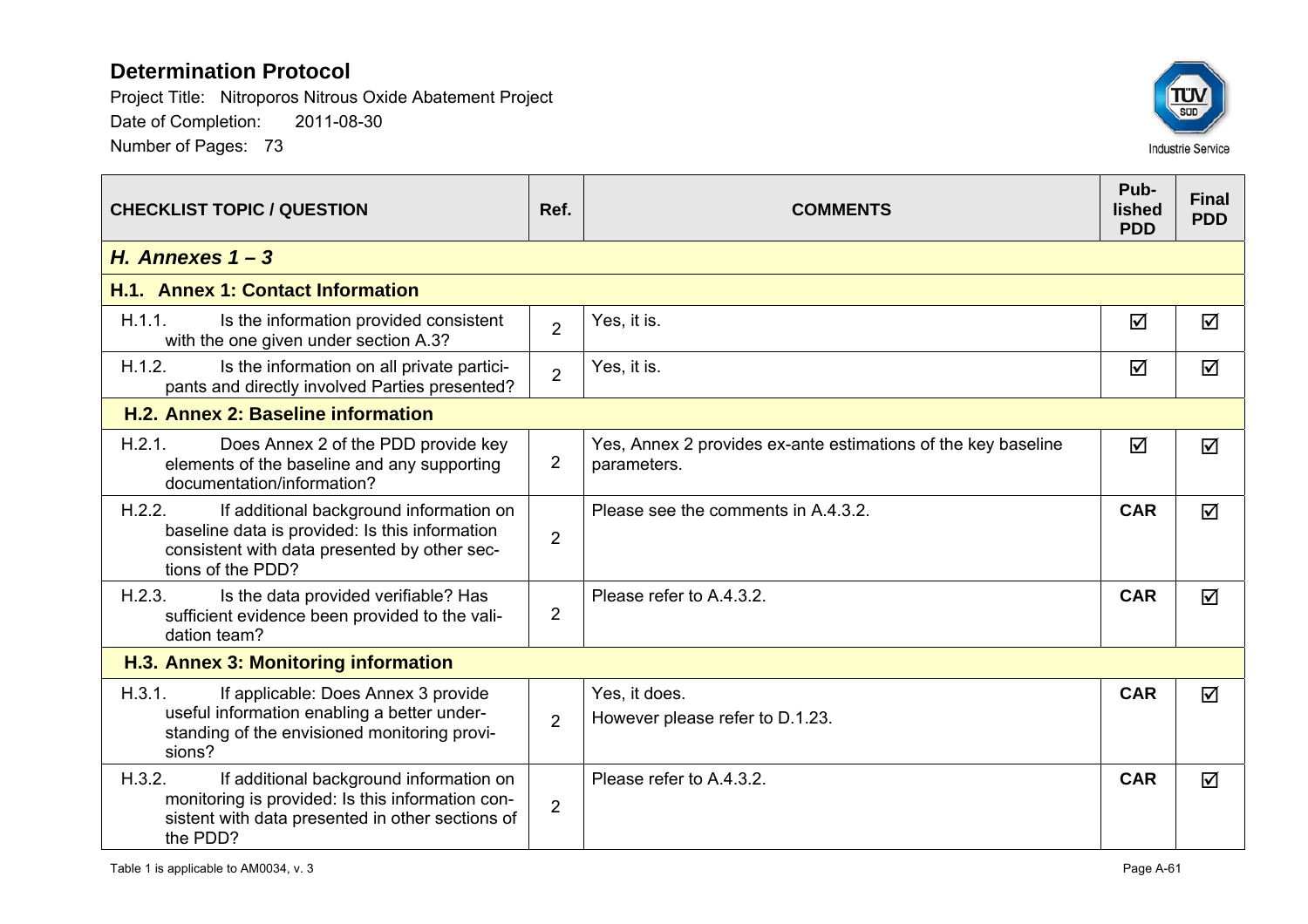

| <b>CHECKLIST TOPIC / QUESTION</b>                                                                                                                     | Ref. | <b>COMMENTS</b> | Pub-<br>lished<br><b>PDD</b> | <b>Final</b><br><b>PDD</b> |
|-------------------------------------------------------------------------------------------------------------------------------------------------------|------|-----------------|------------------------------|----------------------------|
| H.3.3.<br>Is the information provided verifiable?<br>Has sufficient evidence been provided to the<br>validation team?                                 |      | See A.2.2       | ☑                            | $\sqrt{}$                  |
| H.3.4.<br>Do the additional information and / or<br>documented procedures substantiate / support<br>statements given in other sections of the<br>PDD? | ົ    | Yes, it does.   | ☑                            | $\sum$                     |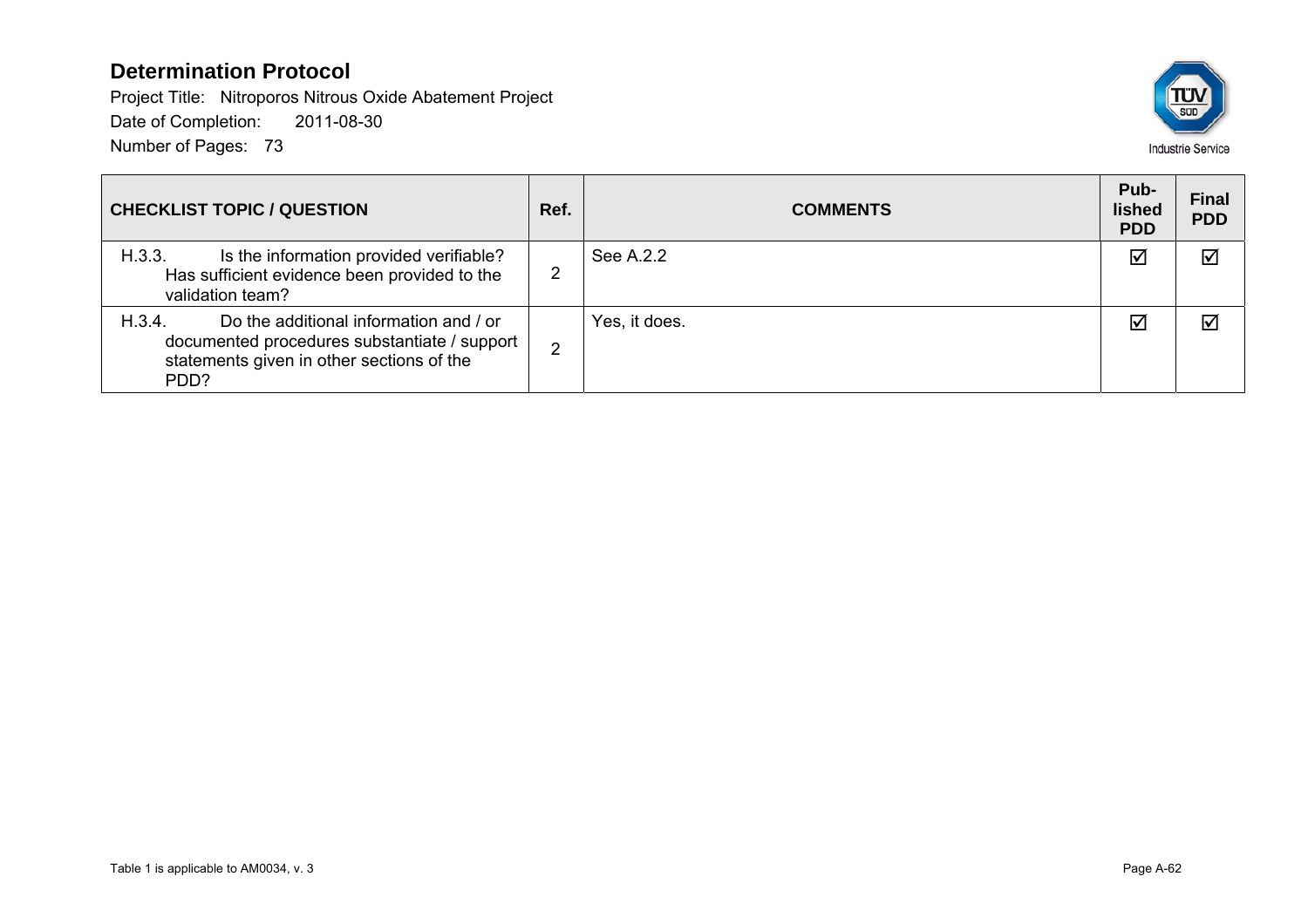Project Title: Nitroporos Nitrous Oxide Abatement Project Date of Completion: 2011-08-30 Number of Pages: 73



# **Table 2 Resolution of Corrective Action and Clarification Requests**

| <b>Corrective Action Requests by audit team</b> |                                                                                                                                                                                                                                                                                                                                                                                                                                                                                                                                                                                                                                                                                                                                                                                                                                                                                                                                                                        |         |                          |  |  |  |
|-------------------------------------------------|------------------------------------------------------------------------------------------------------------------------------------------------------------------------------------------------------------------------------------------------------------------------------------------------------------------------------------------------------------------------------------------------------------------------------------------------------------------------------------------------------------------------------------------------------------------------------------------------------------------------------------------------------------------------------------------------------------------------------------------------------------------------------------------------------------------------------------------------------------------------------------------------------------------------------------------------------------------------|---------|--------------------------|--|--|--|
|                                                 | <b>Comments and Results</b>                                                                                                                                                                                                                                                                                                                                                                                                                                                                                                                                                                                                                                                                                                                                                                                                                                                                                                                                            | Ref     | Conclusion<br>and IRL    |  |  |  |
| <b>Issue</b>                                    | <b>Corrective Action Request No.1.</b><br>Chapter A.2 of the PDD has to indicate the expected outcome of project scenario and briefly<br>summarize the history of the project including information about implementation schedule of<br>the project according to requirements of the Guidelines for users of the JI PDD form, version<br>3. Thus please describe the project implementation history in a more traceable way (a table<br>for eg.) starting with early JI consideration, contract with the PDD developer, PIN, LoE, AMS<br>acquisition and installation etc. A graphical representation of the time milestones (historical<br>campaign – baseline – AMS installation – project starting date) can be included. In addition<br>JI project implementation plan has to be provided. In order to demonstrate the early JI con-<br>sideration, please provide the directorate decision concerning the proposed JI project (min-<br>utes of the meeting etc.). | A.1.4   | This issue is<br>closed. |  |  |  |
| Response                                        | Timeline with description of main steps is added to the PDD                                                                                                                                                                                                                                                                                                                                                                                                                                                                                                                                                                                                                                                                                                                                                                                                                                                                                                            |         |                          |  |  |  |
| Assessment                                      | The revised PDD, "JI_PDD_Nitroporos -Final - 26-05-11-clean.doc" (IRL 2) includes the<br>project implementation schedule in Table 1 (page 4). The Action plan is included in "Nitropo-<br>ros-new-15-03-2011.xls" (IRL 19). The PIN, LoE (IRL 8) and the directorate decision con-<br>cerning the proposed JI project "Nitroporos-CAR1-Approval of the Contract with MGM and<br>start up of the project.pdf" (IRL 9) were also provided. All the evidence documents provided<br>confirm the project history as described in the revised PDD.                                                                                                                                                                                                                                                                                                                                                                                                                           |         |                          |  |  |  |
| <b>Issue</b>                                    | <b>Corrective Action Request No.2.</b><br>According to the preliminary contract between BASF and Interagro, the efficiency of the<br>secondary catalyst will be 83% instead of 80% as considered in ERU calculation. Revision<br>of PDD and Excel calculation is necessary.                                                                                                                                                                                                                                                                                                                                                                                                                                                                                                                                                                                                                                                                                            | A.4.2.2 | This issue is<br>closed. |  |  |  |
| Response                                        | Correspondent changes have been made in Excel file and PDD                                                                                                                                                                                                                                                                                                                                                                                                                                                                                                                                                                                                                                                                                                                                                                                                                                                                                                             |         |                          |  |  |  |
| Assessment                                      | The Excel calculation file "Nitroporos-CAR2-ERUs calculations Nitroporos.xlsx" (IRL 31) and                                                                                                                                                                                                                                                                                                                                                                                                                                                                                                                                                                                                                                                                                                                                                                                                                                                                            |         |                          |  |  |  |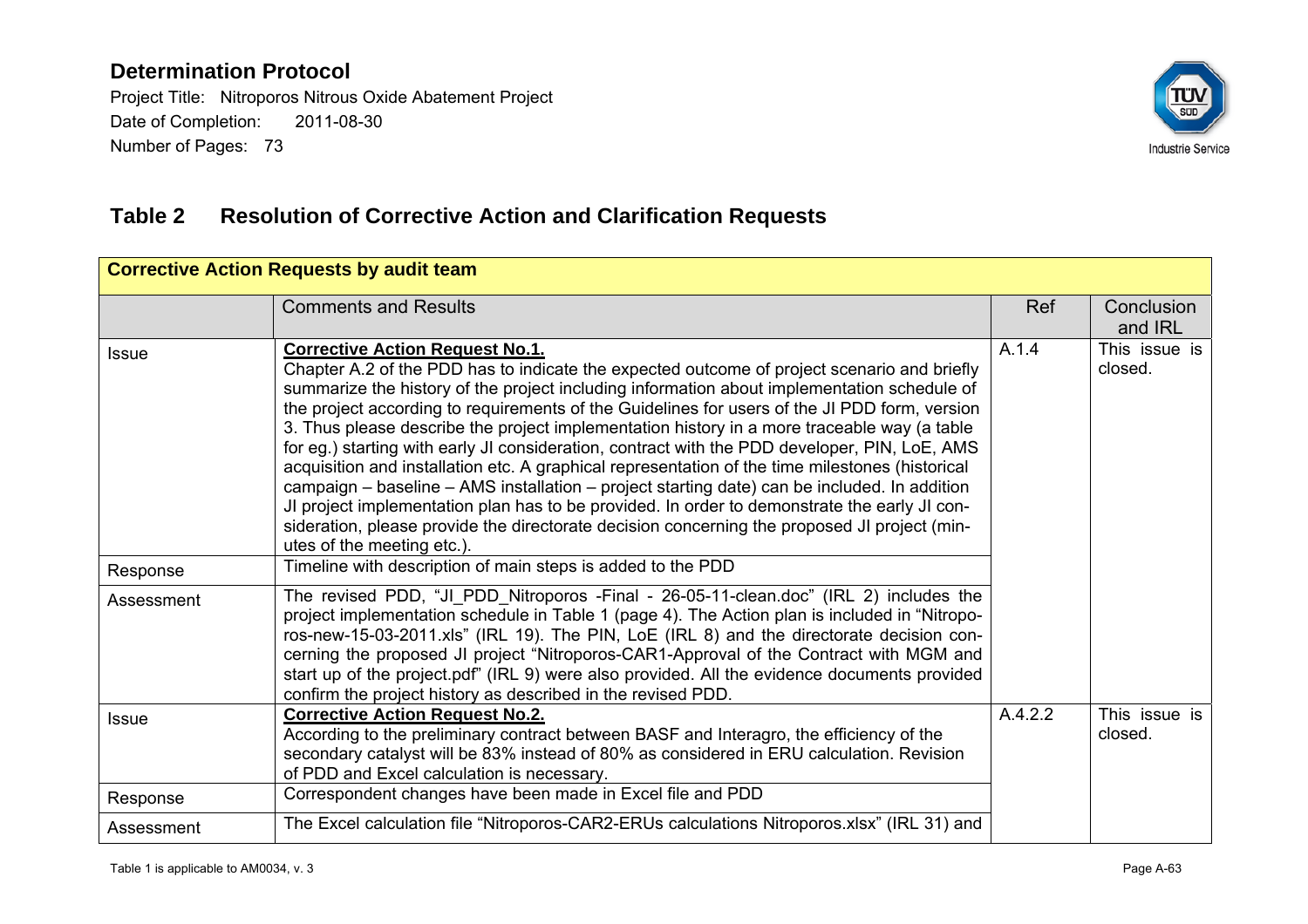Project Title: Nitroporos Nitrous Oxide Abatement Project

Date of Completion: 2011-08-30



|              | "JI_PDD_Nitroporos -Final - 26-05-11-clean.doc" - page 61 (IRL 2) have been cross<br>checked. The warranted abatement efficiency of the secondary catalyst as per the BASF<br>offer has been considered in the revised ER estimates.                                                                                                                                                                                                                                                                                                                                                                                                                                                                                                                                                                                                                            |         |                          |
|--------------|-----------------------------------------------------------------------------------------------------------------------------------------------------------------------------------------------------------------------------------------------------------------------------------------------------------------------------------------------------------------------------------------------------------------------------------------------------------------------------------------------------------------------------------------------------------------------------------------------------------------------------------------------------------------------------------------------------------------------------------------------------------------------------------------------------------------------------------------------------------------|---------|--------------------------|
| <b>Issue</b> | <b>Corrective Action Request No.3.</b><br>The crediting period lasts until the end of 2012. Whether the end of the crediting period can<br>be after 2012 subject to the approval by the host Party. Thus please split the table with the<br>ERs estimates presented in chapter A.4.3.1 and provide the estimates for the first commit-<br>ment period in complete manner (years of the crediting period, total estimated ERs, annual<br>average of estimated ERs over the crediting period) as required by Guidelines for users of JI<br>PDD Form v.04.                                                                                                                                                                                                                                                                                                         | A.4.4.1 | This issue is<br>closed. |
| Response     | Tables have been updated                                                                                                                                                                                                                                                                                                                                                                                                                                                                                                                                                                                                                                                                                                                                                                                                                                        |         |                          |
| Assessment   | Chapter A.4.3.1, "JI_PDD_Nitroporos -Final - 26-05-11-clean.doc" - page 11 (IRL 2) has<br>been checked. The ER estimates are now in accordance with the Guidance for users of JI<br>PDD Form v.04                                                                                                                                                                                                                                                                                                                                                                                                                                                                                                                                                                                                                                                               |         |                          |
| <b>Issue</b> | <b>Corrective Action Request No.4.</b><br>In order to clearly demonstrate all the deviations from the methodology AM0034, a detailed<br>description of the project specific approach has to be included in revised PDD according to<br>the Guidelines for users of JI PDD form, version 04. In doing so the latest version of<br>AM0034 should be used. A description using a table format with the first column the re-<br>quirement of the AM0034 and the second one the specific JI approach of this project would<br>be helpful. Furthermore the starting date of the Baseline/Project in terms of primary catalyst<br>age/composition should be included in the revised PDD.                                                                                                                                                                               | B.1.1   | This issue is<br>closed. |
| Response     | Version of the methodology had been updated; table with clarification specific approach and<br>clarification regarding date of Baseline/Project Periods have been added to PDD.                                                                                                                                                                                                                                                                                                                                                                                                                                                                                                                                                                                                                                                                                 |         |                          |
| Assessment   | Chapter B.1, "JI PDD Nitroporos -Final - 26-05-11-clean.doc" – page 13 (IRL 2) has been<br>checked. The main deviation from the methodology AM0034 is the application of the<br>benchmark baseline emission factor. The Romanian DFP confirmed the applicability of this<br>project specific approach in its official letter № 10246/MA/14.04.2011. The applicability of<br>the benchmark will be ensured by conducting continues real time measurements of the N2O<br>emissions during the production of 5000 tons nitric acid. The production figure is considered<br>acceptable taking into account the current production amounts at the plant. The permitted<br>ranges of the operating parameters will be monitored and cross checked against the normal<br>ranges in order to ensure the validity of the baseline emissions data during this period. Due |         |                          |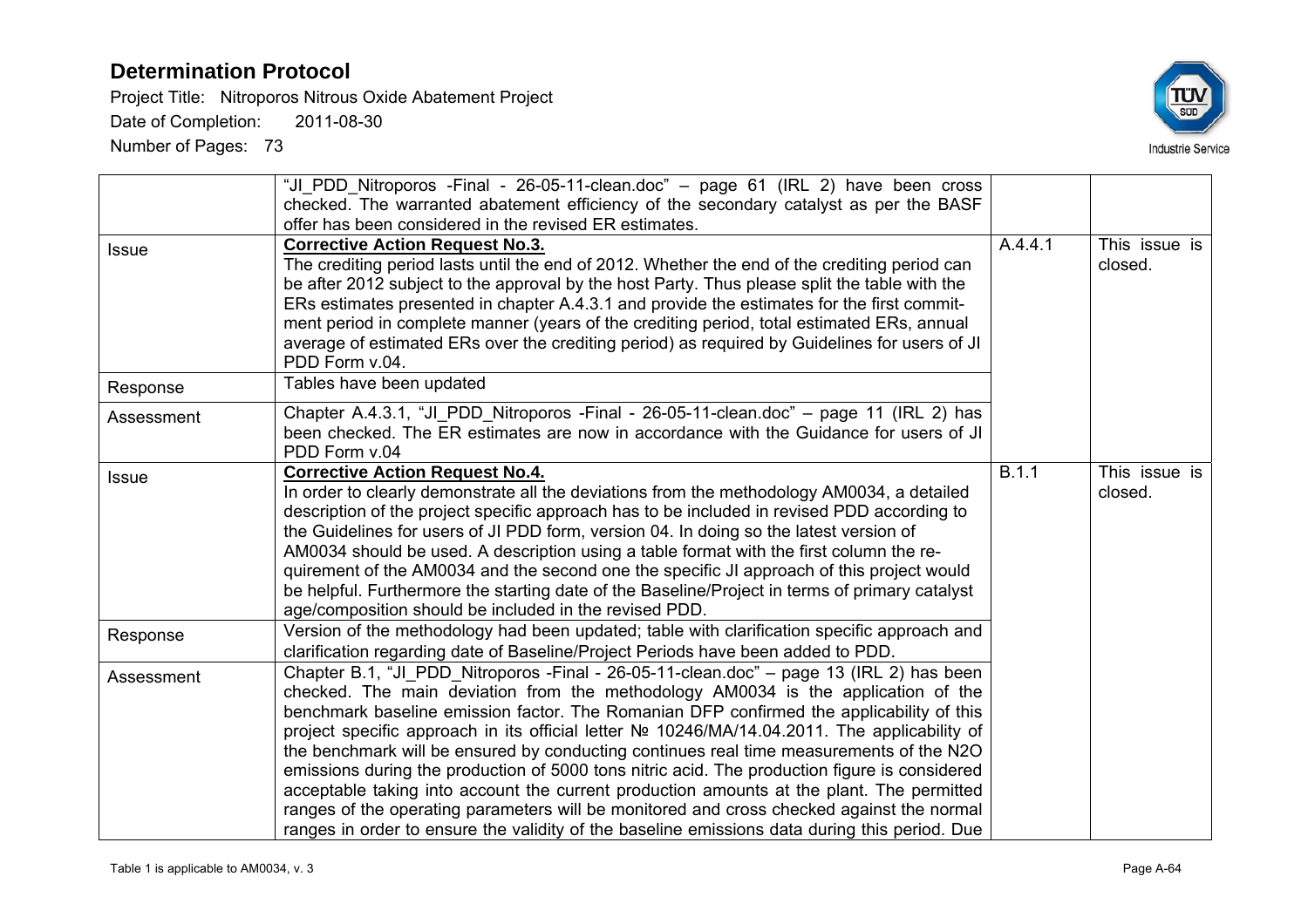Project Title: Nitroporos Nitrous Oxide Abatement Project

Date of Completion: 2011-08-30



|              | to the partial primary gauzes replacement in the ammonia oxidation reactors during the his-<br>torical nitric acid production, it is not possible to define the production campaign. Thus the<br>campaign approach is not applicable to the project at hand and the project emissions will be<br>obtained based on the verification periods instead of the project campaigns. This is accept-<br>able as the project specific approach. |              |                          |
|--------------|-----------------------------------------------------------------------------------------------------------------------------------------------------------------------------------------------------------------------------------------------------------------------------------------------------------------------------------------------------------------------------------------------------------------------------------------|--------------|--------------------------|
| <b>Issue</b> | <b>Corrective Action Request No.5.</b><br>The date of the baseline setting is mentioned in the PDD to be the November 2010. How-<br>ever please amend this date taking into account the format requirements of the guidelines<br>for users of JI PDD form v. 4.                                                                                                                                                                         | <b>B.1.5</b> | This issue is<br>closed. |
| Response     | Correspondent changes had been made in PDD                                                                                                                                                                                                                                                                                                                                                                                              |              |                          |
| Assessment   | Chapter B.4, "JI PDD Nitroporos -Final - 26-05-11-clean.doc" – page 24 (IRL 2) has been<br>checked, the date of the baseline setting is now provided in the correct format.                                                                                                                                                                                                                                                             |              |                          |
| <b>Issue</b> | <b>Corrective Action Request No.6.</b><br>According to the additionality tool the costs related to the JI project have to be documented<br>and clearly listed in the PDD. Please amend the PDD accordingly.                                                                                                                                                                                                                             | B.2.5        | This issue is<br>closed. |
| Response     | Correspondent changes have been made in PDD                                                                                                                                                                                                                                                                                                                                                                                             |              |                          |
| Assessment   | Annex 4, "JI_PDD_Nitroporos -Final - 26-05-11-clean.doc" - page 74 (IRL 2) has been<br>checked, the respective costs as per additionality tool are now listed in the Annex 4 of the<br>revised PDD.                                                                                                                                                                                                                                     |              |                          |
| <b>Issue</b> | <b>Corrective Action Request No.7.</b><br>In order to demonstrate project boundary clearly and transparently revised PDD has to be<br>amended by including a plant specific flow diagram. Or at least JI related measuring<br>points/equipment shall be identified on the diagram presented in Figure 4 from PDD. Fur-<br>thermore please include a statement on the project operation with 3 AORs vs. 4 AORs.                          | <b>B.3.4</b> | This issue is<br>closed. |
| Response     | Correspondent changes have been made in PDD. Since 4 <sup>th</sup> AOR is dismounted plant can't<br>operate now with 4 reactors.                                                                                                                                                                                                                                                                                                        |              |                          |
| Assessment   | Chapter B.3, "JI_PDD_Nitroporos -Final - 26-05-11-clean.doc" - page 23 (IRL 2) has been<br>checked. All project specific details are now provided on the figure 4. During the on-site in-<br>spection the determiners confirmed that the $4th$ AOR is completely dismantled and the plant<br>is operating with 3 AORs.                                                                                                                  |              |                          |
| <b>Issue</b> | <b>Corrective Action Request No.8.</b><br>Please set the length of crediting period in years and months as required by the Guidelines<br>for users of the JI PDD form, version 3.                                                                                                                                                                                                                                                       | C.3.1        | This issue is<br>closed. |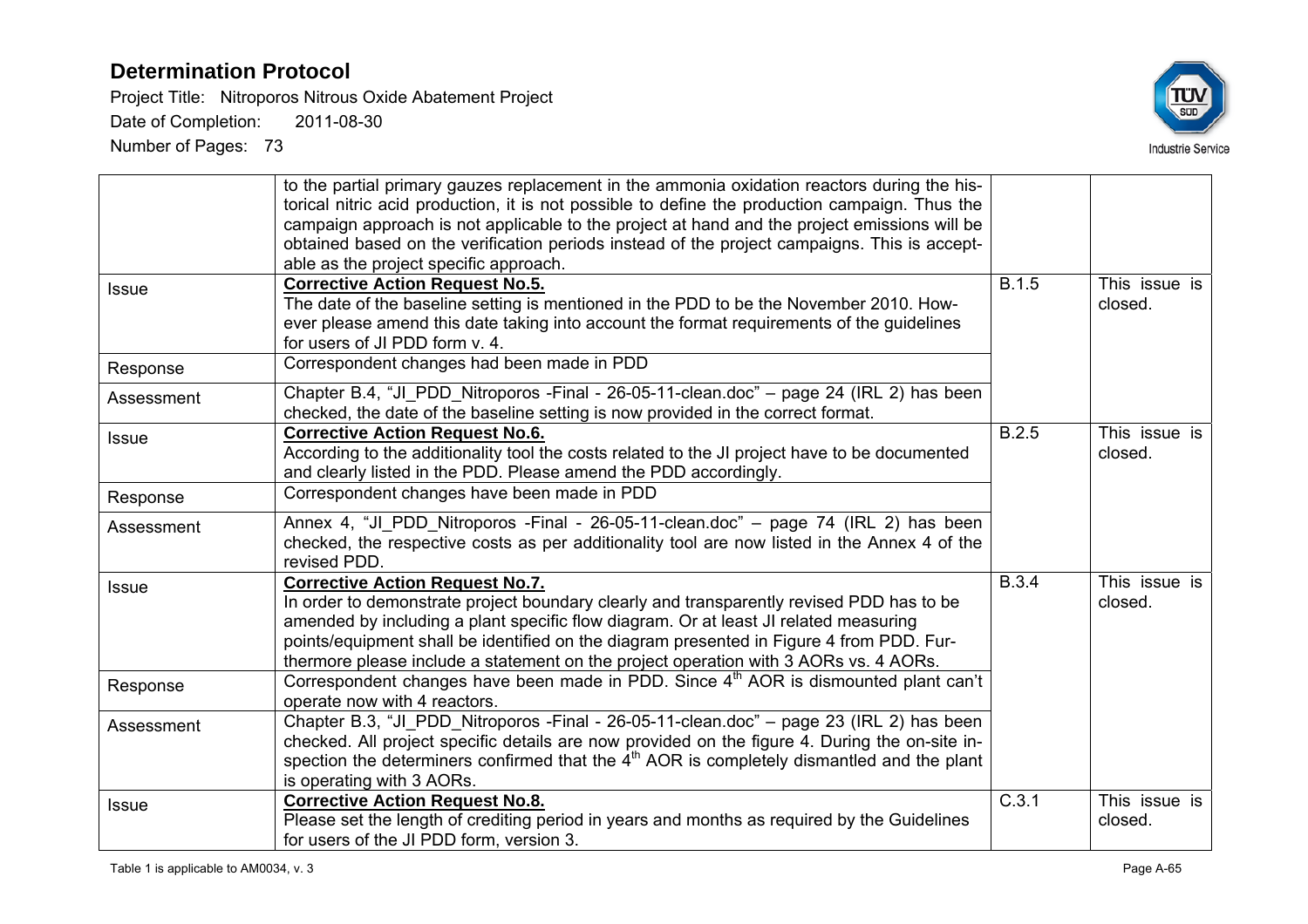Project Title: Nitroporos Nitrous Oxide Abatement Project

Date of Completion: 2011-08-30



| Response     | Correspondent changes have been made in PDD                                                                                                                                                                                                                                                                                                                                                 |        |                          |
|--------------|---------------------------------------------------------------------------------------------------------------------------------------------------------------------------------------------------------------------------------------------------------------------------------------------------------------------------------------------------------------------------------------------|--------|--------------------------|
| Assessment   | Chapter C.3, "JI_PDD_Nitroporos -Final - 26-05-11-clean.doc" - page 24 (IRL 2) has been<br>checked, the length of crediting period in provided in years and months now.                                                                                                                                                                                                                     |        |                          |
| <b>Issue</b> | <b>Corrective Action Request No.9.</b><br>At page 15 from the PDD it is specified that the OT is the result of average of three meas-<br>urements (for each AOR) and at page 22 (PDD) the same parameter is the median of 4<br>measurements in each AOR. Clarification is needed.                                                                                                           | D.1.23 | This issue is<br>closed. |
| Response     | In according with proposed version of PDD we use all data array from 3 reactors to calcu-<br>late $OT_{normal}$ , without preliminary calculations of median or average                                                                                                                                                                                                                     |        |                          |
| Assessment   | Checked in the new PDD "JI PDD Nitroporos - Final - 26-05-11-clean.doc" (IRL 2).<br>"Temperature during operating condition period using OT values of 3 reactors taken to-<br>gether. During the baseline period, control of OT parameters will be performed for each of 3<br>reactors separately".                                                                                         |        |                          |
| <b>Issue</b> | <b>Corrective Action Request No.10.</b><br>The PDD should be amended by including information on the data treatment in case AMS<br>downtime.                                                                                                                                                                                                                                                | D.1.25 | This issue is<br>closed. |
| Response     | Correspondent information has been made in PDD.                                                                                                                                                                                                                                                                                                                                             |        |                          |
| Assessment   | Annex 2, "JI_PDD_Nitroporos -Final - 26-05-11-clean.doc" - page 66 (IRL 2) has been<br>checked, data treatment in case of AMS downtime is now described in the revised PDD.                                                                                                                                                                                                                 |        |                          |
| <b>Issue</b> | <b>Corrective Action Request No.11.</b><br>The analysis of the historical data for OT showed a different operating range for each of the<br>three AOR. A new definition for OT permitted range for each reactor should be envisaged.                                                                                                                                                        | D.2.4  | This issue is<br>closed. |
| Response     | In according with proposed version of PDD we use all data array from 3 reactors to calculate<br>OT <sub>normal</sub> , and during Baseline period we control oxidation temperature limits is each reactor<br>separately.                                                                                                                                                                    |        |                          |
| Assessment   | See answer to CAR 9.                                                                                                                                                                                                                                                                                                                                                                        |        |                          |
| <b>Issue</b> | <b>Corrective Action Request No.12.</b><br>As mentioned in PDD, the nitric acid production is monitored with level meters installed in<br>the storage tanks. A possibility of cross-check should be included in PDD (mass balance<br>analysis with NH3 input for the HNO3 flow, ammonium nitrate production, etc). Also lab<br>analysis results for HNO3 concentration should be discussed. | D.2.10 | This issue is<br>closed. |
| Response     | Correspondent information has been made in PDD. Moreover internal manual with detailed                                                                                                                                                                                                                                                                                                      |        |                          |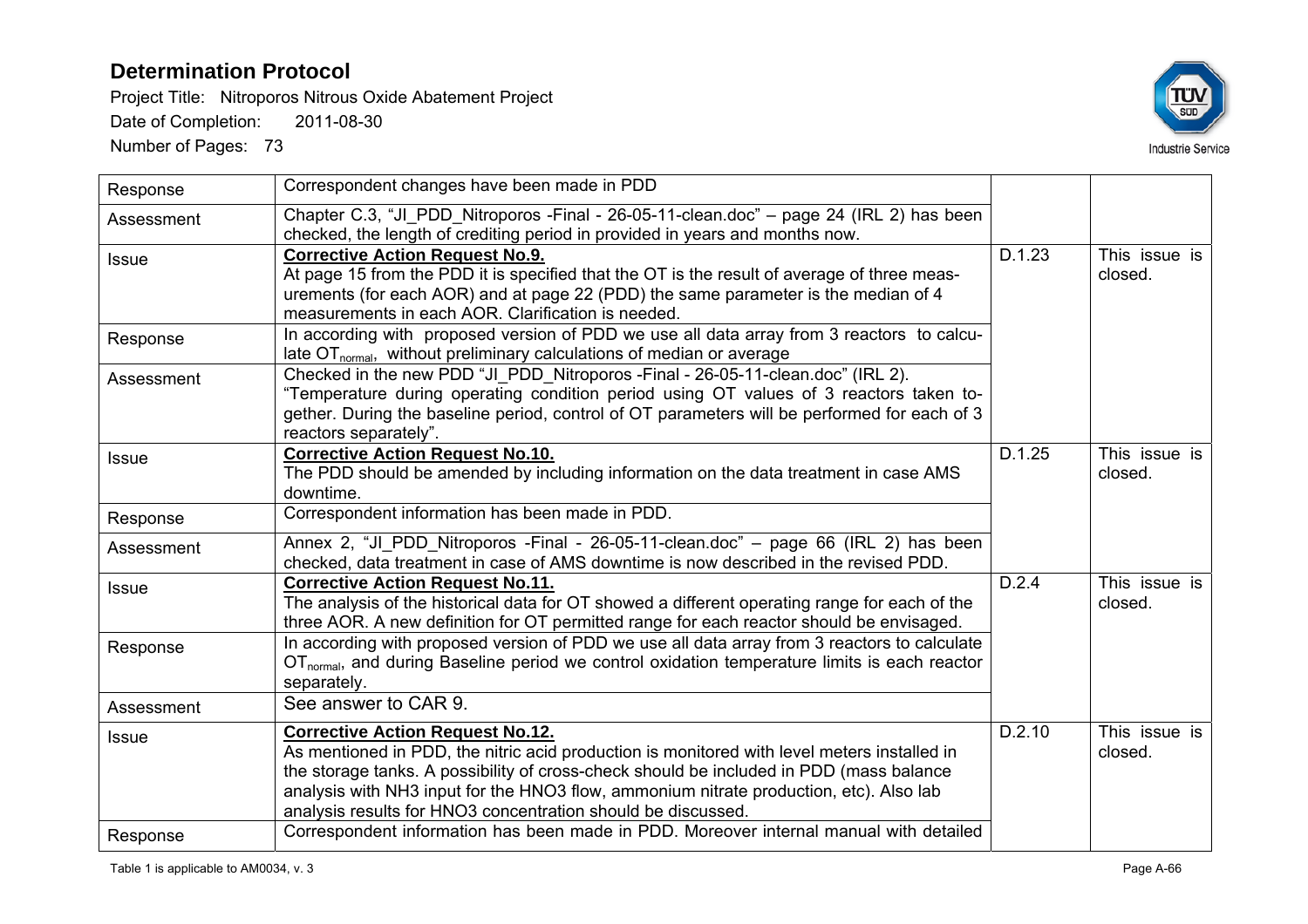Project Title: Nitroporos Nitrous Oxide Abatement Project Date of Completion: 2011-08-30



| Assessment   | description of procedure has been submitted<br>Chapter D.1.1.3, "JI PDD Nitroporos - Final - 26-05-11-clean.doc" – page 43 (IRL 2)<br>has been checked. "Nitropors - CAR12- Manual for NAP.doc" and "Nitropoos-<br>CAR12-Manual crosscheck.doc" (IRL 21) have been also checked. The ammonia<br>input and ammonium nitrate production (in all 4 forms) are parameters used for<br>cross-check the NAP production. In the same time, any quantity of nitric acid sold<br>separately is recorded from the account department. If the difference NAP measured<br>with level meters/NAP calculated is less than 1%, the monthly production is regis-<br>tered. |         |                          |
|--------------|------------------------------------------------------------------------------------------------------------------------------------------------------------------------------------------------------------------------------------------------------------------------------------------------------------------------------------------------------------------------------------------------------------------------------------------------------------------------------------------------------------------------------------------------------------------------------------------------------------------------------------------------------------|---------|--------------------------|
| <b>Issue</b> | <b>Corrective Action Request No.13.</b><br>Please include CLn in PDD and excel calculation file. Furthermore please clearly describe<br>the application of the methodological requirements for re- calculation of the EFbaseline<br>when the project campaign length is shorter than normal campaign length (EB 51 Annex<br>$12$ ).                                                                                                                                                                                                                                                                                                                        | D.3.1.5 | This issue is<br>closed. |
| Response     | Since we don't use campaigns definition in PDD specific approach and use monitoring pe-<br>riods that not linked to the gauzes replacement schedule and at the same time use bench-<br>marks values for baseline emission factor, we don't use CLn definition in PDD and recalcu-<br>lation of the EFbaseline is not required in accordance with applied approach.                                                                                                                                                                                                                                                                                         |         |                          |
| Assessment   | Checked in the new PDD "JI PDD Nitroporos -Final - 26-05-11-clean.doc" (IRL 2). As the<br>project specific approach is applied in this project, no campaigns are defined. Hence, the<br>CLn is omitted, what is correct and acceptable.                                                                                                                                                                                                                                                                                                                                                                                                                    |         |                          |
| <b>Issue</b> | <b>Corrective Action Request No.14.</b><br>The source/control data used for monitoring of operation hours of baseline and project cam-<br>paigns should be clearly described in revised PDD. Furthermore the on/off criteria for the<br>plant operation (e.g. trip values) should be clearly defined.                                                                                                                                                                                                                                                                                                                                                      | D.3.1.6 | This issue is<br>closed. |
| Response     | Correspondent information has been made in PDD. Plant operating status is determined<br>and fixed AMS by software on the basis of the speed indicator of steam turbine. If the trip<br>value is equal or higher than 4450 revolutions per minute the plant ON otherwise plant sta-<br>tus is OFF. Since plant doesn't keep the records of steam turbine RPM values the oxidation<br>temperature is used during emission factor and emission reductions calculation for<br>crosscheck of plant status. If hourly oxidation temperature value is lover than 750°C the<br>plant status during hour is treated like OFF                                        |         |                          |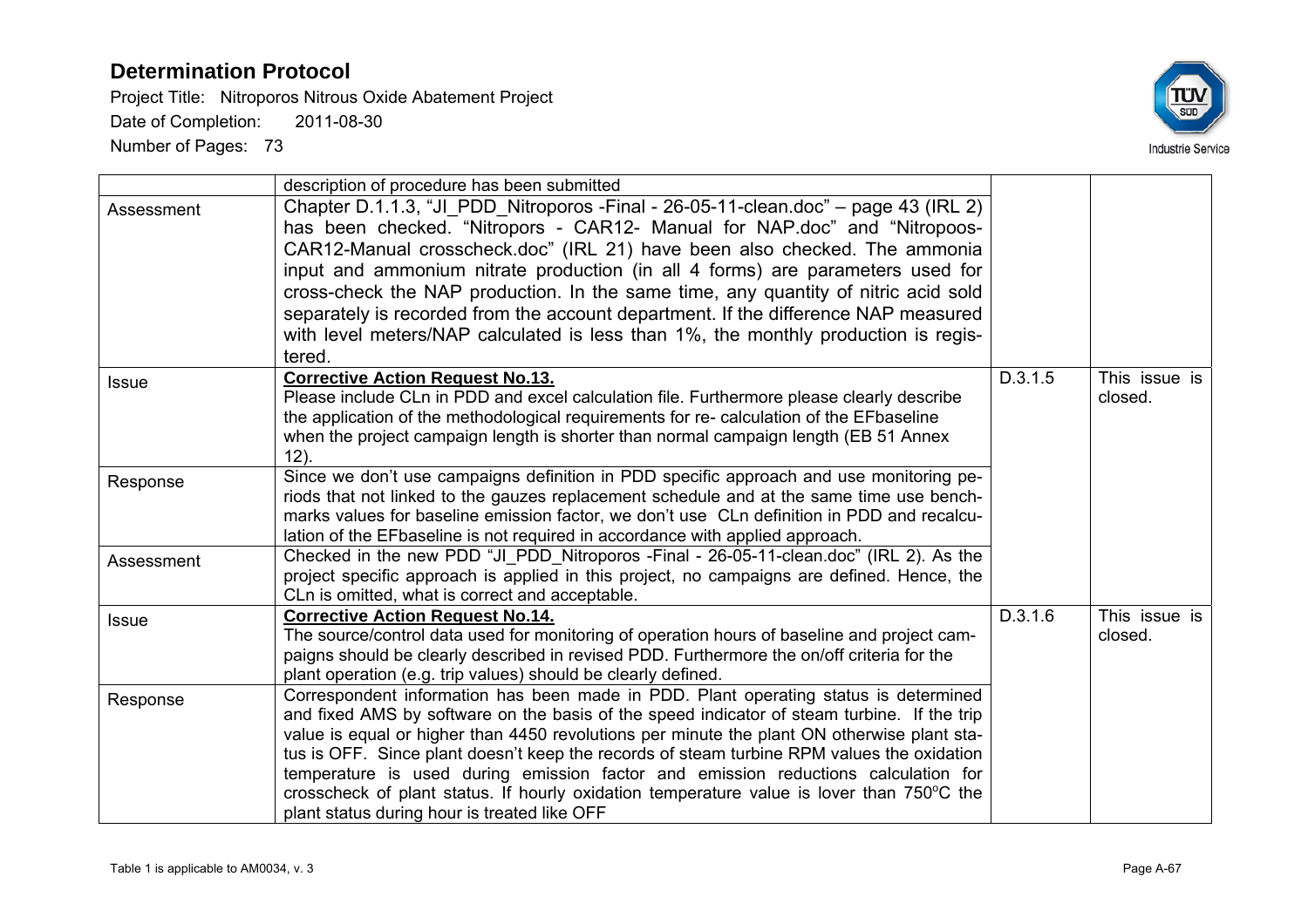Project Title: Nitroporos Nitrous Oxide Abatement Project

Date of Completion: 2011-08-30



| Assessment               | Chapter D.1.1.3, "JI PDD Nitroporos - Final - 26-05-11-clean.doc" - page 28 (IRL 2) has<br>been checked. The requested information is now give in the revised PDD and is acceptable.                                                                                                                                                                                                                                                                                                                                                      |            |                          |
|--------------------------|-------------------------------------------------------------------------------------------------------------------------------------------------------------------------------------------------------------------------------------------------------------------------------------------------------------------------------------------------------------------------------------------------------------------------------------------------------------------------------------------------------------------------------------------|------------|--------------------------|
| <b>Issue</b>             | <b>Corrective Action Request No.15.</b><br>As verified on site, an EIA procedure is not requested by Romanian legislation for this kind<br>of project. However an EIA has been conducted by the project participants voluntarily.<br>Please amend the PDD accordingly.                                                                                                                                                                                                                                                                    | F.1.1      | This issue is<br>closed. |
| Response                 | The correspondent changes have been made in PDD                                                                                                                                                                                                                                                                                                                                                                                                                                                                                           |            |                          |
| Assessment               | Chapter D.1.1.3, "JI_PDD_Nitroporos -Final - 26-05-11-clean.doc" - page 63 (IRL 2) has<br>been checked. The revised PDD now provides the necessary information on the EIA con-<br>ducted.                                                                                                                                                                                                                                                                                                                                                 |            |                          |
| <b>Issue</b>             | <b>Corrective Action Request No.16.</b><br>The PDD has to be amended by conducting some editorial corrections, e.g. removing some<br>doubled statements, improving the AMS description, correcting typos etc., by providing more<br>clarity on the justification of the baseline specific approach, by including some additional<br>information in section D on how the moisture content in tail gas is handled, by providing<br>clarification on the availability of historical data for establishment of permitted operating<br>ranges. |            | This issue is<br>closed. |
| Response                 | The correspondent changes have been made in PDD.                                                                                                                                                                                                                                                                                                                                                                                                                                                                                          |            |                          |
| Assessment               | The final revised PDD v. 2.2 (IRL 35) has been checked. All the requested corrections were<br>found to be conducted.                                                                                                                                                                                                                                                                                                                                                                                                                      |            |                          |
|                          | <b>Clarification Requests by audit team</b>                                                                                                                                                                                                                                                                                                                                                                                                                                                                                               |            |                          |
|                          | <b>Comments and Results</b>                                                                                                                                                                                                                                                                                                                                                                                                                                                                                                               | <b>Ref</b> | Conclusion<br>and IRL    |
| <b>Issue</b><br>Response | <b>Clarification Request No.1</b><br>S.C. Nitroporos S.R.L. (Romania) and MGM Worldwide, S.a.r.I (Sweden) are the project<br>participants as per PDD. To confirm this fact the Emission Reduction Units Purchase<br>Agreement (ERPA) between the project participants have to be submitted to the audit team.<br>In accordance with service agreement MGM Worldwide S.a.r.I receives their fee by the per-<br>centage of emission reductions. The service agreement had been submitted to audit team.                                     | A.3.2      | This issue is<br>closed. |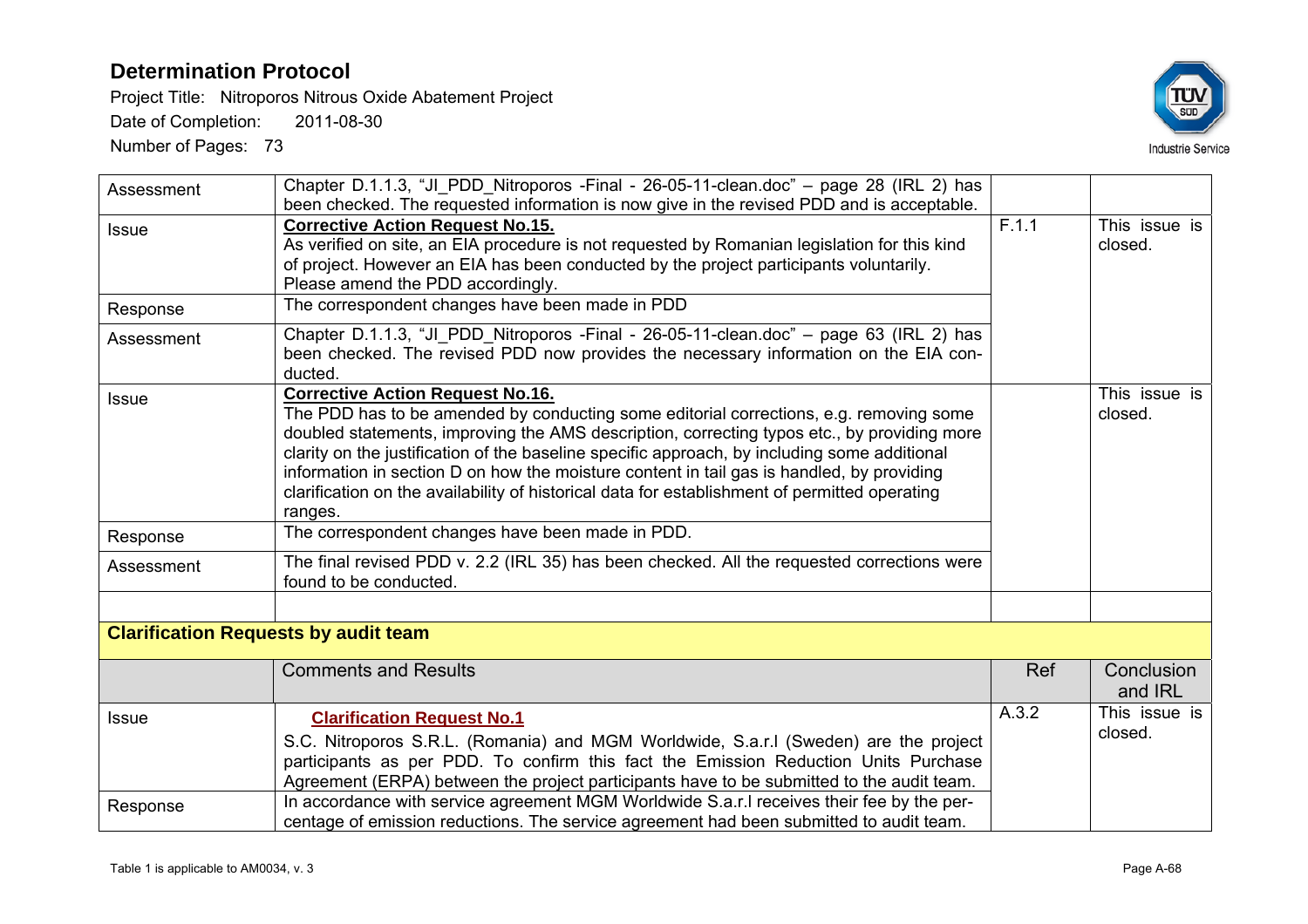Project Title: Nitroporos Nitrous Oxide Abatement Project

Date of Completion: 2011-08-30



| Assessment   | "Nitroporos-CR1-JI InterAgro-MGM agreement.pdf" (IRL 9) has been provided.                                                                                                                                                                                                                                                                                                                                                                                                                                                                                      |          |                          |
|--------------|-----------------------------------------------------------------------------------------------------------------------------------------------------------------------------------------------------------------------------------------------------------------------------------------------------------------------------------------------------------------------------------------------------------------------------------------------------------------------------------------------------------------------------------------------------------------|----------|--------------------------|
| <b>Issue</b> | <b>Clarification Request No.2</b><br>The secondary catalyst supplier's approval and delivery contract signed (according to pro-<br>ject implementation plan) should be provided to the confidential insight of the assessment<br>team.                                                                                                                                                                                                                                                                                                                          | A.4.2.10 | FAR <sub>3</sub>         |
| Response     | Plant is facing some problem while negotiating some terms of the contract with BASF. The<br>talks are still in progress. That is why the BASF offer is used in PDD to estimate project<br>costs.                                                                                                                                                                                                                                                                                                                                                                |          |                          |
| Assessment   | The offer from the secondary catalyst supplier BASF was available to the audit team and<br>confirms the warranted abatement efficiency and costs of the secondary catalyst. The con-<br>tract with the catalyst supplier will be checked at the first periodic verification.                                                                                                                                                                                                                                                                                    |          |                          |
| <b>Issue</b> | <b>Clarification Request No.3</b><br>Please clarify the use of different benchmark emission factors for PE and BE calculation.<br>Please revise PDD and Excel file, if necessary.                                                                                                                                                                                                                                                                                                                                                                               | A.4.3.2  | This issue is<br>closed. |
| Response     | In PDD we assume that real calculated emissions are equal to 8,4 kg N2O/tHNO3 (the IPCC<br>upper limit default emission factor for N2O emissions from medium pressure nitric acid<br>plants). In this case for baseline in accordance with PDD for calculation of emission reduc-<br>tions we use benchmark emission factor 7 kg N2O/tHNO3. At the same time to calculate<br>actual PE we should take in account calculated actual baseline emission factor (in our case<br>8,4 kg N2O/tHNO3), since catalyst distructs 83% of real N <sub>2</sub> O emissions. |          |                          |
| Assessment   | The explanation is acceptable as it represents the conservative estimates of the emission<br>reductions                                                                                                                                                                                                                                                                                                                                                                                                                                                         |          |                          |
| <b>Issue</b> | <b>Clarification Request No.4</b><br>According to technical specifications of DeNOx unit, contract Steuler – Nitroporos (IRL 16),<br>the NOx outlet concentration could not be less than 200 ppm, but $-$ as set in the IPPC Per-<br>mit, the plant should comply with a threshold of 150 ppm. A clarification how this DeNOx unit<br>will ensure the plant environmental compliance is needed.                                                                                                                                                                 | B.1.16   | FAR <sub>4</sub>         |
| Response     | The design of SCR DeNOx for Nitroporos assumes 1000 ppm NOx emissions before instal-<br>lation of SCR DeNOx system and 200 ppm after system installation. Taking in account that<br>actual NO <sub>x</sub> emissions are at least 2 times lower than 1000 ppm, we could expect that con-<br>centration of NOx in stack gas will be much lower than 150 ppm.                                                                                                                                                                                                     |          |                          |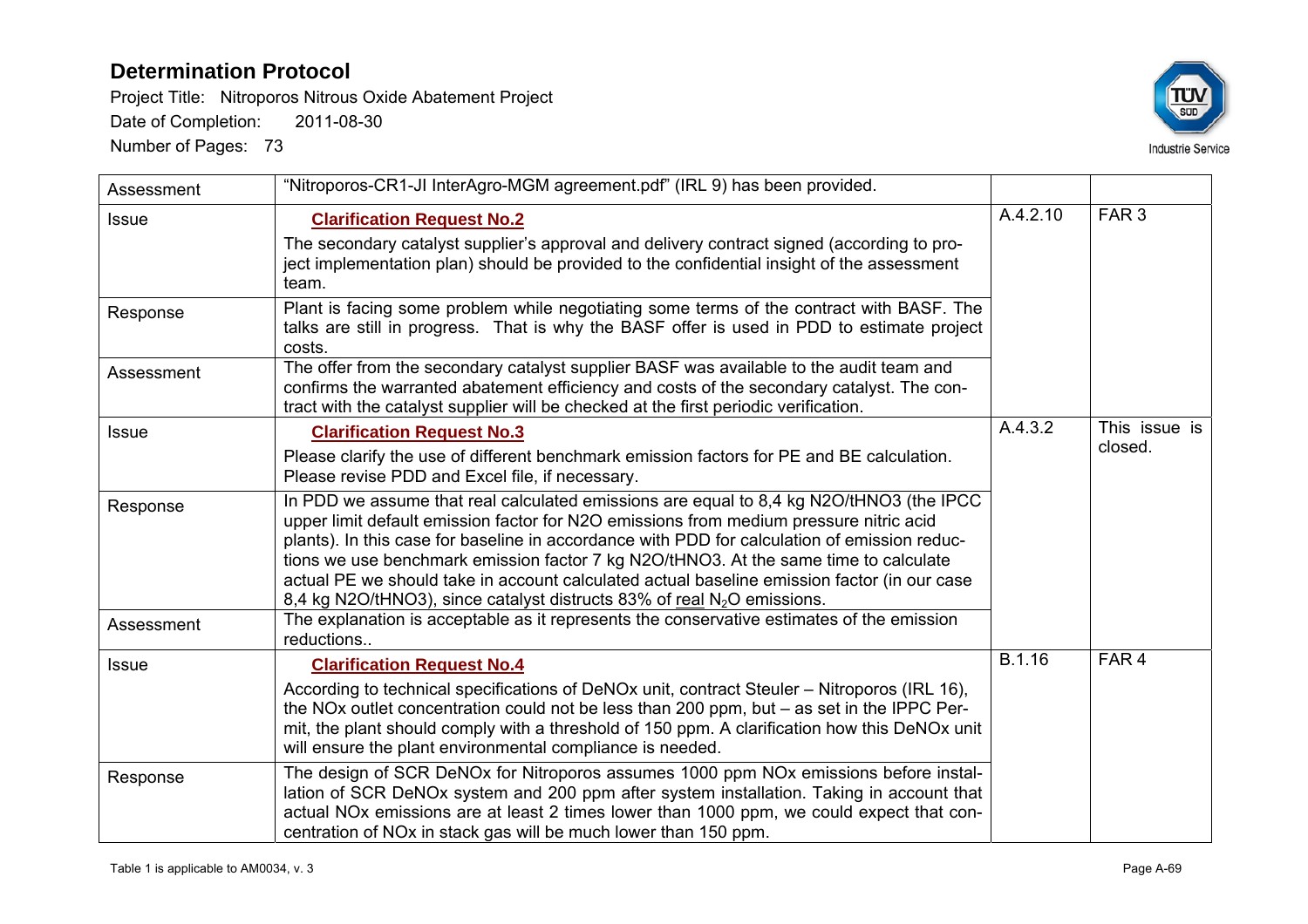Project Title: Nitroporos Nitrous Oxide Abatement Project

Date of Completion: 2011-08-30



| Assessment   | The explanation regarding the NO <sub>x</sub> compliance is reasonable. The plant's compliance with<br>the IPPC permit regarding the NOx limits will be checked during the first periodic verification.                                                                                                                                                                                                                                                                                                                                                                                                                                     |               |                          |
|--------------|---------------------------------------------------------------------------------------------------------------------------------------------------------------------------------------------------------------------------------------------------------------------------------------------------------------------------------------------------------------------------------------------------------------------------------------------------------------------------------------------------------------------------------------------------------------------------------------------------------------------------------------------|---------------|--------------------------|
| <b>Issue</b> | <b>Clarification Request No.5</b><br>An alternative is discussed at step 4 of the baseline identification which seems to have been<br>eliminated at the step 3 already (tertiary DeNOx/DeN2O abatement technology), this should<br>be clarified; the PDD should be corrected if necessary. Furthermore several editorial correc-<br>tions should be conducted in the PDD (replace CDM with JI, correct data units, correct<br>wording used in B.2, parameter tables seem to be doubled in chapter D.1.1 and B.1, the<br>responsibilities diagram on p. 63 mentions JISC while the project is Track 1 one etc.).                             | <b>B.1.28</b> | This issue is<br>closed. |
| Response     | The correspondent changes have been made in PDD                                                                                                                                                                                                                                                                                                                                                                                                                                                                                                                                                                                             |               |                          |
| Assessment   | The revised PDD "JI_PDD_Nitroporos -Final - 26-05-11-clean.doc" (IRL 2) was assessed by<br>the audit team, the requested corrections have been made.                                                                                                                                                                                                                                                                                                                                                                                                                                                                                        |               |                          |
| Issue        | <b>Clarification Request No.6</b><br>Additional evidences (operating manual, etc) regarding permitted operating ranges are<br>needed. Please clearly indicate the source used for determination of the permitted ranges<br>for the operating parameters. Furthermore please provide the road map for nitric acid pro-<br>duction.                                                                                                                                                                                                                                                                                                           | D.2.1         | FAR <sub>5</sub>         |
| Response     | The correspondent evidence (internal operating plant munual, plant design diagram, log-<br>books with historical data) have been submitted. The permitted ranges of operational para-<br>meters (OT, AFR, AIFR) will be defined on the base of AM0034 using historical data for the<br>period going from plant start-up in October 2009 after long term downtime until the date of<br>the start of the period for the measuring of actual plant $N_2O$ emissions (baseline period). For<br>oxidation pressure the plant design diagram and internal production manuals are applied.<br>Operating manuals and road maps have been submitted. |               |                          |
| Assessment   | The documents "Nitroporos-CR6-road map production 2011-2020.jpg", "Nitroporos-CR6-<br>design diagram-OP, OT2.jpg", "Nitropos-CR6- operation manual-OP.pdf", "Nitropos-CR6-<br>design-OP, OT.jpg", "Nitropos-CR6-operation manual-AFR, AIFR, OT.pdf" (IRL 13) and "His-<br>torical Data-Nitroporos-26.05.2011.xls" (IRL 14) have been provided and checked by the<br>determination team. Thus it is confirmed that there are historical data available for establish-<br>ing the permitted operating ranges. Pls. refer to FAR 5.                                                                                                            |               |                          |
| <b>Issue</b> | <b>Clarification Request No.7</b>                                                                                                                                                                                                                                                                                                                                                                                                                                                                                                                                                                                                           | D.2.11        | This issue is            |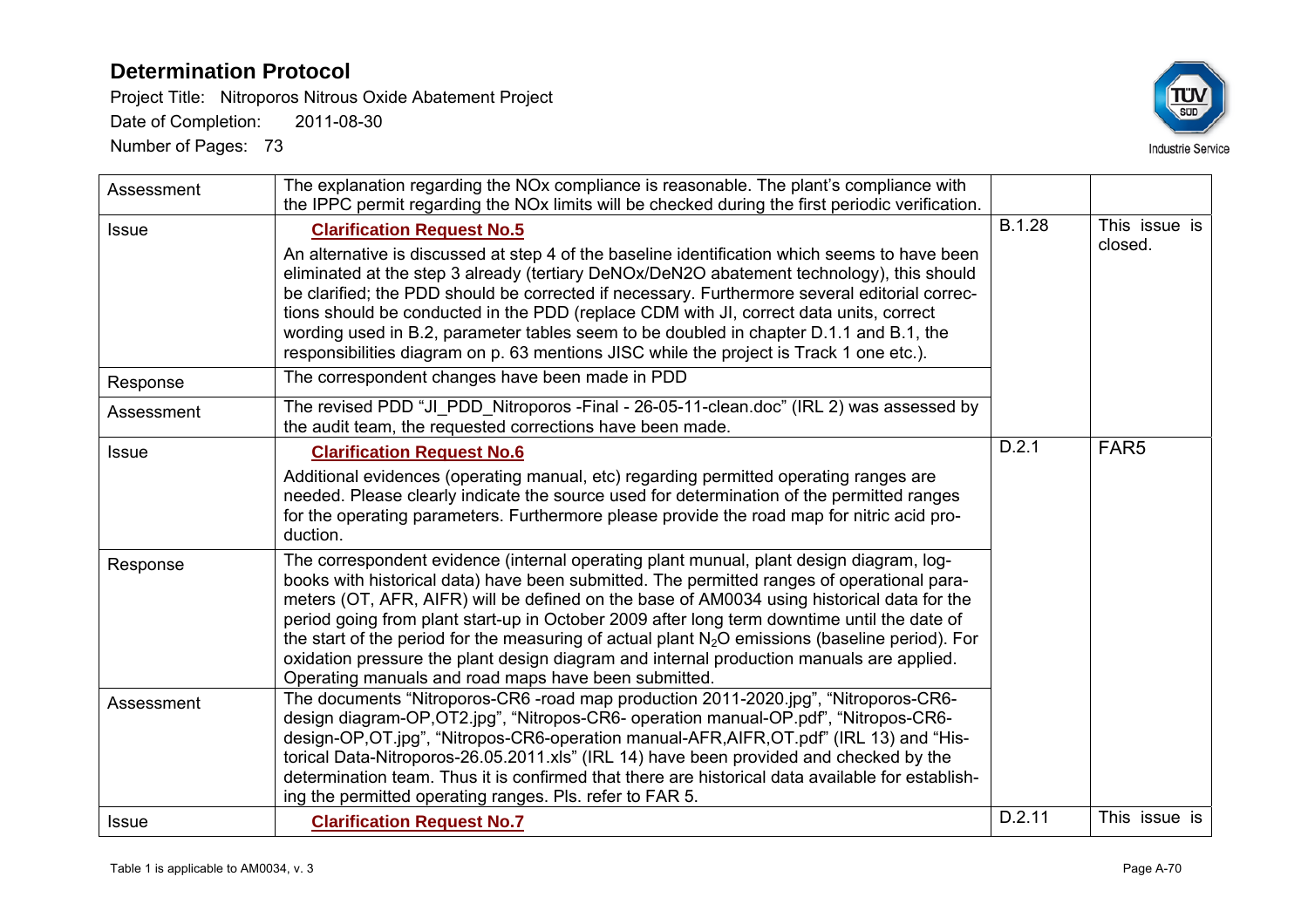Project Title: Nitroporos Nitrous Oxide Abatement Project

Date of Completion: 2011-08-30



| Response     | In "ERUs calculations Chemgas and Nitroporos.xlsx" it is written that "Production plant de-<br>sign capacity 0,0164 t of Nitric Acid 56% per hour, and calculated for 3 reactor for 330<br>days". Please also discuss the possibility of running with 4 reactors. Please state explicitly<br>the design capacity of the plant and describe the source of that figure.<br>The calculation has been made on the base of the Note drawn by IITPIC Bucharest, con-<br>taining an analysis of engineering, functioning and defects identified in the oxidation reactors<br>(design IITPIC No. Ch 425.5-0). This Note in addition confirms that plant has the same ca-<br>pacity with 3 and 4 reactors. (Production for 4 reactors $kg/h = 12300$ per reactor $*4 = 49200$<br>kg/h Production for 3 reactors kg/h = 16400 per reactor <sup>*</sup> 3 = 49200 kg/h) But now, since 4 <sup>th</sup><br>AOR is dismounted, plant can't operate with 4 reactors.<br>In updated PDD production values before modernization in accordance with design IIT-<br>PIC Ch 425.5.0/A developed in 1982 are applied. The plant design documents show that<br>before the modernization the daily design capacity was 750 metric tonnes of HNO3. To en-<br>sure the conservativeness of the approach we use this value and it is assumed that the<br>plant operates 330 days per year (instead of 365 days as suggested in the methodology). |         | closed.       |
|--------------|-------------------------------------------------------------------------------------------------------------------------------------------------------------------------------------------------------------------------------------------------------------------------------------------------------------------------------------------------------------------------------------------------------------------------------------------------------------------------------------------------------------------------------------------------------------------------------------------------------------------------------------------------------------------------------------------------------------------------------------------------------------------------------------------------------------------------------------------------------------------------------------------------------------------------------------------------------------------------------------------------------------------------------------------------------------------------------------------------------------------------------------------------------------------------------------------------------------------------------------------------------------------------------------------------------------------------------------------------------------------------------------------------------------------------|---------|---------------|
|              | This gives the annual capacity of 247,500t. Correspondent changes have been made in<br>PDD.                                                                                                                                                                                                                                                                                                                                                                                                                                                                                                                                                                                                                                                                                                                                                                                                                                                                                                                                                                                                                                                                                                                                                                                                                                                                                                                             |         |               |
| Assessment   | The Audit team checked in the revised PDD "JI PDD Nitroporos - Final - 26-05-11-<br>clean.doc" (IRL 2) and "IITPIC Ch 425.5.0/A" – "Nitroporos-CR7-plant design.pdf " (IRL 32).<br>The Plant operated with only three reactors during historical campaigns, during baseline and                                                                                                                                                                                                                                                                                                                                                                                                                                                                                                                                                                                                                                                                                                                                                                                                                                                                                                                                                                                                                                                                                                                                         |         |               |
|              | will operate with only 3 reactors during the project campaign also.<br><b>Clarification Request No.8</b>                                                                                                                                                                                                                                                                                                                                                                                                                                                                                                                                                                                                                                                                                                                                                                                                                                                                                                                                                                                                                                                                                                                                                                                                                                                                                                                | D.3.3.2 | This issue is |
| <b>Issue</b> | Despite the fact that the plant will use in ERU the calculated EF for baseline (for 5000 MT of<br>$HNO3$ produced), the use in PDD – for ex-ante calculation - of the default IPCC EF of 7 kg/t<br>HNO3 shall be supported by DFP. A written confirmation of the DFP regarding the IPCC<br>emission factor of 7 kg/t HNO3 is needed. Once the DFP confirmation is available, please<br>amend the PDD accordingly. Furthermore please consider the road map figures for the fu-<br>ture HNO3 production in the ERs calculation.                                                                                                                                                                                                                                                                                                                                                                                                                                                                                                                                                                                                                                                                                                                                                                                                                                                                                          |         | closed.       |
| Response     | DFP confirmation has been submitted. Road map figures had been taken in account in ERs<br>calculation                                                                                                                                                                                                                                                                                                                                                                                                                                                                                                                                                                                                                                                                                                                                                                                                                                                                                                                                                                                                                                                                                                                                                                                                                                                                                                                   |         |               |
| Assessment   | The official document "Nitroporos-CR8-DFP confirmation of IPCC EF.jpg" has been pro-<br>vided and checked (IRL 8). The conservative approach used in the new PDD is in line with                                                                                                                                                                                                                                                                                                                                                                                                                                                                                                                                                                                                                                                                                                                                                                                                                                                                                                                                                                                                                                                                                                                                                                                                                                        |         |               |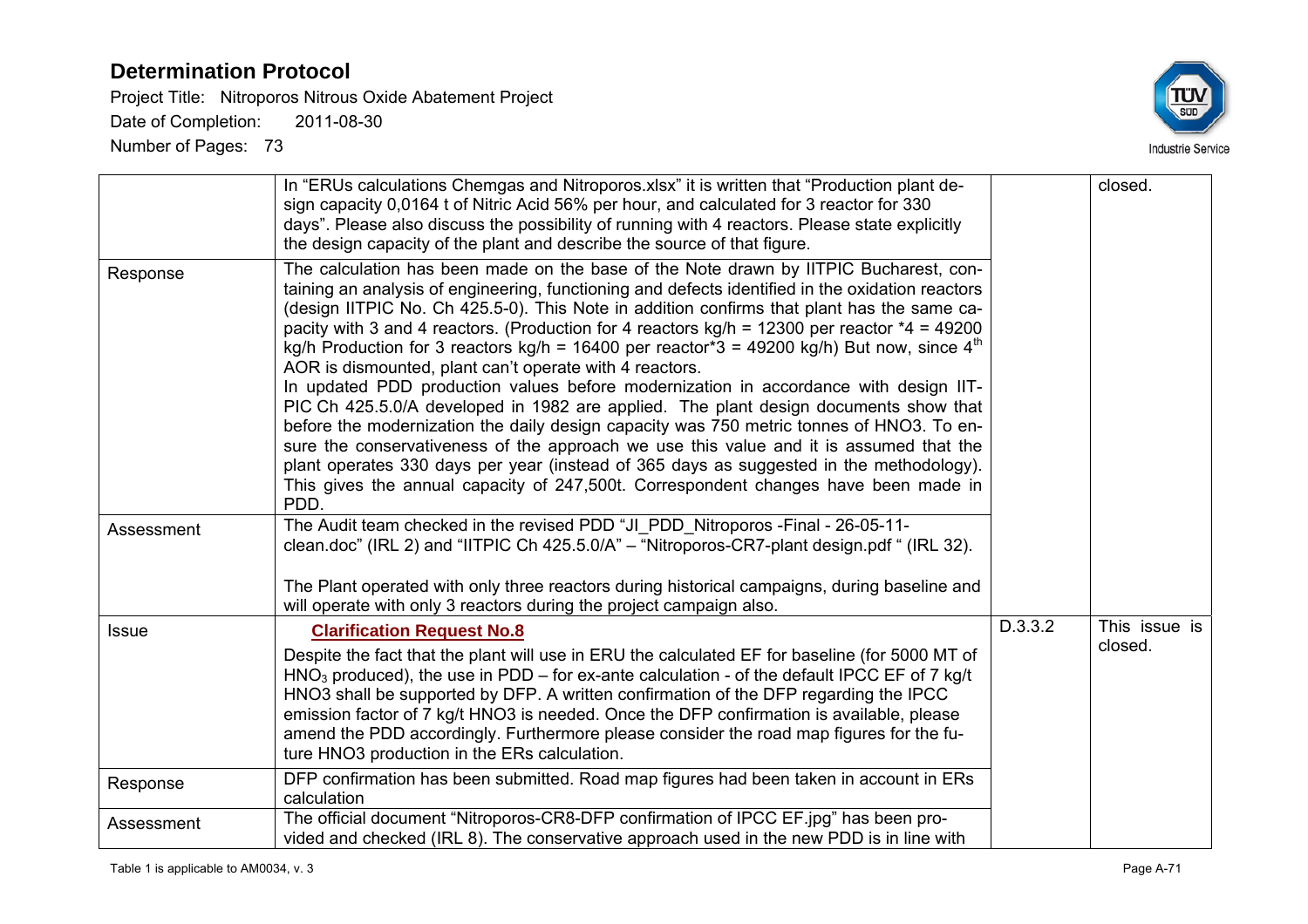Project Title: Nitroporos Nitrous Oxide Abatement Project Date of Completion: 2011-08-30



|                                              | DFP's statement.                                                                                                                                                                                                                                                                                                                                                                                                                                                                                                                                                                                                                                                                                                                                                                                                                                                                                                                                                                                                                                                                 |            |                       |  |
|----------------------------------------------|----------------------------------------------------------------------------------------------------------------------------------------------------------------------------------------------------------------------------------------------------------------------------------------------------------------------------------------------------------------------------------------------------------------------------------------------------------------------------------------------------------------------------------------------------------------------------------------------------------------------------------------------------------------------------------------------------------------------------------------------------------------------------------------------------------------------------------------------------------------------------------------------------------------------------------------------------------------------------------------------------------------------------------------------------------------------------------|------------|-----------------------|--|
| <b>Forward Action Requests by audit team</b> |                                                                                                                                                                                                                                                                                                                                                                                                                                                                                                                                                                                                                                                                                                                                                                                                                                                                                                                                                                                                                                                                                  |            |                       |  |
|                                              | <b>Comments and Results</b>                                                                                                                                                                                                                                                                                                                                                                                                                                                                                                                                                                                                                                                                                                                                                                                                                                                                                                                                                                                                                                                      | <b>Ref</b> | Conclusion<br>and IRL |  |
| <b>Issue</b>                                 | <b>Forward Action Request No.1</b><br>The LoAs from the host and investor Parties should be submitted to AIE at least at the mo-                                                                                                                                                                                                                                                                                                                                                                                                                                                                                                                                                                                                                                                                                                                                                                                                                                                                                                                                                 | A.3.8      | FAR <sub>1</sub>      |  |
|                                              | ment at the first periodic verification.                                                                                                                                                                                                                                                                                                                                                                                                                                                                                                                                                                                                                                                                                                                                                                                                                                                                                                                                                                                                                                         |            |                       |  |
| Response                                     |                                                                                                                                                                                                                                                                                                                                                                                                                                                                                                                                                                                                                                                                                                                                                                                                                                                                                                                                                                                                                                                                                  |            |                       |  |
| Assessment                                   |                                                                                                                                                                                                                                                                                                                                                                                                                                                                                                                                                                                                                                                                                                                                                                                                                                                                                                                                                                                                                                                                                  |            |                       |  |
| <b>Issue</b>                                 | <b>Forward Action Request No.2</b><br>During the on-site visit the quality assurance and quality control procedure have been dis-<br>cussed while TÜV SÜD assessment team underlined the importance of such procedures for<br>the future data quality. The project proponents provided a draft version of a so called "JI<br>Manual" which comprises description of the work scope as well as tasks of responsible per-<br>sonnel. The project manager agreed to amend the existing JI Manual by including further<br>information on qualification requirements and continuous training for responsible staff, pro-<br>cedures on the data treatment acc. to AM0034 rules and requirements (e.g. downtime of<br>AMS), QAL 3 procedures, JI project related documentation procedures, troubleshooting pro-<br>cedures, list of the spare equipment, provisions for the data quality in case of data recording<br>in the hand written logbooks and manual data transfer etc. During the first periodic verifica-<br>tion the PPs will provide the JI Manual to a verifying entity. | D.1.9      | FAR <sub>2</sub>      |  |
| Response                                     |                                                                                                                                                                                                                                                                                                                                                                                                                                                                                                                                                                                                                                                                                                                                                                                                                                                                                                                                                                                                                                                                                  |            |                       |  |
| Assessment                                   |                                                                                                                                                                                                                                                                                                                                                                                                                                                                                                                                                                                                                                                                                                                                                                                                                                                                                                                                                                                                                                                                                  |            |                       |  |
| <b>Issue</b>                                 | <b>Forward Action Request No.3</b><br>The offer from the secondary catalyst supplier BASF was available to the audit team and<br>confirms the warranted abatement efficiency and costs of the secondary catalyst. The con-<br>tract with the catalyst supplier will be checked at the first periodic verification.                                                                                                                                                                                                                                                                                                                                                                                                                                                                                                                                                                                                                                                                                                                                                               | A.4.2.10   | FAR <sub>3</sub>      |  |
| Response                                     |                                                                                                                                                                                                                                                                                                                                                                                                                                                                                                                                                                                                                                                                                                                                                                                                                                                                                                                                                                                                                                                                                  |            |                       |  |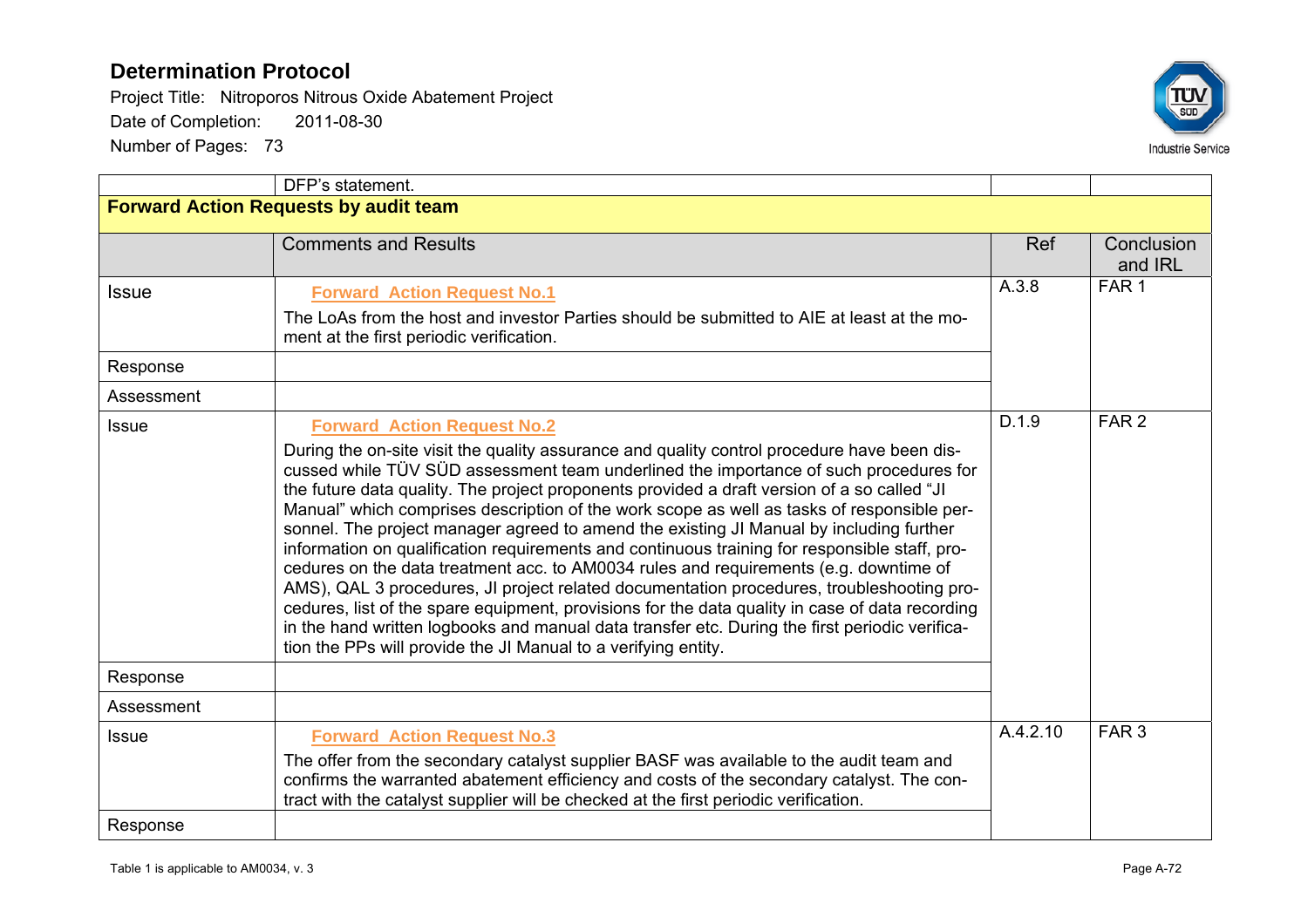Project Title: Nitroporos Nitrous Oxide Abatement Project Date of Completion: 2011-08-30

Number of Pages: 73



| Assessment   |                                                                                                                                                                                                                                                                                                                                                                                                                                                                                                                                                                                                                                                                                                                                                                                                                                               |        |                  |
|--------------|-----------------------------------------------------------------------------------------------------------------------------------------------------------------------------------------------------------------------------------------------------------------------------------------------------------------------------------------------------------------------------------------------------------------------------------------------------------------------------------------------------------------------------------------------------------------------------------------------------------------------------------------------------------------------------------------------------------------------------------------------------------------------------------------------------------------------------------------------|--------|------------------|
| <b>Issue</b> | <b>Forward Action Request No.4</b><br>The plant's compliance with the IPPC permit regarding the NO <sub>x</sub> limits will be checked during<br>the first periodic verification.                                                                                                                                                                                                                                                                                                                                                                                                                                                                                                                                                                                                                                                             | B.1.16 | FAR <sub>4</sub> |
| Response     |                                                                                                                                                                                                                                                                                                                                                                                                                                                                                                                                                                                                                                                                                                                                                                                                                                               |        |                  |
| Assessment   |                                                                                                                                                                                                                                                                                                                                                                                                                                                                                                                                                                                                                                                                                                                                                                                                                                               |        |                  |
| <b>Issue</b> | <b>Forward Action Request No.5</b><br>For avoidance of the possibility to modify the operating conditions of the nitric acid plant in<br>such way that increases N2O generation during the baseline campaign, the normal ranges<br>for operating conditions shall be determined as follow:<br>For oxidation temperature: historical data are used using OT values of 3 reactors<br>separately and similar, during the baseline period, control of OT will be performed for<br>each of 3 reactors separately.<br>For pressure: values from plant design diagram and internal production manual are<br>applied.<br>For AFR: historical data is applied<br>For AIFR: historical data is applied<br>The defined normal operating conditions will be available at the first periodic verification and<br>have to be verified by the verifying AIE. | D.2.1  | FAR <sub>5</sub> |
| Response     |                                                                                                                                                                                                                                                                                                                                                                                                                                                                                                                                                                                                                                                                                                                                                                                                                                               |        |                  |
| Assessment   |                                                                                                                                                                                                                                                                                                                                                                                                                                                                                                                                                                                                                                                                                                                                                                                                                                               |        |                  |

# **Table 3 Unresolved Corrective Action and Clarification Requests (in case of denials)**

| <b>Clarifications and / or corrective action</b><br>requests by validation team | Id. of<br><b>CAR/CR</b> | <b>Explanation of Conclusion for Denial</b> |
|---------------------------------------------------------------------------------|-------------------------|---------------------------------------------|
|                                                                                 |                         |                                             |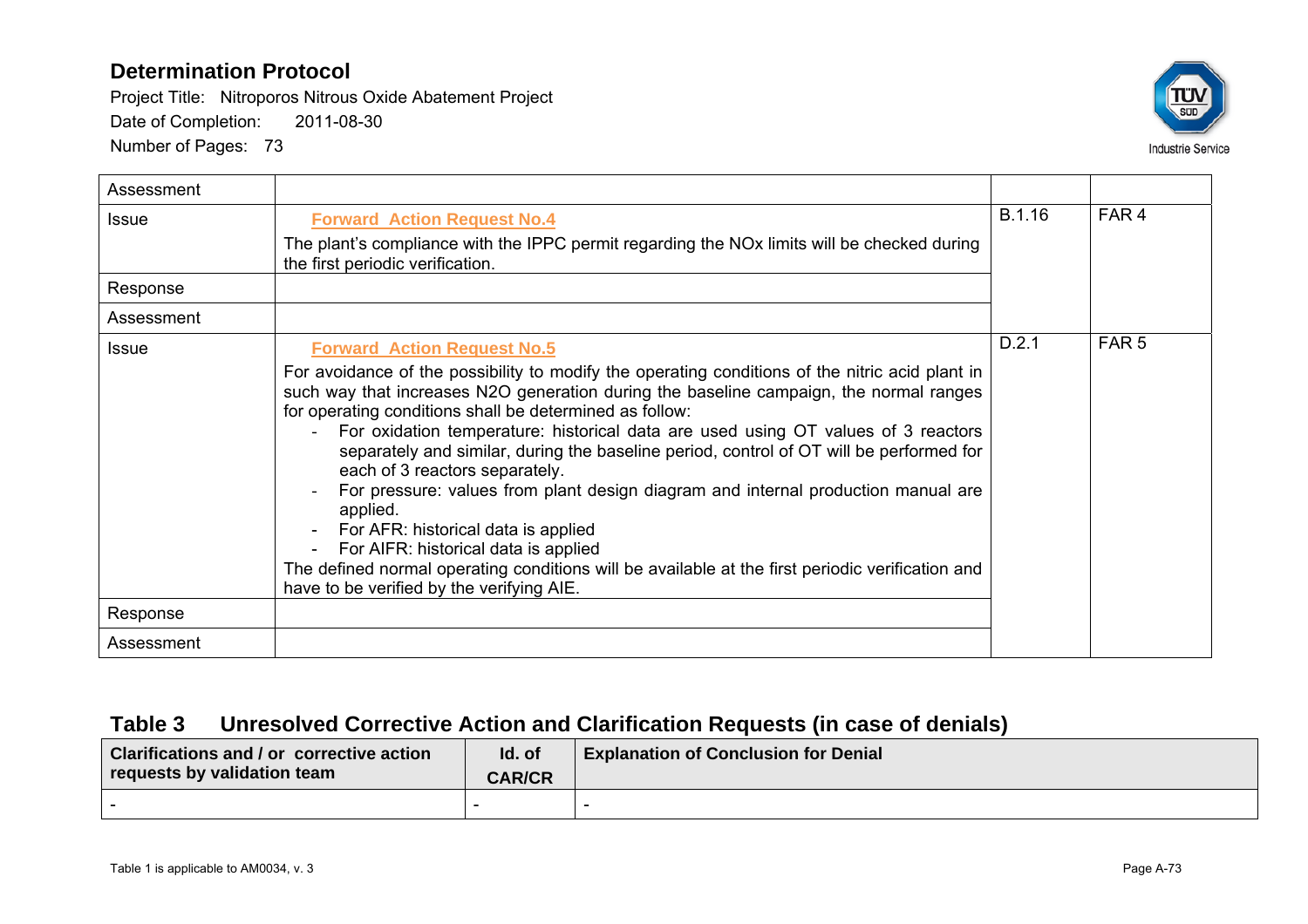

# **Annex 2: Information Reference List**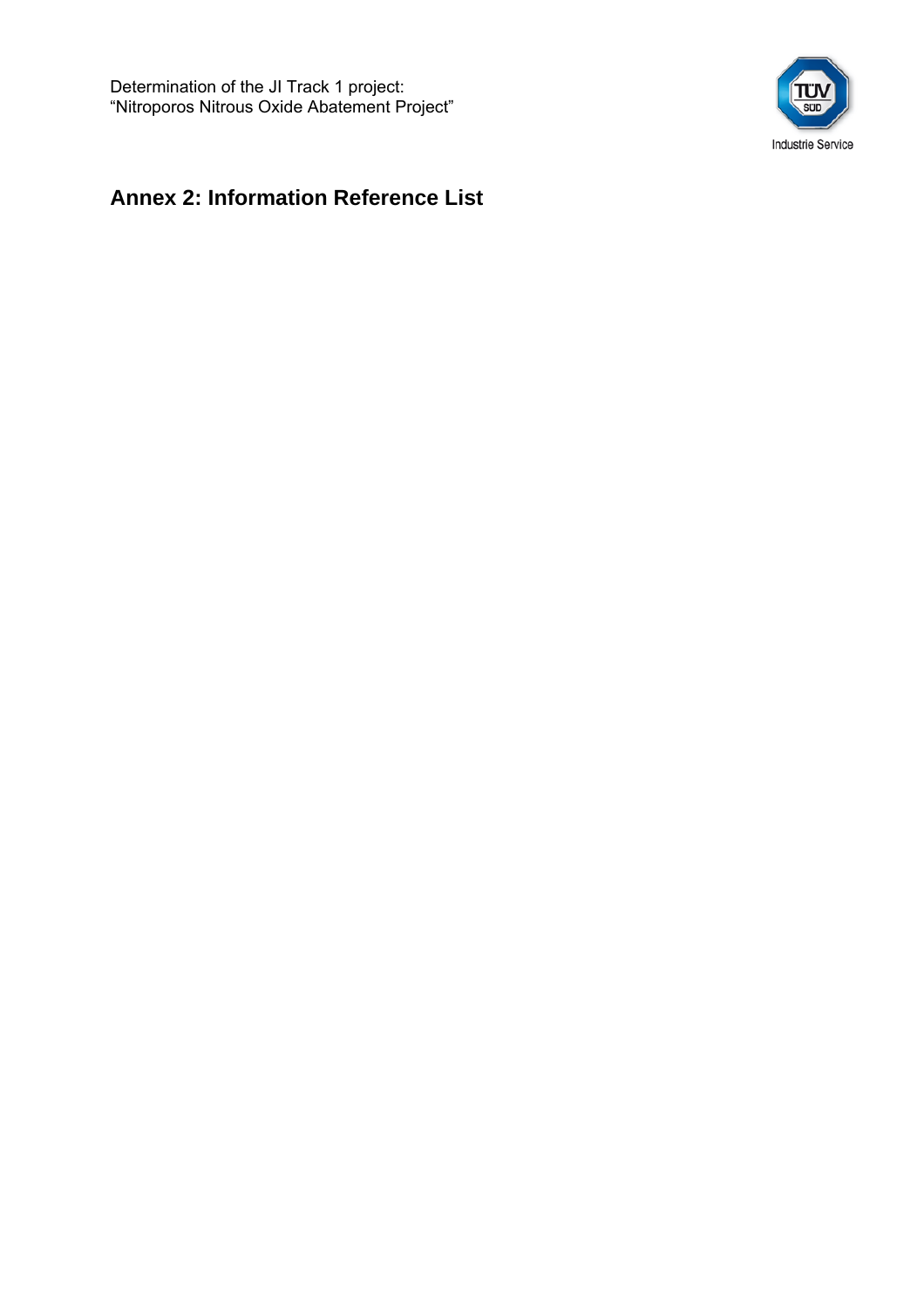| Determination of the JI Project:<br>$\frac{1}{\sqrt{\frac{1}{200}}}$<br>Page<br>2011-08-30   Nitroporos Nitrous Oxide Abatement Project, Romania<br>Determination Report<br>of 4<br>Information Reference List<br><b>Industrie Service</b> |  |
|--------------------------------------------------------------------------------------------------------------------------------------------------------------------------------------------------------------------------------------------|--|
|--------------------------------------------------------------------------------------------------------------------------------------------------------------------------------------------------------------------------------------------|--|

| Ref.<br>No.    | <b>Issuance</b><br>and/or sub-<br>mission date<br>(dd/mm/yyyy) |                                                       | <b>Title/Type of Document</b>                                                                                         | <b>Author / Editor</b><br>/ Issuer | <b>Additional In-</b><br>formation (Re-<br>levance in JI<br><b>Context)</b> |
|----------------|----------------------------------------------------------------|-------------------------------------------------------|-----------------------------------------------------------------------------------------------------------------------|------------------------------------|-----------------------------------------------------------------------------|
|                |                                                                |                                                       | On-site interviews conducted at March 15-16, 2011 in Fagaras, Romania at S.C. Nitroporos by auditing team of TÜV SÜD. |                                    |                                                                             |
|                |                                                                | <b>Determination Team:</b>                            |                                                                                                                       |                                    |                                                                             |
|                |                                                                | Ms Olena Maslova<br>Mr Constantin Zaharia             | TÜV SÜD Industrie Service GmbH, GHG Lead Auditor, Project Manager<br>TÜV SÜD Romania LLC, GHG Auditor                 |                                    |                                                                             |
|                |                                                                | Interviewed persons at Nitroporos:                    |                                                                                                                       |                                    |                                                                             |
|                |                                                                | Mr Gheorghe Ion                                       | Nitroporos, General Manager                                                                                           |                                    |                                                                             |
|                |                                                                | Mr Costache Marius<br>Mr Pop-Coman Mihai              | Nitroporos, Chief of Technical Department<br>Nitroporos, Chief of Technical Department, Nitric Acid Plant             |                                    |                                                                             |
|                |                                                                | Ms Rotariu Lucica                                     | Nitroporos, Chief of Environment and Quality Department.                                                              |                                    |                                                                             |
|                |                                                                | Mr. Constantin Neagoe                                 | Nitroporos, Deputy General Manager                                                                                    |                                    |                                                                             |
|                |                                                                | Mr Baciu Dan<br>Ms Olivia Ticleanu                    | Nitroporos, Technical Manager<br><b>INTERAGRO, Counsellor</b>                                                         |                                    |                                                                             |
|                |                                                                | Mr Ioana Iulian                                       | Nitroporos, Engineer                                                                                                  |                                    |                                                                             |
|                |                                                                | Ms Sergey Klibus<br>Mr Floare Alexandru               | MGM, Senior Technical Expert<br>Nitroporos, Engineer                                                                  |                                    |                                                                             |
|                |                                                                |                                                       | UNFCCC homepage http://www.unfccc.int including the Joint Implementation section                                      |                                    |                                                                             |
|                |                                                                |                                                       | http://ji.unfccc.int (DVM, Clarification regarding overlapping monitoring periods under the verification              |                                    |                                                                             |
| $\mathbf{0}$ . |                                                                |                                                       | procedure under the Joint Implementation Supervisory Committee, Guidance on criteria for baseline                     |                                    |                                                                             |
|                |                                                                | setting and monitoring, Glossary of JI terms etc.)    |                                                                                                                       |                                    |                                                                             |
| $\mathbf{1}$ . | 01/12/2010                                                     | version 1.                                            | Published Project Design Document of JI project "Nitroporos Nitrous Oxide Abatement Project",                         |                                    | Published PDD                                                               |
| 2.             | 26/07/2011                                                     | 2.1.                                                  | Final Project Design Document of JI project "Nitroporos Nitrous Oxide Abatement Project", version                     |                                    | PDD version 2.1                                                             |
| 3.             | 13/08/2010                                                     | ammonia burner of nitric acid plants", version 05.1.0 | Approved baseline and monitoring methodology AM0034 "Catalytic reduction of N2O inside the                            | <b>UNFCCC</b>                      |                                                                             |
| 4.             | 25/02/2010                                                     | Caprolactam Production Plants", version 05.1.0        | Approved baseline methodology AM0028 "Catalytic N2O destruction in the tail gas of Nitric Acid or                     | <b>UNFCCC</b>                      |                                                                             |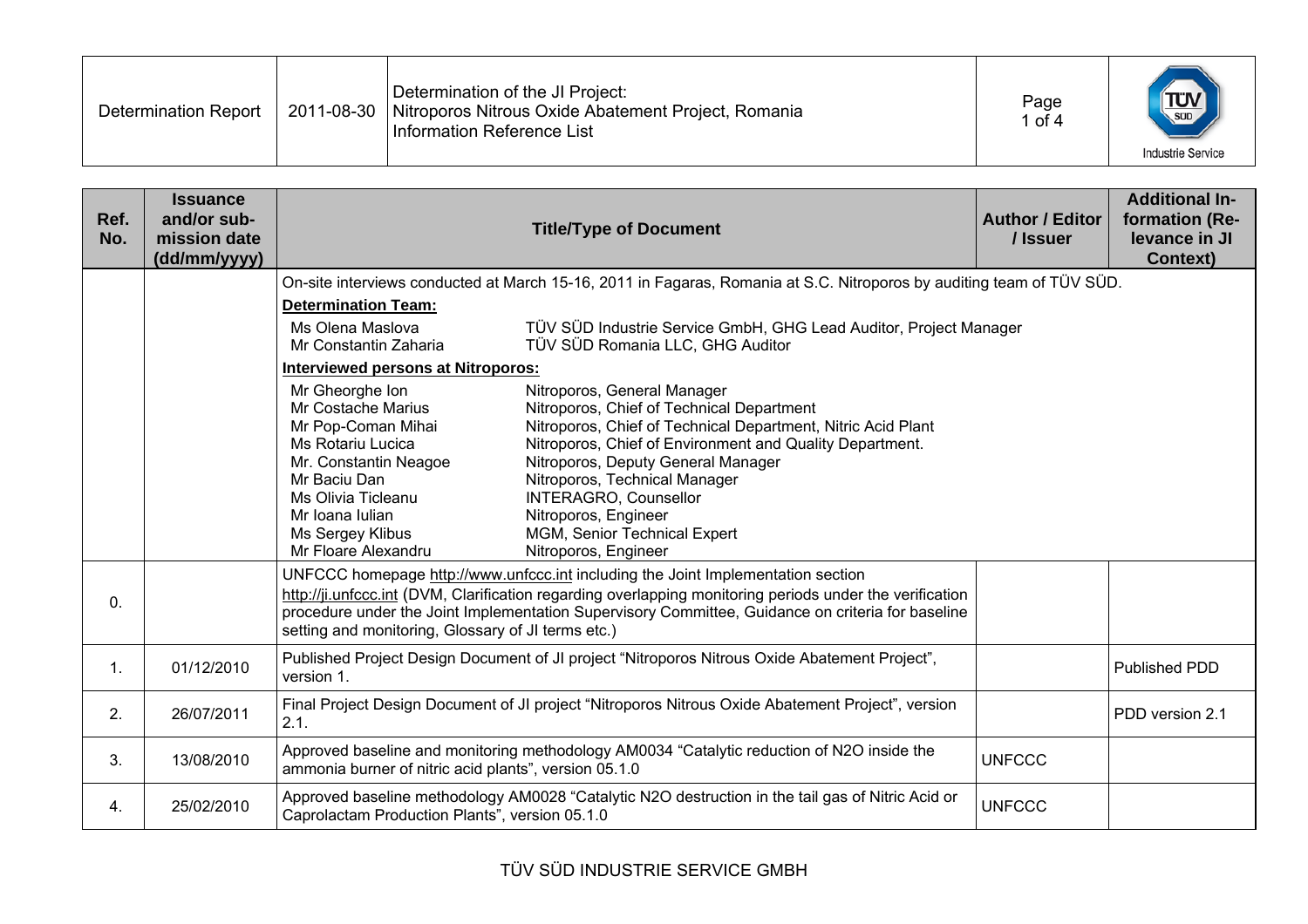| Determination of the JI Project:<br>Nitroporos Nitrous Oxide Abatement Project, Romania<br>2011-08-30<br>Determination Report<br>Information Reference List | Page<br>2 of 4 | $T_{\text{sub}}$<br><b>Industrie Service</b> |
|-------------------------------------------------------------------------------------------------------------------------------------------------------------|----------------|----------------------------------------------|
|                                                                                                                                                             |                |                                              |

| Ref.<br>No. | <b>Issuance</b><br>and/or sub-<br>mission date<br>(dd/mm/yyyy) | <b>Title/Type of Document</b>                                                                                                                 | <b>Author / Editor</b><br>/ Issuer | <b>Additional In-</b><br>formation (Re-<br>levance in JI<br><b>Context)</b> |
|-------------|----------------------------------------------------------------|-----------------------------------------------------------------------------------------------------------------------------------------------|------------------------------------|-----------------------------------------------------------------------------|
| 5.          | 26/08/2008                                                     | Tool for the demonstration and assessment of additionality, version 05.2.                                                                     | <b>UNFCCC</b>                      |                                                                             |
| 6.          |                                                                | Guidelines for Users of the Joint Implementation Project Design Document Form, version 3.                                                     | <b>UNFCCC</b>                      |                                                                             |
| 7.          | 15-16/03/2011                                                  | Participant list of on-site interviews.                                                                                                       | TÜV SÜD                            |                                                                             |
| 8.          | 29/09/2009                                                     | LoE No. 8333/09-09, Letter of Endorsement from Romania (host party).                                                                          | <b>MMP</b>                         | Letter of Endorse-<br>ment - DFP                                            |
| 9.          | 21/04/2008                                                     | Agreement between MGM and INTERAGRO on the development of JI project.                                                                         | MGM.<br><b>INTERAGRO</b>           | Starting date of the<br>project activity                                    |
| 10.         | 16/03/2011                                                     | Block flow Diagram of plant facilities / Process Scheme of the Project activity                                                               | <b>NITROPOROS</b>                  |                                                                             |
| 11.         | 25/02/2010                                                     | Design documents for non-concentrated nitric acid production including last modernization works<br>performed and design capacity of the plant | <b>IITPIC</b>                      | Design capacity                                                             |
| 12.         | 25/07/2006                                                     | Historic maintenance schedule of primary gauzes and composition data for at least 5 historic cam-<br>paigns at the nitric acid plant          | <b>NITROPOROS</b>                  | Primary gauzes                                                              |
| 13.         | 06/2008                                                        | Technical regulations of non-concentrated nitric acid production (operating Manual)                                                           | <b>NITROPOROS</b>                  |                                                                             |
| 14.         | 26.05.2011                                                     | Historical Data-Nitroporos-26.05.2011.xls                                                                                                     | <b>NITROPOROS</b>                  | Historical cam-<br>paigns                                                   |
| 15.         | 29/07/2008                                                     | License No. B/1410439 on the fertilizer production.                                                                                           | Ministry of Indus-<br>try          | <b>Operating License</b>                                                    |
| 16.         | 05/08/2009                                                     | JI project implementation plan. ("PIN Nitroporos EN 12.05.2009.doc")                                                                          | NITROPOROS,<br><b>MGM</b>          |                                                                             |
| 17.         | 29/09/2009                                                     | Specifications of the (SCR) DeNOx abatement unit                                                                                              | Steuler Anlagen-<br>bau            |                                                                             |
| 18.         | 2007                                                           | IPPC permit / Environmental Permit                                                                                                            | <b>EPA</b>                         |                                                                             |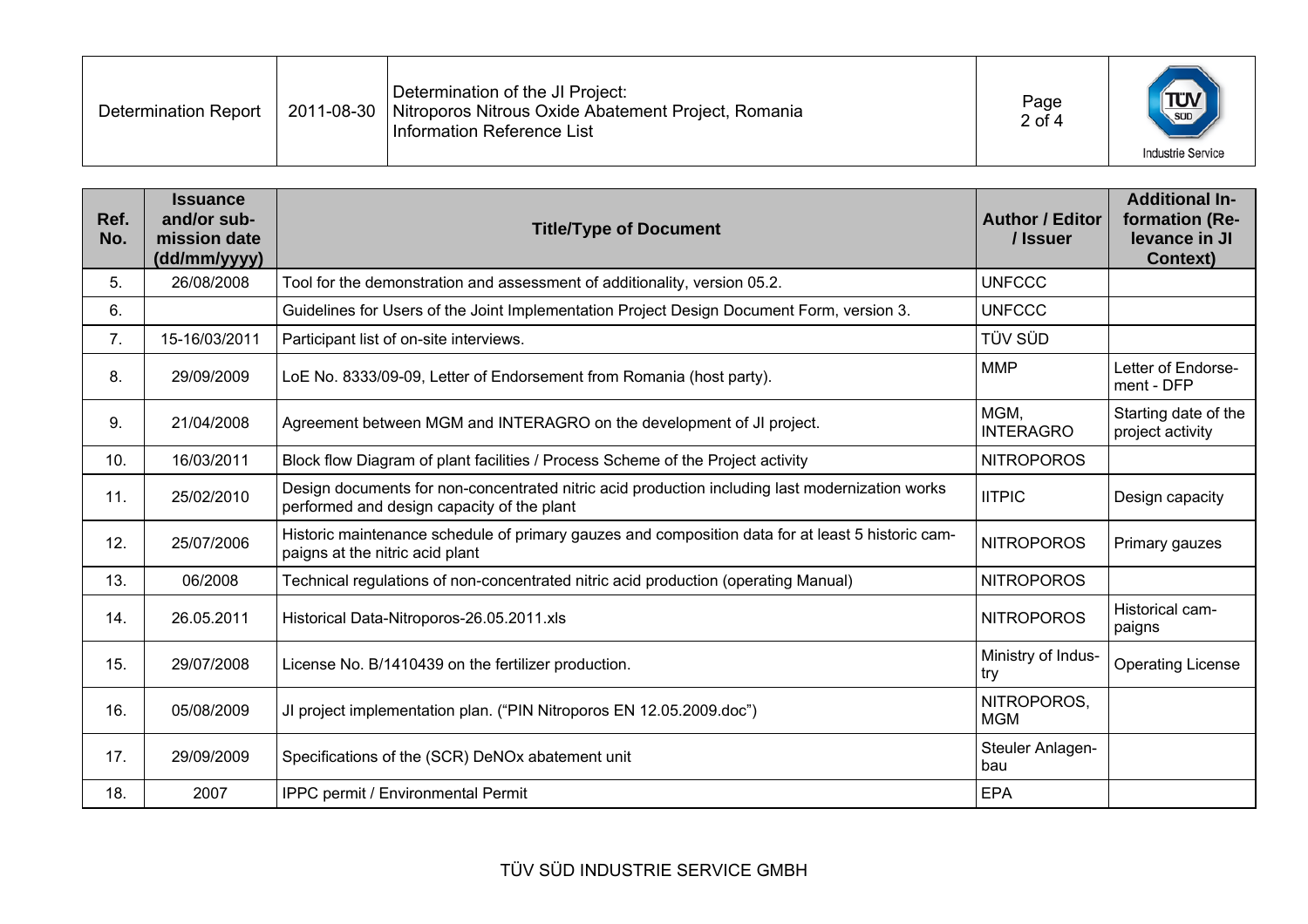| Determination of the JI Project:<br>$T_{\text{sub}}$<br>Page<br>2011-08-30<br>Nitroporos Nitrous Oxide Abatement Project, Romania<br>Determination Report<br>3 of 4<br>Information Reference List<br><b>Industrie Service</b> |  |
|-------------------------------------------------------------------------------------------------------------------------------------------------------------------------------------------------------------------------------|--|
|-------------------------------------------------------------------------------------------------------------------------------------------------------------------------------------------------------------------------------|--|

| Ref.<br>No. | <b>Issuance</b><br>and/or sub-<br>mission date<br>(dd/mm/yyyy) | <b>Title/Type of Document</b>                                                                                                                                                    | <b>Author / Editor</b><br>/ Issuer | <b>Additional In-</b><br>formation (Re-<br>levance in JI<br><b>Context)</b> |
|-------------|----------------------------------------------------------------|----------------------------------------------------------------------------------------------------------------------------------------------------------------------------------|------------------------------------|-----------------------------------------------------------------------------|
| 19.         | 26.05.2011                                                     | Nitroporos-CR6 -road map production 2011-2020                                                                                                                                    | <b>NITROPOROS</b>                  |                                                                             |
| 20.         | 09/03/2011                                                     | Proofs on NOx monitoring log sheets (current and historic) (e.g. Plant report for the last year and<br>current situation, compliance with NO <sub>x</sub> emission regulations). | EPA                                | Environmental<br>compliance                                                 |
| 21.         | 19/04/2011                                                     | Equipment for NAP monitoring and cross check possibilities (CAR #12)                                                                                                             | Nitroporos                         |                                                                             |
| 22.         | 14/04/2011                                                     | Letter from Ministry regarding the applicability of the benchmark baseline emission factor with eng-<br>lish translation.                                                        | <b>MMP</b>                         |                                                                             |
| 23.         | 2009-2010                                                      | Type of precious metal catalyst gauzes and supplier info (purchasing agreements and invoices)                                                                                    | Nitropo-<br>ros/Umicore            |                                                                             |
| 24.         | 11/2009                                                        | N2O measurement instruments and location of sampling points at the plant                                                                                                         | ABB/SGS                            |                                                                             |
| 25.         | 06/2009                                                        | Continuous automatic N2O monitoring system (AMS): Specific performance characteristics incl.<br>QAL 1 and concept of emission data processing, purchasing agreement              | Nitroporos/ABB                     | <b>AMS</b>                                                                  |
| 26.         | 15/01/2008                                                     | Secondary catalyst: Financial Proposal from the catalyst supplier                                                                                                                | Nitroporos/BASF                    | Secondary catalyst                                                          |
| 27.         | 28/12/2010                                                     | Excel sheets with ERs calculations, version 01.                                                                                                                                  | <b>MGM</b>                         |                                                                             |
| 28.         | 02/2011                                                        | Material safety data sheet for secondary catalyst                                                                                                                                | <b>BASF</b>                        |                                                                             |
| 29.         | 02/2011                                                        | Techno-commercial proposal for supplying of the secondary catalyst                                                                                                               | <b>BASF</b>                        |                                                                             |
| 30.         | 11/01/2010                                                     | Letter No. 2934/16/12/2010 concerning non necessity of EIA Nitroporos's JI project.                                                                                              | <b>EPA</b>                         |                                                                             |
| 31.         | 29/05/2011                                                     | Excel sheets with ERs calculations, version 02.                                                                                                                                  | <b>MGM</b>                         |                                                                             |
| 32.         | 1982                                                           | Internal document IITPIC No. Ch 425.5-0                                                                                                                                          | <b>IITPIC</b>                      | Design capacity, 3<br>AOR/4 AOR                                             |
| 33.         | 2007                                                           | BREF Document: Large Volume Inorganic Chemicals - Ammonia, Acids and Fertilisers, 2007                                                                                           | <b>IPCC</b>                        |                                                                             |
| 34.         | 24/11/2010                                                     | Training records ABB "20110705135348146.pdf"                                                                                                                                     | <b>AFRISO</b>                      | Training for Floare<br>Alexandru and                                        |